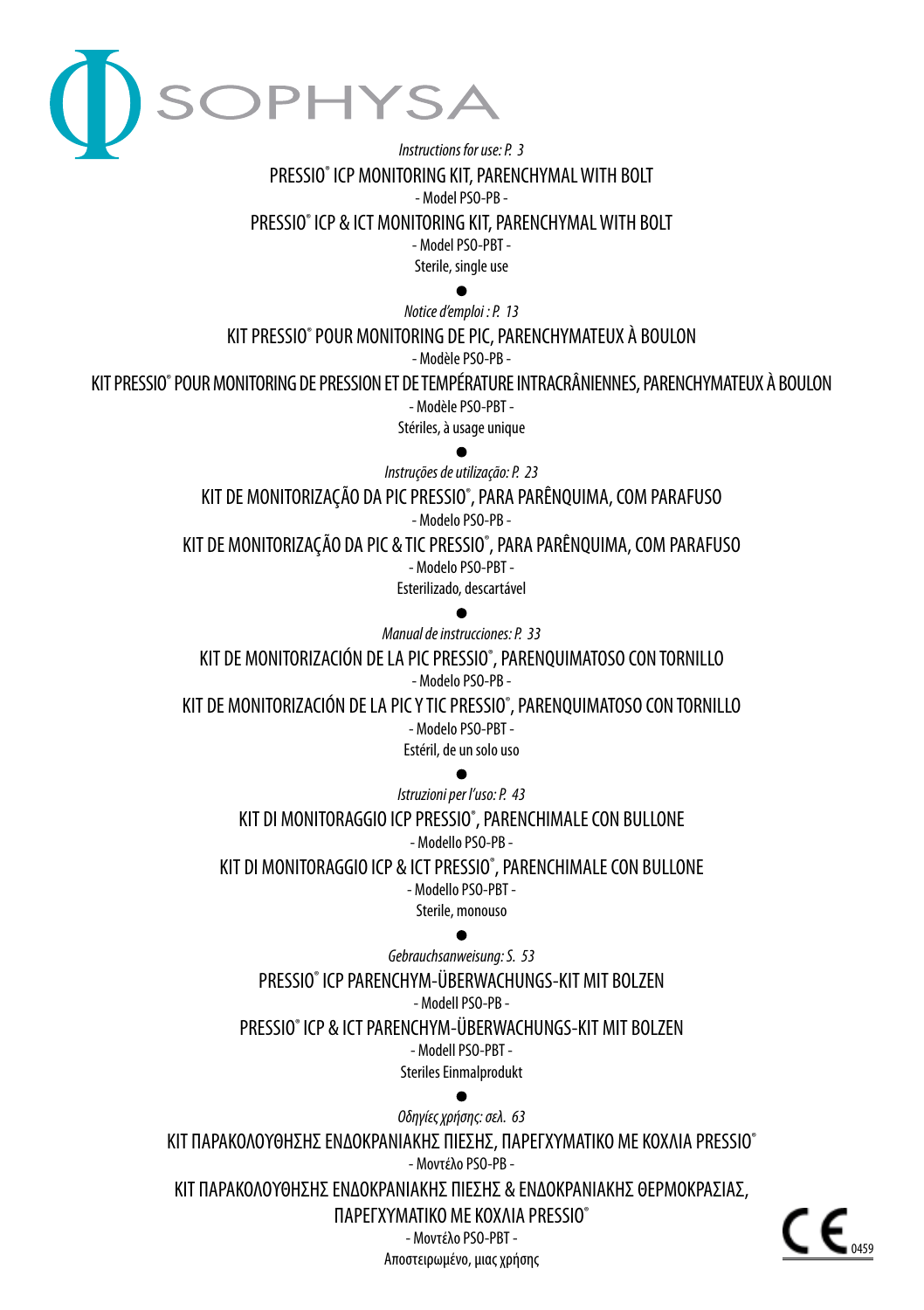#### *Figure 4:*

*Recommended stages for the implantation of models PSO-PB and PSO-PBT / Etapes recommandées pour l'implantation des modèles PSO-PB et PSO-PBT / Passos recomendados para a implantação dos modelos PSO-PB e PSO-PBT / Fases recomendadas para la implantación de los modelos PSO-PB y PSO-PBT / Passaggi raccomandati per l'impianto dei modelli PSO-PB e PSO-PBT / Empfohlene Verfahrensschritte für die Implantation der Modelle PSO-PB und PSO-PBT / Συνιστώμενα στάδια για την εμφύτευση των μοντέλων PSO-PB και PSO-PBT*











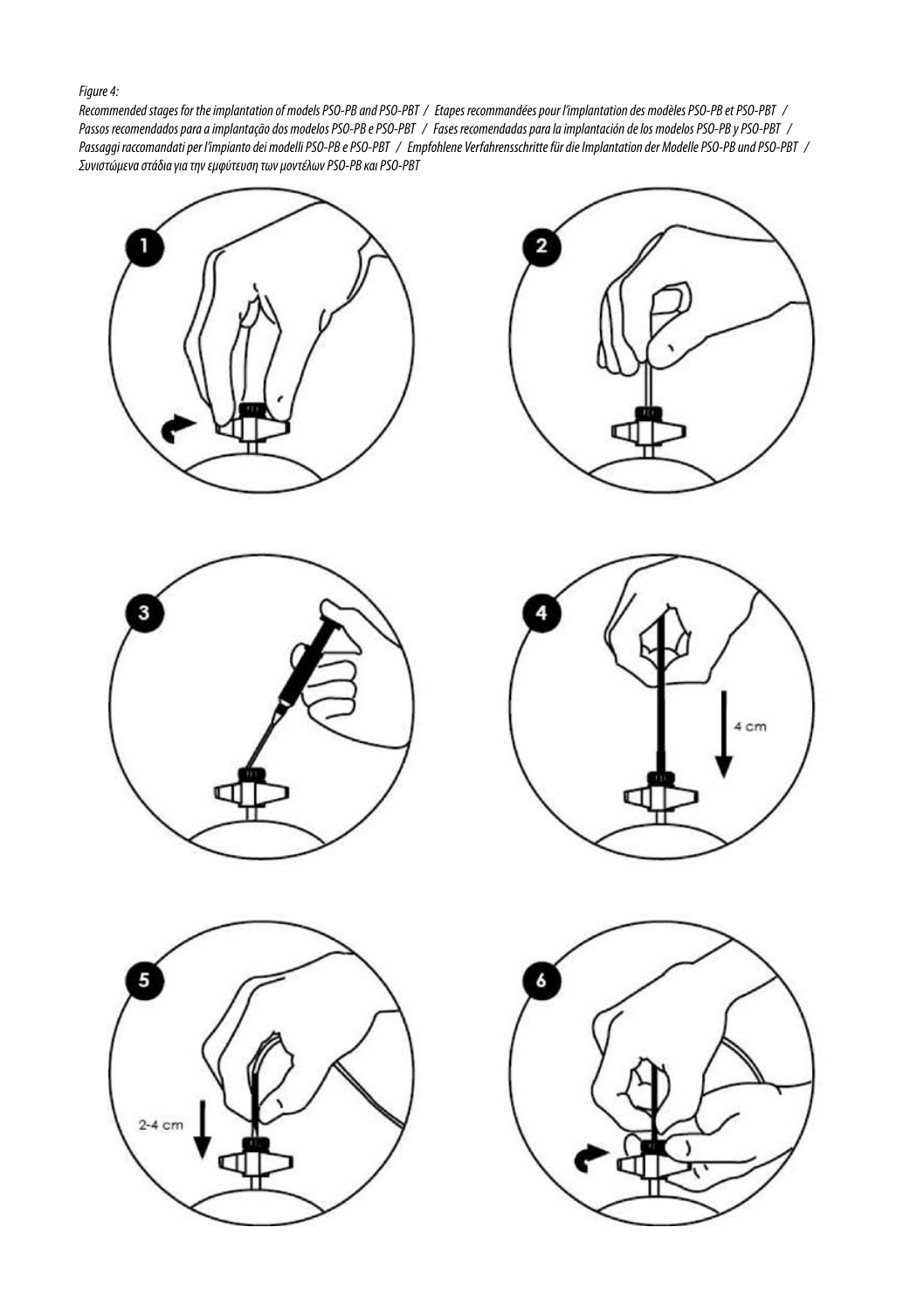# Instructions for use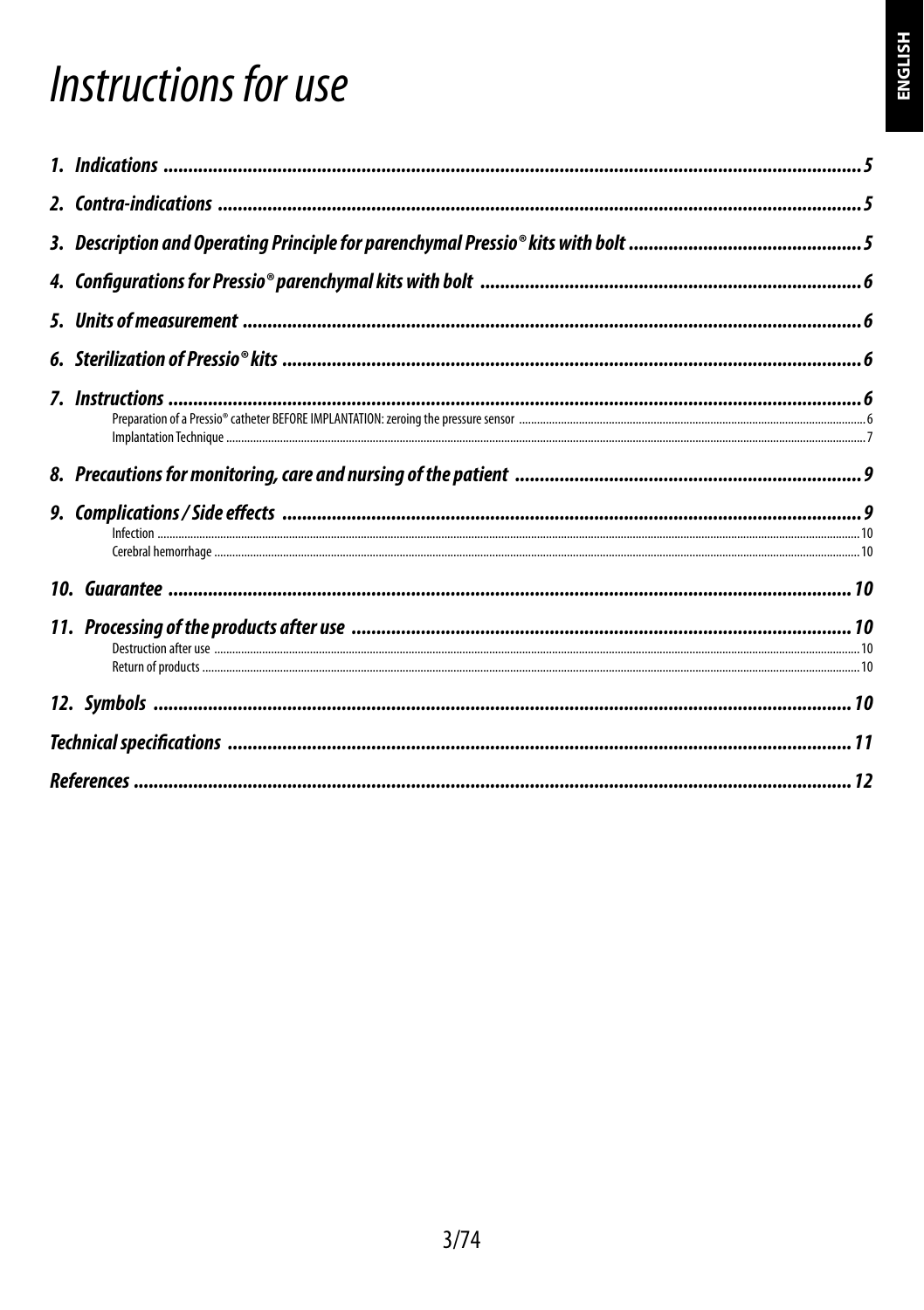*Figure 1: Pressio® ICP monitoring kit, parenchymal with bolt (Model PSO-PB).*



*Figure 2: Pressio® ICP & ICT monitoring kit, parenchymal with bolt (Model PSO-PBT).*

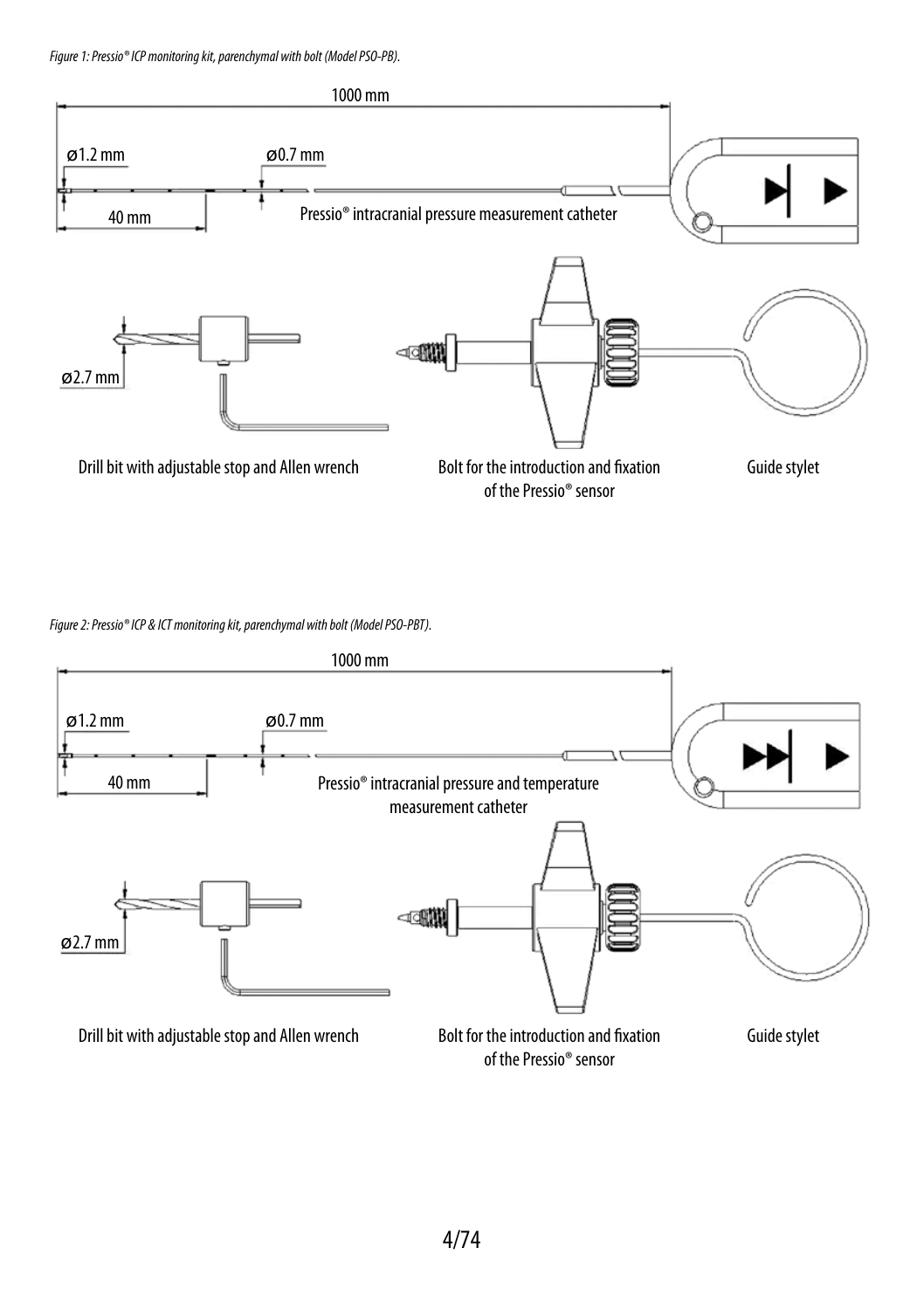**HSITDNE ENGLISH**

Read the instructions for use carefully before implanting the device.

# *1. Indications*

The use of a Pressio® monitoring kit is indicated in patients requiring continuous monitoring of intracranial pressure.

In addition, the PSO-PBT model enables the intracranial temperature to be read.

#### *Note:*

The temperature and pressure values indicated on Pressio® monitoring systems do not prejudje the health status of the patient.

# *2. Contra-indications*

Contra-indications to the use of a Pressio® kit are the following:

- established or suspected infections in the tissues in direct contact with monitoring system components (meningitis, ventriculitis, septicemia or bacteremia) or any infection present in any part whatsoever of the body
- patients on anticoagulant therapy or presenting with bleeding diathesis

In addition, in young children fixation using a bolt is contraindicated because the bony plate of the skull is not sufficiently thick.

#### *Warning:*

Do not use the Pressio® monitoring kit if there are no trained personnel available to rovide continuous surveillance.

# *3. Description and Operating Principle for parenchymal Pressio® kits with bolt*

The Pressio® monitoring catheters are single use implantable devices.

The Pressio® monitoring catheters are of the " BF "  $\|\mathbf{\dot{x}}\|$  type.

Only use with a Pressio® monitoring system.

#### *Precaution:*

ONLY CONNECT PRESSIO® CATHETERS TO CALIBRATED PRESSIO® FOUIPMENT.

#### *Pressio® ICP monitoring kit, parenchymal with bolt PSO-PB (Figure 1)*:

The PSO-PB kit makes continuous monitoring of the intracranial pressure possible. It has a 1m long catheter with a diameter of 2.1Fr. At its end is a 1.2mm diameter capsule enclosing a piezoresistive pressure sensor of the silicon strain gauge type designed to be placed in the cerebral parenchyma.

#### *Pressio® ICP & ICT monitoring kit, parenchymal with bolt PSO-PBT(Figure 2)*:

The PSO-PBT kit makes continuous monitoring of intracranial pressure and temperature possible.

It has a 1m long catheter with a diameter of 2.1Fr equipped with a 1.2mm capsule at its end, enclosing a piezoresistive pressure sensor of the silicon strain gauge type and a thermistor temperature sensor, designed to be placed in the cerebral parenchyma.

The two kits can be distinguished visually by their respective markings on the catheter connector.

In both cases, the catheter has centimetric graduation over 10cm from the proximal end, as well as a marker at 15cm.

The end of the catheter opposite the capsule has a connector which makes it possible to connect the catheter to a Pressio® monitoring system (PSO-3000 or PSO-IN00) via a catheter extension cable (PSO-EC20).

The catheter extension cable transmits the measurement signals in the form of analogue signals from the sensor(s) to the Pressio® monitoring system.

The catheter also exchanges a digital signal containing data, such as sensor calibration, value and date on which the pressure sensor was zeroed, with the Pressio® monitoring system.

This data is memorized in the catheter connector and is thus independent of the Pressio® monitoring system used.

#### *Precaution:*

Do not allow the connector to come into contact with Liquid.

The capsule enclosing the sensor(s) is made of titanium and the catheter sheath is made of polyamide.

The entire length of the catheter is radiopaque.

The Pressio® monitoring kits parenchymal with bolt are latex- and phthalate-free products.

The PSO-PB and PSO-PBT Pressio® monitoring kits make it possible to fix the parenchymal catheter using a bolt [4].

The drill bit [1] allows intracranial access.

It has a diameter (2.7mm) adapted to the screw thread [5] of the bolt. An adjustable stop [2] makes it possible not to exceed the chosen drilling depth. The Allen wrench [3] enables the position of this stop on the drill bit to be adjusted.



The bolt [4] allows the introduction and fixation of the catheter in the parenchyma.



The tab [7] makes it possible to screw the bolt into the skull bone.

The clamping nut [6] makes it possible to fix the catheter at the desired depth in the parenchyma. The nut must therefore be unscrewed beforehand to introduce the catheter through the bolt.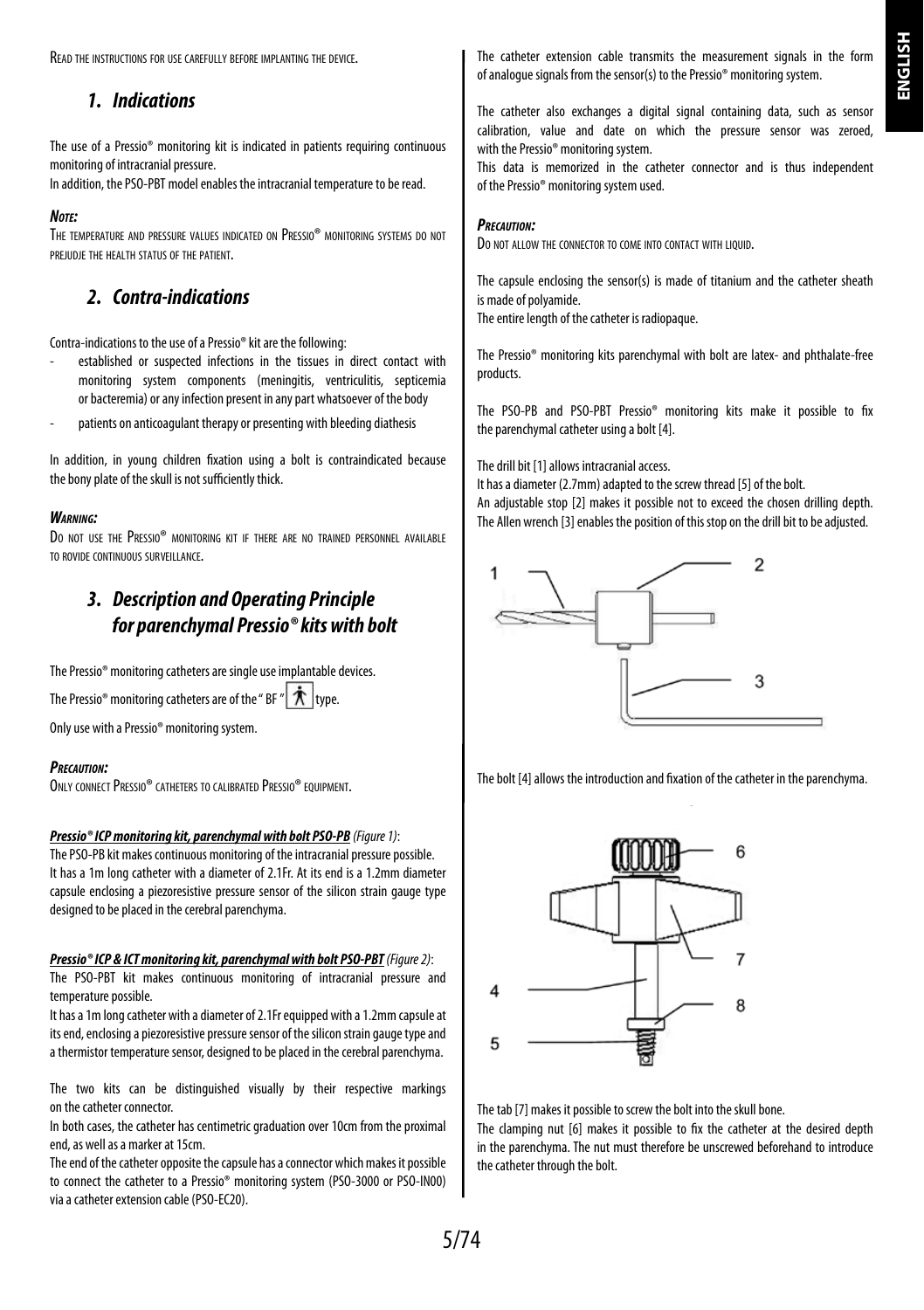A spacer ring [8] mounted on the bolt makes it possible to adjust the seating depth for the bolt depending on the thickness of the skull bone of the patient.



The guide stylet [9] is inserted into the bolt [4] (nut [6] unscrewed). It makes it possible to create a passage through the parenchyma to facilitate the introduction of the Pressio® catheter.

It is delivered inserted into the bolt.

# *4. Configurations for Pressio® parenchymal kits with bolt*

The Pressio® parenchymal kits with bolt come in two different models: PSO-PB and PSO-PBT *(cf. §3: " Description and Operating principle for Pressio® parenchymal kits with bolt ").*

In both cases the specific accessories for the introduction of the catheter into the parenchyma and its fixation using a bolt are included in the kit, ready-to-use.

Sophysa also offers a sterile disposable hand drill (PSO-DR), enabling the skull to be perforated in combination with the drill bit supplied in each kit.

Pressio® catheters are used with one of the Pressio® monitoring systems and the appropriate accessories *(cf. PSO-3000, PSO-IN00, and PSO-MT00 instructions for use).*

#### *Specific case for the PSO-PBT:*

To make the best use of an intracranial temperature and pressure catheter, a Pressio® monitor, Model PSO-3000 Software Version V2, must be used.

#### *Notes:*

*Version V2 of the software can be identified during the self-test of the monitor: on starting the Sophysa logo and software version are displayed.*

*If you do not have a Pressio® software Version V2 monitor, you can use the catheter on one of the otherPressio® monitoring systems, namelythePressio® PSO-3000 monitor software V1 or thePressio® PSO-IN00 Interface.*

*In this case only the pressure will be displayed. The temperature will not be displayed but the performance of the pressure sensor will be identical.*

# *5. Units of measurement*

#### **Catheter diameters (D)**

 $D(mm) = Fr / 3$  $Fr = D(mm) \times 3$ 

#### **Intracranial pressure**

The pressures mentioned are in mmHg. 1 mmHg corresponds to 13.60 mmH<sub>2</sub>O and to 133 Pa.

#### **Intracranial temperature**

The intracranial temperature can be displayed in degrees Celsius (°C) or degrees Fahrenheit (°F).

 ${}^{\circ}$ F =  ${}^{\circ}$ C x (9/5) + 32  $°C = (°F - 32) \times (5/9)$  Equivalence in Kelvin (K):

 $K = {}^{o}C + 273.15$  $K = PF x (5/9) + 255.37$ 

Consult the Pressio® monitor instructions for use to choose the temperature unit to be displayed.

# *6. Sterilization of Pressio® kits*

The Pressio® monitoring kits are packed individually in double peel-off, sterile, pyrogen-free packaging. They are sterilized with ethylene oxide.

#### *Warnings:*

DO NOT USE THE PRESSIO<sup>®</sup> MONITORING KIT IF THE STERILE PACKAGING IS OPEN OR DAMAGED. or if the expiry date has passed.

Pressio® monitoring kits are single use devices. Do not re-sterilize or re-use after unpacking and/or explantation.

their performance (drift, electricalsafety, etc.) could be affected during decontamination and the risk of infection would be signifiant.

#### *Note:*

Sophysa cannot be held responsible for the performance of any product that has been re-sterilized and/or re-used, nor for any complications which might result from this.

## *7. Instructions*

**Before any implantation, it is recommended that the instructions for use of the Pressio® monitoring system used be consulted for installing and setting it up (Pressio® monitor or interface).**

#### *Preparation of a Pressio® catheter BEFORE IMPLANTATION: zeroing the pressure sensor*

Before implanting the Pressio® catheter it is necessary to zero the pressure sensor (calibration in relation to atmospheric pressure).

The intracranial temperature sensor is factory calibrated. Therefore the temperature setting does not need prior zeroing.

Ensure that the asepsis of the Pressio® monitoring kit is maintained throughout this step.

#### **1) Powering up the monitoring system**

Connect the catheter extension cable (PSO-EC20) to the Pressio® monitoring system.

Before opening the packaging which guarantees the sterility of the Pressio® monitoring kit, turn on the Pressio® monitoring system (PSO-3000 or PSO-IN00). Refer to the instructions for use of the Pressio® Monitor or Interface.

#### **2) Connecting the catheter to the monitoring system**

Make the connection between the catheter and the extension cable (PSO-EC20) respecting the guide pin.

Align the blue arrow on the catheter connector and the blue arrow on the cable connector: the catheter connector will be guided safely into the cable connector. Push up to the stop to ensure that the connection is complete.

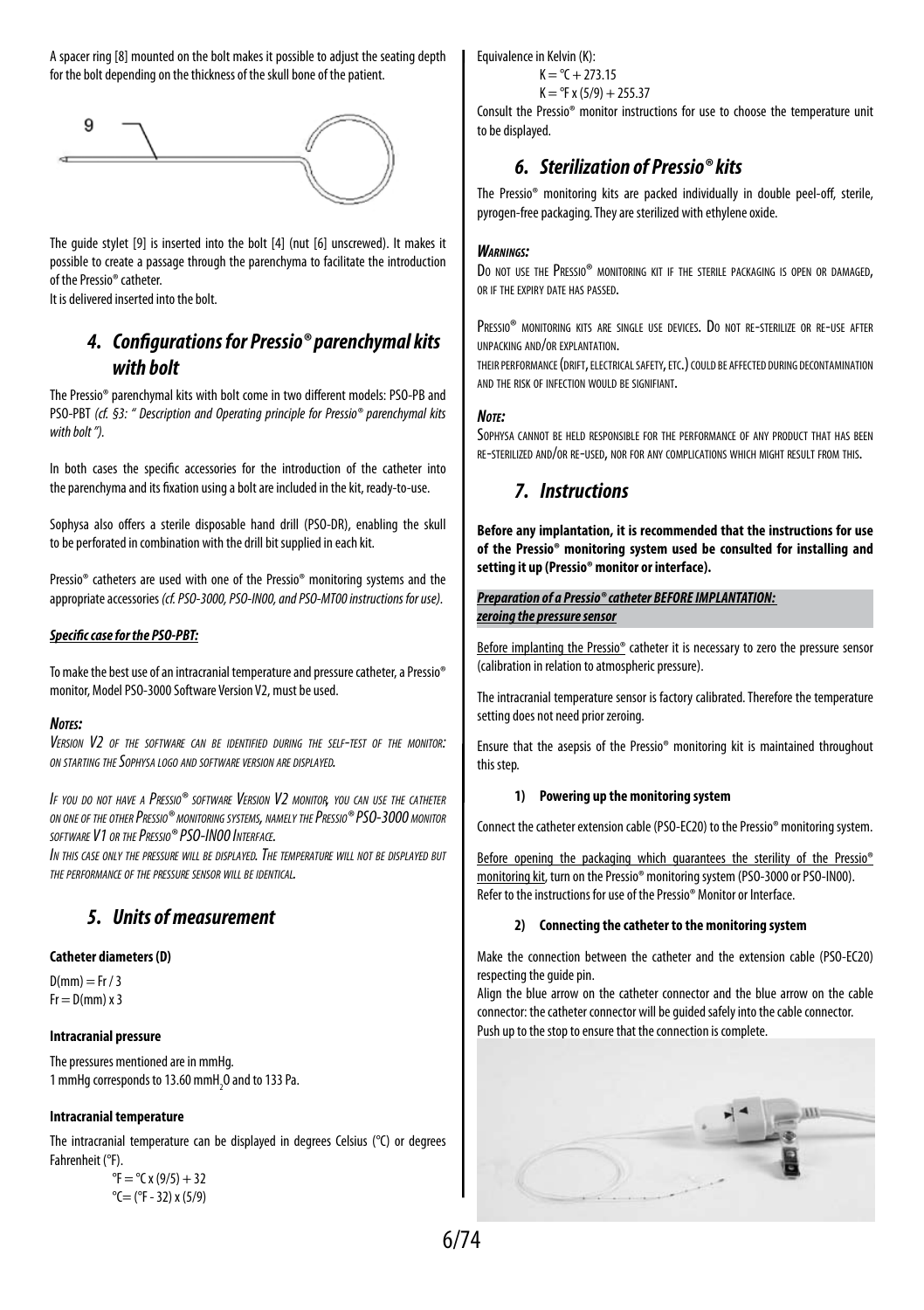The message "ZERO SENSOR" is then displayed on the Pressio® monitor (PSO-3000).

The appearance of error codes, "E001", "E002", "E005" or the message, "CONNECT SENSOR" on the Pressio® monitor after connecting the catheter to the extension cable may be a sign of an incorrect connection.

In this case, make sure that the catheter connector is pushed right up to the stop in the catheter extension cable, and that the latter is correctly connected to the Pressio® monitor.

#### **3) Preparation of the sterile water cup**

Prepare a sterile saline solution (or even sterile water) and a cup in a sterile environment. Pour the sterile saline solution (or sterile water) into the cup.



#### *Precaution:*

PRESSURE SENSOR ZEROING MUST BE PERFORMED IN SHALLOW LIQUID (~5MM). USING A DEEP receptacle could lead to hydrostatic pressure greater than atmospheric zero, which would then lead to an erroneous reference zero.

#### **4) Zeroing the catheter**

Immerse the sensor (metal part) in the liquid completely.



Be careful not to touch the cup with the sensor.

When the sensor is ready, press the zeroing key.  $\bullet$ 



#### *Note:*

During zeroing keep the sensor immersed and avoid moving it in the cup.

#### *Precautions:*

Avoid making any contact with the end of the catheter during sensor zeroing Calibration in relation to atmospheric pressure could be falsified.

Ensure the end of the catheter is immersed in the sterile water or <sup>a</sup> sterile saline solution during zeroing. Sensor zeroing in conditions other than those recommended may cause inaccurate pressure readings.

Movement of a task progress bar makes it possible to follow the correct performance of the zeroing.

The procedure takes about 3 seconds.



#### **5) Verification that the zeroing procedure took place correctly**

When the progress bar reaches the end, the message "ZERO SENSOR OK – INSERT SENSOR" shows that the procedure has taken place correctly.

Check that the Pressio® monitor screen displays the value "0 mmHg" (or the patient monitor screen if the Pressio® interface is used).

If during zeroing, the sensor suffers parasite pressure variations or is damaged, the screen will display the message "ZERO SENSOR FAILURE – REPLACE SENSOR". In this case, disconnect and then reconnect the catheter, and try the zeroing sequence again

If this fails again, change the catheter.

Also refer to the instructions for use for the Pressio® monitoring system used (PSO-3000 or PSO-IN00, § "Anomaly in operation: symptoms / suggested measures").

#### *Note:*

SENSOR ZEROING CAN ONLY BE DONE ONCE. IF A NEW ATTEMPT TO ZERO THE SAME SENSOR IS MADE. THE MESSAGE, "SENSOR ALREADY ZEROED" IS DISPLAYED.

Storing data in the catheter connector memory *(cf. §3)* makes it possible to use Pressio® monitors or interfaces (PSO-3000 models software V2, PSO-3000 software V1 and PSO-IN00) other than the model on which the zeroing was performed.

#### *Specific case for the PSO-PBT:*

#### *Note:*

WHEN THE TEMPERATURE READ BY THE SENSOR IS LOWER THAN 20°C, THE PRESSIO® MONITOR displays: " - - - ". This means that the measurement is in the sensor measurement range but outside the display ranges for thePressio® system.

#### *Implantation Technique*

Positioning of the bolt and implantation of the Pressio® catheter must take account of current aseptic neurosurgical practices.

Use the insertion accessories supplied by Sophysa in the Pressio® monitoring kit.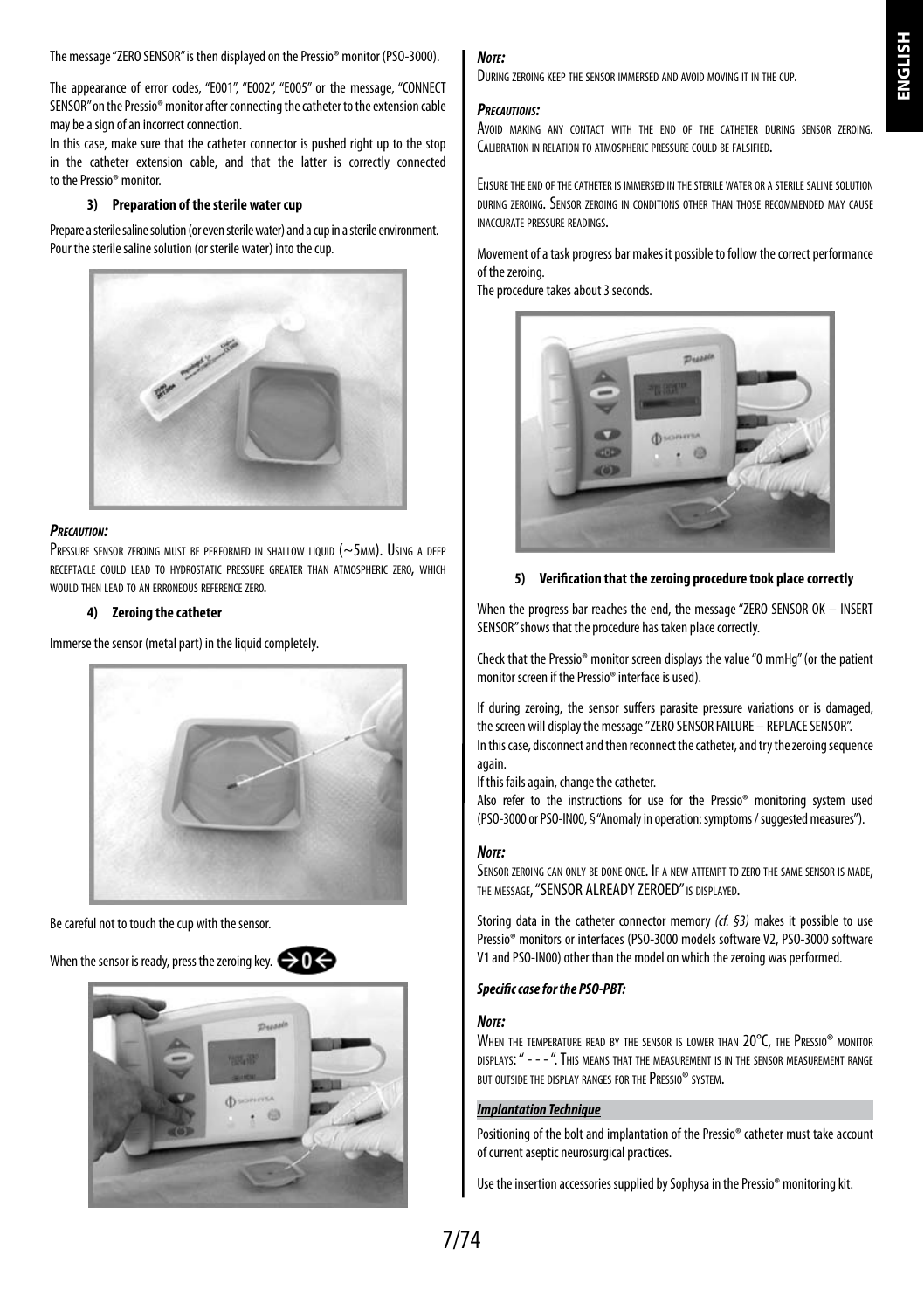The surgeon will choose the technique depending upon his experience and the clinical status of the patient.

The final implantation of the device must satisfy the conditions for optimal positioning of the sensor in the parenchyma.

#### *Precaution:*

Do not perform the implantation of a monitoring catheter without having a replacement kit available in case it is required.

#### *Choice of implantation area*

Indication for implantation area: the standard right and left prefrontal areas are the main implantation areas. This region allows the patient to turn his/her head while remaining in the decubitus position without interfering with the intracranial pressure monitoring function. Additionally, in most cases, the incision is made behind the hairline, which is acceptable from an esthetic point of view.

#### *Intracranial access*

Once the implantation site has been chosen, the area is shaved and prepared aseptically. A local anesthetic is applied in the incision area.

This is generally 2 to 3 centimeters in front of the coronal suture on the mid-pupillary line. An incision of about one centimeter is made down to the bone.

Make sure the bony plate is well exposed and perform hemostasis on the wound edges.

The adjustable stop on the drill bit supplied in the kit may be positioned as required by loosening the locking screw with the Allen wrench.

Position the adjustable stop depending upon the drilling depth chosen and retighten the locking screw to maintain this position.

#### *Warning:*

Incomplete tightening of the locking screw will prevent the adjustable stop from playing its role, with the risk of drilling too deeply.

The drill bit is then fixed to a helical drill and the perforation is performed through the internal and external skull plates. The surgeon must ensure that any possibility of a parenchymal lesion when he crosses the internal plate is avoided.

#### *Precaution:*

Make sure <sup>a</sup> completely round hole is made with the drill bit: the shaft of the drill must not move during perforation. Maintenance of the bolt in the burr hole could be affected by this.

After having crossed the internal plate, the drill bit is withdrawn and the hole is irrigated with sterile normal saline.

Incise the dura mater.

#### *Putting the bolt in place*

- Make sure that the dura mater has been perforated.
- Screw the Pressio® bolt into the skull using the tab *(cf. Figure 4-1)*.

It is a matter for the competence of the surgeon to judge the depth of the bolt seating depending on the thickness of the skull.

The spacer ring may be used to reduce the implantation depth of the bolt, otherwise remove and discard it.

Use of the Pressio® bolt is contraindicated in young children because the bony plate of the skull is not sufficiently thick.

#### *Warning:*

Ensure that the bolt is not screwed too deeply. The bolt shoulder and its spacer ring are a simple visual marker and not a stop: they will not stop deeper perforation during screwing of the bolt.

#### *Precaution:*

Ensure that the bolt is not unscrewed and then retightened in the same burr hole. MAINTENANCE OF THE BOLT IN THE BURR HOLE COULD BE AFFECTED BY THIS.

#### *Catheter implantation*

#### *Warning:*

LIMIT THE REPETITION OF INTRACEREBRAL CATHETER IMPLANTATIONS: FREQUENT INCISIONS INTO the brain to enable the insertion of the catheter could predispose it to edema and intracerebral hemorrhage, resulting in a rise in intracranial pressure.

- Introduce the guide stylet into the Pressio® bolt to create a passage through the parenchyma in order to facilitate the introduction of the Pressio® catheter *(cf. Figure 4-2)*.
- Remove the guide stylet and irrigate the bolt with normal saline *(cf. Figure 4-3)*.
- Introduce the catheter into the bolt.

Ensure that the pressure sensor has been zeroed beforehand *(cf. § "Preparation of a Pressio® catheter BEFORE IMPLANTATION: zeroing the pressure sensor")*.

#### *Warning:*

Do not perform the "SENSOR ZERO" once the catheter is implanted; it is essential to perform the "SENSOR ZERO" before it is implanted to calibrate it with atmospheric pressure.

To perform a parenchymal measurement of intracranial pressure, the implantation depth must be 1-3cm in the cerebral parenchyma.

Push the catheter through the parenchyma. Position the catheter at the depth desired using the centimetric marking:

A thicker marker located 4cm from the end of the catheter represents the length of the bolt.

Once the catheter is introduced into the bolt this marker is no longer visible when the sensor at the end of the catheter just emerges from the bolt. The sensor is then in the sub-arachnoid space *(cf. Figures 3 and 4.4)*.



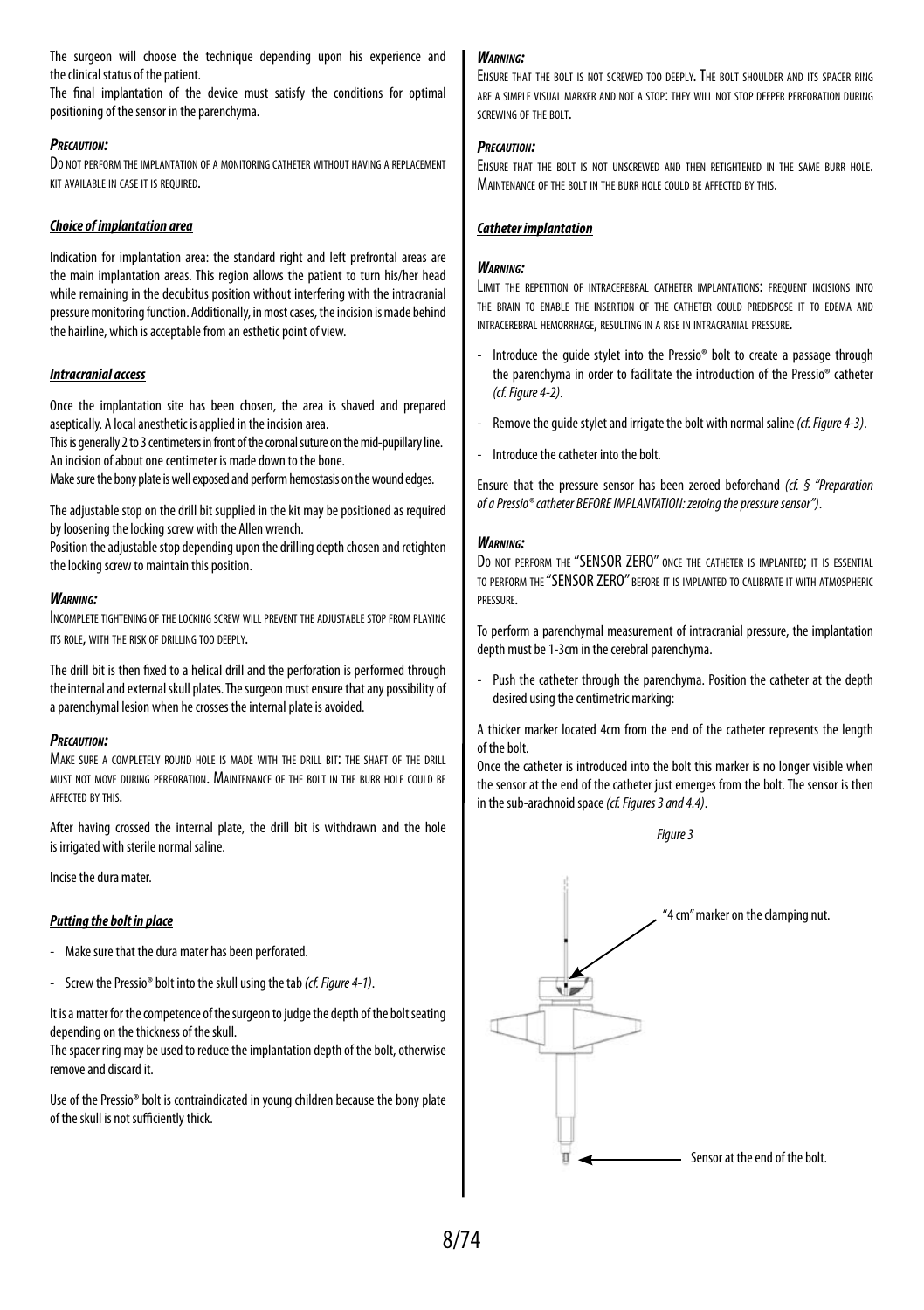- Push the catheter several centimeters further into the cerebral parenchyma (1-3cm) in relation to the bolt exit marker *(cf. Figure 4-5)*.

### *Catheter fixation*

Once the chosen introduction depth is reached, turn the clamping nut on the Pressio® bolt clockwise to fix the catheter in place *(cf. Figure 4-6)*.

#### *Note:*

The clamping nut must be tightened completely (to the stop) to ensure optimal maintenance of the catheter in the bolt.

At this stage the Pressio® monitor displays the mean intracranial pressure in mmHg.

#### *Specific case for the PSO-PBT:*

At this stage, the Pressio® monitor displays the mean intracranial pressure in mmHg. The temperature is also displayed and will stabilize at its precise value in a maximum of 150 seconds.

#### *Note:*

A temperature measurement can only be accurate if the sensor is implanted. The sensor is not suitable for measuring temperature in the air.

In both cases (PSO-PB and PSO-PBT), instability in the pressure value, the appearance of error codes "E001", "E002", "E005" or the message "CONNECT SENSOR" on the Pressio® monitor after connecting the catheter to the extension cable may be a sign of an incorrect connection.

In this case, make sure that the catheter connector is pushed right up to the stop in the catheter extension cable, and that the latter is correctly connected to the Pressio® monitor.

The appearance of error codes "- - -", "999", "E001", "E002", "E005" or the message "CONNECT SENSOR" on the Pressio® monitor after implantation of the catheter, even though the catheter is correctly connected, may be a sign that the sensor on the end of the catheter is damaged.

In this case, try to reposition the catheter, and if it fails again, try with a new catheter.

The maximum recommended duration for the catheter to be implanted is 5 days. After the first 24 hours the Pressio® monitor displays the duration of implantation for the catheter in the form of a message "Implantation: X days". This is then shown throughout the implantation period.

This message starts to flash on the Pressio® monitor from the 6th day of implantation meaning that the catheter has exceeded the recommended implantation duration.

If the Pressio® interface is used, the diode showing the implantation duration for the catheter will flash as soon as the catheter exceeds the recommended implantation duration.

Once the catheter is implanted it can be disconnected and then reconnected to the same or another unit from the Pressio® range (PSO-3000 software V2, PSO-3000 software V1, PSO-IN00) without the necessity of recalibration to atmospheric pressure. In fact, the monitoring catheter keeps all the zeroing data in the memory.

#### *Recommended stages for explantation of the catheter*

- Stop the Pressio® monitor
- Disconnect the catheter from the extension cable.
- Proceed with the explantation of the catheter.
- Check the integrity of the explanted catheter.
- Remove the bolt, unscrewing it very carefully.

#### *Precaution:*

When the bolt is removed, make sure that the spacer ring is also removed.

# *8. Precautions for monitoring, care and nursing of the patient*

#### *Warning:*

Do not use the Pressio® monitoring kit if there are no trained personnel available to provide continuous surveillance.

#### *Precautions:*

The patient should only be monitored by an anesthetist, a neurosurgeon or other qualified person.

It is recommended that the clip be used on the catheter extension cable to prevent any disconnection of the catheter.

During monitoring, look after the catheter implantation site in compliance with standard hospital procedures.

#### *Precautions:*

Handle the patient with care to prevent any disconnection of the cable or any movement of the implanted catheter. Check the connection of the catheter to the extension cable and to the Pressio® monitoring system after handling the patient.

THE PRESSIO<sup>®</sup> CATHETERS ARE NOT SENSITIVE TO THE EFFECTS THAT COULD OCCUR DURING AN MRI examination but they could be a source of artifacts.

DO NOT USE A PRESSIO<sup>®</sup> MONITORING SYSTEM AND THE IMPLANTED PRESSIO<sup>®</sup> CATHETER AT THE SAME time as a high frequency electro-surgical instrument or a defibrillator. The catheter and/or monitoring system could be damaged or their operation could be disturbed.

# *9. Complications / Side effects*

Complications which may result from the implantation of a Pressio® monitoring system include the inherent risks in any surgical intervention and the insertion of a foreign body

#### *Infection*

The major complication associated with this type of monitoring is infection.

The infection risks can be reduced by adhering to asepsis techniques for the handling and implantation of the catheter and also adhering to the maximum duration for catheter implantation (5 days). If monitoring must be continued after this timescale, it is recommended that a new system is put in place on another site.

#### **If there is infection, removal of the system is indicated in conjunction with the start of a specific treatment by a general or intrathecal route.**

### *Cerebral hemorrhage*

Cerebral hemorrhage may also be observed during monitoring of this type. The probability of this complication may be reduced by limiting the number of cerebral incisions during the introduction procedure and by ensuring that this procedure is only performed by trained, competent professionals.

These complications require the rapid intervention of a doctor.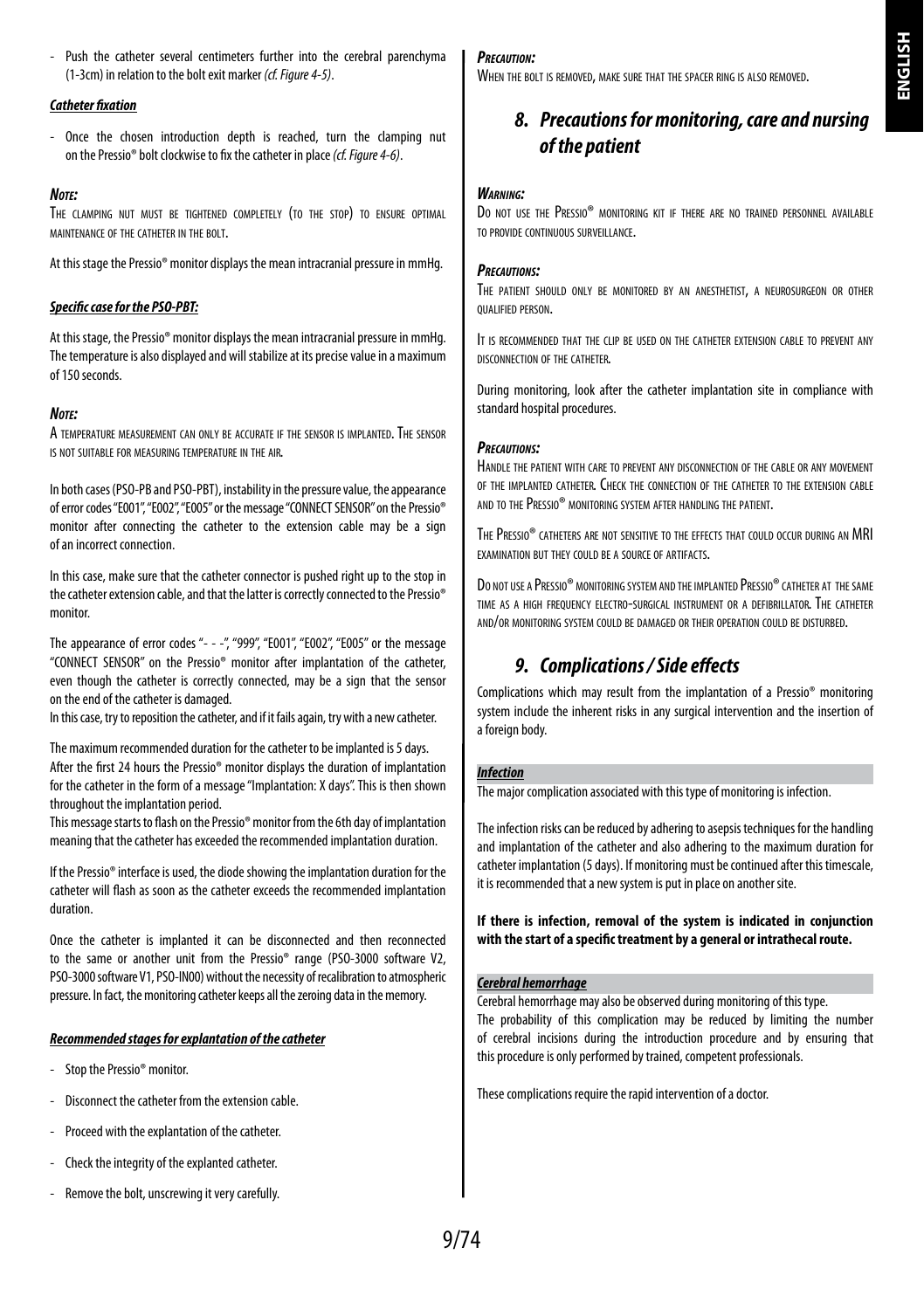## *10. Guarantee*

TThe performances of the Pressio® monitoring kit are only guaranteed with the range of Pressio® monitoring systems and the accessories designed, tested and manufactured by Sophysa.

Sophysa guarantees that this medical device is free from defects in material or manufacturing. Apart from this guarantee, Sophysa does not grant any other guarantee, express or implicit, including marketing or adaptation for a specific use. Sophysa cannot be held responsible for any incident, complication, damage or prejudice resulting directly or indirectly from the use of this device. Sophysa does not authorize anyone to take responsibility on its behalf for its products.

# *11. Processing of the products after use*

#### *Destruction after use*

An unpacked, used or explanted Pressio® monitoring kit must be destroyed in accordance with the procedures in force in the medical establishment.

#### *Return of products*

If an explanted Pressio® monitoring kit needs to be returned to Sophysa for analysis, indicating if necessary whether cleaning has been performed.

In order to assess the returned product properly, it must be accompanied by an explanatory Return to Manufacturer Authorization form.

#### *Notes:*

For more effective analysis, it is recommended that the device is not cleaned.

IN THE CASE OF A PRESSIO® PARENCHYMAL KIT WITH BOLT, REMOVE THE CATHETER FROM THE BOLT carefully.

# *12. Symbols*

| REF        | Catalog reference                         |
|------------|-------------------------------------------|
|            | Manufacturer                              |
| STERILE DO | Sterilization Method using Ethylene Oxide |
|            | Do not re-use                             |
|            | Do not re-sterilize                       |
|            | Use until                                 |
| LOT        | <b>Batch code</b>                         |
| <b>SN</b>  | Serial number                             |
|            | <b>CE Conformity Marking</b>              |

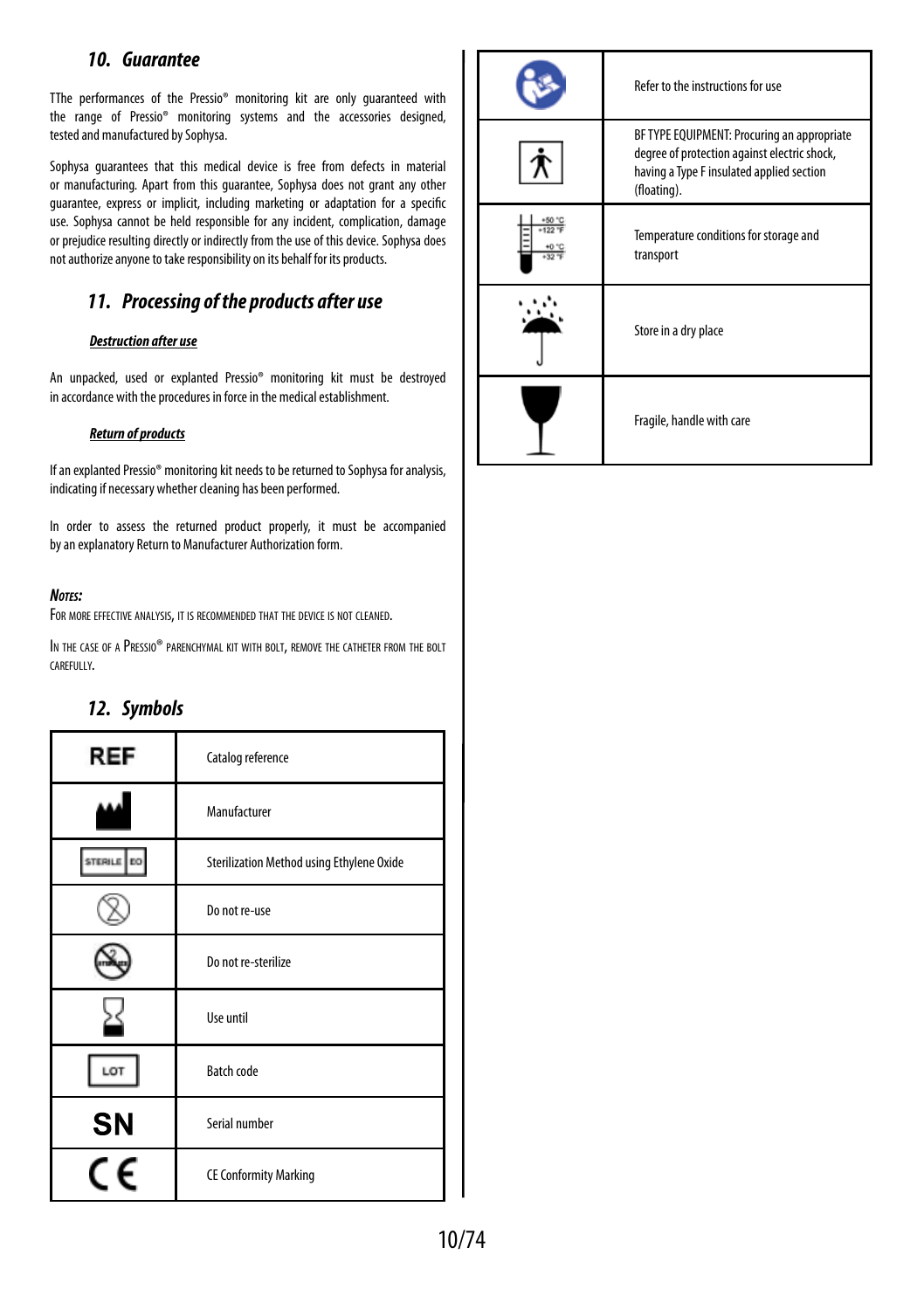# *Technical specifications*

| Capsule diameter                                                                     | 1.2 <sub>mm</sub>                                                                                              |
|--------------------------------------------------------------------------------------|----------------------------------------------------------------------------------------------------------------|
| Catheter diameter                                                                    | 2.1 Fr (0.7mm)                                                                                                 |
| Catheter length                                                                      | 1000mm                                                                                                         |
| Catheter marked every cm from the proximal end                                       |                                                                                                                |
| Pressure                                                                             |                                                                                                                |
| Type of sensor                                                                       | Piezoresistive                                                                                                 |
| Reference pressure                                                                   | Atmospheric pressure                                                                                           |
| Display range (complete system)                                                      | $-40$ to $+100$ mm Hq                                                                                          |
| Accuracy of the pressure measurement<br>(Linearity and hysteresis) (complete system) | $\pm$ 2% reading in the range 0 to +100 mmHg                                                                   |
| <b>Bandwidth</b>                                                                     | $>100$ Hz                                                                                                      |
| Functional range of overpressure without damage                                      | -700 mmHq to $+1250$ mmHq                                                                                      |
| Temperature coefficient                                                              | 0.1 mmHq/°C max.                                                                                               |
| Input resistance                                                                     | $667$ $\Omega$                                                                                                 |
| Output resistance                                                                    | $810 \Omega$                                                                                                   |
| <b>Excitation voltage</b>                                                            | 1 to 8 V AC or DC                                                                                              |
| Drift from zero                                                                      | Less than 1 mmHq during the first 24 hours,<br>at $37^{\circ}$ C<br>Less than 2 mmHq in the first week at 37°C |
| Temperature                                                                          |                                                                                                                |
| Type of sensor                                                                       | Thermistor                                                                                                     |
| Display range (complete system)                                                      | +20 $^{\circ}$ C to +45 $^{\circ}$ C<br>$+68^{\circ}$ F to $+113^{\circ}$ F                                    |
| Maximum tolerated error (Accuracy) in the reference conditions (complete system)     | $\pm$ 0.2°C max from 25°C to 45°C<br>$\pm$ 0.4°C max from 20°C to 25°C                                         |
|                                                                                      | $\pm$ 0.4°F max from 77°F to 113°F<br>$\pm$ 0.7°F max from 68°F to 77°F                                        |
| Resolution (complete system)                                                         | $0.1^{\circ}$ C / $0.1^{\circ}$ F                                                                              |
| Leakage current                                                                      | $<$ 10 µA to 120 VAC                                                                                           |
| Environmental conditions during use (complete system)                                |                                                                                                                |
| Ambient temperature                                                                  | 10°C to 40°C (50°F to 104°F)                                                                                   |
| Atmospheric pressure                                                                 | 500 hPa to 1060 hPa                                                                                            |
| <b>Relative humidity</b>                                                             | 30% to 75%                                                                                                     |
| Conditions for storage / transport<br>Temperature                                    | 0°C to 50°C (32°F to 122°F)                                                                                    |
| Atmospheric pressure                                                                 | 500 hPa to 1060 hPa                                                                                            |
| <b>Relative humidity</b>                                                             | 20% to 95%                                                                                                     |
| Weight                                                                               | 11q                                                                                                            |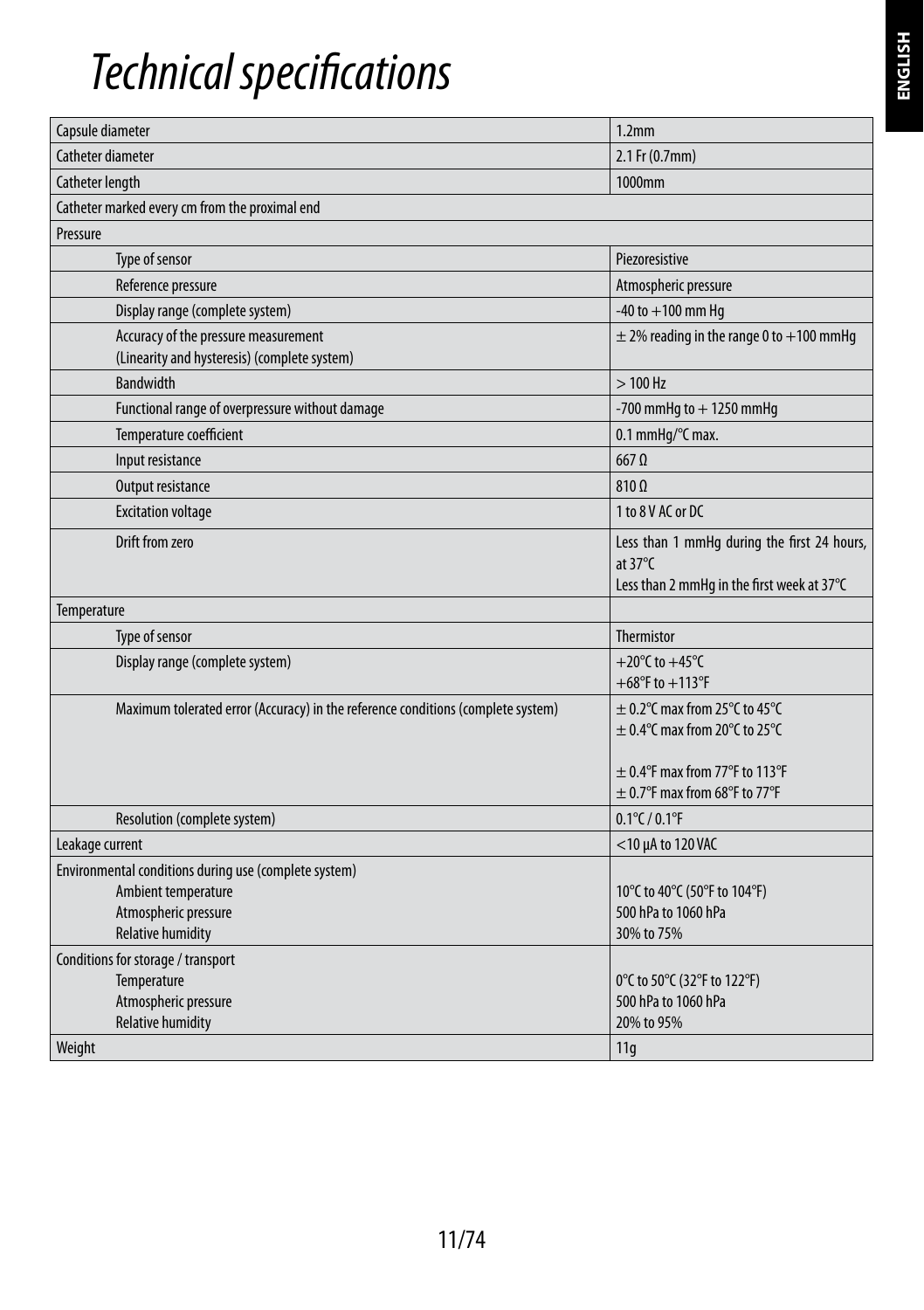

### **Name/Description Reference PRESSIO® MONITORING KITS** *Only use with a Pressio® monitoring system* **Pressio® ICP monitoring kit, parenchymal with bolt PSO-PB Pressio® ICP & ICT monitoring kit, parenchymal with bolt PSO-PBT Pressio® ICP monitoring kit, parenchymal tunneling PSO-PT Pressio® ICP & ICT monitoring kit, parenchymal tunneling PSO-PTT Pressio® ICP monitoring kit, ventricular tunneling**  with external CSF drainage function **PSO-VT Pressio® ICP & ICT monitoring kit, ventricular tunneling**  with external CSF drainage function **PSO-VTT**

| <b>PRESSIO<sup>®</sup> MONITORING SYSTEMS</b>                                        |                 |
|--------------------------------------------------------------------------------------|-----------------|
| <b>ICP monitor</b><br>Mains power supply cable and Catheter extension cable included | PS0-3000        |
| ICP interface control unit                                                           | <b>PSO-IN00</b> |

| <b>PRESSIO<sup>®</sup> ACCESSORIES</b>                                                                         |                 |
|----------------------------------------------------------------------------------------------------------------|-----------------|
| <b>Catheter extension cable</b>                                                                                | <b>PSO-EC20</b> |
| <b>Patient monitor cable</b>                                                                                   | PSO-MCxx        |
| Only use with a Pressio <sup>®</sup> monitoring system.                                                        |                 |
| PHILIPS (AGILENT) 12 PINS                                                                                      | -MC01           |
| SIEMENS (SIRECUST) 10 PINS                                                                                     | $-MCO2$         |
| <b>SPACELABS &amp; MINDRAY 6 PINS</b>                                                                          | $-MCO3$         |
| GE DATEX-Ohmeda 10 PINS                                                                                        | $-MCO4$         |
| GE Solar (MARQUETTE) 11 PINS                                                                                   | $-MCO5$         |
| <b>HELLIGE 10 PINS</b>                                                                                         | $-MCO6$         |
| <b>SIEMENS 7 PINS</b>                                                                                          | $-MCOZ$         |
| NIHON KOHDEN 5 PINS                                                                                            | $-MCO8$         |
| DATASCOPE 6 PINS                                                                                               | $-MC10$         |
| Intracranial temperature module                                                                                | PSO-MT00        |
| Enables the temperature value to be displayed on the patient monitor                                           |                 |
| Use only with a Pressio® PSO-3000 monitoring system.                                                           |                 |
| To be used with appropriate patient monitor cables (pressure and temperature).                                 |                 |
| Patient monitor cable - temperature<br>Use only with the Pressio <sup>®</sup> intracranial temperature module. | PSO-MCT-y       |
| PHILIPS (AGILENT) - 2 PINS                                                                                     | $-MCT-A$        |
| SIEMENS - 7 PINS                                                                                               | $-MCT-B$        |
| SPACELABS - 10 PINS                                                                                            | $-MCT-C$        |
| GE Solar (MARQUETTE), GE DATEX-Ohmeda - 11 PINS                                                                | $-MCT-F$        |
| HELLIGE, DATEX-Ohmeda, NIHON KOHDEN, MINDRAY & DATASCOPE - JACK 6.35mm                                         | $-MCT-F$        |
| <b>Disposable hand drill</b>                                                                                   | <b>PSO-DR</b>   |
| <b>Serial transmitter</b>                                                                                      | <b>PSO-TX00</b> |
|                                                                                                                |                 |

Technical specifications and List of product references may be modified without notice. Availability may vary according to country.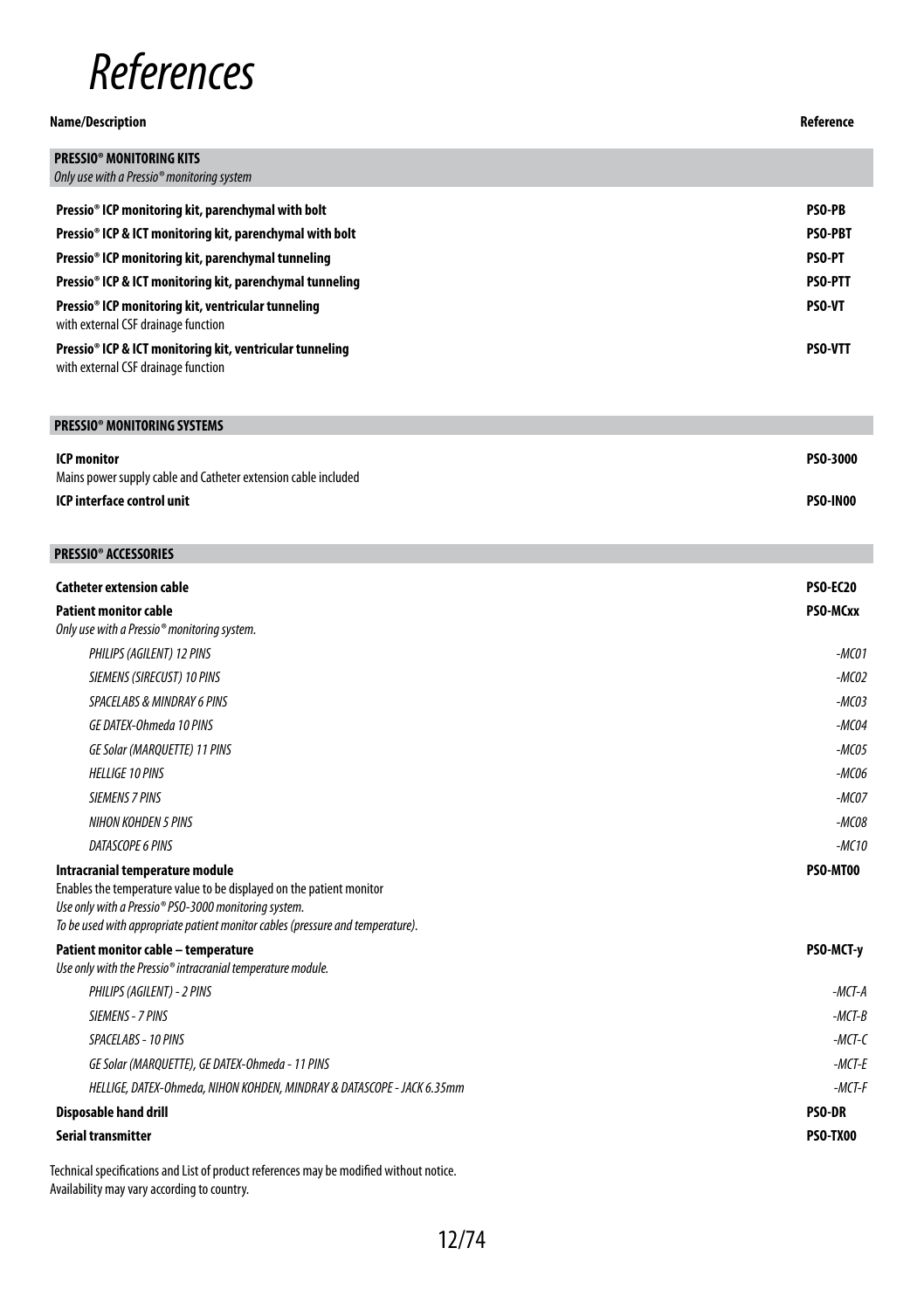# Notice d'emploi

| 3. Description et Principe de fonctionnement des kits Pressio® parenchymateux à boulon  15 |  |
|--------------------------------------------------------------------------------------------|--|
|                                                                                            |  |
|                                                                                            |  |
|                                                                                            |  |
|                                                                                            |  |
|                                                                                            |  |
|                                                                                            |  |
|                                                                                            |  |
|                                                                                            |  |
|                                                                                            |  |
|                                                                                            |  |
|                                                                                            |  |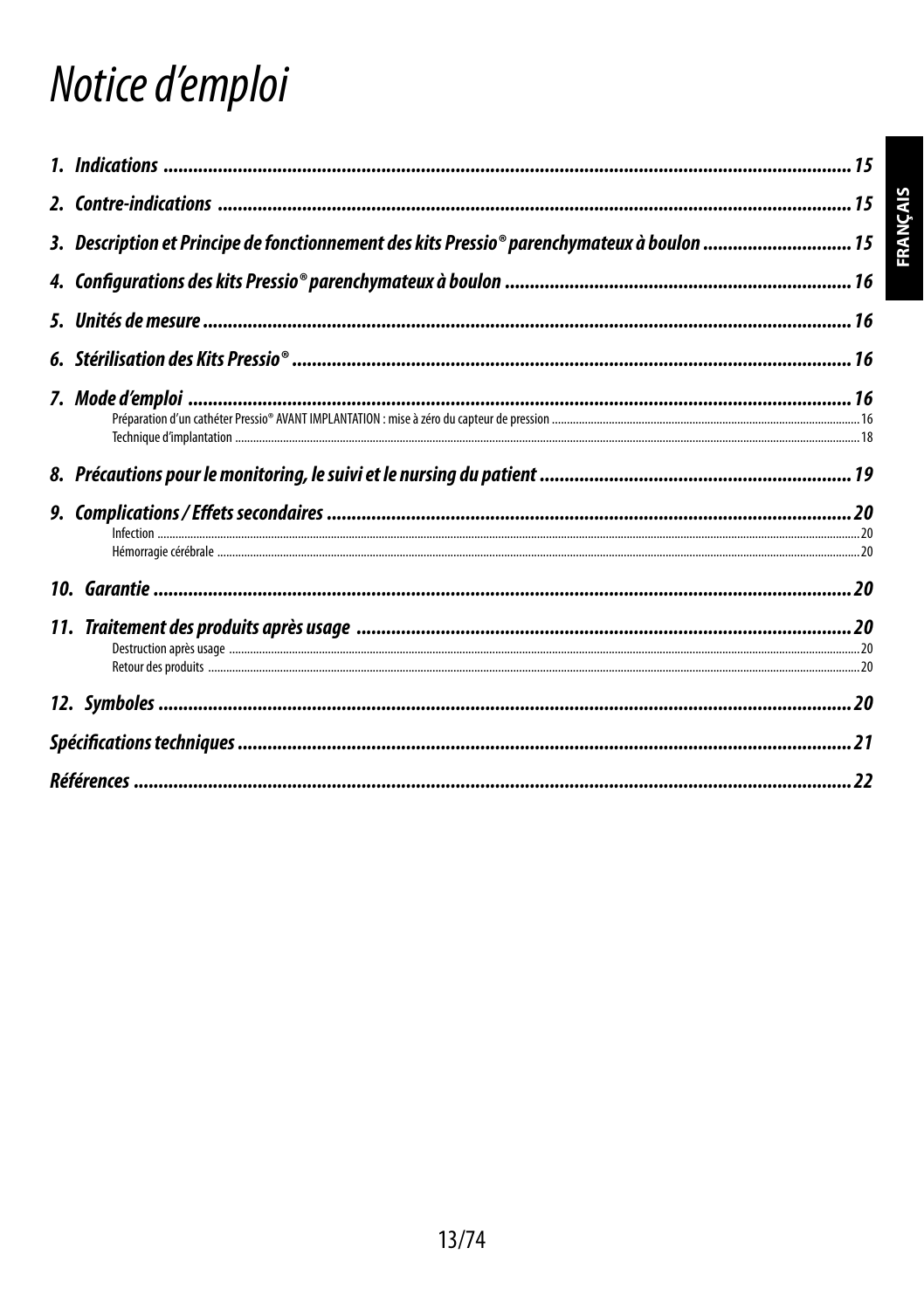*Figure 1: Kit Pressio® pour monitoring de PIC, parenchymateux à boulon (Modèle PSO-PB).*



*Figure 2: Kit Pressio® pour monitoring de pression et de température intracrâniennes, parenchymateux à boulon (Modèle PSO-PBT).*

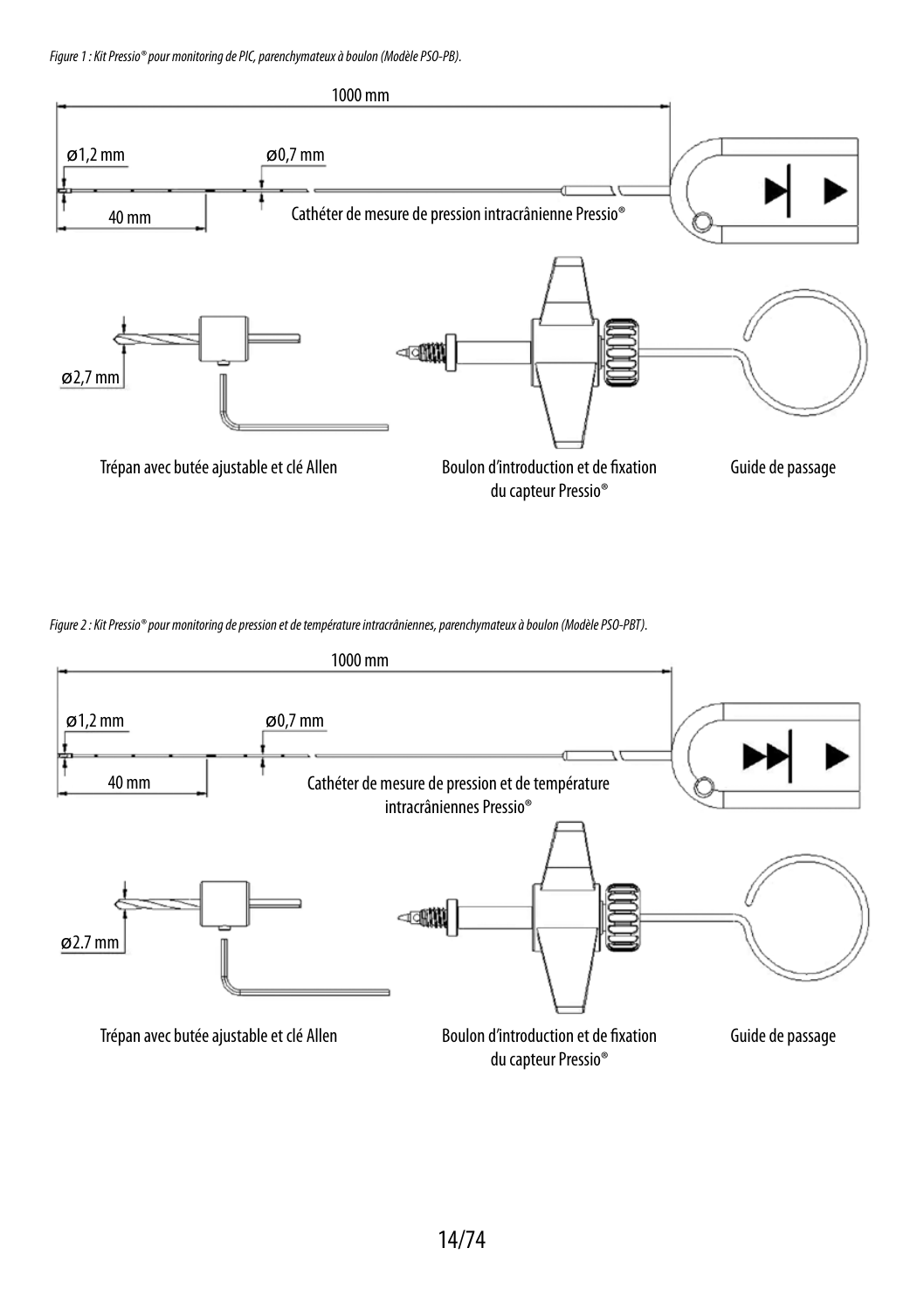Lire attentivement la notice d'emploi avant d'implanter le dispositif.

# *1. Indications*

L'utilisation d'un kit Pressio® pour monitoring est indiquée chez les patients nécessitant un monitoring continu de la pression intracrânienne. Le modèle PSO-PBT permet en outre de connaître la température intracrânienne.

#### *Note :*

Les valeurs de pression et de température données par les systèmes de monitoring PRESSIO<sup>®</sup> NE PRÉJUGENT PAS DE L'ÉTAT DE SANTÉ DU MALADE.

# *2. Contre-indications*

Les contre-indications à l'utilisation d'un kit Pressio® sont les suivantes :

- infections établies ou suspectées dans des tissus en contact direct avec les composants du système de monitoring (méningite, ventriculite, septicémie ou bactériémie) ou toute infection présente dans un endroit quelconque du corps.
- patients sous anticoagulant ou présentant une diathèse hémorragique.

De plus, chez les jeunes enfants, la fixation avec un boulon est contre-indiquée du fait de la faible épaisseur de la table osseuse au niveau du crâne.

### *Mise en garde :*

Ne pas utiliser de kitPressio® pour monitoring si aucun personnel formé n'est disponible pour assurer une surveillance continue.

# *3. Description et Principe de fonctionnement des kits Pressio® parenchymateux à boulon*

Les cathéters de monitoring Pressio® sont des dispositifs implantables à usage unique.

Les cathéters de monitoring Pressio<sup>®</sup> sont de type « BF »

Utiliser uniquement avec un système de monitoring Pressio®.

#### *Précaution :*

CONNECTER LES CATHÉTERS PRESSIO® UNIQUEMENT À DES ÉQUIPEMENTS PRESSIO® CALIBRÉS.

#### *Kit Pressio® pour monitoring de PIC, parenchymateux à boulon PSO-PB (Figure 1)* :

Le kit PSO-PB permet le monitoring en continu de la pression intracrânienne.

Il comprend un cathéter de longueur 1m et diamètre 2.1Fr muni à son extrémité d'une capsule de 1.2mm de diamètre renfermant un capteur de pression piézorésistif de type jauge de contrainte sur silicium destiné à être placé dans le parenchyme cérébral.

#### *Kit Pressio® pour monitoring de pression et de température intracrâniennes, parenchymateux à boulon PSO-PBT(Figure 2)* :

Le kit PSO-PBT permet le monitoring en continu de la pression et de la température intracrâniennes.

Il comprend un cathéter de longueur 1m et diamètre 2.1Fr muni à son extrémité d'une capsule de 1.2mm de diamètre renfermant un capteur de pression piézorésistif de type jauge de contrainte sur silicium et un capteur de température de type thermistance, destinés à être placé dans le parenchyme cérébral.

Les deux kits se distinguent visuellement par leurs marquages respectifs sur le connecteur du cathéter.

Dans les deux cas, le cathéter a une graduation centimétrique sur 10cm à partir de l'extrémité proximale, ainsi qu'un repère à 15cm.

L'extrémité du cathéter opposée à la capsule comprend un connecteur qui permet le branchement du cathéter sur un système de monitoring Pressio® (PSO-3000 ou PSO-IN00) via un câble d'extension de cathéter (PSO-EC20).

Le câble d'extension de cathéter achemine les signaux de mesure du (des) capteur(s) sous forme de signaux analogiques jusqu'au système de monitoring Pressio®.

Le cathéter échange également avec le système de monitoring Pressio® un signal numérique contenant des données telles que le calibrage des capteurs, la valeur et la date de la mise à zéro du capteur de pression.

Ces données sont conservées en mémoire dans le connecteur du cathéter et sont donc indépendantes du système de monitoring Pressio® utilisé.

#### *Précaution :*

Ne pas exposer le connecteur au contact d'un liquide.

La capsule renfermant le (les) capteur(s) est en titane, et la gaine du cathéter est en polyamide.

Le cathéter est radio-opaque sur toute sa longueur.

Les kits Pressio® pour monitoring parenchymateux à boulon sont des produits sans latex ni phtalates.

Les kits Pressio® pour monitoring PSO-PB et PSO-PBT permettent de fixer le cathéter parenchymateux à l'aide d'un boulon [4].

Le trépan [1] permet l'accès intracrânien.

Il a un diamètre (2.7mm) adapté au pas de vis [5] du boulon. Une butée ajustable [2] permet de ne pas aller au-delà d'une profondeur de perçage choisie. La clé Allen [3] permet de régler la position de cette butée sur le trépan.



Le boulon [4] permet l'introduction et la fixation du cathéter dans le parenchyme.

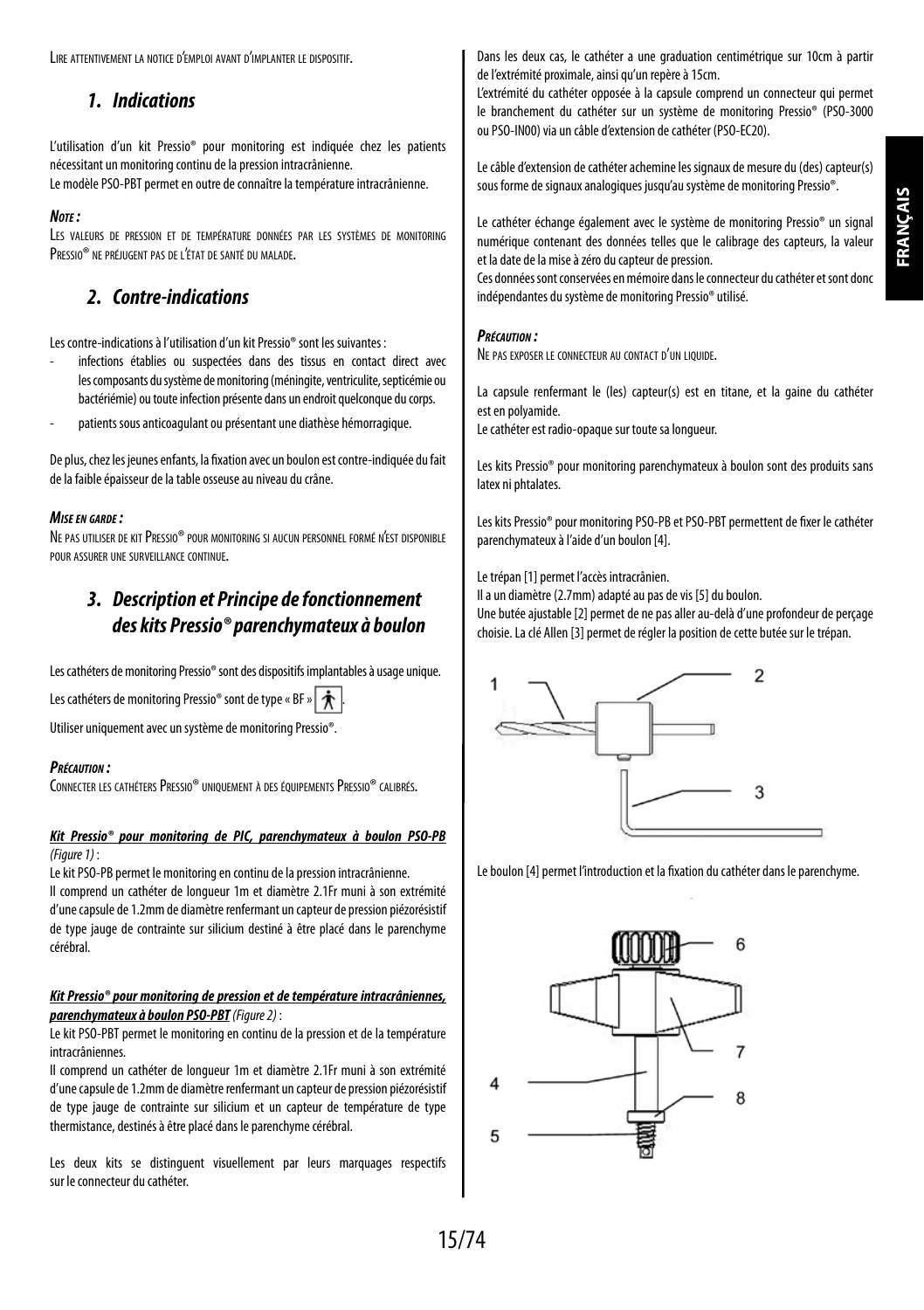L'ailette [7] permet le vissage du boulon dans l'os du crâne.

L'écrou de serrage [6] permet de fixer le cathéter à la profondeur souhaitée dans le parenchyme. L'écrou doit donc préalablement être dévissé pour introduire le cathéter à travers le boulon.

Une bague d'espacement [8] montée sur le boulon permet d'ajuster la profondeur d'assise du boulon en fonction de l'épaisseur d'os crânien du patient.



Le guide de passage [9] s'insère dans le boulon [4] (écrou [6] desserré). Il permet de créer un passage au travers du parenchyme pour faciliter l'introduction du cathéter Pressio®.

Il est livré inséré dans le boulon.

# *4. Configurations des kits Pressio® parenchymateux à boulon*

Les kits Pressio® parenchymateux à boulon existent sous deux modèles différents : PSO-PB et PSO-PBT *(cf. §3 : « Description et Principe de fonctionnement des kits Pressio® parenchymateux à boulon »).*

Dans les deux cas, les accessoires spécifiques à l'introduction du cathéter dans le parenchyme et sa fixation à l'aide d'un boulon sont compris dans le kit, prêt àl'emploi.

Sophysa propose également une perceuse stérile à usage unique (PSO-DR) permettant la perforation crânienne en association avec le trépan fourni dans chaque kit.

Les cathéters Pressio® s'utilisent avec l'un des systèmes de monitoring Pressio® et les accessoires appropriés *(cf. notices du PSO-3000, de PSO-IN00, de PSO-MT00).*

#### *Cas particulier du PSO-PBT:*

Pour profiter pleinement d'un cathéter de pression et de température intracrâniennes, il faut utiliser un moniteur Pressio® modèle PSO-3000 logiciel version V2.

#### *Notes :*

*La version V2 du logiciel est identifiable lors de l'autotest du moniteur : au démarrage, affichage du logo Sophysa et de la version du logiciel.*

*Si vous ne disposez pas d'un moniteur Pressio® version logiciel V2, vous pouvez utiliser lecathétersur un autre des systèmes de monitoring Pressio®, à savoirleMoniteurPressio® PSO-3000 logiciel V1 ou l'InterfacePressio® PSO-IN00.*

*Dans ce cas, seule la pression sera affichée. La température ne sera pas affichée mais les performances du capteur de pression seront identiques.*

## *5. Unités de mesure*

#### **Diamètre (D) des cathéters**

 $D(mm) = Fr / 3$  $Fr = D(mm) \times 3$ 

#### **Pression intracrânienne**

Les pressions mentionnées sont en mmHg. 1 mmHg correspond à 13.60 mmH<sub>2</sub>0 et à 133 Pa.

#### **Température intracrânienne**

La température intracrânienne peut être affichée en degrés Celsius (°C) ou en degrés Fahrenheit (°F).

 ${}^{\circ}$ F =  ${}^{\circ}$ C x (9/5) + 32  $°C = (°F - 32) \times (5/9)$ Equivalence en Kelvin (K) :  $K = {}^{6}C + 273.15$  $K = {}^{o}F x (5/9) + 25537$ 

Consulter la notice du moniteur Pressio® pour choisir l'affichage de l'unité de température.

# *6. Stérilisation des Kits Pressio®*

Les kits Pressio® pour monitoring sont conditionnés individuellement sous double emballage pelable, stérile et apyrogène. Ils sont stérilisés à l'oxyde d'éthylène.

#### *Mises en garde :*

Ne pas utiliser si l'emballage stérile des kits Pressio® est ouvert ou détérioré, ou si la date de péremption est dépassée.

LES KITS PRESSIO<sup>®</sup> pour monitoring sont des dispositifs à usage unique : ne pas restériliser ni réutiliser après déconditionnement et/ou explantation.

Leurs performances (dérive, sécurité électrique…) pourraient être affectées lors d'une décontamination, et le risque d'infection serait important.

#### *Note :*

Sophysa ne peut être tenue responsable de la performance de tout produit ayant été restérilisé et/ou réutilisé, ni des complications qui pourraient en résulter.

# *7. Mode d'emploi*

**Avant toute implantation, il est recommandé de se reporter à la notice du système de monitoring Pressio® utilisé pour l'installer et le configurer (moniteur ou interface Pressio®).**

#### *Préparation d'un cathéter Pressio® AVANT IMPLANTATION : mise à zéro du capteur de pression*

Avant l'implantation du cathéter Pressio®, il est nécessaire de procéder à la mise à zéro du capteur de pression (étalonnage par rapport à la pression atmosphérique).

Le capteur de température intracrânienne est étalonné en usine. Le paramètre température ne nécessite donc pas de mise à zéro préalable.

Veiller à maintenir l'asepsie du kit Pressio® pour monitoring durant toute cette étape.

#### **1) Mise sous tension du système de monitoring**

Connecter le câble d'extension de cathéter (PSO-EC20) au système de monitoring Pressio®.

Avant l'ouverture du conditionnement garantissant la stérilité du kit Pressio® pour monitoring, mettre sous tension le système de monitoring Pressio® (PSO-3000 ou PSO-IN00).

Se reporter à la notice d'emploi du Moniteur ou de l'Interface Pressio®.

#### **2) Branchement du cathéter au système de monitoring**

Effectuer le branchement entre le cathéter et le câble d'extension (PSO-EC20) en respectant le détrompeur.

Aligner la flèche bleue du connecteur du cathéter et la flèche bleue du connecteur du câble : le connecteur du cathéter sera guidé de façon sécurisée dans le connecteur du câble.

Pousser jusqu'à la butée pour assurer une connexion complète.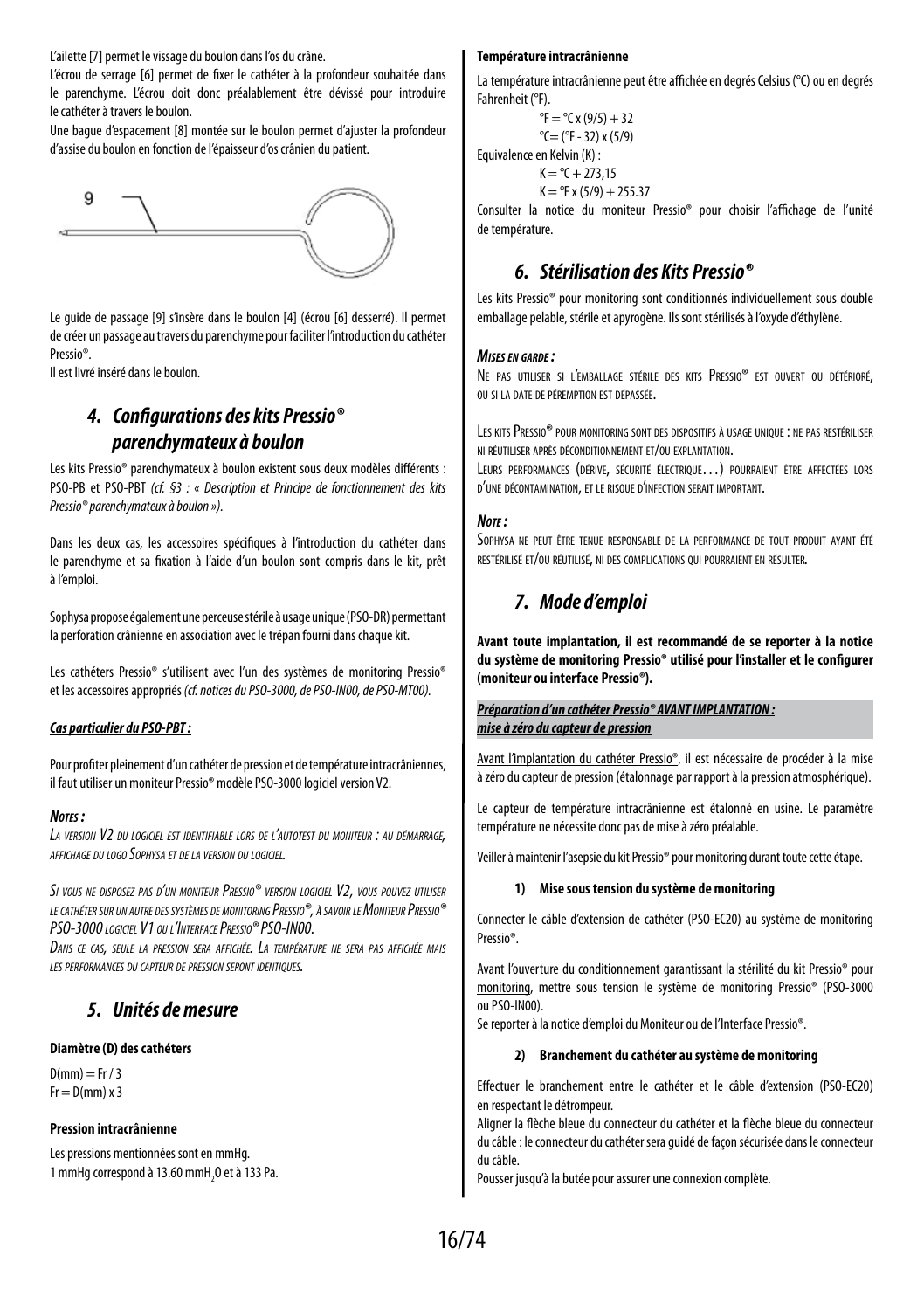



Le message «FAIRE ZERO CAPTEUR » s'affiche alors sur le moniteur Pressio® (PSO-3000).

L'apparition des codes erreurs «E001», «E002», «E005» ou du message « BRANCHER CAPTEUR » sur le moniteur Pressio® après branchement du cathéter au câble d'extension peut être le signe d'une mauvaise connexion.

Dans ce cas, s'assurer que le connecteur du cathéter est bien enfoncé jusqu'en butée dans le câble d'extension de cathéter, et que ce dernier est bien connecté au moniteur Pressio®.

#### **3) Préparation de la cupule d'eau stérile**

Dans un environnement stérile, préparer une solution saline stérile (ou bien de l'eau stérile) et une cupule.

Verser la solution saline stérile (ou l'eau stérile) dans la cupule.



#### *Précaution :*

La mise à zéro du capteur de pression doit être effectuée dans une faible profondeur de liquide (~5mm). L'utilisation d'un récipient profond pourrait conduire à une pression hydrostatique supérieure au zéro atmosphérique qui se traduiraitpar un zéro de référence erroné.

#### **4) Mise à zéro du cathéter**

Immerger le capteur (partie métallique) complètement dans le liquide.



Prendre garde à ne pas toucher la cupule avec le capteur.

Lorsque le capteur est prêt, appuyer sur la touche de mise à zéro  $\bigodot$ 



#### *Note :*

Pendant la mise <sup>à</sup> zéro, garder le capteur immergé, et éviter de le bouger dans la cupule.

#### *Précautions :*

Eviter d'exercer tout contact avec l'extrémité du cathéter pendant la mise <sup>à</sup> zéro du capteur. L'étalonnage par rapport <sup>à</sup> la pression atmosphérique pourrait être faussé.

Veiller à immerger l'extrémité du cathéter dans de l'eau stérile ou une solution saline stérile pendant la mise à zéro. Une mise à zéro du capteur dans des conditions différentes de celles recommandées peut entraîner des lectures de pression inexactes.

La progression d'une barre d'accomplissement de tâche permet de suivre la bonne réalisation de la mise à zéro.

La procédure prend 3 secondes environ.



#### **5) Vérification du bon déroulement de la procédure de mise à zéro**

A la fin de la barre de progression, le message « ZERO CAPTEUR OK IMPLANTER CAPTEUR » indique que la procédure s'est déroulée correctement.

Vérifier que l'écran du moniteur Pressio® affiche la valeur « 0 mmHg » (ou l'écran du moniteur patient dans le cas où l'interface Pressio® est utilisée).

Si pendant la mise à zéro, le capteur subit des variations de pressions parasites ou est endommagé, l'écran affiche le message « ECHEC ZERO CAPTEUR CHANGER CAPTEUR ». Dans ce cas, débrancher puis rebrancher le cathéter, et tenter à nouveau la séquence de mise à zéro.

En cas de nouvel échec, changer le cathéter.

Se référer également à la notice d'emploi du système de monitoring Pressio® utilisé (PSO-3000 ou PSO-IN00, § « en cas d'anomalie de fonctionnement : symptômes / mesures suggérées»).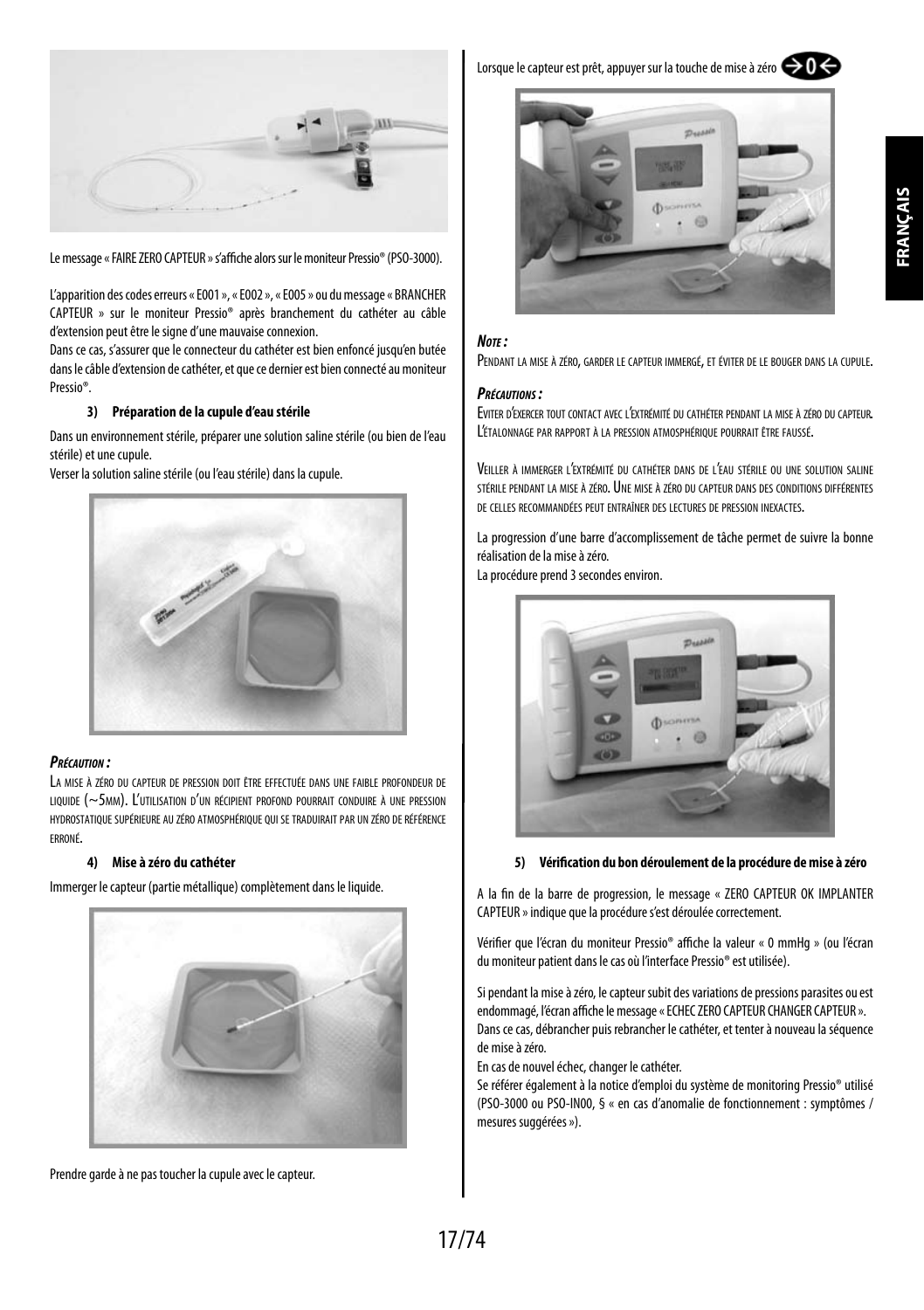#### *Note :*

LA MISE À ZÉRO DU CAPTEUR NE PEUT ÊTRE FAITE QU'UNE SEULE FOIS. EN CAS DE NOUVELLE TENTATIVE de mise à zéro sur le même capteur, le message « ZERO CAPTEUR DEJA FAIT » s'affiche.

La conservation de données en mémoire dans le connecteur du cathéter *(cf. §3)* permet l'utilisation de moniteurs ou d'interfaces Pressio® (modèles PSO-3000 logiciel V2, PSO-3000 logiciel V1 et PSO-IN00) différents de celui sur lequel a été faite la mise à zéro.

#### *Cas particulier du PSO-PBT:*

#### *Note :*

Lorsque la température lue par le capteur est inférieure à 20°C, le moniteur Pressio® affiche : « - - - ». Cela signifie que la mesure est dans la plage de mesure du capteur mais hors des plages d'affichage du systèmePressio®.

#### *Technique d'implantation*

La pose du boulon et l'implantation du cathéter Pressio® se réfèrent aux pratiques neurochirurgicales aseptiques courantes.

Utiliser les accessoires de pose fournis par Sophysa dans le kit Pressio® pour monitoring.

Le chirurgien choisira la technique en fonction de sa propre expérience et de l'état clinique du patient.

L'implantation finale du dispositif devra satisfaire les conditions d'un positionnement optimal du capteur dans le parenchyme.

#### *Précaution :*

Ne pas procéder <sup>à</sup> l'implantation d'un cathéter de monitoring sans disposer d'un kit DE REMPLACEMENT EN CAS DE RESOIN.

#### *Choix de la zone d'implantation*

Zone d'implantation indicative : les zones préfrontales droite et gauche standard sont les zones principales d'implantation. Cette région permet au patient de tourner la tête de part et d'autre tout en restant en décubitus sans interférence avec la fonction de surveillance de la pression intracrânienne. De plus, l'incision est pratiquée dans la plupart des cas derrière la naissance des cheveux, ce qui est acceptable d'un point de vue esthétique.

#### *Accès intracrânien*

Lorsque le site d'implantation a été choisi, la zone est rasée et préparée de façon aseptique. Une anesthésie locale est pratiquée au niveau de la zone d'incision. Celle-ci se situe généralement 2 à 3 centimètres en avant de la suture coronale au niveau de la ligne mi-pupillaire.

Une incision d'environ un centimètre est pratiquée jusqu'à l'os.

Veiller à bien exposer la table osseuse et à réaliser l'hémostase des bords de la plaie.

La butée ajustable du trépan fourni dans le kit peut être positionnée selon les besoins en desserrant la vis de blocage à l'aide de la clé Allen.

Positionner la butée ajustable en fonction de la profondeur de perçage choisie et resserrer la vis de blocage pour maintenir cette position.

#### *Mise en garde :*

UN SERRAGE INCOMPLET DE LA VIS DE BLOCAGE NE PERMETTRA PAS À LA BUTÉE AJUSTABLE DE JOUER son rôle, avec le risque de percer trop profondément.

Le trépan est alors fixé à une perceuse hélicoïdale, et une perforation est réalisée au travers des tables externe et interne du crâne. Le chirurgien doit veiller à éviter toute possibilité de lésion parenchymateuse lorsqu'il traverse la table interne.

#### *Précaution :*

Veiller <sup>à</sup> réaliser un trou bien rond avec le trépan : l'axe de la perceuse ne doit pas bouger pendant la perforation. La tenue du boulon dans le trou de trépan pourrait en être affectée.

Après avoir traversé la table interne, le trépan est retiré et le trou est irrigué avec du sérum physiologique stérile.

Percer une ouverture dans la dure-mère.

#### *Mise en place du boulon*

- S'assurer que la dure-mère a bien été percée.
- Visser le boulon Pressio® dans le crâne à l'aide de l'ailette *(cf. Figure 4-1)*.

Il relève de la compétence du chirurgien de juger de la profondeur d'assise du boulon selon l'épaisseur du crâne.

La bague d'espacement peut être utilisée pour réduire la profondeur d'implantation du boulon, sinon la retirer et la jeter.

L'utilisation du boulon Pressio® est contre-indiquée chez les jeunes enfants du fait de la faible épaisseur de la table osseuse au niveau du crâne.

#### *Mise en garde :*

Veiller <sup>à</sup> ne pas visser le boulon trop profondément. L'épaulement du boulon et sa bague d'espacement sont un simple repère visuel et non une butée : ils n'empêchent pas une perforation plus profonde lors du vissage du boulon.

#### *Précaution :*

Veiller <sup>à</sup> ne pas dévisser puis revisser le boulon dans un même trou de trépan. La tenue du boulon dans le trou de trépan pourrait en être affectée.

### *Implantation du cathéter*

#### *Mise en garde :*

Limiter la répétition d'implantations intracérébrales de cathéters : les perforations fréquentes du cerveau pour permettre l'insertion du cathéter peuvent prédisposer à un œdème et une hémorragie intracérébrale se soldant par une hausse de la pression intracrânienne.

- Introduire le guide de passage dans le boulon Pressio® pour créer un passage au travers du parenchyme afin de faciliter l'introduction du cathéter Pressio® *(cf. Figure 4-2)*.
- Retirer le guide de passage et irriguer le boulon avec du sérum physiologique *(cf. Figure 4-3)*.
- Introduire le cathéter dans le boulon.

Veiller à avoir effectué préalablement la mise à zéro du capteur de pression *(cf. § « Préparation d'un cathéter Pressio® AVANT IMPLANTATION : mise à zéro du capteur de pression»)*.

#### *Mise en garde :*

Ne pas faire le « ZERO CAPTEUR » une fois le cathéter implanté ; faire impérativement le « ZERO CAPTEUR » avant son implantation pour l'étalonner sur la pression atmosphérique.

Pour effectuer une mesure parenchymateuse de la pression intracrânienne, la profondeur d'implantation doit être de 1-3cm dans le parenchyme cérébral.

- Pousser le cathéter à travers le parenchyme. Positionner le cathéter à la profondeur désirée à l'aide du marquage centimétrique :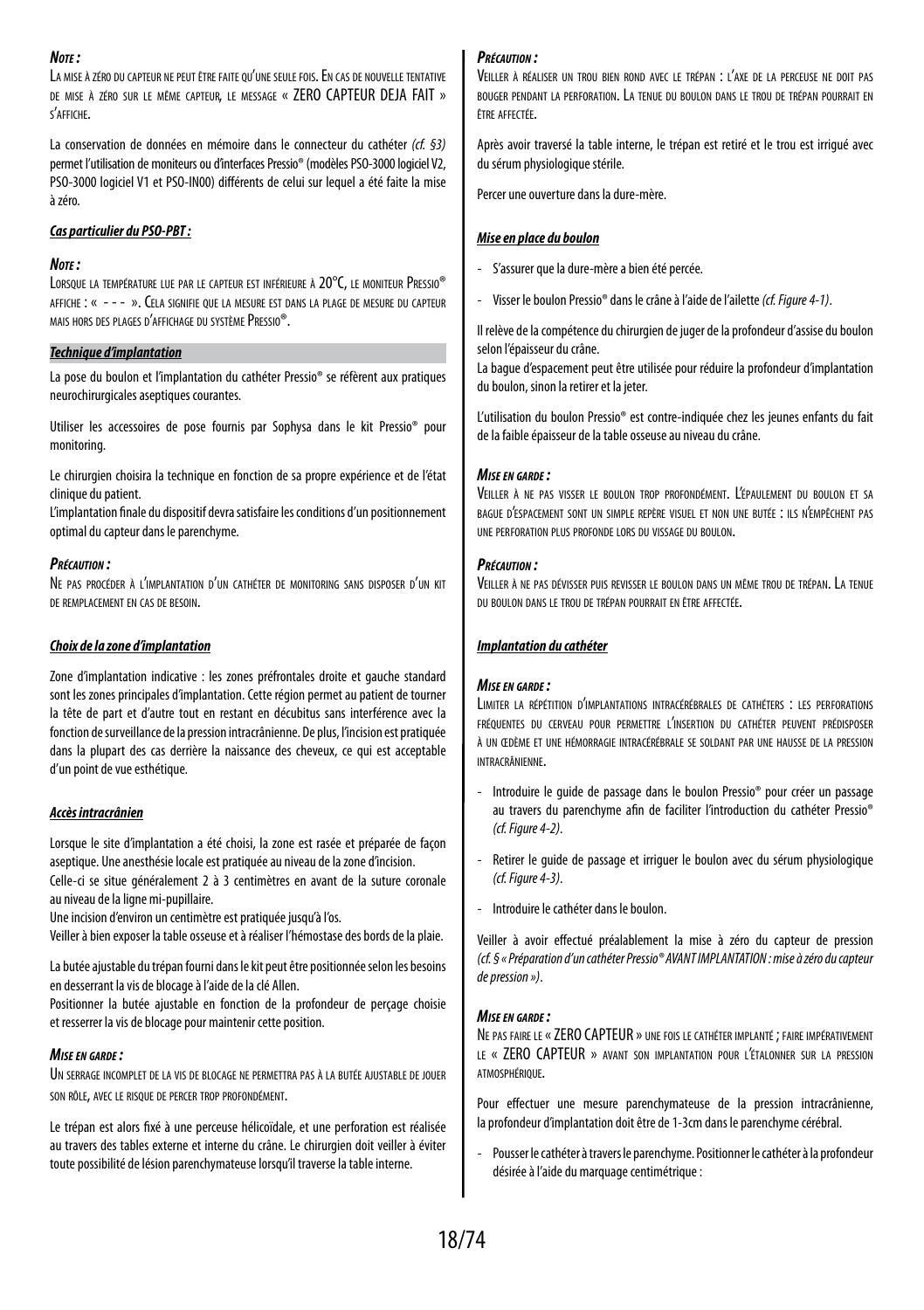Un repère plus épais situé à 4cm de l'extrémité du cathéter représente la longueur du boulon.

Une fois le cathéter introduit dans le boulon, ce repère cesse d'être visible lorsque le capteur situé à l'extrémité du cathéter émerge juste du boulon. Le capteur se trouve alors dans l'espace sous arachnoïdien *(cf. Figures 3 et 4.4)*.



Repère de «4 cm » au niveau de l'écrou de serrage. Capteur à l'extrémité du boulon.

Pousser le cathéter de quelques centimètres supplémentaires dans le parenchyme cérébral (1-3cm) par rapport au repère de sortie du boulon *(cf. Figure 4-5)*.

#### *Fixation du cathéter*

- Une fois que la profondeur d'introduction choisie est atteinte, tourner l'écrou de serrage du boulon Pressi® dans le sens des aiguilles d'une montre pour fixer le cathéter en place *(cf. Figure 4-6)*.

#### *Note :*

L'écrou de serrage doit être serré <sup>à</sup> fond (en butée) pour assurer une tenue optimale du cathéter dans le boulon.

A ce stade, le moniteur Pressio® affiche la pression intracrânienne moyenne en mmHg.

#### *Cas particulier du PSO-PBT:*

A ce stade, le moniteur Pressio® affiche bien la pression intracrânienne moyenne en mmHg. La température est également affichée et se stabilisera à sa valeur précise en 150s maximum.

#### *Note :*

Une mesure de température ne peut être précise que si le capteur est implanté. Le capteur n'est pas adapté à une mesure de température dans l'air.

Dans les deux cas (PSO-PB et PSO-PBT), une instabilité de la valeur de pression, l'apparition des codes erreurs «E001», «E002», «E005» ou du message « BRANCHER CAPTEUR » sur le moniteur Pressio® après branchement du cathéter au câble d'extension peut être le signe d'une mauvaise connexion.

Dans ce cas, s'assurer que le connecteur du cathéter est bien enfoncé jusqu'en butée dans le câble d'extension de cathéter, et que ce dernier est bien connecté au moniteur Pressio®.

L'apparition des codes erreurs « - - - », « 999 », « E001 », « E002 », « E005 » ou du message « BRANCHER CAPTEUR » sur le moniteur Pressio® après implantation du cathéter, alors que le cathéter est correctement branché, peut être le signe que le capteur situé à l'extrémité du cathéter est endommagé.

Dans ce cas, tenter de repositionner le cathéter, et en cas de nouvel échec essayer avec un nouveau cathéter.

La durée d'implantation maximale recommandée du cathéter est de 5 jours.

Au-delà des 24 premières heures, le moniteur Pressio® affiche la durée d'implantation du cathéter sous la forme du message «Implantation : X jours», et cela pendant toute la durée de son implantation.

Ce message se met à clignoter sur le moniteur Pressio® à partir du 6ème jour d'implantation signifiant que le cathéter a dépassé la durée d'implantation recommandée.

Dans le cas où l'interface Pressio® est utilisée, la diode indiquant la durée d'implantation du cathéter clignotera dès que le cathéter aura dépassé la durée d'implantation recommandée.

Une fois le cathéter implanté, il peut être déconnecté puis reconnecté au même ou à un autre appareil de la gamme Pressio® (PSO-3000 logiciel V2, PSO-3000 logiciel V1, PSO-IN00) sans nécessiter un nouvel étalonnage à a pression atmosphérique. En effet, le cathéter de monitoring garde en mémoire toutes les données de la mise à zéro.

#### *Etapes recommandées pour l'explantation du cathéter*

- Arrêter le moniteur Pressio®.
- Déconnecter le cathéter du câble d'extension.
- Procéder à l'explantation du cathéter.
- Vérifier l'intégrité du cathéter explanté.
- Retirer le boulon en le dévissant délicatement

#### *Précaution :*

Veiller <sup>à</sup> retirer la bague d'espacement lors du retrait du boulon.

# *8. Précautions pour le monitoring, le suivi et le nursing du patient*

#### *Mise en garde :*

Ne pas utiliser de kit Pressio® pour monitoring si aucun personnel formé n'est disponible pour assurer une surveillance continue.

#### *Précautions :*

Le monitoring du patient doit être assuré uniquement par un anesthésiste, un neurochirurgien ou autre personne qualifiée.

Il est recommandé d'utiliser la pince de fixation sur le câble d'extension de cathéter pour prévenir toute déconnexion du cathéter.

Durant le monitoring, entretenir le site d'implantation du cathéter conformément aux procédures hospitalières standard.

#### *Précautions :*

Manipuler le patient avec précaution pour éviter toute déconnexion du câble ou tout déplacement du cathéter implanté. Vérifier la connexion du cathéter au câble d'extension et au système de monitoring Pressio® après avoir manipulé le patient.

LES CATHÉTERS PRESSIO<sup>®</sup> SONT INSENSIBLES AUX EFFETS POUVANT SURVENIR LORS D'UNE SÉQUENCE d'IRM, mais ils peuvent être une source d'artéfacts.

Ne pas utiliser un système de monitoring Pressio® et le cathéter implanté Pressio® en même temps qu'un instrument électro-chirurgical à haute fréquence ou qu'un défibrillateur. Le cathéter et/ou le système de monitoring pourraient être endommagés ou leur fonctionnement perturbé.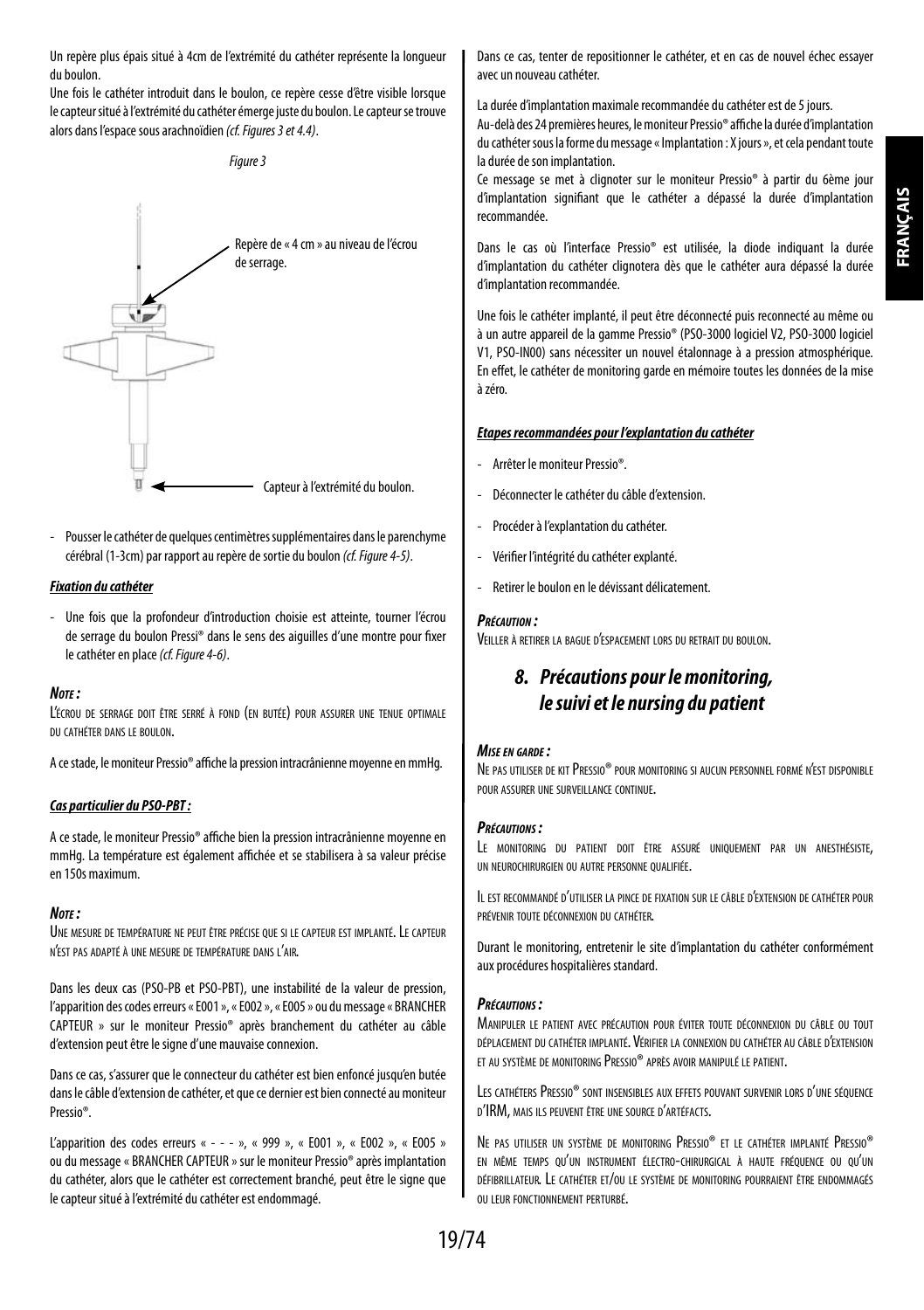# *9. Complications / Effets secondaires*

Les complications qui peuvent résulter de l'implantation d'un système de monitoring Pressio® comprennent les risques inhérents à tout geste chirurgical et à la mise en place d'un corps étranger.

#### *Infection*

La complication majeure associée à un monitoring de ce type est l'infection.

Les risques d'infections peuvent être réduits en respectant les techniques d'asepsie de manipulation et d'implantation du cathéter et en respectant la durée maximale d'implantation du cathéter (5 jours). Si le monitoring doit se poursuivre au-delà de ce délai, il est recommandé de mettre un nouveau système en place dans un autre site.

#### **En cas d'infection, l'ablation du système est indiquée parallèlement à l'instauration d'un traitement spécifique par voie générale ou intrathécale.**

#### *Hémorragie cérébrale*

On peut également constater une hémorragie cérébrale lors de ce type de monitoring.

La probabilité de cette complication peut être réduite en limitant le nombre de ponctions cérébrales lors de la procédure d'introduction et en s'assurant que cette procédure est uniquement réalisée par des professionnels formés et habilités.

Ces complications nécessitent une intervention rapide d'un médecin.

## *10. Garantie*

Les performances du kit Pressio® pour monitoring sont assurées uniquement avec la gamme de systèmes de monitoring Pressio® et les accessoires conçus, testés, et fabriqués par Sophysa.

Sophysa garantit que ce dispositif médical est exempt de tout défaut de matériel et de fabrication. A l'exception de cette garantie, Sophysa n'accorde aucune autre garantie, expresse ou implicite, y compris de commercialisation ou d'adaptation à un usage particulier. Sophysa ne saurait être tenue responsable pour tout incident, complication, dommage ou préjudice survenu directement ou indirectement suite à l'usage de ce dispositif. Sophysa n'autorise quiconque à assumer pour elle la responsabilité de ses produits.

# *11. Traitement des produits après usage*

#### *Destruction après usage*

Un kit Pressio® pour monitoring déconditionné, utilisé ou explanté devra être détruit selon les procédures en vigueur dans l'établissement de santé.

#### *Retour des produits*

Si un kit Pressio® pour monitoring explanté devait être retourné à Sophysa pour analyse, signaler le cas échéant si un nettoyage a été effectué.

Afin d'analyser correctement le produit retourné, celui-ci devra être accompagné d'une fiche de retour explicative.

#### *Notes :*

Il est recommandé de ne pas nettoyer le dispositif pour une meilleure analyse.

Dans le cas d'un kit Pressio® parenchymateux <sup>à</sup> boulon, retirer le cathéter du boulon avec précaution.

## *12. Symboles*

| REF     | Référence du catalogue                                                                                                                                             |
|---------|--------------------------------------------------------------------------------------------------------------------------------------------------------------------|
|         | Fabricant                                                                                                                                                          |
| STERILE | Méthode de Stérilisation utilisant<br>de l'Oxyde d'Ethylène                                                                                                        |
|         | Ne pas réutiliser                                                                                                                                                  |
|         | Ne pas restériliser                                                                                                                                                |
|         | Utiliser jusqu'au                                                                                                                                                  |
| LOT     | Code du lot                                                                                                                                                        |
| SΝ      | Numéro de série                                                                                                                                                    |
| CE      | Marquage CE de conformité                                                                                                                                          |
|         | Se référer à la notice d'emploi                                                                                                                                    |
|         | ÉQUIPEMENT DE TYPE BF : Procurant un degré<br>approprié de protection contre les chocs<br>électriques, ayant une partie appliquée isolée<br>de type F (flottante). |
|         | Conditions de température pour le stockage<br>et le transport                                                                                                      |
|         | Conserver au sec                                                                                                                                                   |
|         | Fragile, à manipuler avec précaution                                                                                                                               |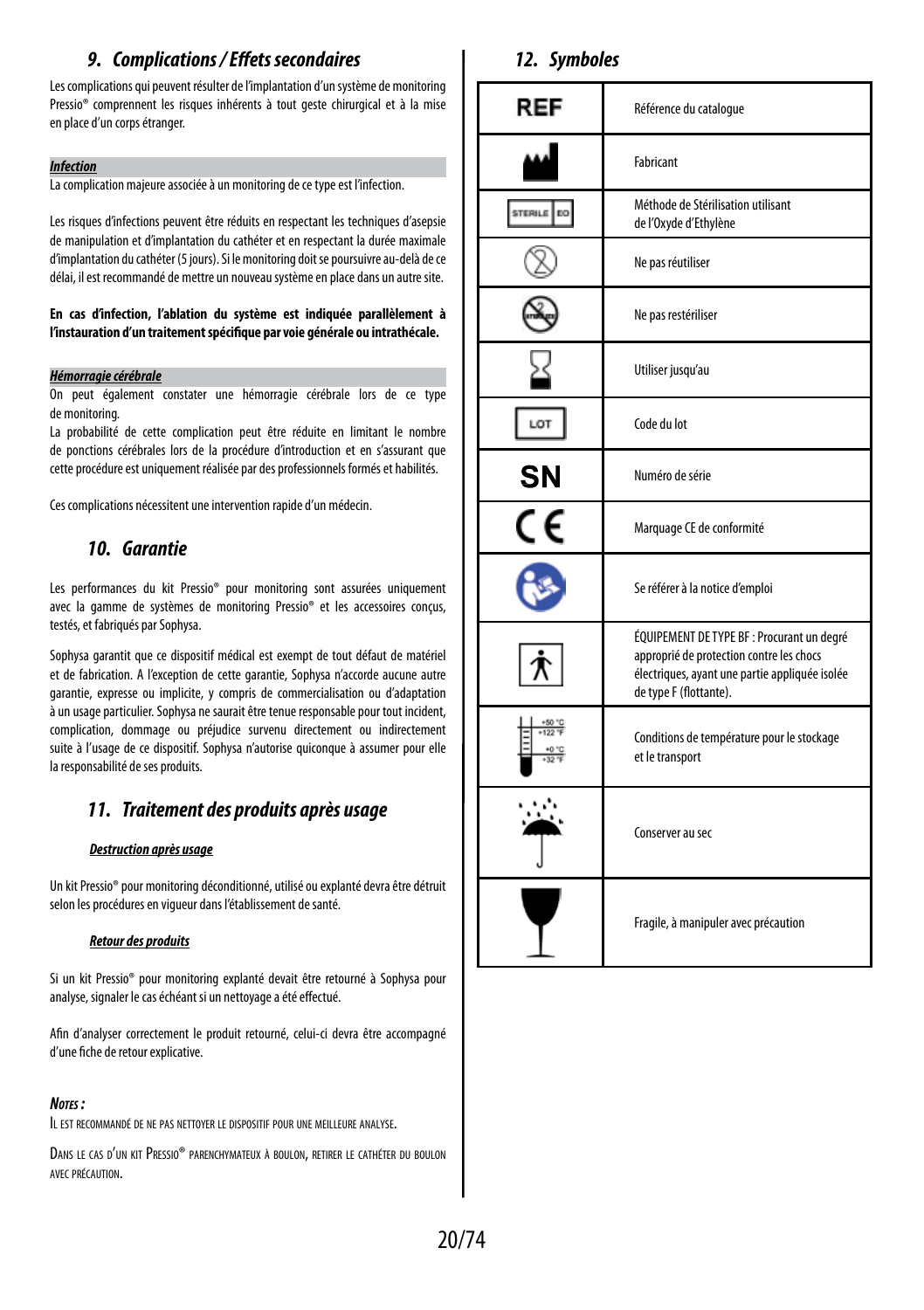# *Spécifications techniques*

| Diamètre du cathéter<br>Longueur du cathéter<br>Marquage du cathéter tous les cm depuis l'extrémité proximale<br>Pression<br>Type de capteur<br>Pression de référence | 2,1 Fr (0,7 mm)<br>1000 mm<br>Piézorésistif<br>Pression atmosphérique<br>$-40$ à $+100$ mm Hq<br>$\pm$ 2% de la lecture<br>sur la plage $0$ à $+100$ mmHg<br>$>100$ Hz |
|-----------------------------------------------------------------------------------------------------------------------------------------------------------------------|------------------------------------------------------------------------------------------------------------------------------------------------------------------------|
|                                                                                                                                                                       |                                                                                                                                                                        |
|                                                                                                                                                                       |                                                                                                                                                                        |
|                                                                                                                                                                       |                                                                                                                                                                        |
|                                                                                                                                                                       |                                                                                                                                                                        |
|                                                                                                                                                                       |                                                                                                                                                                        |
|                                                                                                                                                                       |                                                                                                                                                                        |
| Plage d'affichage (système complet)                                                                                                                                   |                                                                                                                                                                        |
| Précision de la mesure de la pression<br>(Linéarité et hystérésis) (système complet)                                                                                  |                                                                                                                                                                        |
| <b>Bande passante</b>                                                                                                                                                 |                                                                                                                                                                        |
| Plage fonctionnelle de surpressions sans dommage                                                                                                                      | -700 mmHg $\grave{a}$ + 1250 mmHg                                                                                                                                      |
| Coefficient de température                                                                                                                                            | 0,1 mmHq/°C maxi                                                                                                                                                       |
| Impédance d'entrée                                                                                                                                                    | $667$ $\Omega$                                                                                                                                                         |
| Impédance de sortie                                                                                                                                                   | $810\,\Omega$                                                                                                                                                          |
| <b>Tension d'excitation</b>                                                                                                                                           | 1 à 8 V AC ou DC                                                                                                                                                       |
| Dérive du zéro                                                                                                                                                        | Inférieur à 1 mmHg au cours des premières<br>24 heures, à 37°C<br>Inférieur à 2 mmHg la première semaine,<br>$\lambda$ 37°C                                            |
| Température                                                                                                                                                           |                                                                                                                                                                        |
| Type de capteur                                                                                                                                                       | Thermistance                                                                                                                                                           |
| Plage d'affichage (système complet)                                                                                                                                   | +20 $^{\circ}$ C à +45 $^{\circ}$ C<br>$+68^{\circ}$ F à $+113^{\circ}$ F                                                                                              |
| Erreur maximale tolérée (Précision) dans les conditions de référence (système complet)                                                                                | $\pm$ 0.2°C max de 25°C à 45°C<br>$\pm$ 0,4°C max de 20°C à 25°C<br>$\pm$ 0,4°F max de 77°F à 113°F                                                                    |
|                                                                                                                                                                       | $\pm$ 0.7°F max de 68°F à 77°F                                                                                                                                         |
| Résolution (système complet)                                                                                                                                          | $0,1^{\circ}$ C / $0,1^{\circ}$ F                                                                                                                                      |
| Courant de fuite                                                                                                                                                      | <10 µA à 120 VAC                                                                                                                                                       |
| Conditions d'environnement pendant l'utilisation (système complet)<br>Température ambiante<br>Pression atmosphérique<br>Humidité relative                             | 10°C à 40°C (50°F à 104°F)<br>500 hPa à 1060 hPa<br>30% à 75%                                                                                                          |
| Conditions de stockage / transport<br>Température<br>Pression atmosphérique<br>Humidité relative<br>Poids                                                             | 0°C à 50°C (32°F à 122°F)<br>500 hPa à 1060 hPa<br>20% à 95%<br>11q                                                                                                    |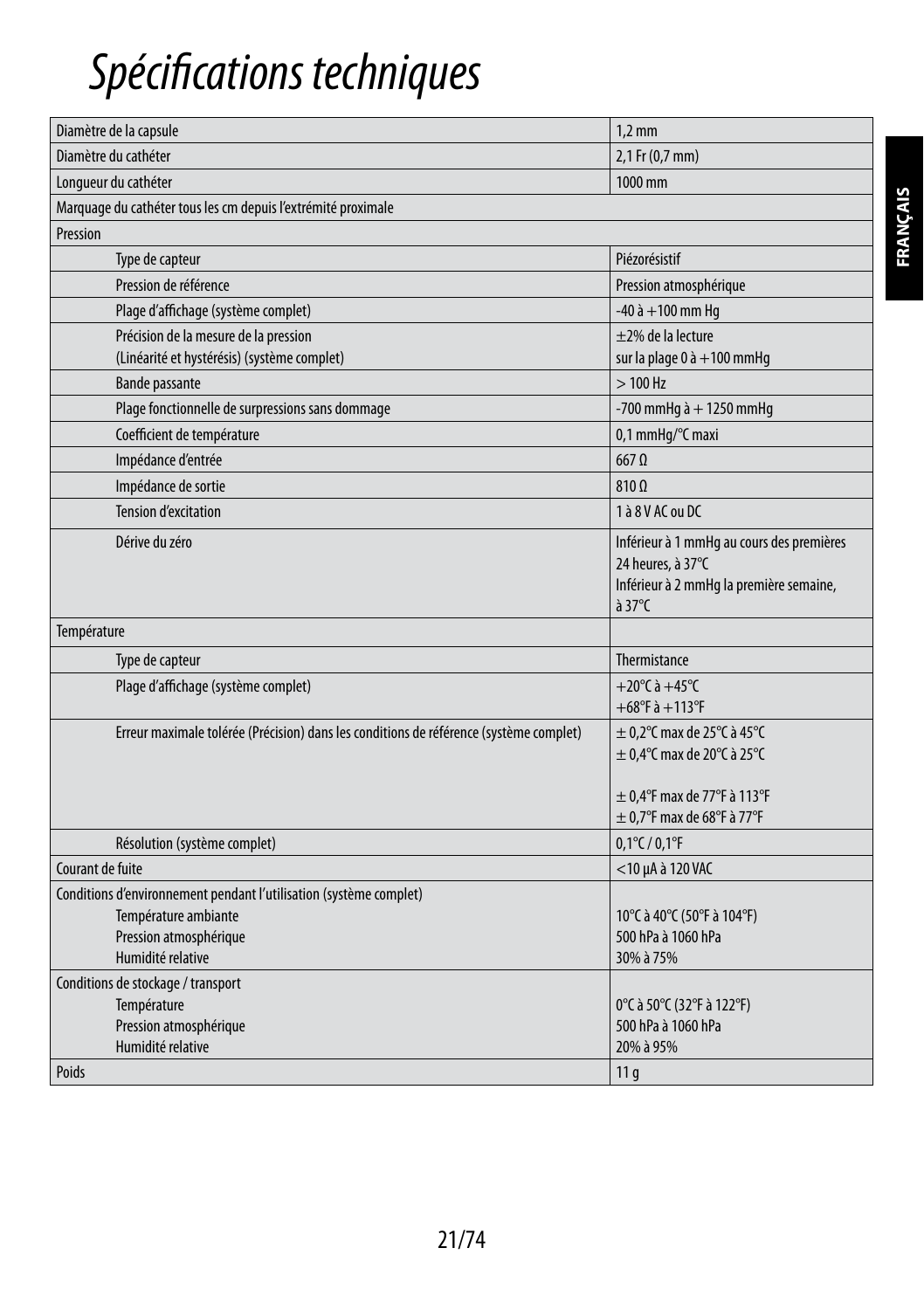

#### **Désignation/Description Référence**

### **KITS PRESSIO® POUR MONITORING** *Utiliser uniquement avec un système de monitoring Pressio®.* **Kit Pressio® pour monitoring de PIC, parenchymateux à boulon PSO-PB Kit Pressio® pour monitoring de pression et de température intracrâniennes, parenchymateux à boulon PSO-PBT Kit Pressio® pour monitoring de PIC, parenchymateux tunnellisable PSO-PT Kit Pressio® pour monitoring de pression et de température intracrâniennes, parenchymateux tunnellisable PSO-PTT Kit Pressio® pour monitoring de PIC, ventriculaire tunnellisable**  avec fonction de drainage externe du LCR **PSO-VT Kit Pressio® pour monitoring de pression et de température intracrâniennes, ventriculaire tunnellisable**  avec fonction de drainage externe du LCR **PSO-VTT**

**SYSTEMES DE MONITORING PRESSIO® Moniteur de PIC** Câble d'alimentation secteur et Câble d'extension de cathéter inclus **PSO-3000 Interface de monitoring de PIC PSO-IN00**

| ACCESSOIRES PRESSIO®                                                                                                                           |                 |
|------------------------------------------------------------------------------------------------------------------------------------------------|-----------------|
| Câble d'extension de cathéter                                                                                                                  | <b>PSO-EC20</b> |
| Câble moniteur patient                                                                                                                         | PSO-MCxx        |
| Utiliser uniquement avec un système de monitoring Pressio <sup>®</sup> .                                                                       |                 |
| PHILIPS (AGILENT) 12 FICHES                                                                                                                    | $-MCO1$         |
| SIEMENS (SIRECUST) 10 FICHES                                                                                                                   | $-MCO2$         |
| <b>SPACELABS &amp; MINDRAY 6 FICHES</b>                                                                                                        | $-MCO3$         |
| GE DATEX-Ohmeda 10 FICHES                                                                                                                      | $-MCO4$         |
| <b>GE Solar (MARQUETTE) 11 FICHES</b>                                                                                                          | $-MCO5$         |
| <b>HELLIGE 10 FICHES</b>                                                                                                                       | $-MCO6$         |
| <b>SIEMENS 7 FICHES</b>                                                                                                                        | $-MCOZ$         |
| NIHON KOHDEN 5 FICHES                                                                                                                          | $-MCO8$         |
| DATASCOPE 6 FICHES                                                                                                                             | $-MC10$         |
| Module température intracrânienne                                                                                                              | PSO-MT00        |
| Permet l'affichage de la valeur de température sur le moniteur patient<br>Utiliser uniquement avec un système de monitoring Pressio® PSO-3000. |                 |
| A utiliser avec les câbles moniteur patient (pression et température) adaptés.                                                                 |                 |
| Câble moniteur patient {ND} température                                                                                                        | PSO-MCT-y       |
| Utiliser uniquement avec un module température intracrânienne Pressio®.                                                                        |                 |
| PHILIPS (AGILENT) - 2 FICHES                                                                                                                   | $-MCT-A$        |
| SIEMENS - 7 FICHES                                                                                                                             | $-MCT-B$        |
| <b>SPACELABS - 10 FICHES</b>                                                                                                                   | $-MCT-C$        |
| GE Solar (MARQUETTE), GE DATEX-Ohmeda - 11 FICHES                                                                                              | $-MCT-F$        |
| HELLIGE, DATEX-Ohmeda, NIHON KOHDEN, MINDRAY & DATASCOPE - JACK 6,35mm                                                                         | $-MCT-F$        |
| Perceuse à usage unique                                                                                                                        | <b>PSO-DR</b>   |
| <b>Transmetteur série</b>                                                                                                                      | <b>PSO-TX00</b> |
|                                                                                                                                                |                 |

Spécifications techniques et Liste des références susceptibles d'être modifiées sans préavis. La disponibilité peut varier selon les pays.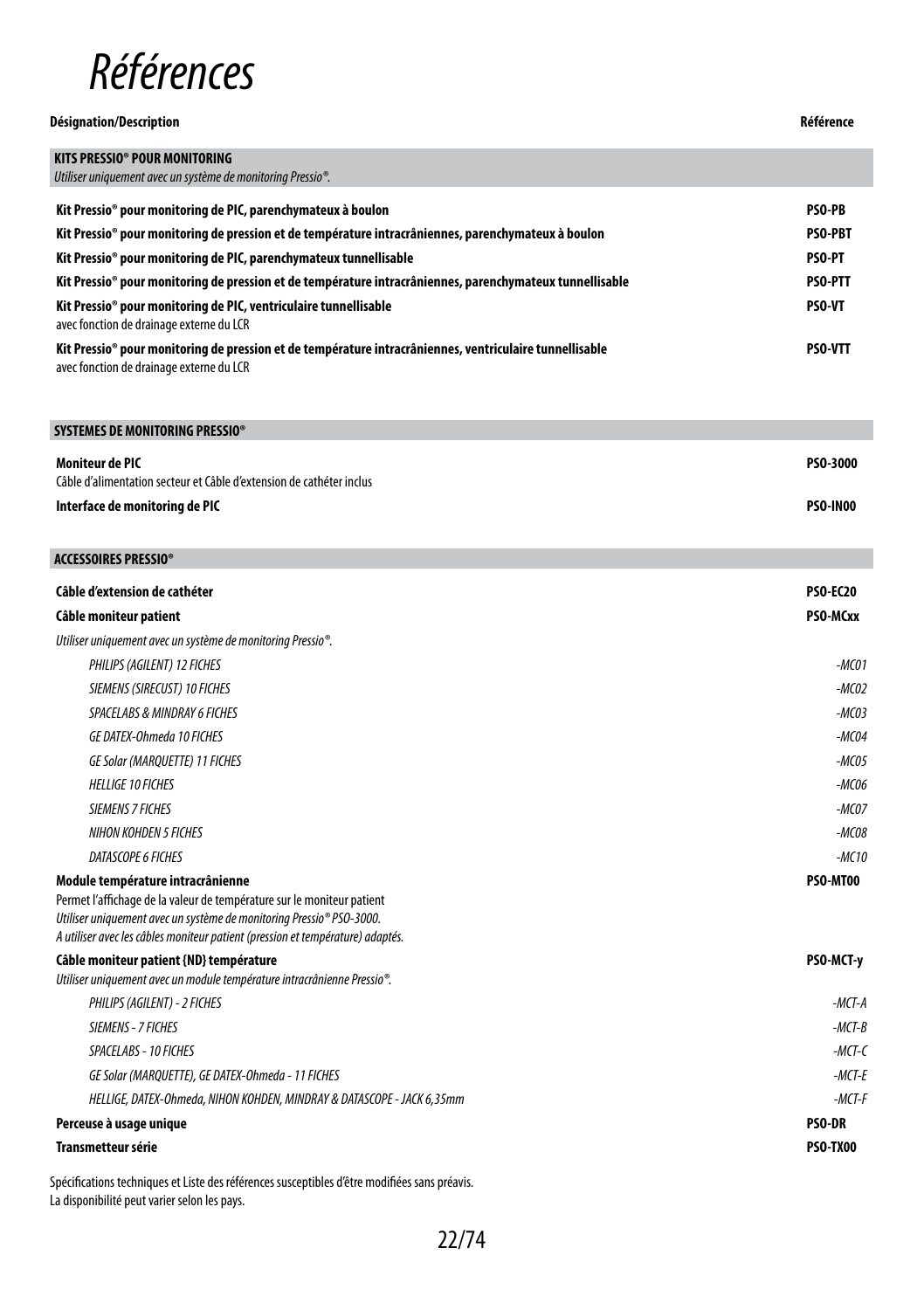# Instruções de utilização

| 3. Descrição e princípio de funcionamento do dos kits Pressio®, para parênquima, com parafuso 25 |  |
|--------------------------------------------------------------------------------------------------|--|
|                                                                                                  |  |
|                                                                                                  |  |
|                                                                                                  |  |
|                                                                                                  |  |
|                                                                                                  |  |
|                                                                                                  |  |
|                                                                                                  |  |
|                                                                                                  |  |
|                                                                                                  |  |
|                                                                                                  |  |
|                                                                                                  |  |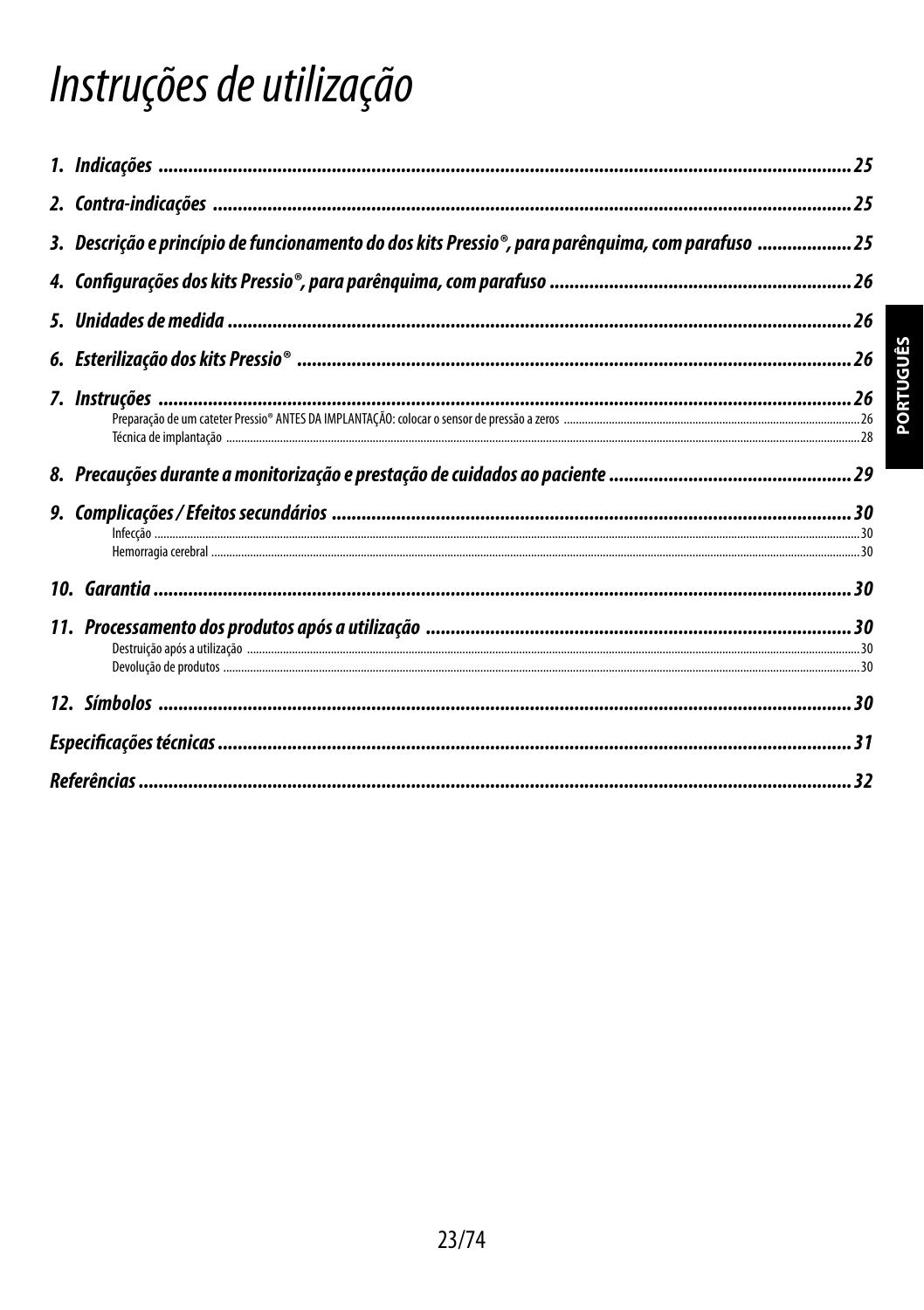*Figura 1: Kit de monitorização da PIC Pressio®, para parênquima, com parafuso (Modelo PSO-PB).*



*Figura 2: Kit de monitorização da PIC & TIC Pressio®, para parênquima, com parafuso (Modelo PSO-PBT).*

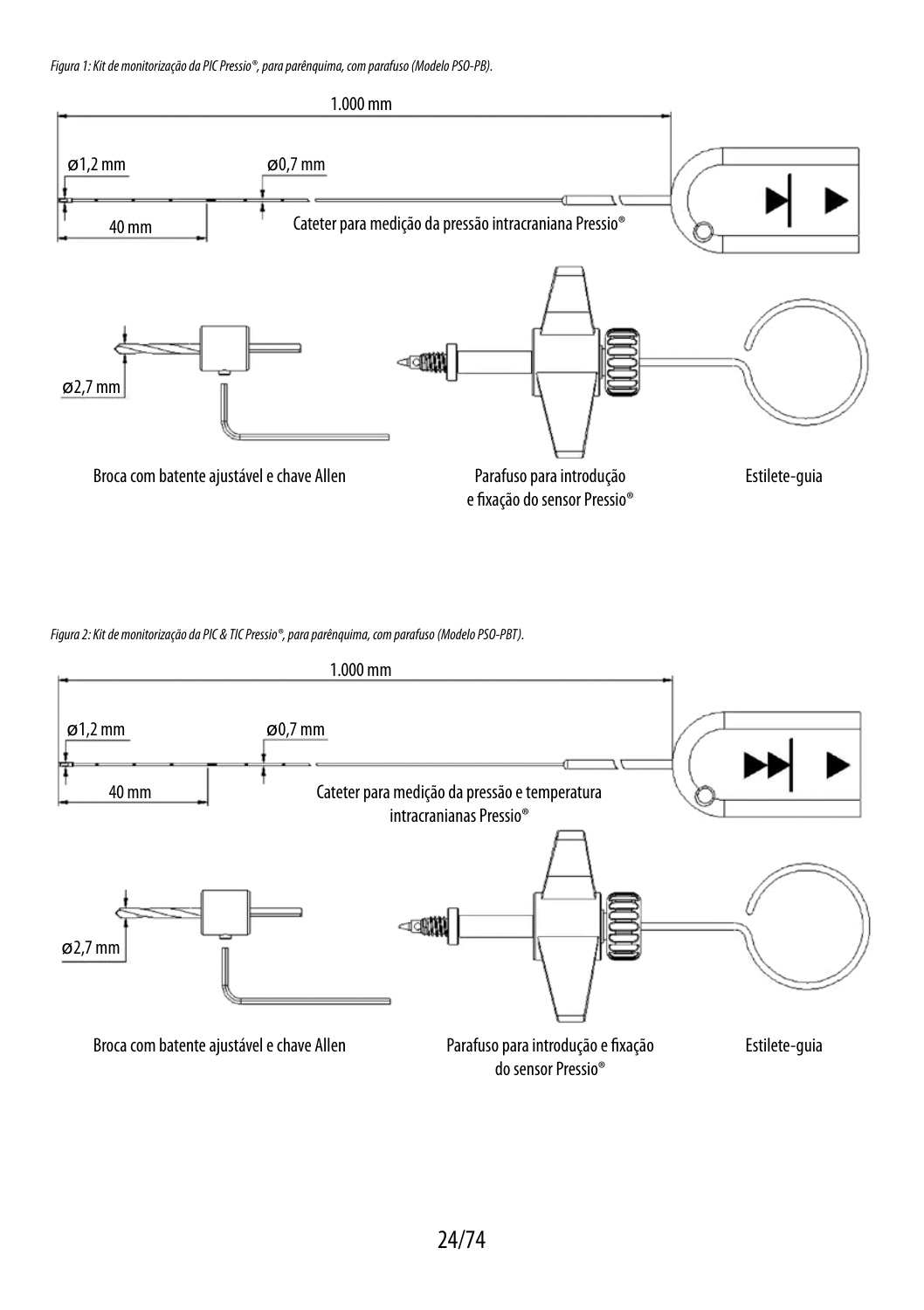Leia atentamente as Instruções de utilização antes de implantar o dispositivo.

# *1. Indicações*

O uso de um kit de monitorização Pressio® está indicado em pacientes que necessitem de uma monitorização contínua da pressão intracraniana.

## Além disso, o modelo PSO-PBT permite ler a temperatura intracraniana.

#### *Nota:*

Os valores da temperatura e da pressão indicados nos sistemas de monitorização Pressio® não constituem uma pré-avaliação do estado de saúde do paciente.

# *2. Contra-indicações*

O uso do kit Pressio® está contra-indicado nas seguintes situações:

- infecções estabelecidas ou suspeitas em tecidos que estejam em contacto directo com os componentes do sistema de monitorização (meningite, ventriculite, peritonite, septicemia ou bacteriemia) ou qualquer infecção presente em qualquer parte do corpo
- pacientes a fazer terapêutica anticoagulante ou com diátese hemorrágica

Além disso, em crianças jovens está contra-indicada a fixação através de parafuso em virtude da placa óssea não apresentar espessura suficiente.

#### *Advertência:*

Não utilize <sup>o</sup> kit de monitorização Pressio® se não existir pessoal treinado disponível para uma vigilância contínua.

# *3. Descrição e princípio de funcionamentos dos kits Pressio®, para parênquima, comparafuso*

Os cateteres de monitorização Pressio® são dispositivos implantáveis destinados auma única utilização.

Os cateteres de monitorização Pressio® são do tipo " BF

Utilize apenas com um sistema de monitorização Pressio®.

#### *Precaução:*

CONECTE CATETERES PRESSIO® APENAS A EQUIPAMENTO PRESSIO® CALIBRADO.

#### *Kit de monitorização da PIC Pressio®, para parênquima, com parafuso PSO-PB*

*(Figura 1)*:

O kit PSO-PT permite efectuar uma monitorização contínua da pressão intracraniana.

Possui um cateter com 1 m de comprimento e um diâmetro de 2,1 Fr. Na sua extremidade existe uma cápsula com 1,2 mm de diâmetro que encerra um sensor de pressão piezoresistivo, do tipo strain gauge em silício, concebido para colocação no parênquima cerebral.

#### *Kit de monitorização da PIC & TIC Pressio®, para parênquima, com parafuso PSO-PBT(Figura 2)*:

O kit PSO-PTT permite medir a pressão e temperatura intracranianas continuamente. Possui um cateter com 1 m de comprimento e um diâmetro de 2,1 Fr. Na sua extremidade existe uma cápsula com 1,2 mm de diâmetro, que encerra um sensor de pressão piezoresistivo do tipo strain gauge em silício e um sensor de temperatura termistor, concebidos para colocação no parênquima cerebral.

É possível distinguir visualmente os dois kits através das marcas existentes no conector do cateter.

Em ambos os casos, o cateter possui uma graduação em centímetros, ao longo demais de 10 cm a partir da extremidade proximal, bem como uma marca aos 15 cm.

A extremidade do cateter do lado oposto da cápsula possui um conector que permite ligar o cateter a um sistema de monitorização Pressio® (PSO-3000 ou PSO-IN00) através de um cabo de extensão para cateter (PSO-EC20).

O cabo de extensão para cateter transmite os sinais da medição, sob a forma de sinais analógicos, do(s) sensor(es) ao sistema de monitorização Pressio®.

O cateter também comunica com o sistema de monitorização Pressio® através de um sinal digital que inclui dados como a calibração do sensor, o valor e a data em que o sensor de pressão foi colocado a zeros.

Estes dados são memorizados no conector do cateter, sendo por isso independentes do sistema de monitorização Pressio® utilizado.

#### *Precaução:*

Não deixe <sup>o</sup> conector entrar em contacto com líquidos.

A cápsula que encerra o(s) sensor(es) é feita de titânio e a bainha do cateter de poliamida.

Toda a extensão do cateter é radiopaca.

Os kits de monitorização Pressio® para parênquima, com parafuso, são produtos isentos de látex e de ftalatos.

Os kits de monitorização Pressio® PSO-PB e PSO-PBT permitem fixar o cateter para parênquima através de um parafuso [4].

A broca [1] permite o acesso intracraniano.

Possui um diâmetro (2,7 mm) que está adaptado ao passo da rosca [5] do parafuso. Um batente regulável impede [2] que a profundidade de perfuração seleccionada seja excedida. A chave Allen [3] permite regular a posição deste batente na broca.



O parafuso [4] permite introduzir e fixar o cateter no parênquima.

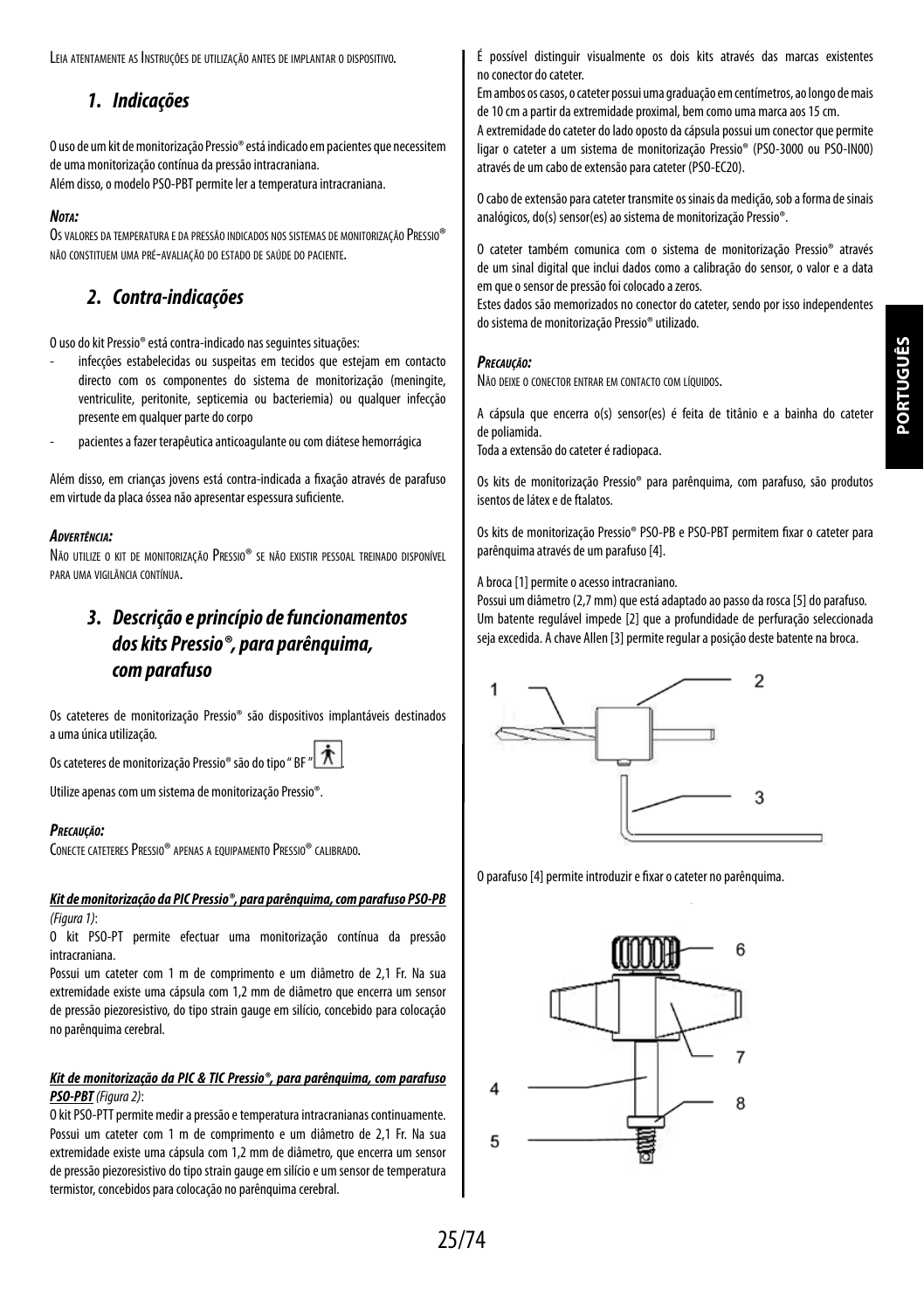A patilha [7] permite aplicar o parafuso no osso do crânio.

A porca de aperto [6] permite aplicar o cateter no parênquima, à profundidade pretendida. Por isso, é necessário desaparafusar previamente a porca para introduzir o cateter através dela.

Um anel espaçador [8] montado no parafuso permite regular a profundidade deaplicação do parafuso, consoante a espessura do osso do crânio do paciente.



O estilete-guia [9] é inserido no parafuso [4] (com a porca [6] desaparafusada). Permite criar uma passagem através do parênquima para facilitar a introdução docateter Pressio®.

É fornecida inserida no parafuso.

# *4. Configurações dos kits Pressio®, para parênquima, com parafuso*

Os kits Pressio®, para parênquima, com parafuso, estão disponíveis em dois modelos diferentes: PSO-PB e PSO-PBT *(cf. §3: " Descrição e princípios de funcionamento dos kits Pressio®, para parênquima, com parafuso ").*

Em ambos os casos os acessórios específicos para a introdução do cateter no parênquima e para a sua fixação através de parafuso, são incluídas no kit, prontos a usar.

A Sophysa também oferece um berbequim manual descartável (PSO-DR), que permite perfurar o crânio com a broca fornecida com cada kit.

Os cateteres Pressio® são utilizados com um dos sistemas de monitorização Pressio® e com os acessórios adequados *(cf. Instruções de utilização do PSO-3000, PSO-IN00, e PSO-MT00).*

#### *Caso específico do PSO-PBT:*

Para tirar o melhor partido de um cateter de temperatura e pressão intracranianas, é necessário utilizar um monitor Pressio®, Modelo PSO-3000, com a versão V2 doSoftware.

#### *Notas:*

*A versão V2 do Software pode ser identificada durante <sup>o</sup> auto-teste do monitor: ao iniciar são exibidos o logótipo Sophysa e a versão do software.*

*Se não possuir um monitor Pressio® com a versão V2 do software, pode utilizar o cateter com um dos outros sistemas de monitorização Pressio®, nomeadamente com o monitor Pressio® PSO-3000 com <sup>a</sup> versão V1 do software ou <sup>a</sup> interfacePressio® PSO-IN00. Neste caso, só <sup>é</sup> exibida <sup>a</sup> pressão. A temperatura não <sup>é</sup> exibida mas <sup>o</sup> desempenho do sensor de pressão é idêntico.*

## *5. Unidades de medida*

#### **Diâmetros do cateteres (D)**

 $D(mm) = Fr / 3$  $Fr = D(mm) \times 3$ 

#### **Pressão intracraniana**

As pressões referidas são em mmHg. 1 mmHg corresponde a 13,60 mmH $_{2}$ O e a 133 Pa.

#### **Temperatura intracraniana**

A temperatura intracraniana pode ser exibida em graus Célsius (°C) ou em graus Fahrenheit (°F).

 ${}^{\circ}$ F =  ${}^{\circ}$ C x (9/5) + 32  $^{\circ}C = (^{\circ}F - 32) \times (5/9)$ Equivalência em Kelvin (K):  $K = {}^{o}C + 273.15$  $K = {}^{o}F x (5/9) + 255.37$ 

Consulte as instruções de utilização do monitor Pressio® para seleccionar a unidade de temperatura que pretende utilizar.

# *6. Esterilização dos kits Pressio®*

Os kits de monitorização Pressio® são acondicionados individualmente em embalagem de duplo invólucro, apirogénica e esterilizada. Estão esterilizados pelo óxido de etileno.

#### *Advertência:*

Não utilize o kit de monitorização Pressio® se a embalagem esterilizada estiver aberta ou danificada, ou se estiver ultrapassada a data de validade.

Os kits de monitorização Pressio® destinam-se a uma única utilização. Não volte a esterilizar nem reutilize depois de retirar da embalagem ou de extrair do local de implantação.

A descontaminação pode afectar <sup>o</sup> desempenho (migração, segurança eléctrica, etc.) e aumentar o risco de infecção.

#### *Nota:*

A Sophysa não pode responsabilizar-se pelo desempenho de qualquer produto que tenha sido reesterilizado e/ou reutilizado, nem por quaisquer complicações que possam resultar dessas acções.

# *7. Instruções*

**Antes de efectuar uma implantação recomenda-se a consulta das instruções de utilização do sistema de monitorização Pressio®, para o instalar e configurar (monitor ou interface Pressio®).**

#### *Preparação de um cateter Pressio® ANTES DA IMPLANTAÇÃO: colocar o sensor de pressão a zeros*

Antes de implantar do cateter Pressio® é necessário colocar o sensor de pressão azeros (calibração em relação à pressão atmosférica).

O sensor de temperatura intracraniano vem calibrado de fábrica. Por este motivo, não é necessário colocar previamente a zeros o valor da temperatura.

Não se esqueça de manter a assepsia do kit de monitorização Pressio® durante todo este passo.

#### **1) Ligar o sistema de monitorização**

Conecte o cabo de extensão para cateter (PSO-EC20) ao sistema de monitorização Pressio®.

Antes de abrir a embalagem que garante a esterilidade do kit de monitorização, ligue o interruptor de corrente do sistema de monitorização Pressio® (PSO-3000 ouSO-IN00).

Consulte as instruções de utilização do monitor ou interface Pressio®.

#### **2) Conectar o cateter ao sistema de monitorização**

Conecte o cateter e o cabo de extensão (PSO-EC20) respeitando o perno-guia. Alinhe a seta azul do conector do cateter com a seta azul do conector do cabo: oconector do cateter é orientado com segurança para o interior do conector do cabo.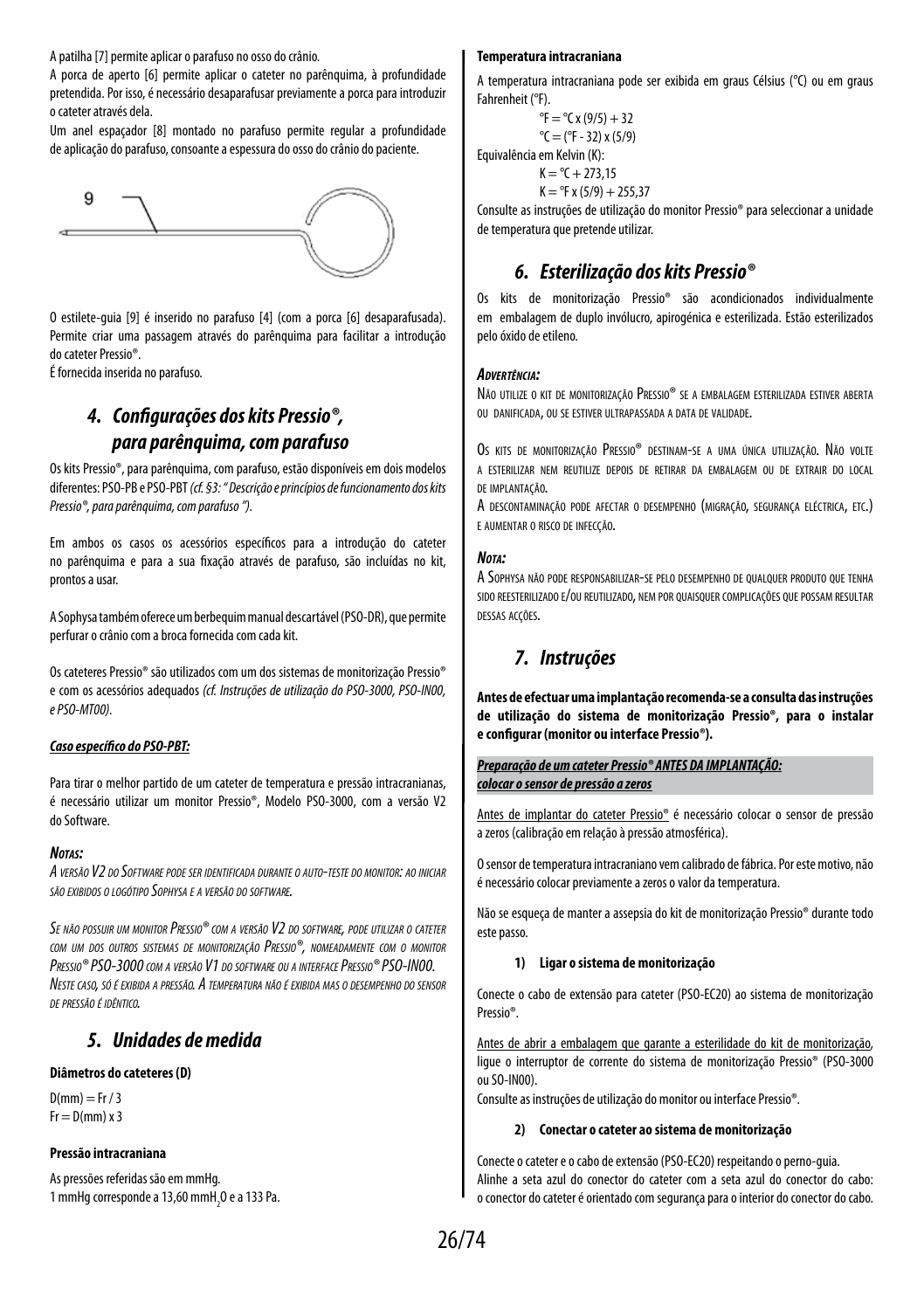Empurre até ao batente, para garantir uma conexão total.



A mensagem "ZERO SENSOR" (Colocar sensor a zeros) é exibida no monitor Pressio® (PSO-3000).

Depois de ligar o cateter ao cabo de extensão, a exibição dos códigos de erro "E001", "E002", "E005" ou da mensagem "CONNECT SENSOR" (Conectar sensor) no monitor Pressio® pode indicar que a conexão não é adequada.

Se for esse o caso, certifique-se de que o conector do cateter está encaixado até ao batente do cabo de extensão para cateter, e que este último está devidamente conectado ao monitor Pressio®.

#### **3) Preparação do recipiente com água estéril**

Utilize uma solução salina estéril (ou mesmo água estéril) e um recipiente, num ambiente estéril.

Deite a solução salina estéril (ou água esterilizada) no recipiente.



#### *Precaução:*

A colocação do sensor de pressão a zeros tem de ser efectuada num líquido pouco fundo (~5 mm). A utilização de um recipiente fundo pode implicar uma pressão atmosférica superior ao zero atmosférico, que originaria um zero de referência erróneo.

#### **4) Colocar o cateter a zeros**

Mergulhe o sensor (parte metálica) totalmente no líquido.



Proceda com cuidado para não tocar com o sensor no recipiente.

Quando o sensor estiver preparado prima o botão de colocação a zeros.  $\bigcirc$  O





#### *Nota:*

Durante <sup>a</sup> colocação <sup>a</sup> zeros mantenha <sup>o</sup> sensor mergulhado <sup>e</sup> evite movê-lo no recipiente.

#### *Precauções:*

Evite qualquer contacto com <sup>a</sup> extremidade do cateter quando colocar <sup>o</sup> sensor <sup>a</sup> zeros. Em caso de contacto, pode falsear <sup>a</sup> calibração em relação <sup>à</sup> pressão atmosférica.

Durante a colocação a zeroscertifique-se de que a extremidade do cateter estámergulhada na água estéril ou na solução salina estéril. A colocação do sensor a zeros, em situações diferentes das recomendadas, pode originar leituras de pressão incorrectas.

O movimento da uma barra de progresso das tarefas permite seguir o procedimento correcto da colocação a zeros.

O procedimento demora cerca de 3 segundos.



#### **5) Verificar se o procedimento de colocação a zeros decorreu correctamente**

Quando a barra de progresso chega ao fim, a mensagem "ZERO SENSOR OK – INSERT SENSOR" (Colocação a zeros OK – Inserir sensor) indica que o procedimento decorreu de forma correcta.

Verifique se o visor do monitor Pressio® exibe a indicação "0 mmHg" (ou, se utilizar a interface Pressio®, o visor do monitor do paciente).

Durante a colocação a zeros, se o sensor sofrer variações de pressão parasitas ou ficar danificado, é exibida a mensagem "ZERO SENSOR FAILURE – REPLACE SENSOR" (Falha na colocação a zeros – Substituir sensor).

Se for este o caso, desconecte o cateter e tente a sequência de colocação a zeros novamente.

Se voltar a ocorrer uma falha, substitua o cateter.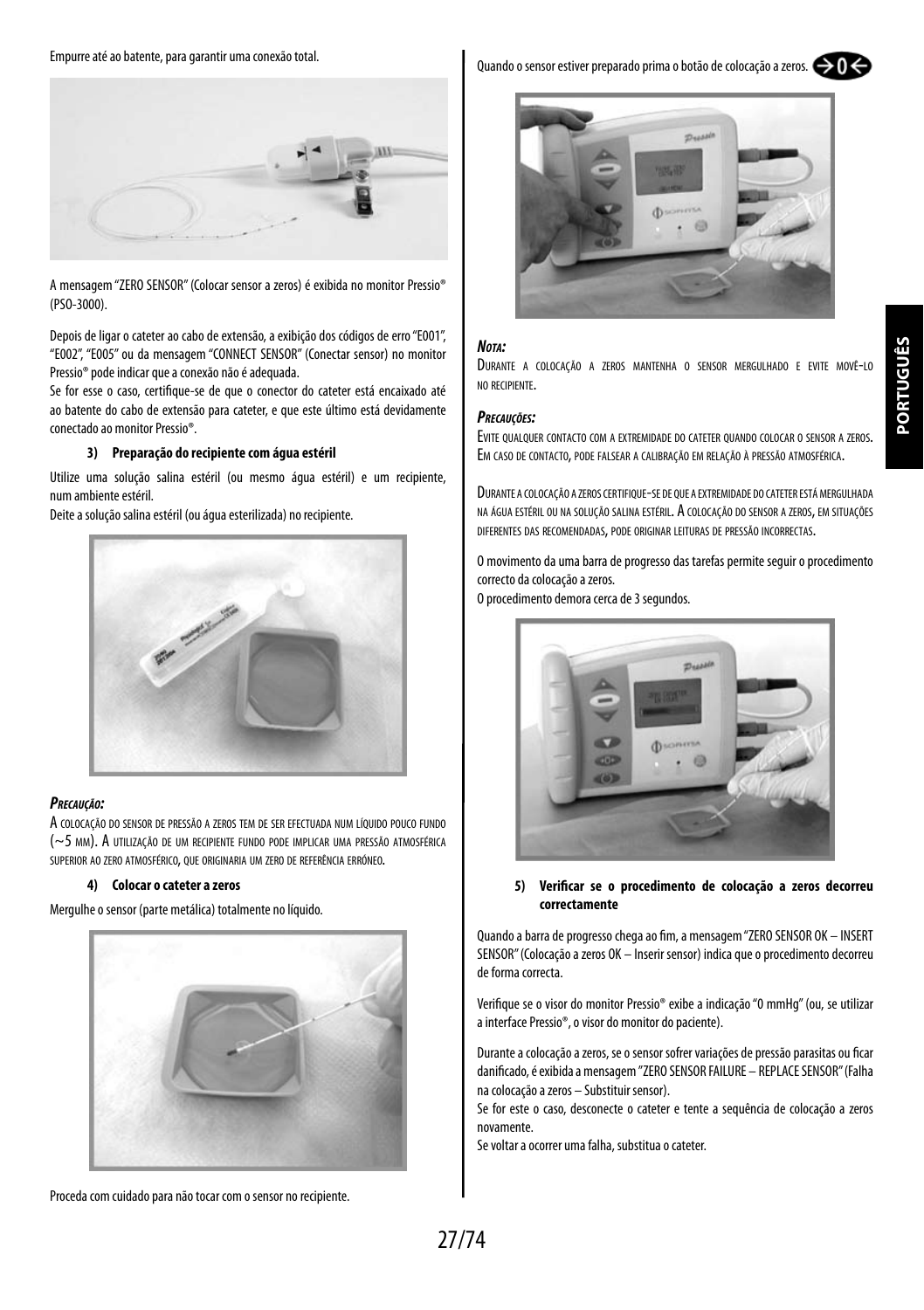Consulte também as instruções de utilização do sistema de monitorização Pressio® utilizado (PSO-3000 ou PSO-IN00, § "Anomalia de funcionamento: sintomas / medidas sugeridas").

#### *Nota:*

A colocação do sensor <sup>a</sup> zeros só pode ser feita uma vez. Se voltar <sup>a</sup> tentar colocar o sensor a zeros, é exibida a mensagem "SENSOR ALREADY ZEROED" (Sensor já colocado <sup>a</sup> zeros).

O armazenamento de dados na memória do conector do cateter *(cf. §3)* permite utilizar monitores ou interfaces Pressio® (modelos PSO-3000 com versão V2 do software, PSO-3000 com versão V1 do software e PSO-IN00) diferentes daquele em que foi efectuada a colocação a zeros.

#### *Caso específico do PSO-PBT:*

#### *Nota:*

Quando <sup>o</sup> valor da temperatura for inferior a 20°C, o monitor Pressio® exibe a indicação: " - - - ". Isto significa que o valor está dentro da gama de leituras do sensor, mas fora da gama de valores do sistema Pressio®.

#### *Técnica de implantação*

O posicionamento do parafuso e a implantação do cateter Pressio® tem de ter em conta as actuais práticas de assepsia em neurologia.

Utilize os acessórios de inserção fornecidos pela Sophysa no kit de monitorização Pressio®.

O cirurgião escolhe a técnica em função da sua experiência e do estado clínico dopaciente.

A implantação final do dispositivo tem de satisfazer as condições para um posicionamento ideal do sensor no parênquima.

#### *Precaução:*

Não efectue a implantação de um cateter de monitorização sem ter um kit de substituição disponível para o caso de ser necessário.

#### *Selecção da zona de implantação*

Indicação para a zona de implantação: as zonas pré-frontal direita e esquerda padrão são as principais zonas de implantação. Esta região permite ao paciente voltar a cabeça e permanecer na posição de decúbito, sem interferir com a função de monitorização da pressão intracraniana. Além disso, na maioria dos casos, a incisão é efectuada por detrás do contorno do couro cabeludo, o que é aceitável do ponto de vista estético.

#### *Acesso intracraniano*

Depois de seleccionar o locar da implantação a zona é rapada e preparada utilizando técnicas de assepsia. É aplicado um anestésico local na zona de incisão.

Geralmente, esta situa-se a 2 a 3 centímetros à frente da sutura coronal, na linha média pupilar.

Efectua-se uma incisão com cerca de um centímetro, até ao osso.

Certifique-se de que a placa óssea fica bem exposta e proceda à hemostase nasbordas da ferida.

Poder-se-á posicionar o batente regulável na broca fornecida com o kit, consoante o necessário, folgando o parafuso de aperto com a chave Allen.

Posicione o batente regulável consoante a profundidade de perfuração seleccionada e volte a apertar o parafuso de aperto para manter esta posição.

#### *Advertência:*

Se o parafuso de aperto não for convenientemente apertado não pode desempenhar o seu papel, existindo <sup>o</sup> risco de perfurar demasiado.

Por isso, a broca é fixa a um berbequim helicoidal e o orifício é efectuado através das placas interna e externa do crânio. O cirurgião tem de se certificar de que evita qualquer possibilidade de lesão do parênquima ao transpor a placa interna.

#### *Precaução:*

Certifique-se de que efectua um orifício totalmente redondo com <sup>a</sup> broca: o corpo da broca não pode mover-se durante a perfuração. A manutenção do parafuso no orifício do trépano pode ser afectada por este procedimento.

Depois de atravessar a placa interna, retira-se a broca e irriga-se o orifício com solução salina estéril normal.

Proceda à incisão da dura mater.

#### *Colocar o parafuso em posição*

- Certifique-se de que perfurou a dura mater.
- Aplique o parafuso Pressio® no crânio, utilizando a patilha *(cf. Figura 4-1)*.

Cabe ao cirurgião avaliar a profundidade da aplicação do parafuso, tendo em conta a espessura do crânio.

Pode utilizar o anel espaçador para reduzir a profundidade de implantação doparafuso, caso contrário retire-o e elimine-o.

O uso do parafuso Pressio® está contra-indicado em crianças jovens, em virtude daplaca óssea do crânio não ser suficientemente espessa.

#### *Advertência:*

Certifique-se de que <sup>o</sup> parafuso não está aparafusado demasiado fundo. A parte mais saliente do parafuso e o respectivo anel espaçador são uma marca visual simples e não um batente: não impedem uma perfuração mais funda durante o aparafusamento do parafuso.

#### *Precaução:*

Certifique-se de que <sup>o</sup> parafuso não <sup>é</sup> desaparafusado <sup>e</sup> novamente apertado no mesmo orifício. Esta situação pode afectar a manutenção do parafuso no orifício.

#### *Implantação do cateter*

#### *Advertência:*

Limite <sup>a</sup> repetição de implantações de cateteres intracerebrais: incisões frequentes no cérebro, para permitir <sup>a</sup> inserção do cateter, podem ser um factor predisponente para edema <sup>e</sup> hemorragia intracerebral, provocando um aumento da pressão intracraniana.

- Introduza o estilete-guia no parafuso Pressio® para criar uma passagem através do parênquima, de modo a facilitar a introdução do cateter Pressio® *(cf. Figura 4-2)*.
- Retire o estilete-guia e irrigue o parafuso com solução salina normal *(cf. Figura 4-3)*.
- Introduza o cateter no parafuso.

Certifique-se de que o sensor de pressão foi previamente colocado a zeros *(cf. § "Preparação de um cateter Pressio® ANTES DA IMPLANTAÇÃO: colocar o sensor de pressão a zeros")*.

#### *Advertência:*

Não seleccione <sup>a</sup> função "SENSOR ZERO" (Colocar sensor <sup>a</sup> zeros) depois de implantar <sup>o</sup> cateter; é essencial seleccionar <sup>a</sup> função "SENSOR ZERO" (Colocar sensor <sup>a</sup> zeros) antes de <sup>o</sup> cateter estar implantado, para <sup>o</sup> calibrar com <sup>a</sup> pressão atmosférica.

Para efectuar uma medição da pressão intracraniana no parênquima, a profundidade de implantação tem de estar compreendida entre 1-3 cm no parênquima cerebral.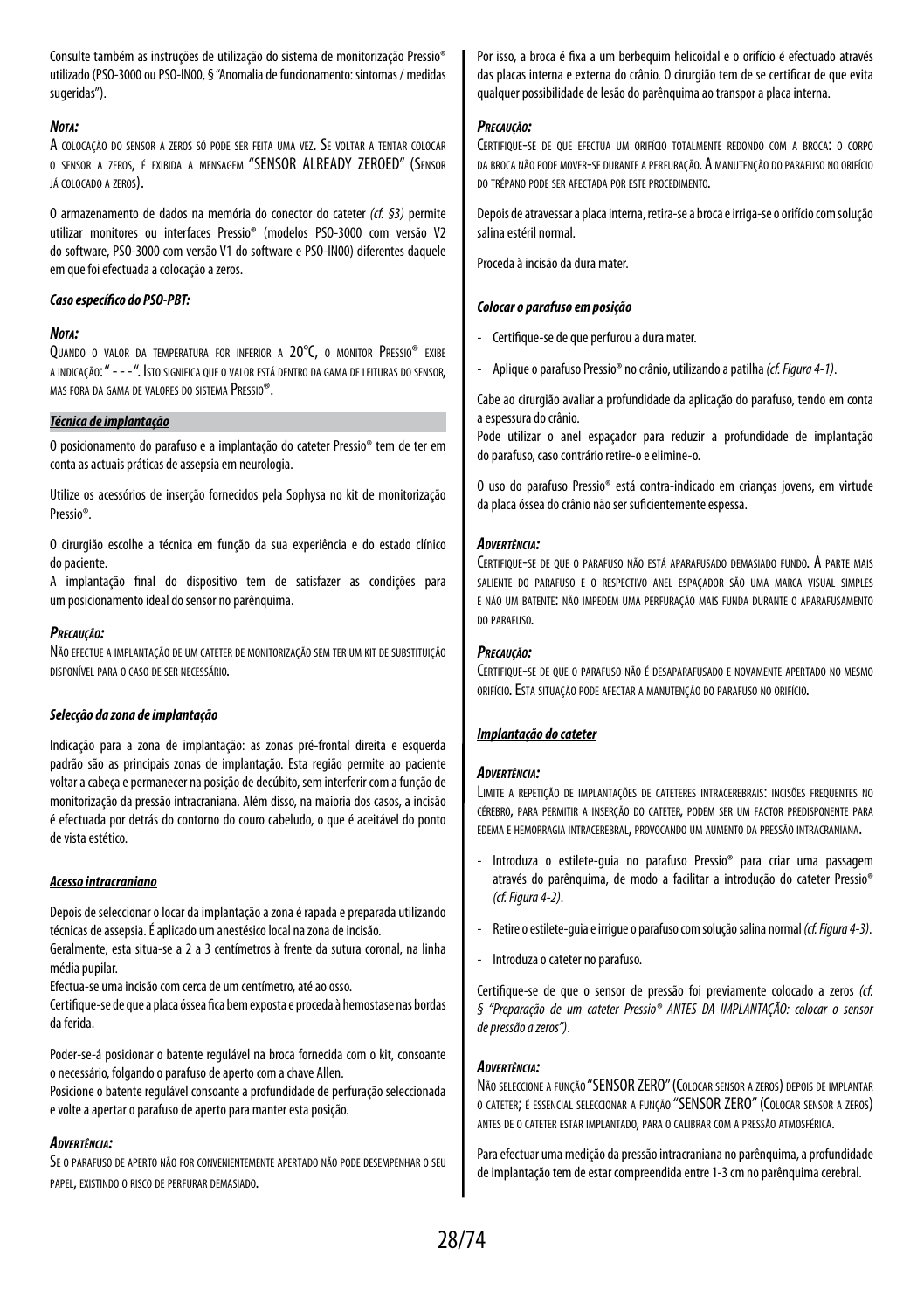- Empurre o cateter através do parênquima. Posicione-o na profundidade pretendida utilizando a marcação em centímetros:

Uma marca mais larga situada a 4 cm da extremidade do cateter indica o comprimento do parafuso.

Depois de introduzir o cateter no parafuso, esta marca deixa de ser visível quando o sensor existente na extremidade do cateter acabar de emergir do parafuso. O sensor fica então no espaço subaracnóide *(cf. Figuras 3 e 4.4)*.





- Empurre o cateter vários centímetros para o interior do parênquima cerebral (1-3 cm) em relação à marca de saída do parafuso *(cf. Figura 4-5)*.

#### *Fixação do cateter*

- Depois de atingir a profundidade de introdução seleccionada, rode a porca de aperto do parafuso Pressio® no sentido dos ponteiros do relógio para fixar ocateter em posição *(cf. Figura 4-6)*.

#### *Nota:*

A porca de aperto tem de estar totalmente apertada (ao batente) para garantir a permanência adequada do cateter no parafuso.

Nesta altura, o monitor Pressio® exibe a pressão intracraniana média em mmHg.

#### *Caso específico do PSO-PBT:*

Nesta altura, o monitor Pressio® exibe a pressão intracraniana média em mmHg. A temperatura também é exibida e estabiliza no seu valor exacto dentro de, no máximo, 150 segundos.

#### *Nota:*

Os valores da temperatura só podem ser rigorosos se <sup>o</sup> sensor estiver implantado. O sensor não <sup>é</sup> adequado para medir <sup>a</sup> temperatura no ar.

Em ambos os casos (PSO-PB e PSO-PBT), depois de conectar o cateter ao cabo de extensão, uma instabilidade do valor da pressão, a exibição dos códigos de erro "E001", "E002", "E005" ou a mensagem "CONNECT SENSOR" (Ligar sensor) no monitor Pressio® pode indicar que a conexão não é adequada.

Se for esse o caso, certifique-se de que o conector do cateter está encaixado até ao batente do cabo de extensão para cateter, e que este último está devidamente conectado ao monitor Pressio®.

A exibição dos códigos de erro "- - -", "999", "E001", "E002", "E005" ou a mensagem "CONNECT SENSOR" (Ligar o sensor) no monitor Pressio® após a implantação do cateter, apesar de este estar devidamente conectado, pode significar que o sensor existente na extremidade do cateter está danificado.

Se for esse o caso, tente reposicionar o cateter e, caso ocorra nova falha, utilize um cateter novo.

A duração máxima recomendada para a implantação do cateter é de 5 dias.

Após as primeiras 24 horas o monitor Pressio® exibe a duração da implantação do cateter sob a forma de uma mensagem do tipo "Implantation: X days" (Implantação: X dias). Esta mensagem é exibida durante todo o período de implantação.

Esta mensagem fica intermitente no monitor Pressio® a partir do 6º dia da implantação, o que significa que o cateter ultrapassou a duração recomendada para a implantação.

Se utilizar a interface Pressio®, o diodo que exibe a duração da implantação do cateter fica intermitente assim que o cateter exceder a duração recomendada.

Depois de implantado, o cateter pode ser desconectado e reconectado à mesma ou a outra unidade da gama Pressio® (PSO-3000, versão V2 do software, PSO-3000, versão V1 do software, PSO-IN00) sem ser necessário recalibrá-lo para a pressão atmosférica. Com efeito, o cateter de monitorização guarda todos os dados da colocação a zeros na memória.

#### *Passos recomendados para a explantação do cateter*

- Pare o monitor Pressio®.
- Desconecte o cateter do cabo de extensão.
- Prossiga com a explantação do cateter.
- Verifique a integridade do cateter explantado.
- Retire o parafuso, desaparafusando-o com muito cuidado.

#### *Precaução:*

Ao remover <sup>o</sup> parafuso, certifique-se de que também retira <sup>o</sup> anel espaçador.

# *8. Precauções para a monitorização e prestação de cuidados ao paciente.*

#### *Advertência:*

Não utilize o kit de monitorização Pressio® se não existir pessoal com formação. disponível para vigiar continuamente o paciente.

#### *Precauções:*

O paciente só deve ser monitorizado por um anestesista, por um neurocirurgião ou por outra pessoa qualificada.

Recomenda-se <sup>a</sup> aplicação de um clip no cabo de extensão par cateter, para prevenir uma eventual desconexão do cateter.

Durante a monitorização, vigie o local de implantação do cateter em conformidade com os procedimentos hospitalares padrão.

#### *Precauções:*

Manuseie <sup>o</sup> paciente com cuidado para evitar qualquer desconexão do cabo ou movimento do cateter implantado. Depois de manusear <sup>o</sup> paciente verifique <sup>a</sup> conexão do cateter ao cabo de extensão <sup>e</sup> ao sistema de monitorização Pressio®.

Os cateteres Pressio® não são sensíveis aos efeitos que podem ocorrer durante exames de RMN, mas podem ser uma fonte de artefactos.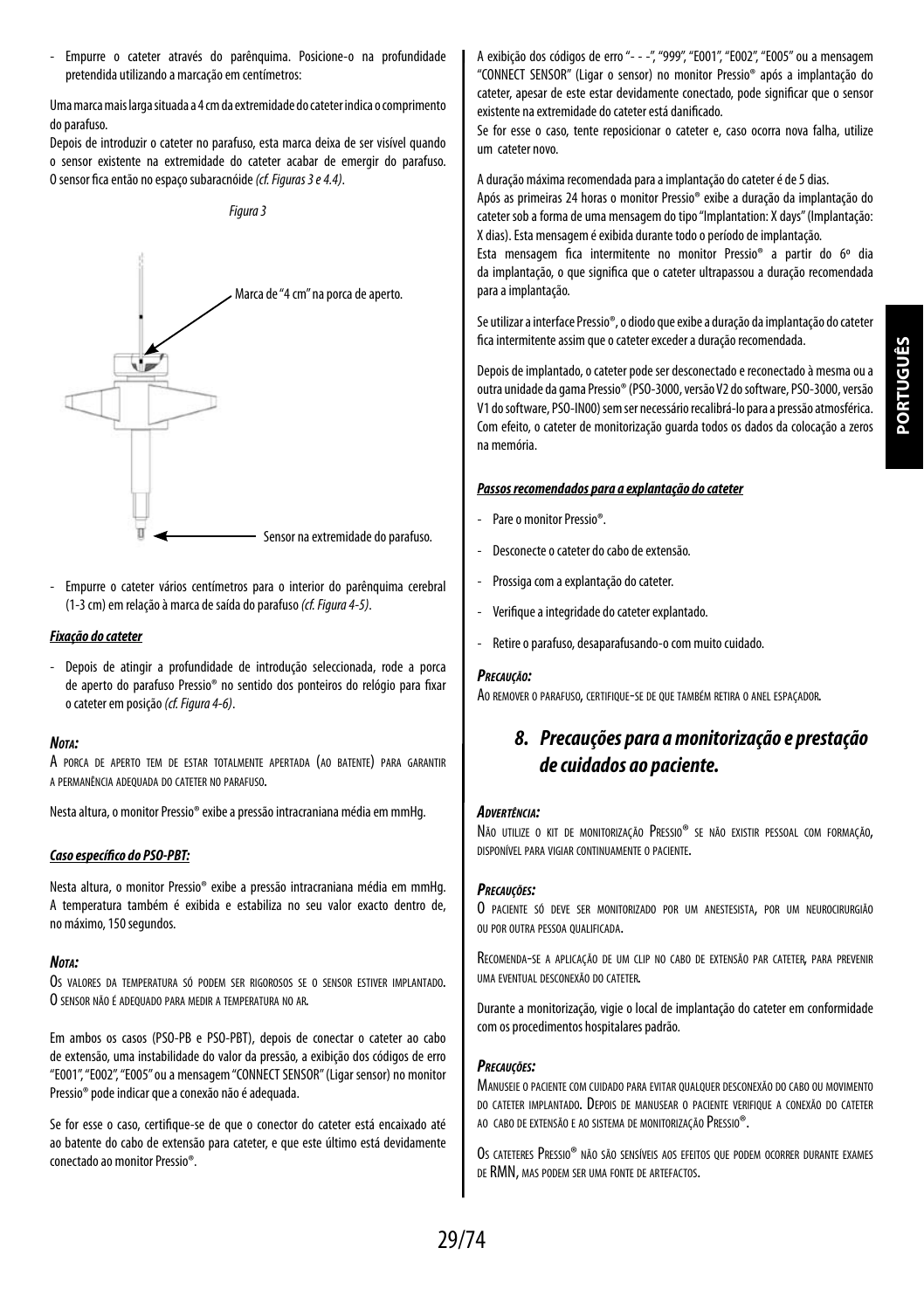Não utilize um sistema de monitorização Pressio® e o cateter Pressio® implantado. ao memo tempo que um instrumento electro-cirúrgico de alta frequência ou que um desfibrilhador. Se o fizer, pode danificar o cateter e/ou o sistema de monitorização ou perturbar o respectivo funcionamento.

# *9. Complicações / Efeitos secundários*

As complicações que podem resultar da implantação de um sistema de monitorização Pressio® incluem os riscos inerentes a qualquer intervenção cirúrgica e à inserção de corpos estranhos.

#### *Infecção*

A principal complicação associada a este tipo de monitorização é a infecção.

Os riscos de infecção podem ser reduzidos utilizando técnicas de assepsia durante o manuseamento e implantação do cateter e adoptando uma duração máxima da implantação do cateter (5 dias). No caso de ser necessário continuar a monitorizar após este período recomenda-se a colocação de outro sistema, noutro local.

#### **Em caso de infecção, está indicada a remoção do sistema conjuntamente com o início de tratamento específico por via geral ou intratraqueal.**

#### *Hemorragia cerebral*

Durante uma monitorização deste tipo, também pode ocorrer hemorragia cerebral. A probabilidade de ocorrência desta complicação pode ser reduzida limitando o número de incisões cerebrais durante o processo de introdução e assegurando que este procedimento só é efectuado por profissionais treinados e competentes.

Estas complicações requerem a rápida intervenção de um médico.

# *10. Garantia*

Os desempenhos do kit de monitorização Pressio® só são garantidos com a gama de sistemas de monitorização Pressio® e com os acessórios concebidos, testados e fabricados pela Sophysa.

A Sophysa garante que este dispositivo médico está isento de defeitos de material ou de mão-de-obra. Para além desta garantia, a Sophysa não fornece qualquer outra garantia, expressa ou implícita, incluindo a comercialização ou adaptação para um uso específico. A Sophysa não se responsabiliza por nenhum incidente, complicação, lesão ou prejuízo resultante directa ou indirectamente do uso deste dispositivo. A Sophysa não autoriza ninguém a assumir, em seu nome, responsabilidade pelos seus produtos.

# *11. Processamento dos produtos após a utilização*

#### *Destruição após a utilização*

Um dispositivo Pressio® desembalado, usado ou explantado tem de ser destruído em conformidade com os procedimentos adoptados na instituição médica.

#### *Devolução de produtos*

Caso seja necessário devolver um kit de monitorização Pressio® explantado à Sophysa, é necessário indicar se o mesmo foi submetido a limpeza.

Para avaliar convenientemente o produto devolvido, é necessário juntar-lhe um formulário de Autorização de Devolução ao Fabricante.

#### *Notas:*

Para uma análise mais eficiente, recomenda-se que não limpe <sup>o</sup> dispositivo.

No caso de um kit Pressio®, para parênquima, com parafuso, retire o cateter do parafuso com cuidado.

# *12. Símbolos*

| REF                  | Referência do catálogo                                                                                                                                            |  |
|----------------------|-------------------------------------------------------------------------------------------------------------------------------------------------------------------|--|
|                      | Fabricante                                                                                                                                                        |  |
| STERILE<br><b>DO</b> | Método de esterilização pelo Óxido de Etileno                                                                                                                     |  |
|                      | Não reutilizar                                                                                                                                                    |  |
|                      | Não voltar a esterilizar                                                                                                                                          |  |
|                      | Data de validade                                                                                                                                                  |  |
| LOT                  | Código de lote                                                                                                                                                    |  |
| <b>SN</b>            | Número de série                                                                                                                                                   |  |
| C٤                   | Marcação de Conformidade CE                                                                                                                                       |  |
|                      | Consulte as Instruções de Utilização                                                                                                                              |  |
|                      | EQUIPAMENTO DO TIPO BF: Conferindo um<br>grau adequado de protecção contra o choque<br>eléctrico, possuindo uma secção aplicada isolada<br>do Tipo F (flutuante). |  |
|                      | Condições de temperatura para armazenamento<br>e transporte                                                                                                       |  |
|                      | Guardar em local seco                                                                                                                                             |  |
|                      | Frágil, manuseie com cuidado                                                                                                                                      |  |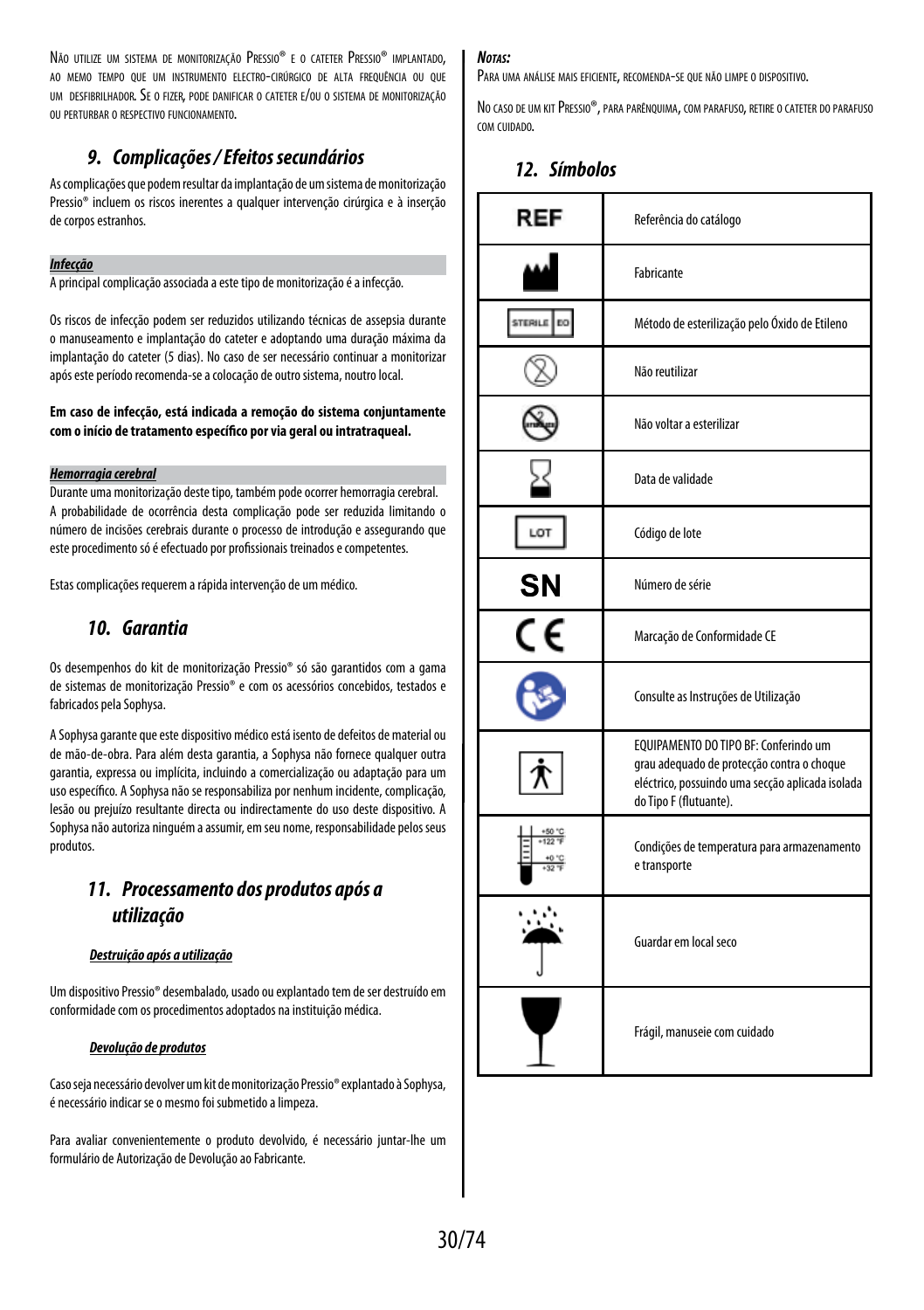# *Especificações técnicas*

| Diâmetro da cápsula                                                            | $1,2$ mm                                                                                               |
|--------------------------------------------------------------------------------|--------------------------------------------------------------------------------------------------------|
| Diâmetro do cateter                                                            | 2,1 Fr (0,7 mm)                                                                                        |
| Comprimento do cateter                                                         | $1.000$ mm                                                                                             |
| Cateter com marca a cada centímetro a partir da extremidade proximal           |                                                                                                        |
| Pressão                                                                        |                                                                                                        |
| Tipo de sensor                                                                 | Piezoresistivo                                                                                         |
| Pressão de referência                                                          | Pressão atmosférica                                                                                    |
| Gama de valores (sistema completo)                                             | $-40a + 100$ mm Hq                                                                                     |
| Rigor da medição da pressão<br>(Linearidade e histerese) (sistema completo)    | $\pm$ 2% da leitura, de 0 a +100 mmHg                                                                  |
| Largura de banda                                                               | $>100$ Hz                                                                                              |
| Gama funcional da sobrepressão sem danos                                       | -700 mmHg $a + 1250$ mmHg                                                                              |
| Coeficiente de temperatura                                                     | 0,1 mmHq/°C max.                                                                                       |
| Resistência de entrada                                                         | $667$ $\Omega$                                                                                         |
| Resistência de saída                                                           | $810\Omega$                                                                                            |
| Tensão de excitação                                                            | 1 a 8 V CA ou CC                                                                                       |
| Desvio do zero                                                                 | Inferior a 1 mmHq durante as primeiras 24 horas, a 37°C<br>Inferior a 2 mmHq na primeira semana a 37°C |
| Temperatura                                                                    |                                                                                                        |
| Tipo de sensor                                                                 | <b>Termistor</b>                                                                                       |
| Gama de valores (sistema completo)                                             | +20 $^{\circ}$ C a +45 $^{\circ}$ C<br>$+68^{\circ}$ F a $+113^{\circ}$ F                              |
| Erro máximo tolerado (Precisão) nas condições de referência (sistema completo) | $\pm$ 0,2 $\degree$ C max, de 25 $\degree$ C a 45 $\degree$ C                                          |
|                                                                                | $\pm$ 0,4°C max, de 20°C a 25°C                                                                        |
|                                                                                |                                                                                                        |
|                                                                                | $\pm$ 0,4°F max, de 77°F a 113°F                                                                       |
|                                                                                | $\pm$ 0,7°F max, de 68°F a 77°F                                                                        |
| Resolução (sistema completo)                                                   | $0,1^{\circ}$ C / $0,1^{\circ}$ F                                                                      |
| Corrente de fuga                                                               | $<$ 10 µA a 120 VCA                                                                                    |
| Condições ambientais durante a utilização (sistema completo)                   |                                                                                                        |
| Temperatura ambiente                                                           | 10°C a 40°C (50°F a 104°F)                                                                             |
| Pressão atmosférica                                                            | 500 hPa a 1060 hPa                                                                                     |
| Humidade relativa                                                              | 30% a 75%                                                                                              |
| Condições de armazenamento / transporte                                        |                                                                                                        |
| Temperatura                                                                    | 0°C a 50°C (32°F a 122°F)                                                                              |
| Pressão atmosférica                                                            | 500 hPa a 1060 hPa                                                                                     |
| Humidade relativa                                                              | 20% a 95%                                                                                              |
| Peso                                                                           | 11q                                                                                                    |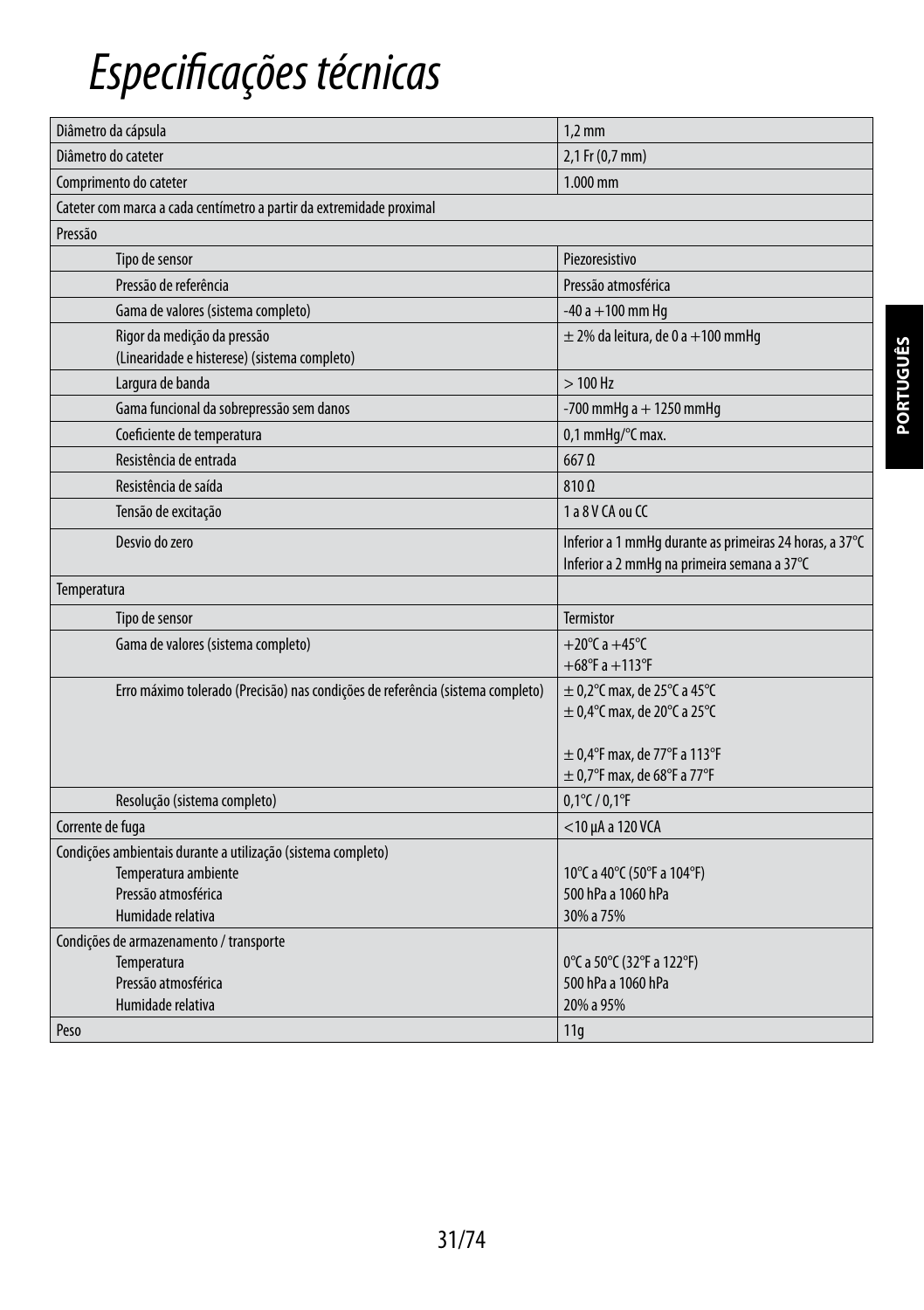# *Referências*

| Nome/Descricão                                                                                                       |                |
|----------------------------------------------------------------------------------------------------------------------|----------------|
| KITS DE MONITORIZAÇÃO PRESSIO®                                                                                       |                |
| Utilize apenas com um sistema de monitorização Pressio <sup>®</sup> .                                                |                |
| Kit de monitorização da PIC Pressio®, para parênguima, com parafuso                                                  | <b>PSO-PB</b>  |
| Kit de monitorização da PIC e da TIC Pressio®, para parênguima, com parafuso                                         | <b>PSO-PBT</b> |
| Kit de monitorização da PIC Pressio®, para tunelização do parênguima                                                 | <b>PSO-PT</b>  |
| Kit de monitorização da PIC e da TIC Pressio®, para tunelização do parênguima                                        | <b>PSO-PTT</b> |
| Kit de monitorização da PIC Pressio®, para tunelização ventricular<br>com função de drenagem do LCR externo          | <b>PSO-VT</b>  |
| Kit de monitorização da PIC e da TIC Pressio®, para tunelização ventricular<br>com função de drenagem do LCR externo | <b>PSO-VTT</b> |

| SISTEMA DE MONITORIZACÃO PRESSIO®                             |                 |
|---------------------------------------------------------------|-----------------|
| Monitor da PIC                                                | <b>PSO-3000</b> |
| Cabo de alimentação e cabo de extensão para cateter incluídos |                 |
| Unidade de controlo da interface da PIC                       | <b>PSO-INOO</b> |

| ACESSÓRIOS PRESSIO®                                                                                                                                                                                                                                                    |                 |
|------------------------------------------------------------------------------------------------------------------------------------------------------------------------------------------------------------------------------------------------------------------------|-----------------|
| Cabo de extensão para cateter                                                                                                                                                                                                                                          | <b>PSO-EC20</b> |
| Cabo para monitorização do paciente                                                                                                                                                                                                                                    | PSO-MCxx        |
| Utilize apenas com um sistema de monitorização Pressio®.                                                                                                                                                                                                               |                 |
| PHILIPS (AGILENT) 12 PERNES                                                                                                                                                                                                                                            | $-MCO1$         |
| SIEMENS (SIRECUST) 10 PERNES                                                                                                                                                                                                                                           | $-MCO2$         |
| <b>SPACELABS &amp; MINDRAY 6 PERNES</b>                                                                                                                                                                                                                                | $-MCO3$         |
| GE DATEX-Ohmeda 10 PERNES                                                                                                                                                                                                                                              | $-MCO4$         |
| <b>GE Solar (MARQUETTE) 11 PERNES</b>                                                                                                                                                                                                                                  | $-MCO5$         |
| <b>HELLIGE 10 PERNES</b>                                                                                                                                                                                                                                               | $-MCO6$         |
| <b>SIEMENS 7 PERNES</b>                                                                                                                                                                                                                                                | $-MCOZ$         |
| <b>NIHON KOHDEN 5 PERNES</b>                                                                                                                                                                                                                                           | $-MCO8$         |
| DATASCOPE 6 PERNES                                                                                                                                                                                                                                                     | $-MC10$         |
| Módulo de temperatura intracraniana<br>Permite visualizar a temperatura no monitor do paciente<br>Utilize apenas com um sistema de monitorização Pressio® PSO-3000.<br>Para ser utilizado com os cabos de monitorização do paciente adequados (pressão e temperatura). | PSO-MT00        |
| Cabo de monitorização do paciente - temperatura<br>Utilize apenas com o módulo de temperatura intracraniana Pressio <sup>®</sup> .                                                                                                                                     | PSO-MCT-y       |
| PHILIPS (AGILENT) - 2 PERNES                                                                                                                                                                                                                                           | $-MCT-A$        |
| SIEMENS - 7 PERNES                                                                                                                                                                                                                                                     | $-MCT-B$        |
| SPACELABS - 10 PERNES                                                                                                                                                                                                                                                  | $-MCT-C$        |
| GE Solar (MARQUETTE), GE DATEX-Ohmeda - 11 PERNES                                                                                                                                                                                                                      | $-MCT-F$        |
| HELLIGE, DATEX-Ohmeda, NIHON KOHDEN, MINDRAY & DATASCOPE - JACK 6,35 mm                                                                                                                                                                                                | $-MCT-F$        |
| Berbequim manual descartável                                                                                                                                                                                                                                           |                 |
| <b>Transmissor série</b>                                                                                                                                                                                                                                               | <b>PSO-TX00</b> |

As especificações técnicas e a Lista de referências do produto podem ser alteradas sem aviso prévio. A disponibilidade pode variar de país para país.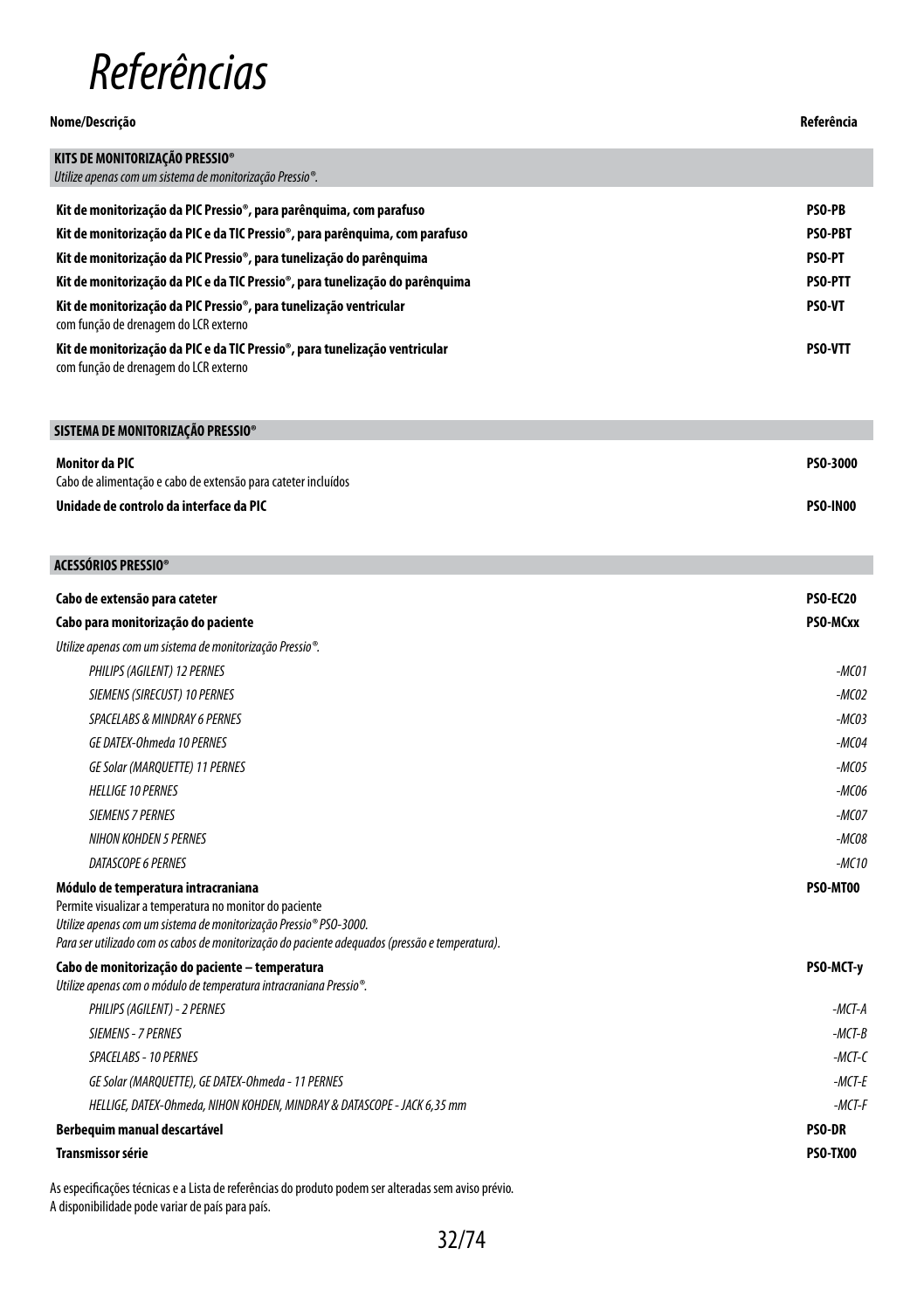# Manual de instrucciones

| 3. Descripción y principio de funcionamiento de los kits parenquimatosos Pressio® con tornillo 35 |  |
|---------------------------------------------------------------------------------------------------|--|
|                                                                                                   |  |
|                                                                                                   |  |
|                                                                                                   |  |
|                                                                                                   |  |
|                                                                                                   |  |
|                                                                                                   |  |
|                                                                                                   |  |
| 11. Procesamiento de los productos después de su uso ………………………………………………………………………… 40              |  |
|                                                                                                   |  |
|                                                                                                   |  |
|                                                                                                   |  |

**ESPAÑOL**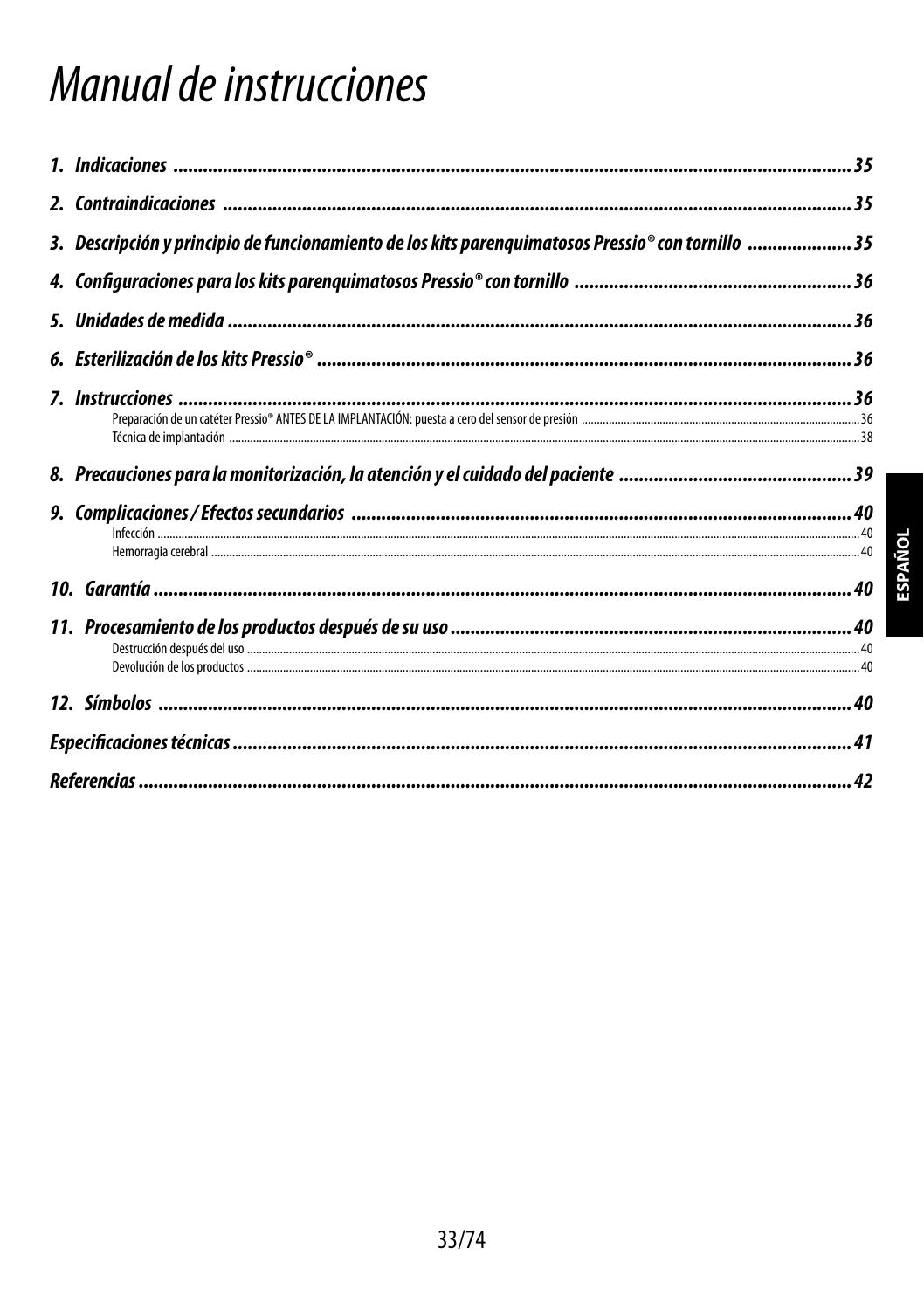*Figura 1: Kit de monitorización de la PIC Pressio®, parenquimatoso con tornillo (Modelo PSO-PB).*



*Figura 2: Kit de monitorización de la PIC y TIC Pressio®, parenquimatoso con tornillo (Modelo PSO-PBT).*

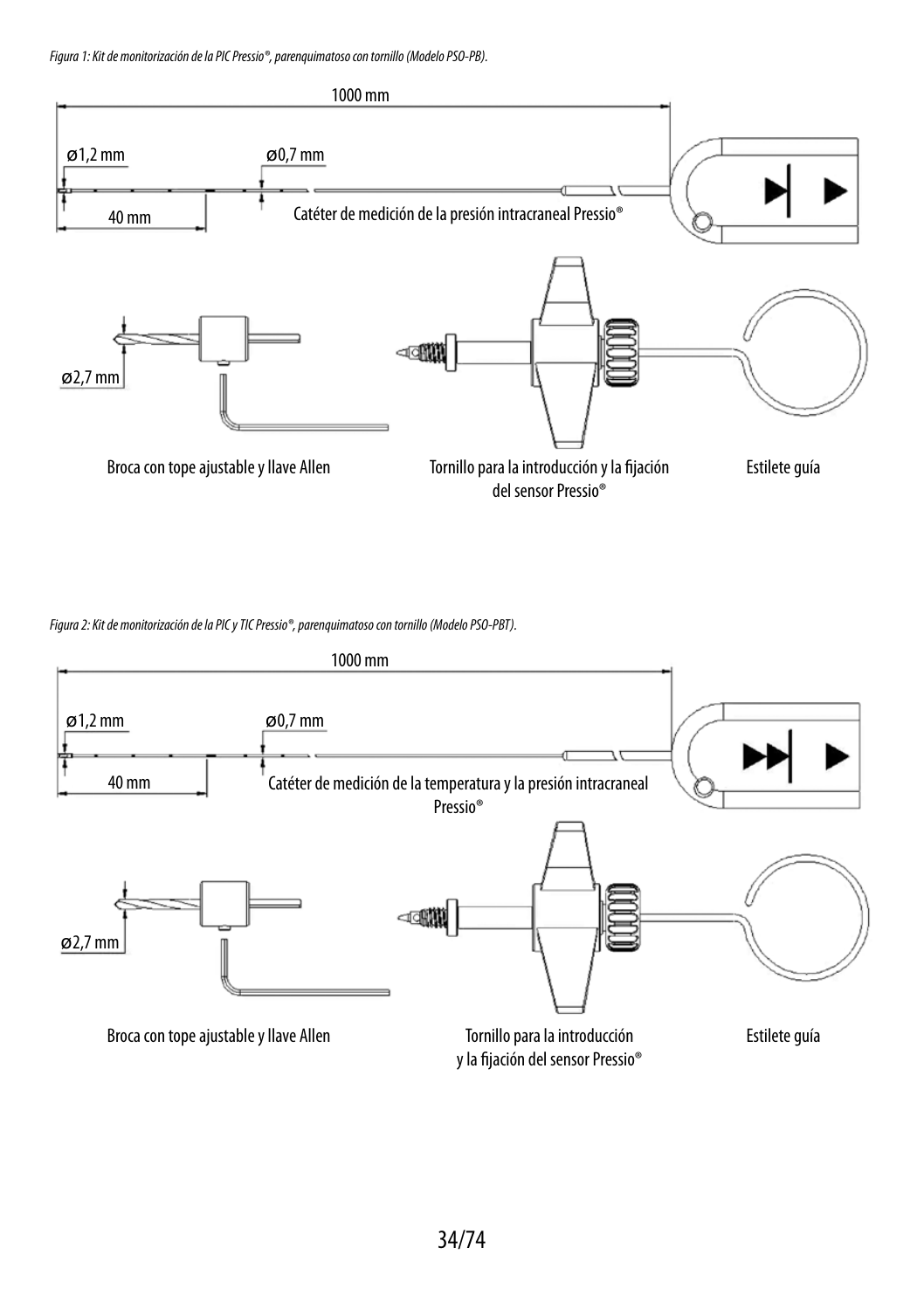Lea el manual de instrucciones detenidamente antes de implantar el dispositivo.

# *1. Indicaciones*

El uso de un kit de monitorización Pressio® está indicado en pacientes que requieran una monitorización continua de la presión intracraneal. Además, el modelo PSO-PBT permite leer la temperatura intracraneal.

### *Nota:*

Los valores de temperatura y de presión indicados en los sistemas de monitorización PRESSIO<sup>®</sup> no prejuzgan el estado de salud del paciente.

# *2. Contraindicaciones*

Las contraindicaciones para el uso de un kit Pressio® son las siguientes:

- posibles infecciones o infecciones confirmadas en los tejidos en contacto directo con los componentes del sistema de monitorización (meningitis, ventriculitis, septicemia o bacteriemia) o cualquier infección presente en cualquier parte del cuerpo
- pacientes que sigan un tratamiento con anticoagulantes o que presenten diátesis hemorrágica

Además, en los niños pequeños la fijación mediante un tornillo está contraindicada porque la lámina ósea del cráneo no es lo bastante gruesa.

### *Advertencia:*

No utilice el kit de monitorización Pressio® si no hay personal capacitado disponible para proporcionar vigilancia continua.

# *3. Descripción y principio de funcionamiento de los kits parenquimatosos Pressio® con tornillo*

Los catéteres de monitorización Pressio® son dispositivos implantables de un solo uso.

Los catéteres de monitorización Pressio® son del tipo "BF"  $\hat{\mathbf{\Lambda}}$ 

Utilícelos únicamente con un sistema de monitorización Pressio®.

### *Precaución:*

CONECTE CATÉTERES PRESSIO® SOLAMENTE A EQUIPOS PRESSIO® CALIBRADOS.

#### *Kit de monitorización de la PIC Pressio®, parenquimatoso con tornillo PSO-PB (Figura 1)*:

El kit PSO-PB permite una monitorización continua de la presión intracraneal. Tiene un catéter de 1 m de largo con un diámetro de 2,1 Fr. En su extremo hay una cápsula de 1,2 mm de diámetro que contiene un sensor de presión piezorresistente del tipo extensómetro de silicio diseñado para ser colocado en el parénquima cerebral.

#### *Kit de monitorización de la PIC y TIC Pressio®, parenquimatoso con tornillo PSO-PBT(Figura 2)*:

El kit PSO-PBT permite una monitorización continua de la presión y la temperatura intracraneal.

Tiene un catéter de 1 m de largo con un diámetro de 2,1 Fr equipado con una cápsula de 1,2 mm en su extremo, que contiene un sensor de presión piezorresistente del tipo extensómetro de silicio y un sensor de temperatura termistor, diseñado para ser colocado en el parénquima cerebral.

Los dos kits se pueden distinguir visualmente por sus respectivas marcas en el conector del catéter.

En ambos casos, el catéter tiene una graduación centimétrica de más de 10 cm desde el extremo proximal, así como un marcador a los 15 cm.

El extremo del catéter opuesto a la cápsula tiene un conector que permite conectar el catéter a un sistema de monitorización Pressio® (PSO-3000 o PSO-IN00) mediante un cable de extensión del catéter (PSO-EC20).

El cable de extensión del catéter transmite las señales de medición en forma de señales analógicas desde el sensor(es) hasta el sistema de monitorización Pressio®.

El catéter también intercambia una señal digital que contiene datos tales como la calibración del sensor, el valor y la fecha en la que el sensor de presión se puso a cero, con el sistema de monitorización Pressio®.

Estos datos se memorizan en el conector del catéter y, por lo tanto, son independientes del sistema de monitorización Pressio® utilizado.

#### *Precaución:*

No permita que el conector entre en contacto con un líquido.

La cápsula que contiene el sensor(es) está hecha de titanio y la vaina del catéter está hecha de poliamida.

El catéter en toda su extensión es radiopaco.

Los kits de monitorización Pressio® parenquimatosos con tornillo son productos libres de látex y ftalato.

Los kits de monitorización Pressio® PSO-PB y PSO-PBT permiten fijar el catéter parenquimatoso mediante un tornillo [4].

La broca [1] permite el acceso intracraneal.

Tiene un diámetro (2,7 mm) adaptado a la rosca [5] del tornillo. Un tope ajustable [2] permite no sobrepasar la profundidad de perforación elegida. La llave Allen [3] permite ajustar la posición de este tope en la broca.



El tornillo [4] permite la introducción y la fijación del catéter en el parénquima.

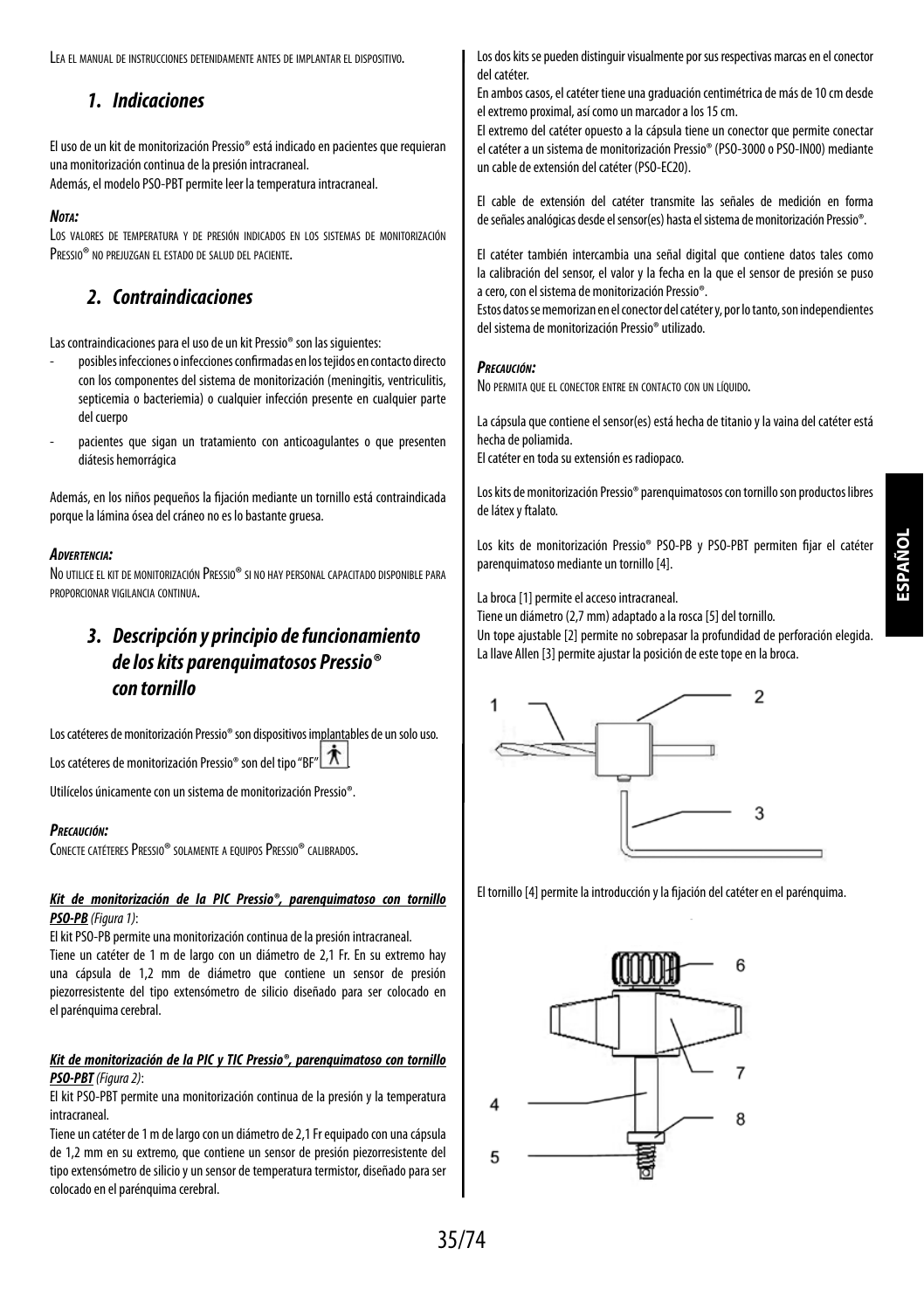La lengüeta [7] permite enroscar el tornillo en el hueso craneal.

La tuerca de fijación [6] permite fijar el catéter a la profundidad deseada en el parénquima. Por lo tanto, la tuerca se debe desenroscar de antemano para introducir el catéter a través del tornillo.

Una arandela de separación [8] montada en el tornillo permite ajustar la profundidad del asiento del tornillo dependiendo del espesor del hueso craneal del paciente.



El estilete guía [9] se inserta en el tornillo [4] (tuerca [6] desenroscada). Permite crear una vía a través del parénquima para facilitar la introducción del catéter Pressio®. Se entrega insertada en el tornillo.

# *4. Configuraciones para los kits parenquimatosos Pressio® con tornillo*

Los kits parenquimatosos Pressio® con tornillo vienen en dos modelos diferentes: PSO-PB y PSO-PBT *(véase la sección 3: "Descripción y principio de funcionamiento de los kits parenquimatosos Pressio® con tornillo").*

En ambos casos, los accesorios específicos para la introducción del catéter en el parénquima y su fijación con un tornillo están incluidos en el kit, listos para usar.

Sophysa también ofrece un taladro manual estéril desechable (PSO-DR), que permite perforar el cráneo en combinación con la broca facilitada en cada kit.

Los catéteres Pressio® se utilizan con uno de los sistemas de monitorización Pressio® y los accesorios apropiados *(véase el manual de instrucciones del PSO-3000, PSO-IN00 y PSO-MT00).*

#### *Caso específico para el PSO-PBT:*

Para sacar el mejor provecho de un catéter de presión y temperatura intracraneal, hay que usar un monitor Pressio®, modelo PSO-3000 software versión V2.

#### *Notas:*

*La versión V2 del software se puede identificar durante la autoprueba del monitor: al empezar, se muestran el logo de Sophysa y la versión del software.*

*Si no dispone de un monitor Pressio® software versión V2, puede usar el catéter de uno de los demás sistemas de monitorización Pressio®, concretamente el monitor PSO-3000 Pressio® software V1 o la interfazPSO-IN00 Pressio®.*

*En estecaso, sólo se mostrará la presión. La temperatura no se mostrará pero elrendimiento del sensor de presión será idéntico.*

# *5. Unidades de medida*

#### **Diámetros de los catéteres (D)**

 $D$  (mm) = Fr / 3  $Fr = D$  (mm)  $x$  3

#### **Presión intracraneal**

Las presiones mencionadas están en mmHg. 1 mmHg corresponde a 13,60 mmH $_{2}$ O y a 133 Pa.

#### **Temperatura intracraneal**

La temperatura intracraneal se puede mostrar en grados Celsius (°C) o en grados Fahrenheit (°F).

 ${}^{\circ}$ F =  ${}^{\circ}$ C x (9/5) + 32  $°C = (°F - 32) \times (5/9)$ Equivalencia en Kelvin (K):  $K = {}^{6}C + 273.15$  $K = {}^{o}F x (5/9) + 255.37$ 

Consulte el manual de instrucciones del monitor Pressio® para elegir la unidad de temperatura que desee que aparezca en la pantalla.

# *6. Esterilización de los kits Pressio®*

Los kits de monitorización Pressio® se empaquetan individualmente en un embalaje con doble cubierta desprendible, estéril, y libre de pirógenos. Se esterilizan con óxido de etileno.

#### *Advertencias:*

No utilice el kit de monitorización Pressio® si el embalaje estéril está abierto o dañado. o si la fecha de caducidad ha pasado.

Los kits de monitorización Pressio® son dispositivos de un solo uso. No vuelva a esterilizar ni a utilizar un dispositivo después de desempaquetarlo y/o explantarlo. Su rendimiento (deriva, seguridad eléctrica, etc.) podría resultar afectado durante la descontaminación y el riesgo de infección sería significativo.

#### *Nota:*

Sophysa no se responsabilizará del rendimiento de ningún producto que haya sido reesterilizado y/o reutilizado, ni de las complicaciones que pudieran derivarse de ello.

# *7. Instrucciones*

**Antes de cualquier implantación, se recomienda consultar el manual de instrucciones del sistema de monitorización Pressio® utilizado para instalarlo y configurarlo (monitor o interfaz Pressio®).**

#### *Preparación de un catéter Pressio® ANTES DE LA IMPLANTACIÓN: puesta a cero del sensor de presión*

Antes de implantar el catéter Pressio® es necesario poner el sensor de presión a cero (calibración en relación a la presión atmosférica).

El sensor de temperatura intracraneal viene calibrado de fábrica. Por lo tanto, la configuración de la temperatura no necesita una puesta a cero previa.

Asegúrese de que la asepsia del kit de monitorización Pressio® se mantenga durante todo este paso.

#### **1) Encender el sistema de monitorización**

Conecte el cable de extensión del catéter (PSO-EC20) al sistema de monitorización Pressio®.

Antes de abrir el embalaje que garantiza la esterilidad del kit de monitorización Pressio®, encienda el sistema de monitorización Pressio® (PSO-3000 o PSO-IN00). Consulte el manual de instrucciones del monitor o la interfaz Pressio®.

#### **2) Conectar el catéter al sistema de monitorización**

Haga la conexión entre el catéter y el cable de extensión (PSO-EC20) respetando la espiga de guía.

Alinee la flecha azul en el conector del catéter con la flecha azul en el conector del cable: el conector del catéter será guiado de forma segura dentro del conector del cable.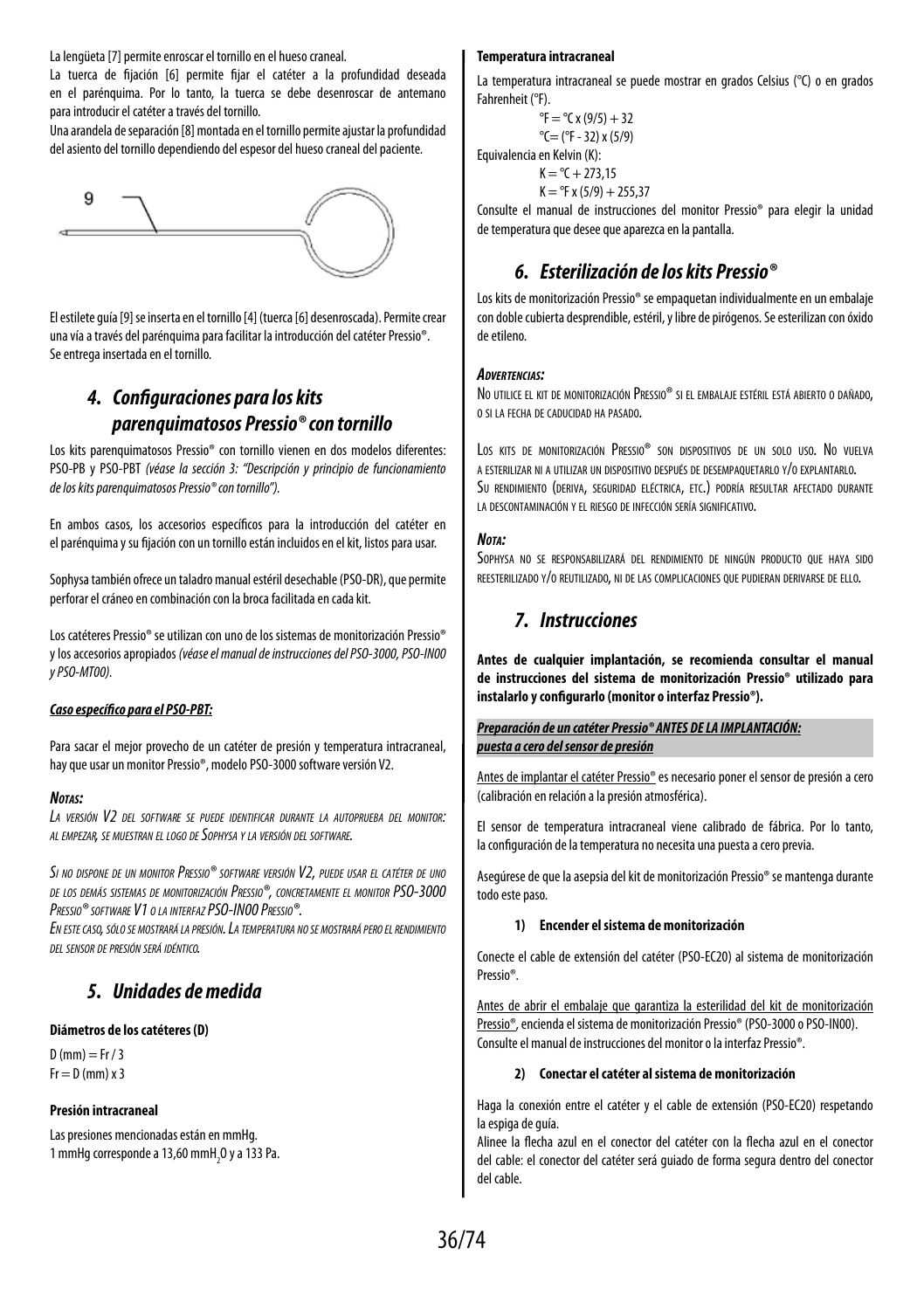Empuje hacia arriba hasta el tope para asegurarse de que la conexión se haya completado.



Entonces, el mensaje "ZERO SENSOR" (poner a cero el sensor) se muestra en el monitor Pressio® (PSO-3000).

La aparición de los códigos de error "E001", "E002", "E005" o el mensaje "CONNECT SENSOR" (conectar el sensor) en el monitor Pressio® después de conectar el catéter al cable de extensión puede ser una señal de conexión incorrecta.

En este caso, asegúrese de que el conector del catéter sea empujado hacia arriba hasta el tope dentro del cable de extensión del catéter, y que éste último esté conectado correctamente al monitor Pressio®.

#### **3) Preparación de la taza de agua estéril**

Prepare una solución salina estéril (o incluso agua estéril) y una taza en un entorno estéril.

Vierta la solución salina estéril (o agua estéril) en la taza.



#### *Precaución:*

LA PUESTA A CERO DEL SENSOR DE PRESIÓN SE DEBE REALIZAR EN LÍQUIDO POCO PROFUNDO (~5 MM). UTILIZAR UN RECIPIENTE PROFUNDO PODRÍA LI EVAR A UNA PRESIÓN HIDROSTÁTICA SUPERIOR AL CERO atmosférico, lo que llevaría entonces <sup>a</sup> una referencia cero errónea.

#### **4) Puesta a cero del catéter**

Sumerja el sensor (parte de metal) completamente en el líquido.



Tenga cuidado de no tocar la taza con el sensor.

Cuando el sensor esté listo, pulse la tecla de puesta a cero.  $\bigodot$  0



#### *Nota:*

Durante la puesta <sup>a</sup> cero, mantenga el sensor sumergido <sup>y</sup> evite moverlo en la taza.

#### *Precauciones:*

Evite hacer cualquier contacto con el extremo del catéter durante la puesta a cero del sensor. La calibración en relación con la presión atmosférica podría resultar falseada.

Asegúrese de que el extremo del catéter esté sumergido en agua estéril o en una solución salina estéril durante la puesta a cero. La puesta a cero del sensor en condiciones distintas de las recomendadas puede provocar lecturas erróneas de la presión.

El movimiento de una barra de progreso de tareas permite seguir el rendimiento correcto de la puesta a cero.

El procedimiento cuesta unos 3 segundos.



**5) Verificación de que el procedimiento de la puesta a cero se desarrolló correctamente.**

Cuando la barra de progreso llegue al final, el mensaje "ZERO SENSOR OK – INSERT SENSOR" (puesta a cero del sensor OK – inserte el sensor) indica que el procedimiento se ha desarrollado correctamente.

Compruebe que la pantalla del monitor Pressio® muestre el valor "0 mmHg" (o la pantalla del monitor del paciente si se utiliza la interfaz Pressio®).

Si durante la puesta a cero, el sensor sufre variaciones de presión parásitas o está dañado, la pantalla mostrará el mensaje "ZERO SENSOR FAILURE – REPLACE SENSOR" (fallo en la puesta a cero del sensor – reemplace el sensor).

En este caso, desconecte y vuelva a conectar el catéter, y vuelva a intentar la secuencia de puesta a cero otra vez.

Si vuelve a fallar, cambie el catéter.

Consulte también el manual de instrucciones del sistema de monitorización Pressio® utilizado (PSO-3000 o PSO-IN00, sección "Anomalía en el funcionamiento: síntomas / medidas sugeridas").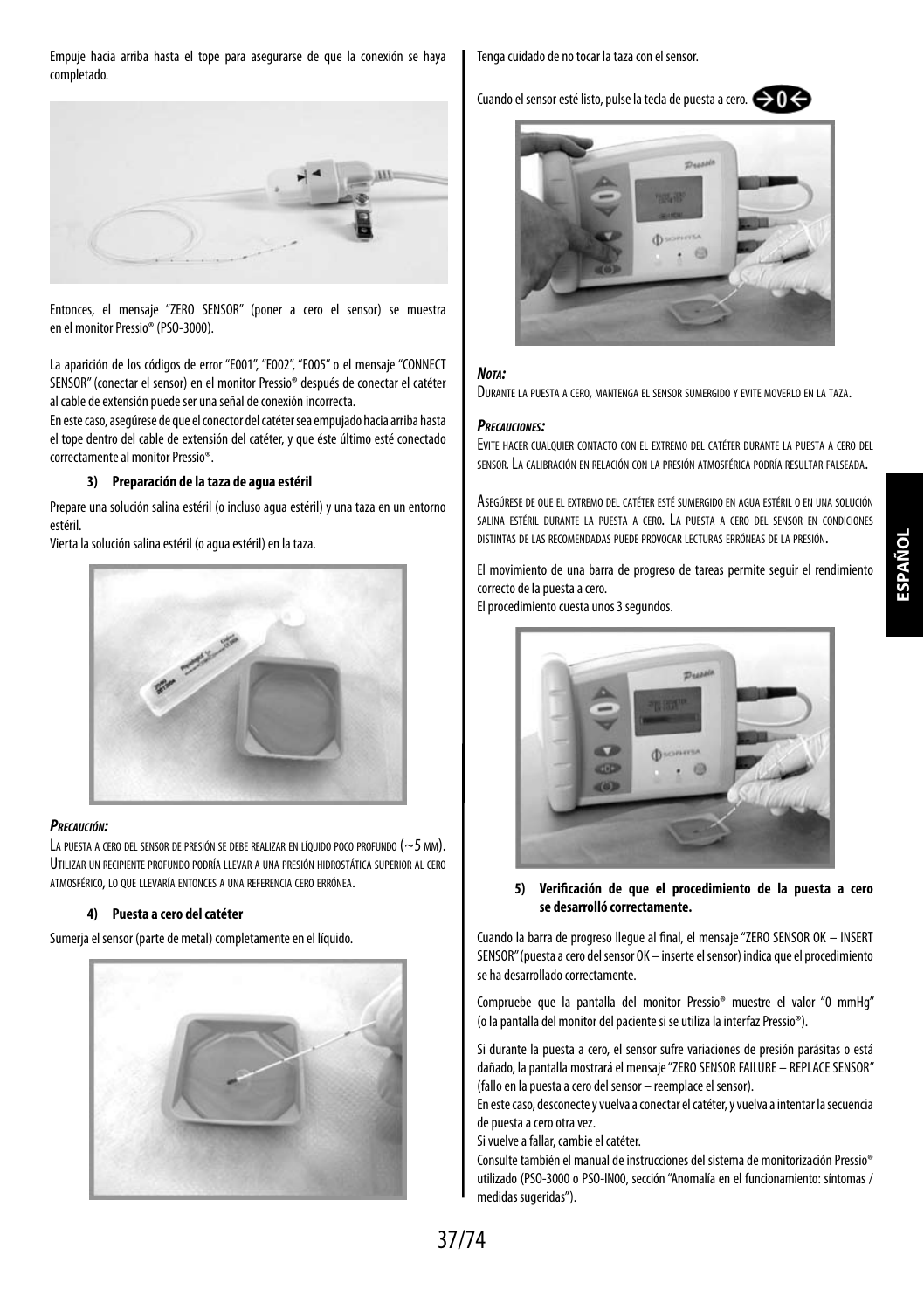#### *Nota:*

La puesta <sup>a</sup> cero del sensor sólo se puede hacer una vez. Si se hace un nuevo intento de poner a cero el mismo sensor, se muestra el mensaje "SENSOR ALREADY ZEROED" (sensor ya puesto <sup>a</sup> cero).

Almacenar los datos en la memoria del conector del catéter *(véase la sección 3)* permite usar monitores o interfaces Pressio® (modelos PSO-3000 software V2, PSO-3000 software V1 y PSO-IN00) distintos del modelo en el que se realizó la puesta a cero.

#### *Caso específico para el PSO-PBT:*

#### *Nota:*

Cuando la temperatura leída por el sensor es inferior a 20°C, el monitor Pressio® muestra: " - - - ".Esto significa que la medida está dentro del rango de medición del sensor pero fuera de los rangos de visualización del sistema Pressio®.

#### *Técnica de implantación*

La colocación del tornillo y la implantación del catéter Pressio® deben tener en cuenta las prácticas neuroquirúrgicas asépticas actuales.

Use los accesorios de inserción facilitados por Sophysa en el kit de monitorización Pressio®.

El cirujano elegirá la técnica de acuerdo con su experiencia y el estado clínico del paciente.

La implantación final del dispositivo debe cumplir las condiciones para una colocación óptima del sensor en el parénquima.

#### *Precaución:*

No realice la implantación de un catéter de monitorización sin tener disponible un kit de sustitución por si fuera necesario.

#### *Elección del área de implantación*

Indicación para el área de implantación: las áreas prefrontales estándar derecha e izquierda son la principales áreas de implantación. Esta región permite al paciente girar la cabeza mientras permanece en posición de decúbito sin interferir en la función de monitorización de la presión intracraneal. Además, en la mayoría de casos, la incisión se hace detrás del nacimiento del pelo, lo que es aceptable desde un punto de vista estético.

#### *Acceso intracraneal*

Una vez que se ha elegido el lugar de implantación, la zona se rasura y se prepara asépticamente. Se aplica un anestésico local en la zona de incisión.

Esto está, generalmente, 2 a 3 centímetros delante de la sutura coronal en la línea media pupilar.

Se realiza una incisión de alrededor de un centímetro de largo que llega hasta el hueso. Asegúrese de que la lámina ósea esté bien expuesta y realice hemostasia en los bordes de la herida.

El tope ajustable de la broca facilitada en el kit se puede colocar según sea necesario aflojando el tornillo de cierre con la llave Allen.

Coloque el tope ajustable según la profundidad de perforación elegida y vuelva a apretar el tornillo de cierre para mantener esta posición.

#### *Advertencia:*

Un apriete incompleto del tornillo de cierre impedirá que el tope ajustable haga su función, con el riesgo de hacer una perforación demasiado profunda.

Entonces, la broca se fija en un taladro helicoidal y la perforación se realiza a través de las placas craneales internas y externas. El cirujano debe garantizar que se evitará cualquier posibilidad de producir una lesión parenquimatosa cuando atraviese la placa interna.

#### *Precaución:*

Asegúrese de realizar un agujero completamente redondo con la broca: el eje del taladro no debe moverse durante la perforación. El mantenimiento del tornillo en el agujero de trépano podría resultar afectado por esto.

Después de haber atravesado la placa interna, la broca se retira y el agujero se irriga con solución salina normal.

Practicar una incisión en la duramadre.

#### *Poner el tornillo en su lugar*

- Asegúrese de que la duramadre haya sido perforada.
- Enrosque el tornillo Pressio® en el cráneo con la lengüeta *(véase la Figura 4-1)*.

Es competencia del cirujano determinar la profundidad del asiento del tornillo dependiendo del espesor del cráneo.

La arandela de separación se puede utilizar para reducir la profundidad de implantación del tornillo, de lo contrario, quítela y deséchela.

El uso del tornillo Pressio® está contraindicado en niños pequeños porque la lámina ósea del cráneo no es lo bastante gruesa.

#### *Advertencia:*

Asegúrese de que el tornillo no esté enroscado demasiado profundamente. El reborde del tornillo y su arandela de separación son un simple marcador visual y no un tope: no impedirán una perforación más profunda durante el enroscado del tornillo.

#### *Precaución:*

Asegúrese de que el tornillo no sea desenroscado y luego vuelto a apretar en el mismo agujero de trépano. El mantenimiento del tornillo en el agujero de trépano podría resultar afectado por esto.

#### *Implantación del catéter*

#### *Advertencia:*

Limite la repetición de las implantaciones de catéteres intracerebrales: las incisiones frecuentes en el cerebro para permitir la inserción del catéter podrían predisponerlo a sufrir un edema y hemorragia cerebral, lo que produciría una aumento de la presión intracraneal.

- Introduzca el estilete guía en el tornillo Pressio® para crear una vía a través del parénquima para facilitar la introducción del catéter Pressio® *(véase la Figura 4-2)*.
- Retire el estilete guía e irrigue el tornillo con solución salina normal *(véase la Figura 4-3)*.
- Introduzca el catéter en el tornillo.

Asegúrese de que el sensor de presión se haya puesto a cero de antemano *(véase la sección "Preparación de un catéter Pressio® ANTES DE LA IMPLANTACIÓN: puesta a cero del sensor de presión")*.

#### *Advertencia:*

NO REALICE LA "PUESTA A CERO DEL SENSOR" UNA VEZ QUE EL CATÉTER ESTÉ IMPLANTADO; es fundamental realizar la "PUESTA A CERO DEL SENSOR" antes de que el catéter esté implantado para calibrarlo con la presión atmosférica.

Para realizar una medición parenquimatosa de la presión intracraneal, la profundidad de implantación debe ser de 1-3 cm en el parénquima cerebral.

- Empuje el catéter a través del parénquima. Coloque el catéter a la profundidad deseada con el marcado centimétrico: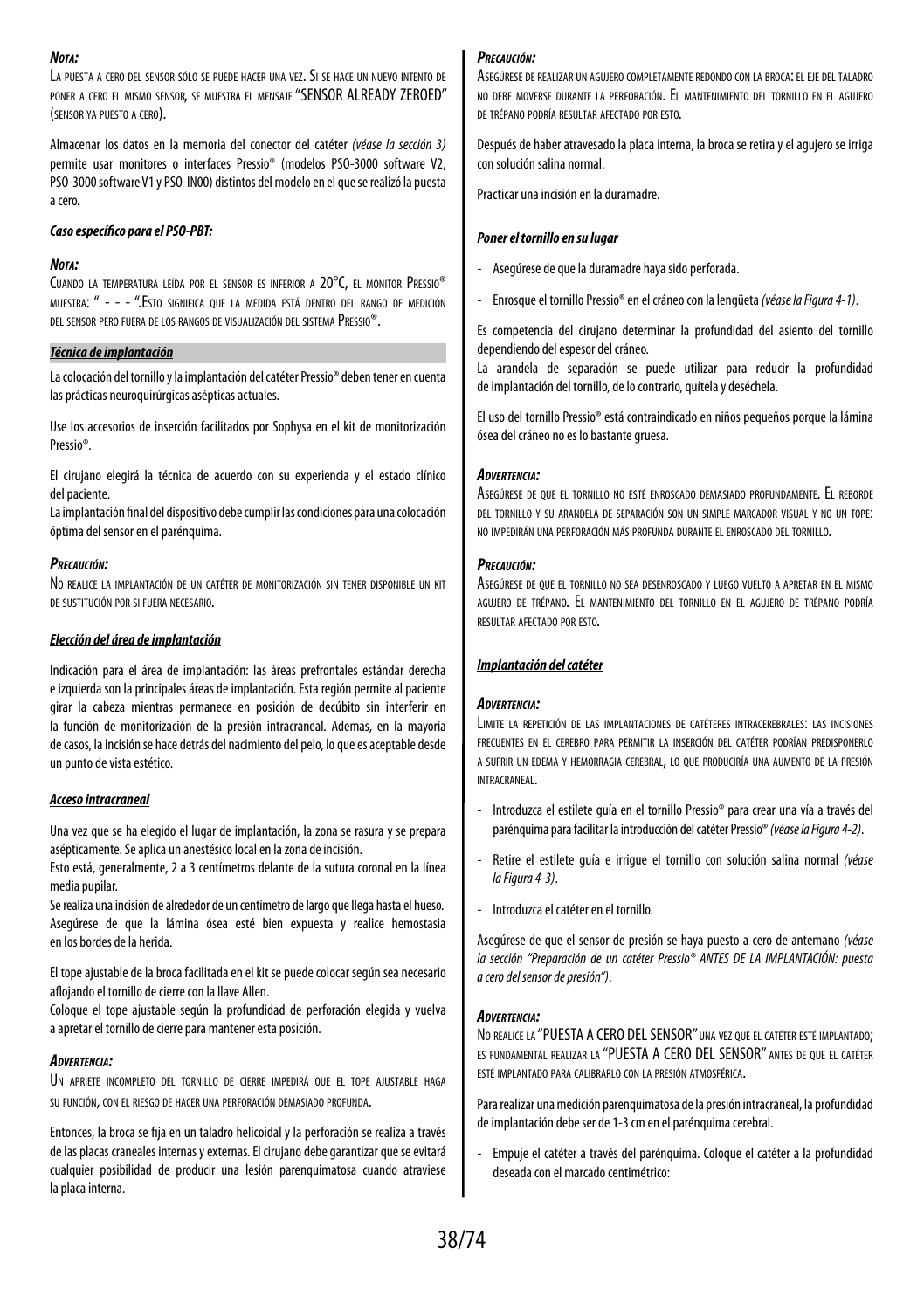Un marcador más grueso situado a 4 cm del extremo del catéter representa la longitud del tornillo.

Una vez que el catéter se introduce en el tornillo, este marcador deja de ser visible cuando el sensor en el extremo del catéter empieza a salir del tornillo. El sensor está entonces en el espacio subaracnoideo *(véase las Figuras 3 y 4.4)*.



- Empuje el catéter varios centímetros más dentro del parénquima cerebral (1-3 cm) en relación con el marcador de salida del tornillo *(véase la Figura 4-5)*.

#### *Fijación del catéter*

- Una vez que se haya alcanzado la profundidad de introducción elegida, gire la tuerca de fijación del tornillo Pressio® en el sentido de las agujas del reloj para fijar el catéter en su lugar *(véase la Figura 4-6)*.

#### *Nota:*

La tuerca de fijación debe ser apretada completamente (hasta el tope) para garantizar el mantenimiento óptimo del catéter en el tornillo.

En esta fase, el monitor Pressio® muestra la presión intracraneal media en mmHg.

#### *Caso específico para el PSO-PBT:*

En esta fase, el monitor Pressio® muestra la presión intracraneal media en mmHg. La temperatura también se visualiza, y se estabilizará en su valor exacto en un máximo de 150 segundos.

#### *Nota:*

Una medición de la temperatura sólo puede ser precisa si el sensor está implantado. El sensor no es adecuado para medir la temperatura en el aire.

En ambos casos (PSO-PB y PSO-PBT), la inestabilidad en el valor de la presión, la aparición de los códigos de error "E001", "E002", "E005" o el mensaje "CONNECT SENSOR" (conectar el sensor) en el monitor Pressio® después de conectar el catéter al cable de extensión puede ser una señal de conexión incorrecta.

En este caso, asegúrese de que el conector del catéter sea empujado hacia arriba hasta el tope dentro del cable de extensión del catéter, y que éste último esté conectado correctamente al monitor Pressio®.

La aparición de los códigos de error "- - -", "999", "E001", "E002", "E005" o el mensaje "CONNECT SENSOR" (conectar el sensor) en el monitor Pressio® después de la implantación del catéter, aunque el catéter esté conectado correctamente, puede ser una señal de que el sensor en el extremo del catéter está dañado.

En este caso, intente recolocar el catéter, y si falla otra vez, inténtelo con un catéter nuevo.

Se recomienda que el catéter esté implantado durante un máximo de 5 días.

Después de las primeras 24 horas, el monitor Pressio® muestra la duración de implantación del catéter en forma de un mensaje "Implantation: X days" (Implantación: X días). Esto se muestra después durante todo el período de implantación.

Este mensaje empieza a parpadear en el monitor Pressio® a partir del sexto día de implantación, lo que indica que el catéter ha sobrepasado la duración de implantación recomendada.

Si se utiliza la interfaz Pressio®, el diodo que muestra la duración de la implantación del catéter parpadeará tan pronto como el catéter sobrepase la duración de implantación recomendada.

Una vez que el catéter esté implantado, puede ser desconectado y luego conectado otra vez a la misma unidad o a una unidad distinta de la gama Pressio® (PSO-3000 software V2, PSO-3000 software V1, PSO-IN00) sin la necesidad de recalibración a la presión atmosférica. De hecho, el catéter de monitorización guarda todos los datos de la puesta a cero en la memoria.

#### *Fases recomendadas para la explantación del catéter*

- Pare el monitor Pressio®.
- Desconecte el cable de extension.
- Proceda a la explantación del catéter.
- Compruebe la integridad del catéter explantado.
- Retire el tornillo, desenroscándolo con mucho cuidado.

#### *Precaución:*

Cuando se retire el tornillo, asegúrese de que también se retira la arandela de separación.

## *8. Precauciones para la monitorización, la atención y el cuidado del paciente*

#### *Advertencia:*

No utilice el kit de monitorización Pressio® si no hay personal capacitado disponible para proporcionar vigilancia continua.

#### *Precauciones:*

El paciente sólo debe ser monitorizado por un anestesista, un neurocirujano u otra persona cualificada.

Se recomienda utilizar el clip en el cable de extensión del catéter para evitar cualquier desconexión del catéter.

Durante la monitorización, cuide el lugar de implantación del catéter de conformidad con los procedimientos estándar del hospital.

#### *Precauciones:*

Maneje al paciente con cuidado para evitar cualquier desconexión del cable o cualquier movimiento del catéter implantado. Compruebe la conexión del catéter al cable de extensión <sup>y</sup> al sistema de monitorización Pressio® después de manejar al paciente.

Los catéteres Pressio® no son sensibles a los efectos que podrían producirse durante una RMN pero podrían ser una fuente de artefactos.

No utilice un sistema de monitorización Pressio® y el catéter implantado Pressio® al mismo tiempo que un instrumento electroquirúrgico de alta frecuencia o un desfibrilador. El catéter y/o el sistema de monitorización podrían dañarse <sup>o</sup> su funcionamiento podría resultar alterado.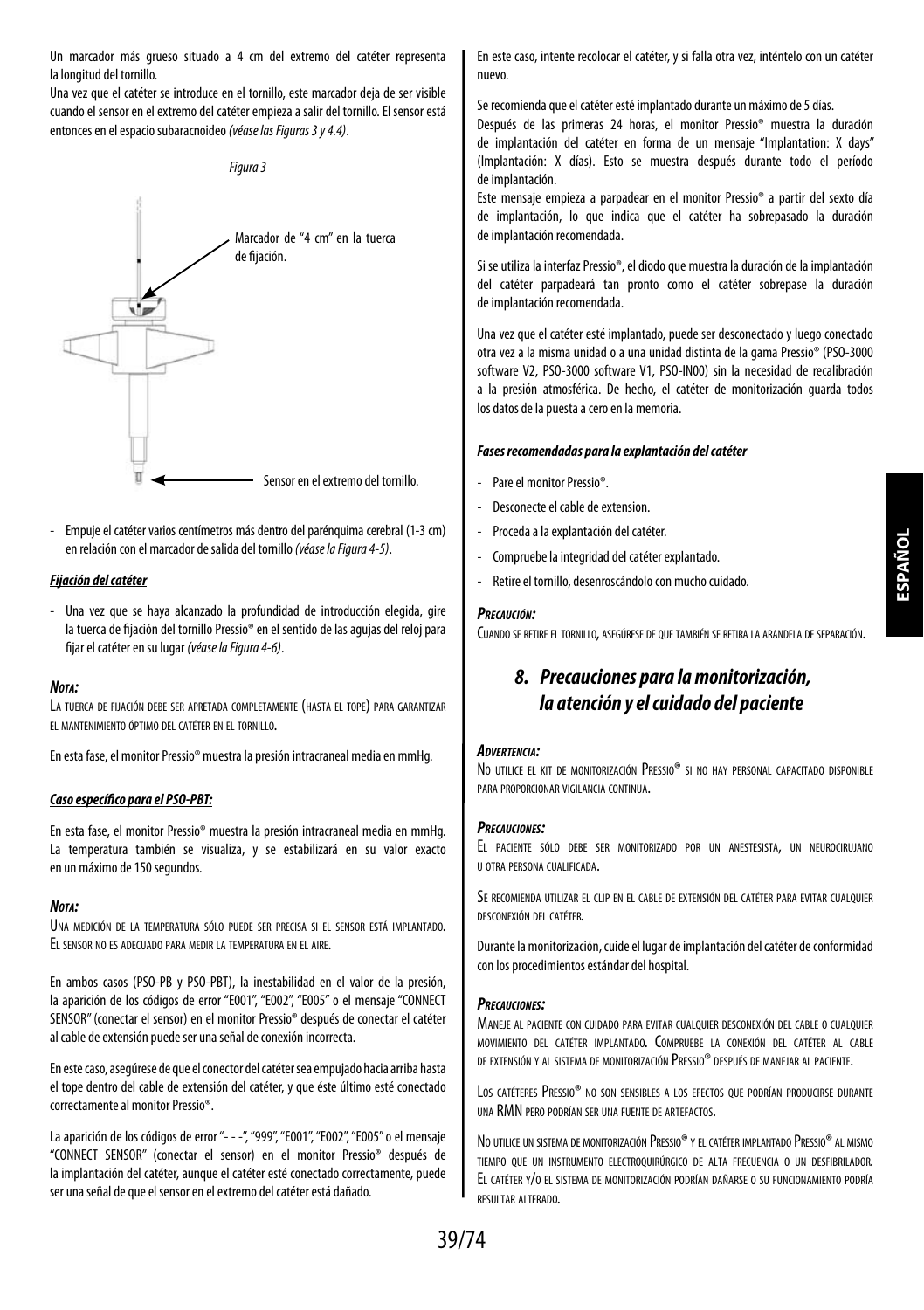## *9. Complicaciones / Efectos secundarios*

Las complicaciones que pueden derivarse de la implantación de un sistema de monitorización Pressio® incluyen los riesgos inherentes a cualquier intervención quirúrgica y a la inserción de un cuerpo extraño.

#### *Infección*

La complicación más importante asociada a este tipo de monitorización es la infección.

Los riesgos de infección se pueden reducir si se observan las técnicas de asepsia para el manejo y la implantación del catéter, y también si se respeta la duración máxima de implantación del catéter (5 días). Si hay que continuar con la monitorización después de este período de tiempo, se recomienda implantar un sistema nuevo en otro lugar.

#### **Si se produce una infección, se indica la retirada del sistema junto con el inicio de un tratamiento específico por una vía general o intratecal.**

#### *Hemorragia cerebral*

También se puede observar hemorragia cerebral durante la monitorización de este tipo. La probabilidad de esta complicación se puede reducir limitando el número de incisiones cerebrales durante el proceso de introducción y asegurándose de que este proceso sea realizado solamente por profesionales cualificados y competentes.

Estas complicaciones requieren la rápida intervención de un médico.

### *10. Garantía*

El rendimiento del kit de monitorización Pressio® sólo está garantizado con la gama de sistemas de monitorización Pressio® y los accesorios diseñados, probados y fabricados por Sophysa.

Sophysa garantiza que este dispositivo médico está libre de defectos de material o de fabricación. Aparte de esta garantía, Sophysa no concede ninguna otra garantía, ni expresa ni implícita, incluyendo la comercialización o la adaptación para un uso específico. Sophysa no se responsabilizará de ningún incidente, complicación, daño o perjuicio que resulte directa o indirectamente del uso de este dispositivo. Sophysa no autoriza a nadie para que se responsabilice en su nombre de sus productos.

## *11. Procesamiento de los productos después de su uso*

#### *Destrucción después del uso*

Un kit de monitorización Pressio® desempaquetado, usado o explantado se debe destruir de acuerdo con los procedimientos en vigor en el establecimiento sanitario.

#### *Devolución de los productos*

Si un kit de monitorización Pressio® explantado debe ser devuelto a Sophysa para analizarlo, indique, en caso necesario, si se ha realizado su limpieza.

Para evaluar el producto devuelto correctamente, debe ir acompañado de un formulario explicativo de Autorización de Devolución de Material.

#### *Notas:*

Para un análisis más eficaz, se recomienda no limpiar el dispositivo.

En el caso de un kit parenquimatoso Pressio® con tornillo, retire el catéter del tornillo

con cuidado.

### *12. Símbolos*

| REF            | Referencia del catálogo                                                                                                                                   |
|----------------|-----------------------------------------------------------------------------------------------------------------------------------------------------------|
|                | Fabricante                                                                                                                                                |
| STERILE<br>EO. | Método de esterilización con óxido de etileno                                                                                                             |
|                | No reutilizar                                                                                                                                             |
|                | No volver a esterilizar                                                                                                                                   |
|                | Fecha de caducidad                                                                                                                                        |
| LOT            | Código de lote                                                                                                                                            |
| SN             | Número de serie                                                                                                                                           |
| CE             | Marcado CE de conformidad                                                                                                                                 |
|                | Consulte el manual de instrucciones                                                                                                                       |
|                | EQUIPO DE TIPO BF: Proporciona un grado<br>adecuado de protección contra descargas<br>eléctricas, con una parte aplicada aislada<br>de tipo F (flotante). |
|                | Condiciones de temperatura para<br>la conservación y el transporte                                                                                        |
|                | Conservar en un lugar seco                                                                                                                                |
|                | Frágil, manejar con cuidado                                                                                                                               |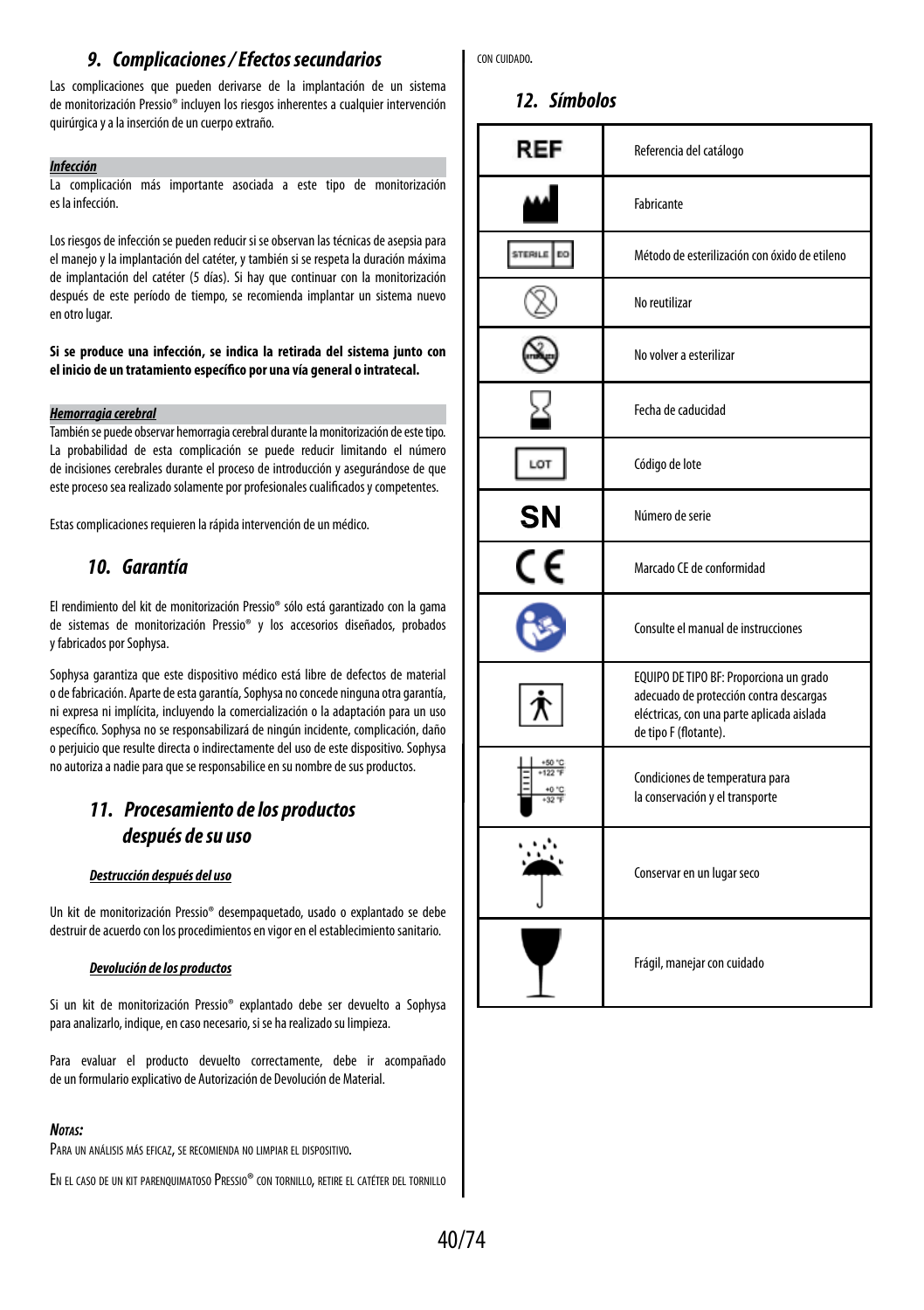## *Especificaciones técnicas*

| Diámetro de la cápsula                                                                 | $1,2$ mm                                                                                                          |  |
|----------------------------------------------------------------------------------------|-------------------------------------------------------------------------------------------------------------------|--|
| Diámetro del catéter                                                                   | 2,1 Fr (0,7 mm)                                                                                                   |  |
| Longitud del catéter                                                                   | 1000 mm                                                                                                           |  |
| Catéter marcado cada cm desde el extremo proximal                                      |                                                                                                                   |  |
| Presión                                                                                |                                                                                                                   |  |
| Tipo de sensor                                                                         | Piezorresistente                                                                                                  |  |
| Presión de referencia                                                                  | Presión atmosférica                                                                                               |  |
| Rango de visualización (sistema completo)                                              | $-40a + 100$ mmHq                                                                                                 |  |
| Precisión de la medición de la presión<br>(Linealidad e histéresis) (sistema completo) | $\pm$ 2% de la lectura en el rango de 0 a +100 mmHg                                                               |  |
| Ancho de banda                                                                         | $>100$ Hz                                                                                                         |  |
| Rango funcional de sobrepresión sin daños                                              | -700 mmHg $a + 1250$ mmHg                                                                                         |  |
| Coeficiente de temperatura                                                             | 0,1 mmHq/°C máx.                                                                                                  |  |
| Resistencia de entrada                                                                 | $667$ $\Omega$                                                                                                    |  |
| Resistencia de salida                                                                  | $810 \Omega$                                                                                                      |  |
| Voltaje de excitación                                                                  | 1a8VCAoCC                                                                                                         |  |
| Deriva desde cero                                                                      | Menos de 1 mmHq durante las primeras 24 horas,<br>a $37^{\circ}$ C<br>Menos de 2 mmHq en la primera semana a 37°C |  |
| Temperatura                                                                            |                                                                                                                   |  |
| Tipo de sensor                                                                         | <b>Termistor</b>                                                                                                  |  |
| Rango de visualización (sistema completo)                                              | +20 $°C$ a +45 $°C$<br>$+68^{\circ}$ F a $+113^{\circ}$ F                                                         |  |
| Error máximo tolerado (precisión) en las condiciones de referencia (sistema completo)  | $\pm$ 0,2°C máx desde 25°C hasta 45°C<br>± 0,4°C máx desde 20°C hasta 25°C                                        |  |
|                                                                                        | $\pm$ 0,4°F máx desde 77°F hasta 113°F<br>$\pm$ 0,7°F máx desde 68°F hasta 77°F                                   |  |
| Resolución (sistema completo)                                                          | $0,1^{\circ}$ C / $0,1^{\circ}$ F                                                                                 |  |
| Corriente de fuga                                                                      | $<$ 10 µA a 120 VCA                                                                                               |  |
| Condiciones ambientales durante el uso (sistema completo)                              |                                                                                                                   |  |
| Temperatura ambiente                                                                   | 10°C a 40°C (50°F a 104°F)                                                                                        |  |
| Presión atmosférica<br>Humedad relativa                                                | 500 hPa a 1060 hPa                                                                                                |  |
|                                                                                        | 30% a 75%                                                                                                         |  |
| Condiciones de conservación / transporte<br>Temperatura                                | 0°C a 50°C (32°F a 122°F)                                                                                         |  |
| Presión atmosférica                                                                    | 500 hPa a 1060 hPa                                                                                                |  |
| Humedad relativa                                                                       | 20% a 95%                                                                                                         |  |
| Peso                                                                                   | 11 <sub>q</sub>                                                                                                   |  |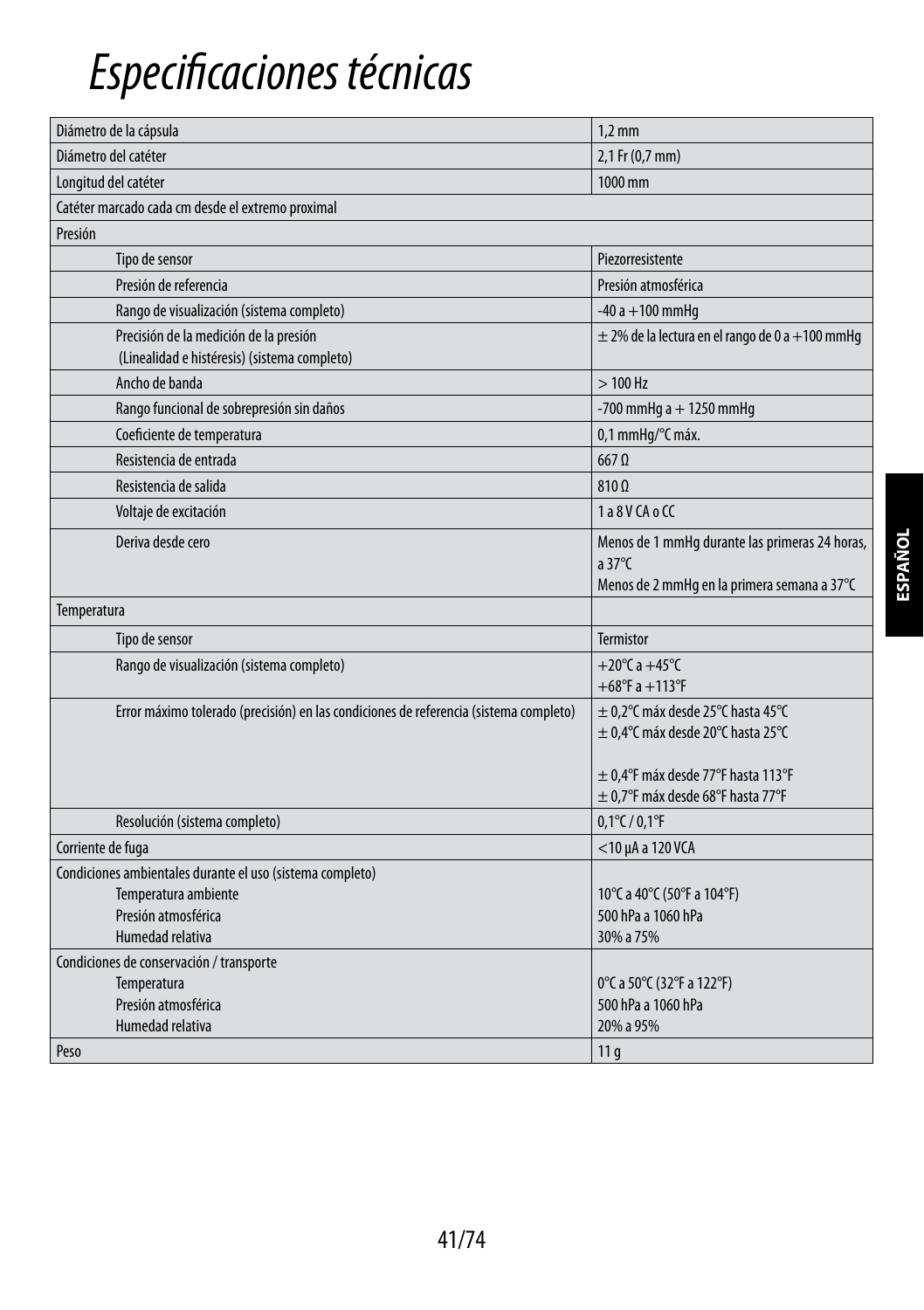## *Referencias*

#### **Nombre/Descripción Referencia**

| KITS DE MONITORIZACIÓN PRESSIO®                                                                                       |                |
|-----------------------------------------------------------------------------------------------------------------------|----------------|
| Utilícelos únicamente con un sistema de monitorización Pressio®.                                                      |                |
| Kit de monitorización de la PIC Pressio®, parenguimatoso con tornillo                                                 | <b>PSO-PB</b>  |
| Kit de monitorización de la PIC y TIC Pressio <sup>®</sup> , parenquimatoso con tornillo                              | <b>PSO-PBT</b> |
| Kit de monitorización de la PIC Pressio®, de tunelización parenguimatosa                                              | <b>PSO-PT</b>  |
| Kit de monitorización de la PIC y TIC Pressio <sup>®</sup> , de tunelización parenguimatosa                           | <b>PSO-PTT</b> |
| Kit de monitorización de la PIC Pressio®, de tunelización ventricular<br>con función de drenaje del LCR externa       | <b>PSO-VT</b>  |
| Kit de monitorización de la PIC y TIC Pressio®, de tunelización ventricular<br>con función de drenaje del LCR externa | <b>PSO-VTT</b> |

| SISTEMAS DE MONITORIZACIÓN PRESSIO®                                             |                 |
|---------------------------------------------------------------------------------|-----------------|
| Monitor de la PIC                                                               | <b>PSO-3000</b> |
| Cable de conexión a la red eléctrica y cable de extensión del catéter incluidos |                 |
| Unidad de control de interfaz de la PIC                                         | <b>PSO-IN00</b> |

Ī

| <b>ACCESSORIOS PRESSIO®</b>                                                                                                                                                                                                                                                                            |                 |
|--------------------------------------------------------------------------------------------------------------------------------------------------------------------------------------------------------------------------------------------------------------------------------------------------------|-----------------|
| Cable de extensión del catéter                                                                                                                                                                                                                                                                         | <b>PSO-EC20</b> |
| Cable del monitor del paciente                                                                                                                                                                                                                                                                         | PSO-MCxx        |
| Utilícelos únicamente con un sistema de monitorización Pressio <sup>®</sup> .                                                                                                                                                                                                                          |                 |
| PHILIPS (AGILENT) 12 PINS                                                                                                                                                                                                                                                                              | $-MCO1$         |
| SIEMENS (SIRECUST) 10 PINS                                                                                                                                                                                                                                                                             | $-MCO2$         |
| SPACELABS & MINDRAY 6 PINS                                                                                                                                                                                                                                                                             | $-MCO3$         |
| GE DATEX-Ohmeda 10 PINS                                                                                                                                                                                                                                                                                | $-MCO4$         |
| GE Solar (MARQUETTE) 11 PINS                                                                                                                                                                                                                                                                           | $-MCO5$         |
| <b>HELLIGE 10 PINS</b>                                                                                                                                                                                                                                                                                 | $-MCO6$         |
| <b>SIEMENS 7 PINS</b>                                                                                                                                                                                                                                                                                  | $-MCOZ$         |
| NIHON KOHDEN 5 PINS                                                                                                                                                                                                                                                                                    | $-MCO8$         |
| DATASCOPE 6 PINS                                                                                                                                                                                                                                                                                       | $-MC10$         |
| Módulo de temperatura intracraneal<br>Permite visualizar el valor de la temperatura en el monitor del paciente<br>Utilícelo únicamente con el sistema de monitorización PSO-3000 Pressio <sup>®</sup> .<br>Se debe utilizar con cables adecuados para el monitor del paciente (presión y temperatura). | PSO-MT00        |
| Cable para el monitor del paciente - temperatura<br>Utilícelo únicamente con el módulo de temperatura intracraneal Pressio <sup>®</sup> .                                                                                                                                                              | PSO-MCT-y       |
| PHILIPS (AGILENT) - 2 PINS                                                                                                                                                                                                                                                                             | $-MCT-A$        |
| SIEMENS - 7 PINS                                                                                                                                                                                                                                                                                       | $-MCT-B$        |
| SPACELABS - 10 PINS                                                                                                                                                                                                                                                                                    | $-MCT-C$        |
| GE Solar (MARQUETTE), GE DATEX-Ohmeda - 11 PINS                                                                                                                                                                                                                                                        | $-MCT-E$        |
| HELLIGE, DATEX-Ohmeda, NIHON KOHDEN, MINDRAY & DATASCOPE - JACK 6,35mm                                                                                                                                                                                                                                 | $-MCT-F$        |
| Taladro manual desechable                                                                                                                                                                                                                                                                              | <b>PSO-DR</b>   |
| <b>Transmisor serial</b>                                                                                                                                                                                                                                                                               | <b>PSO-TX00</b> |

Las especificaciones técnicas y la lista de referencias de los productos pueden modificarse sin previo aviso. La disponibilidad puede variar según el país.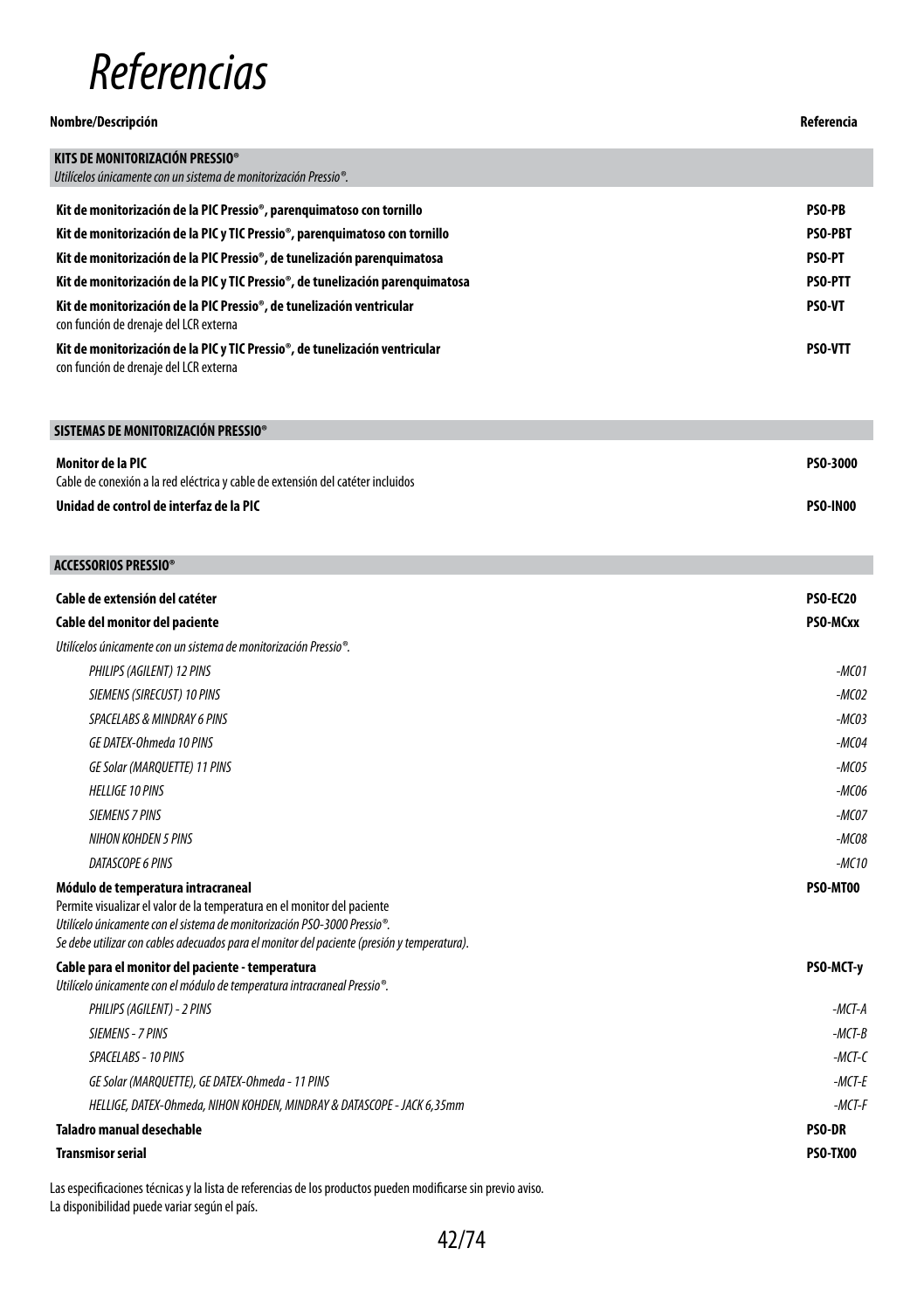## Istruzioni per l'uso

| 3. Descrizione e principio di funzionamento dei kit parenchimali Pressio® con bullone  45 |  |
|-------------------------------------------------------------------------------------------|--|
|                                                                                           |  |
|                                                                                           |  |
|                                                                                           |  |
|                                                                                           |  |
|                                                                                           |  |
|                                                                                           |  |
|                                                                                           |  |
|                                                                                           |  |
|                                                                                           |  |
|                                                                                           |  |
|                                                                                           |  |
|                                                                                           |  |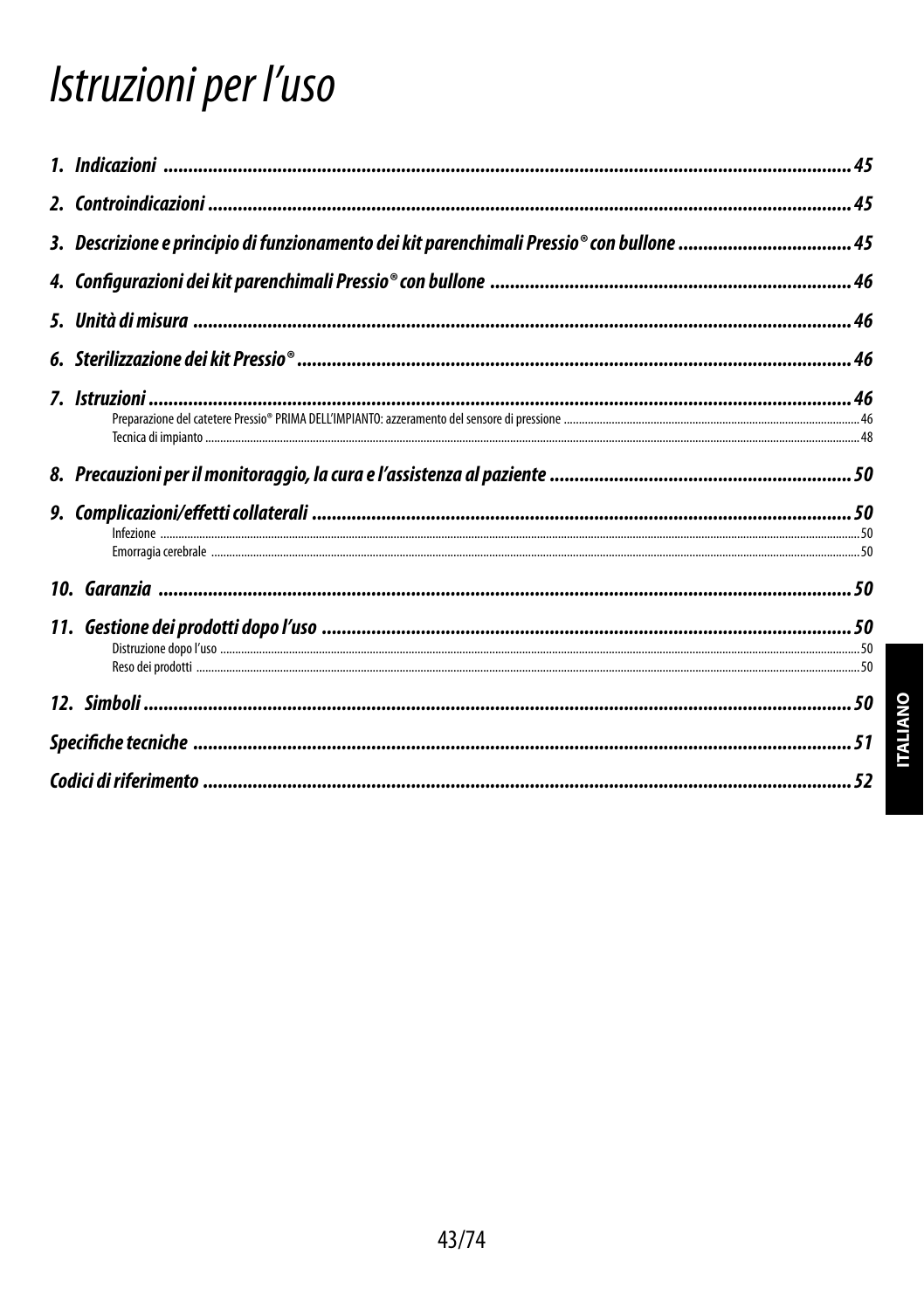*Figura 1: kit di monitoraggio ICP Pressio®, parenchimale con bullone (modello PSO-PB).*



*Figura 2: kit di monitoraggio ICP & ICT Pressio®, parenchimale con bullone (modello PSO-PBT).*

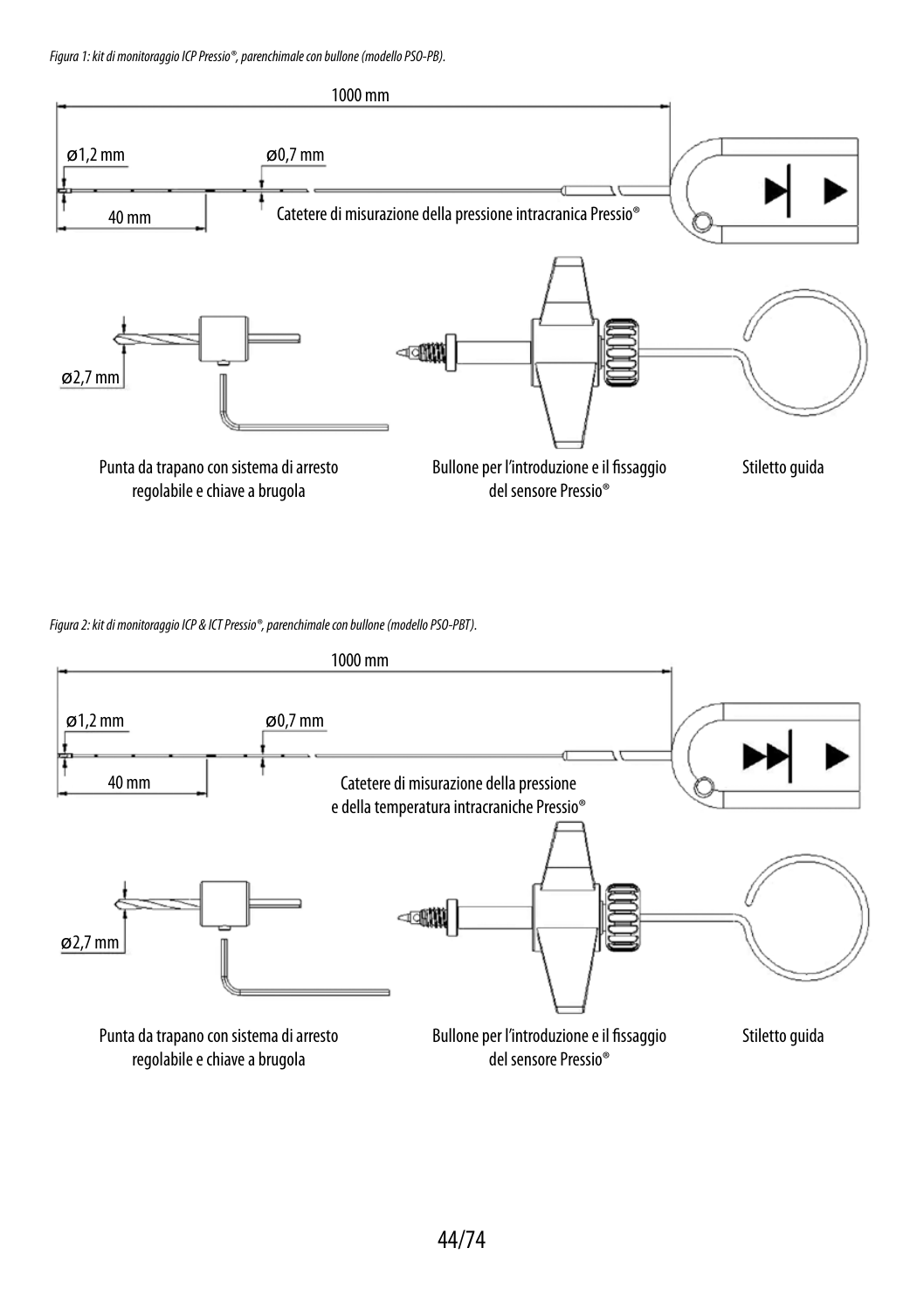Leggere attentamente le Istruzioniper l'uso prima diprocedere all'impianto del dispositivo.

## *1. Indicazioni*

L'uso del kit di monitoraggio Pressio® è indicato nei pazienti che richiedono continuo monitoraggio della pressione intracranica.

Inoltre, il modello PSO-PBT consente la rilevazione della temperatura intracranica.

#### *Nota:*

i valori di temperatura e pressione indicati sui sistemi di monitoraggio Pressio® non pregiudicano lo stato di salute del paziente.

## *2. Controindicazioni*

Le controindicazioni per l'uso del kit Pressio® sono le seguenti:

- infezione conclamata o sospetta nei tessuti in diretto contatto con i componenti del sistema di monitoraggio (meningite, ventricolite, peritonite, setticemia o batteriemia) o qualsiasi altra infezione presente in qualsiasi altra parte del corpo
- pazienti in terapia anticoagulante o che presentino diatesi emorragica

Inoltre, il fissaggio mediante bullone nei bambini piccoli è controindicato in quanto la piastra ossea del cranio non è sufficientemente spessa.

### *Avvertenza:*

Non utilizzare il kit di monitoraggio Pressio® se non <sup>è</sup> disponibile personale qualificato in grado di fornire una sorveglianza continua.

## *3. Descrizione e principio di funzionamento dei kit parenchimali Pressio® con bullone*

I cateteri di monitoraggio Pressio® sono dispositivi impiantabili monouso.

I cateteri di monitoraggio Pressio® sono di tipo "BF" |  $\hat{\mathbf{\mathcal{R}}}$ 

Utilizzare esclusivamente con un sistema di monitoraggio Pressio®.

#### *Precauzioni:*

COLLEGARE I CATETERI PRESSIO® SOLO A DISPOSITIVI PRESSIO® CALIBRATI.

### *Kit di monitoraggio ICP Pressio®, parenchimale con bullone PSO-PB (Figura 1)*:

Il kit PSO-PB consente il monitoraggio continuo della pressione intracranica. È dotato di un catetere della lunghezza di 1 m e del diametro di 2,1 Fr. All'estremità è presente una capsula del diametro di 1,2 mm che racchiude un sensore di pressione piezoresistivo del tipo con estensimetro al silicio progettato per essere posizionato nel parenchima cerebrale.

#### *Kit di monitoraggio ICP & ICT Pressio®, parenchimale con bullone PSO-PBT (Figura 2)*:

Il kit PSO-PBT consente il monitoraggio continuo della pressione e della temperatura intracraniche.

È dotato di un catetere della lunghezza di 1 m e del diametro di 2,1 Fr con all'estremità una capsula del diametro di 1,2 mm che racchiude un sensore di pressione piezoresistivo del tipo con estensimetro al silicio, progettato per essere posizionato nel parenchima cerebrale.

I due kit si distinguono visivamente tramite le rispettive marcature poste sul connettore del catetere.

In entrambi i casi, il catetere è dotato di centrimetratura per un'estensione di 10 cm dall'estremità prossimale e di un marcatura a 15 cm.

L'estremità del catetere opposta alla capsula è dotata di un connettore che consente di collegare il catetere a un sistema di monitoraggio Pressio® (PSO-3000 o PSO-IN00) tramite un cavo di prolunga del catetere (PSO-EC20).

Il cavo di prolunga del catetere trasmette i segnali di misurazione sotto forma di segnali analogici dal sensore (o dai sensori) al sistema di monitoraggio Pressio®.

Il catetere scambia inoltre con il sistema di monitoraggio Pressio® un segnale digitale contenente dati quali, ad esempio, la calibrazione del sensore e il valore e la data in cui il sensore di pressione è stato azzerato.

I dati sono memorizzati nel connettore del catetere e sono pertanto indipendenti dal sistema di monitoraggio Pressio® utilizzato.

#### *Precauzioni:*

Evitare qualsiasi contatto del connettore con sostanze liquide.

La capsula che racchiude il sensore (o i sensori) è realizzata in titanio è la guaina del catetere è in poliammide.

L'intera estensione del catetere è radiopaca.

I kit di monitoraggio parenchimali Pressio® con bullone sono prodotti privi di lattice e ftalati.

I kit di monitoraggio PSO-PB e PSO-PBT Pressio® consentono di fissare il catetere parenchimale mediante un bullone [4].

La punta da trapano [1] consente l'accesso intracranico.

Il diametro di cui dispone (2,7 mm), è adattato al filetto [5] del bullone. Un sistema di arresto [2] permette di non oltrepassare la profondità di trapanatura scelta. La chiave a brugola [3] permette il posizionamento del sistema di arresto sulla punta di trapano da regolare.



Il bullone [4] consente l'introduzione e il fissaggio del catetere nel parenchima.

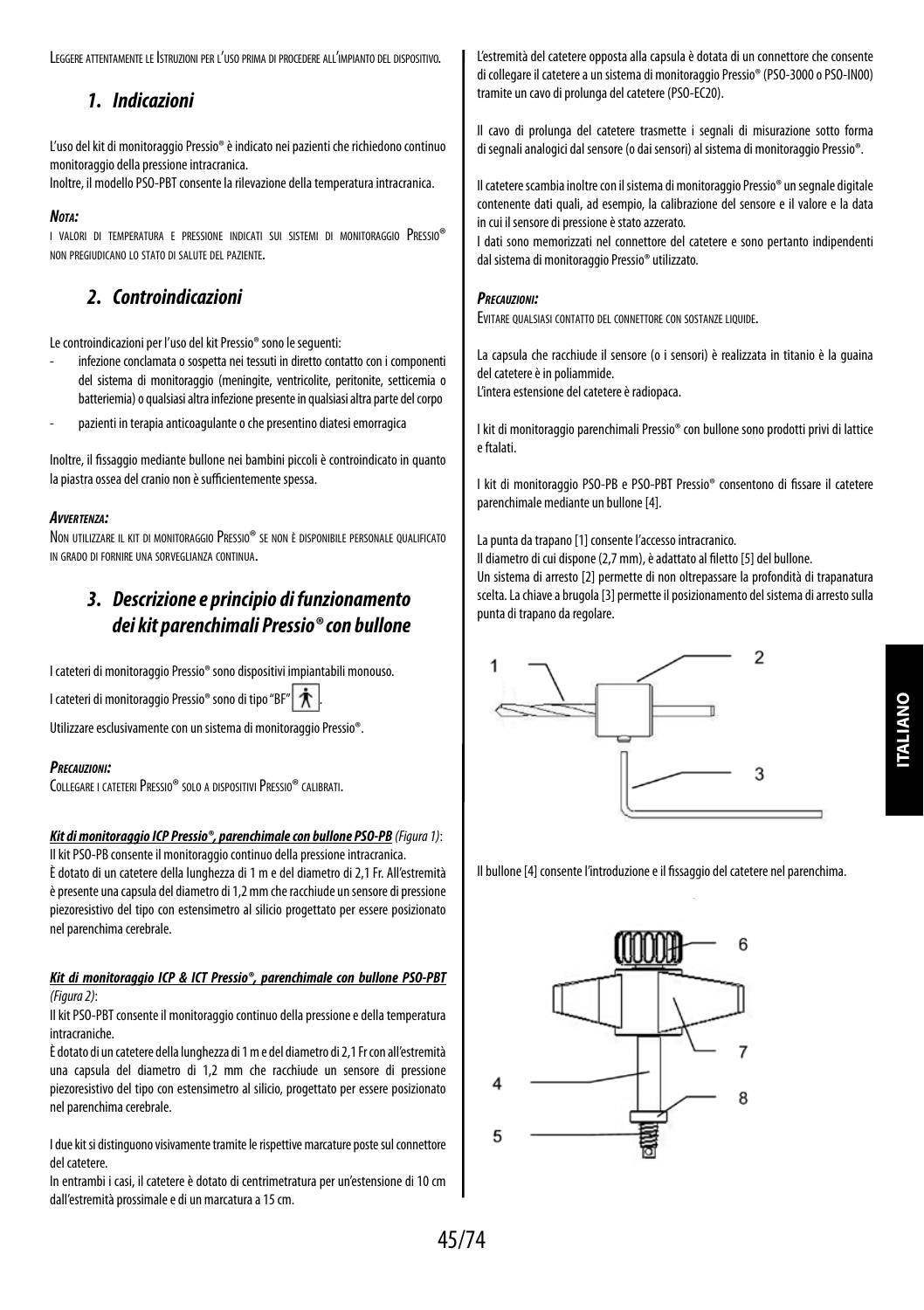La linguetta [7] consente di avvitare il bullone nell'osso cranico.a

Il dado di serraggio [6] permette di fissare il catetere alla profondità desiderata nel parenchima. Il dado deve pertanto essere svitato prima di introdurre il catetere attraverso il bullone.

Un anello distanziatore [8] montato sul bullone permette di regolarne la profondità di posizionamento in base allo spessore dell'osso cranico del paziente.



Lo stiletto guida [9] è inserito nel bullone [4] (dado [6] svitato). Consente di creare un passaggio attraverso il parenchima per facilitare l'introduzione del catetere Pressio®. Viene consegnato inserito nel bullone.

## *4. Configurazioni dei kit parenchimali Pressio® con bullone*

I kit parenchimali Pressio® con bullone sono disponibili in due diversi modelli: PSO-PB e PSO-PBT *(cf. §3: "Descrizione e principio di funzionamento dei kit parenchimali Pressio® con bullone").*

In entrambi i casi gli accessori specifici per l'introduzione del catetere nel parenchima e il relativo fissaggio mediante bullone sono inclusi nel kit, pronto per l'uso.

Sophysa offre inoltre un trapano manuale monouso sterile (PSO-DR) che consente la perforazione del cranio in combinazione con la punta da trapano contenuta in ciascun kit.

I cateteri Pressio® devono essere utilizzati con uno dei sistemi di monitoraggio Pressio® e i rispettivi accessori *(cf. istruzioni per l'uso dei sistemi PSO-3000, PSO-IN00 e PSO-MT00).*

#### *Caso specifico del sistema PSO-PBT:*

Per l'utilizzo ottimale di un catetere per la misurazione della temperatura e pressione intracraniche è necessario utilizzare un monitor Pressio®, modello PSO-3000, versione del software V2.

#### *Note:*

*la versione V2 del software è identificabile durante l'auto-test del monitor: all'avvio sono visualizzati il logo Sophysa e la versione del software.*

*Se non si dispone di un monitor con versione software Pressio® V2, si può utilizzare il catetere su un altro sistema di monitoraggio Pressio®, ad esempio il monitor Pressio® PSO-3000 con software V1 o l'interfaccia Pressio® PSO-IN00.*

*In questo caso verrà visualizzata solo la pressione. La temperatura non verrà visualizzata, ma le prestazioni del sensore di pressione rimangono invariate.*

### *5. Unità di misura*

#### **Diametro dei cateteri (D)**

 $D(mm) = Fr / 3$  $Fr = D(mm) \times 3$ 

#### **Pressione intracranica**

Le pressioni di esercizio indicate sono in mmHg. 1 mmHg corrisponde a 13,60 mmH $_{2}$ O e a 133 Pa.

#### **Temperatura intracranica**

La temperatura intracranica può essere visualizzata in gradi Celsius (°C) o gradi Fahrenheit (°F).

> ${}^{\circ}$ F =  ${}^{\circ}$ C x (9/5) + 32  $^{\circ}$ C= ( $^{\circ}$ F - 32) x (5/9)

Equivalenza in Kelvin (K):  $K = {}^{o}C + 273.15$ 

 $K = PF x (5/9) + 255.37$ 

Consultare le istruzioni per l'uso del monitor Pressio® per selezionare l'unità di misura della temperatura da visualizzare.

## *6. Sterilizzazione dei kit Pressio®*

I kit di monitoraggio Pressio® sono contenuti singolarmente in confezioni con doppia apertura a strappo, sterili e depirogenate. Sono sterilizzati con ossido di etilene.

#### *Avvertenza:*

non utilizzare il kit di monitoraggio Pressio® se la confezione sterile è aperta o danneggiata o se è trascorsa la data di scadenza.

I kit di monitoraggio Pressio® sono dispositivi monouso. Non risterilizzare o riutilizzare dopo avere tolto la confezione e/o dopo l'espianto.

LE PRESTAZIONI (DERIVA, SICUREZZA ELETTRICA, ECC.) POTREBBERO ESSERE COMPROMESSE DURANTE la decontaminazione e il rischio di infezione sarebbe significativo.

#### *Nota:*

Sophysa non può essere ritenuta responsabile delle prestazioni di qualsiasi prodotto risterilizzato e/o riutilizzato, né di qualsiasi complicazione che ne derivi.

## *7. Istruzioni*

**Prima di effettuare qualsiasi impianto si consiglia sempre di consultare le istruzioni per l'uso del sistema di monitoraggio Pressio® utilizzato per procedere all'installazione e configurazione (monitor o interfaccia Pressio®).**

#### *Preparazione del catetere Pressio® PRIMA DELL'IMPIANTO: azzeramento del sensore di pressione*

Prima di impiantare il catetere Pressio® è necessario azzerare il sensore di pressione (calibrazione in relazione alla pressione atmosferica).

Il sensore della temperatura intracranica è calibrato dal produttore. L'impostazione della temperatura non richiede pertanto di effettuare prima l'azzeramento.

Verificare che durante l'intero passaggio il kit di monitoraggio Pressio® permanga in condizioni asettiche.

#### **1) Accensione del sistema di monitoraggio**

Collegare il cavo di prolunga del catetere (PSO-EC20) al sistema di monitoraggio Pressio®.

Prima di aprire la confezione che garantisce la sterilità del kit di monitoraggio Pressio®, accendere il sistema di monitoraggio (PSO-3000 o PSO-IN00). Consultare le istruzioni per l'uso del monitor o dell'interfaccia Pressio®.

#### **2) Collegamento del catetere al sistema di monitoraggio**

Effettuare il collegamento tra il catetere e il cavo di prolunga (PSO-EC20) in considerazione del perno guida.

Allineare la freccia blu sul connettore del catetere e la freccia blu sul connettore del cavo: il connettore del catetere sarà guidato in modo sicuro all'interno del connettore del cavo.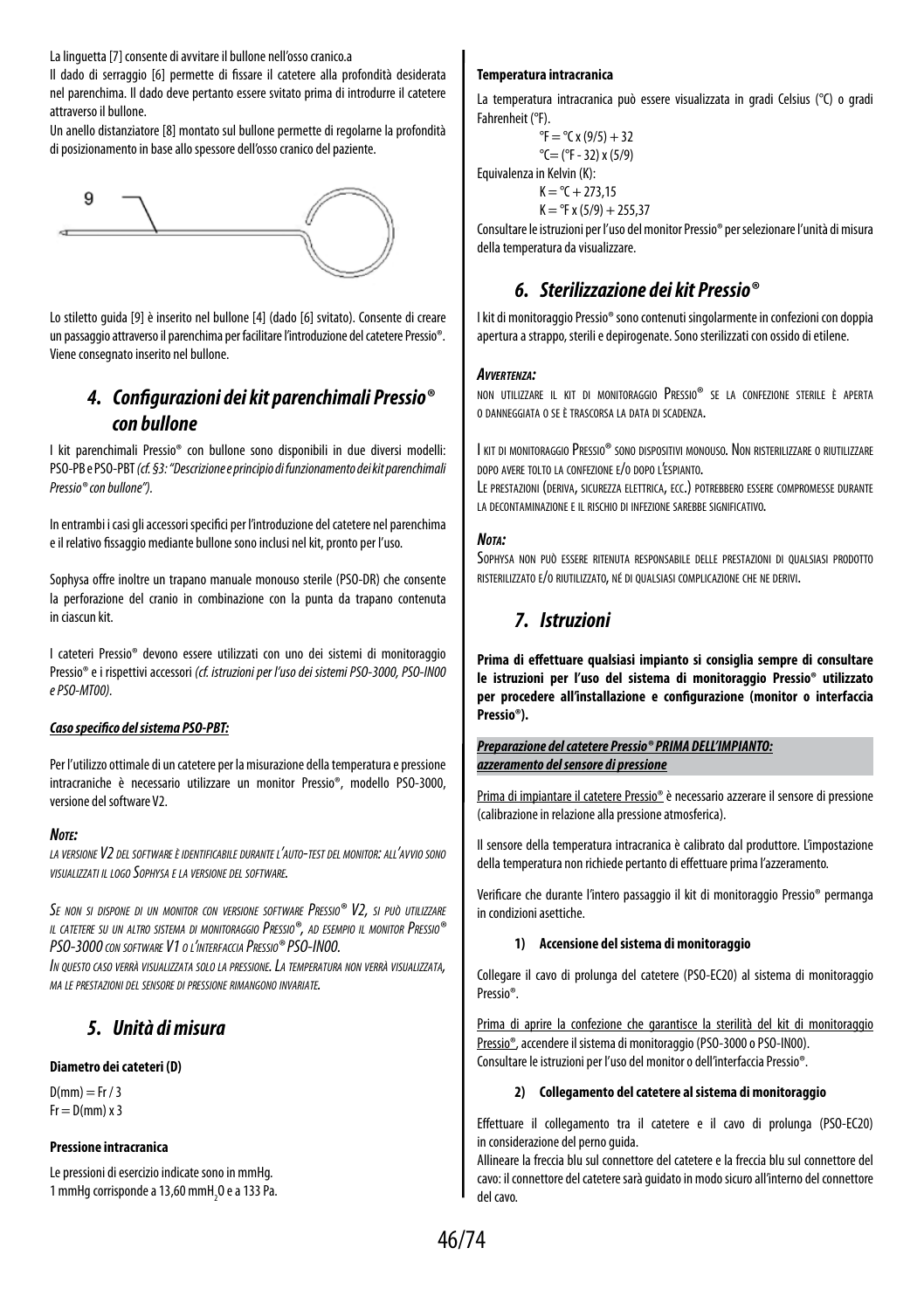Spingere fino all'arresto per garantire il collegamento completo.



Sul monitor Pressio® (PSO-3000) viene quindi visualizzato il messaggio "ZERO SENSOR".

La comparsa di codici di errore, "E001", "E002", "E005" o il messaggio, "CONNECT SENSOR" sul monitor Pressio® dopo avere collegato il catetere al cavo di prolunga potrebbero significare che il collegamento è stato effettuato in modo errato.

In tal caso, verificare che il connettore del catetere venga spinto fino all'arresto nel cavo di prolunga del catetere e che quest'ultimo sia correttamente connesso al monitor Pressio®.

#### **3) Preparazione della vaschetta d'acqua sterile**

Preparare una soluzione salina sterile (o anche acqua sterile) e una vaschetta in un ambiente sterile.

Versare la soluzione salina (o l'acqua) sterile nella vaschetta.



#### *Precauzioni:*

L'azzeramento del sensore di pressione deve essere effettuato con un basso livello di liquido ( $\sim$ 5 mm). L'utilizzo di un contenitore profondo potrebbe determinare una pressione idrostatica superiore allo zero atmosferico con conseguente zero di riferimento errato.

#### **4) Azzeramento del catetere**

Immergere il sensore (parte metallica) completamente nel liquido.



Fare attenzione a non toccare la vaschetta con il sensore.

Quando il sensore è pronto, premere il tasto di azzeramento.



#### *Nota:*

Durante l'azzeramento mantenere immerso il sensore ed evitare di spostarlo all'interno della vaschetta.

#### *Precauzioni:*

DURANTE L'AZZERAMENTO DEL SENSORE EVITARE QUALSIASI CONTATTO CON L'ESTREMITÀ DEL CATETERE. La calibrazione in relazione alla pressione atmosferica potrebbe risultare falsificata.

Durante l'azzeramento verificare che l'estremità del catetere sia immersa in acqua sterile o soluzione salina. L'azzeramento del sensore in condizioni diverse da quelle consigliate può essere causa di rilevazioni della pressione errate.

Il movimento di una barra di progressione dell'attività consente di seguire la perfetta esecuzione dell'azzeramento.

La procedura richiede circa 3 secondi.



#### **5) Verifica del corretto svolgimento della procedura di azzeramento**

Quando la barra di progressione giunge al termine, la comparsa del messaggio "ZERO SENSOR OK – INSERT SENSOR" indica che la procedura si è svolta in modo corretto.

Verificare che lo schermo del monitor Pressio® visualizzi il valore "0 mmHg" (o lo schermo del monitor paziente se si usa l'interfaccia Pressio®).

Se durante l'azzeramento il sensore soffre di variazioni di pressione parassite o è danneggiato, lo schermo visualizzerà il messaggio "ZERO SENSOR FAILURE – REPLACE SENSOR".

In questo caso, scollegare e ricollegare il catetere e provare a ripetere la sequenza di azzeramento.

Se l'errore si ripresenta, cambiare il catetere.

Consultare anche le istruzioni per l'uso del sistema di monitoraggio Pressio® utilizzato (PSO-3000 o PSO-IN00, § "Anomalie di funzionamento: sintomi / misure suggerite").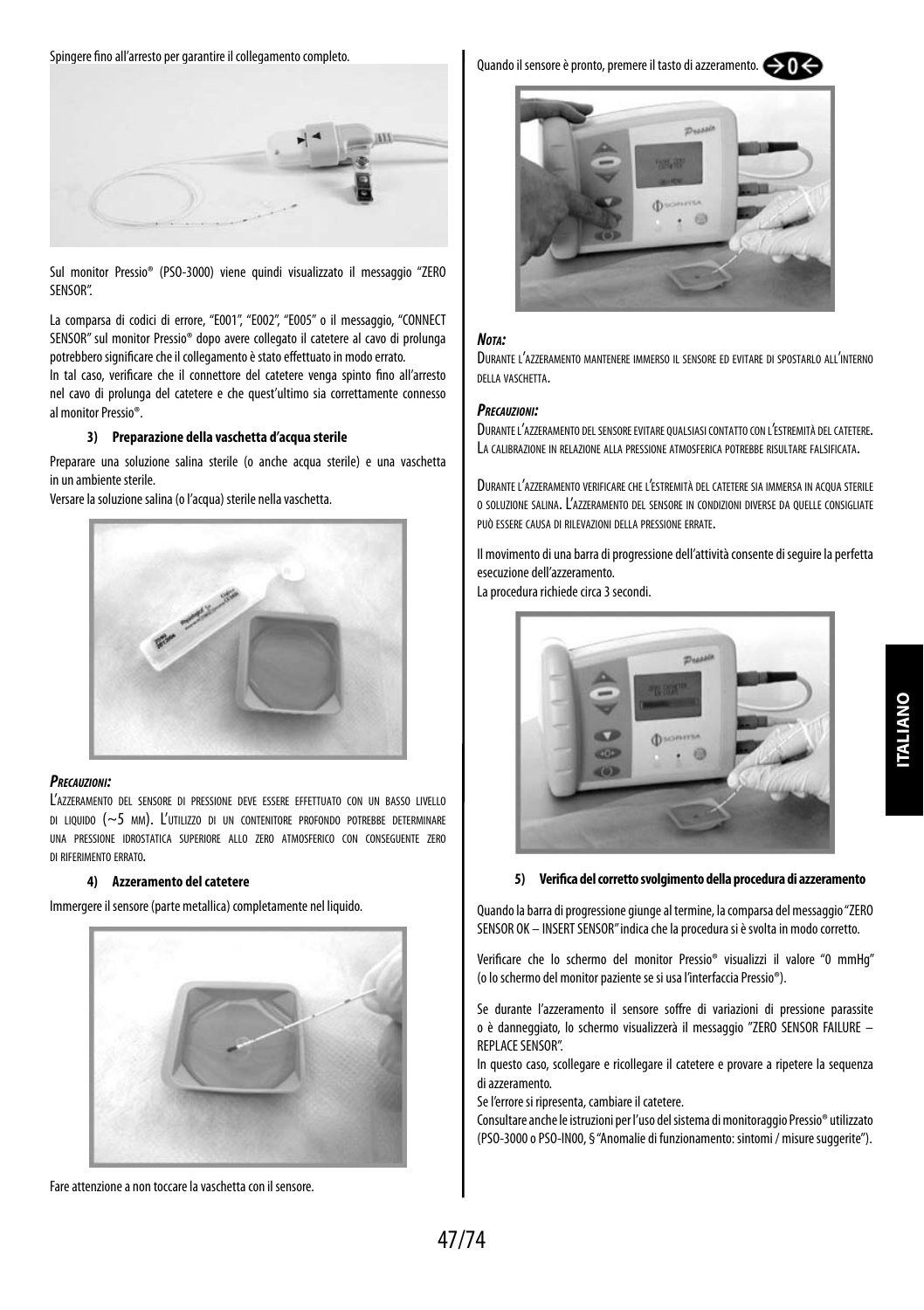#### *Nota:*

L'azzeramento del sensore può essere effettuato solo una volta. Se si tenta di azzerare di nuovo lo stesso sensore, viene visualizzato il messaggio "SENSOR ALREADY ZEROED".

La memorizzazione dei dati nella memoria del connettore del catetere *(cf. §3)* consente di utilizzare monitor o interfacce Pressio® (modelli PSO-3000 software V2, PSO-3000 software V1 e PSO-IN00) diversi da quello sul quale è stato effettuato l'azzeramento.

#### *Caso specifico del sistema PSO-PBT:*

#### *Nota:*

Quando la temperatura rilevata dal sensore <sup>è</sup> inferiore a 20°C, il monitor Pressio® visualizza: " - - - ". Ciò significa che la misurazione rientra nell'intervallo di misurazione del sensore ma non nell'intervallo di visualizzazione del sistema Pressio®.

#### *Tecnica di impianto*

Il posizionamento del bullone e l'impianto del catetere Pressio® devono essere effettuati secondo le pratiche asettiche neurochirurgiche correnti.

Utilizzare gli accessori per l'inserimento forniti da Sophysa nel kit di monitoraggio Pressio®.

Il chirurgo sceglierà la tecnica in base alla propria esperienza e alle condizioni cliniche del paziente.

L'impianto finale del dispositivo deve soddisfare le condizioni di posizionamento ottimale del sensore nel parenchima.

#### *Precauzioni:*

Non effettuare l'impianto del catetere di monitoraggio senza avere <sup>a</sup> disposizione un kit sostitutivo nel caso se ne presenti la necessità.

#### *Scelta del sito di impianto*

Indicazione per il sito di impianto: le aree prefrontali destra e sinistra standard rappresentano i principali siti di impianto. Questa regione consente al paziente di ruotare la testa restando in posizione di decubito senza interferire con la funzione di monitoraggio della pressione intracranica. Inoltre, nella maggior parte dei casi, l'incisione viene effettuata oltre la linea del cuoio capelluto, rendendola accettabile dal punto di vista estetico.

#### *Accesso intracranico*

Una volta scelto il sito di impianto, l'area viene rasata e preparata in modo asettico. Nel sito di incisione viene applicato un anestetico locale.

Il sito è situato di norma 2-3 centimetri di fronte alla sutura coronale sulla linea medio-pupillare.

Si effettua un'incisione di un centimetro fino all'osso.

Verificare che la piastra ossea sia ben esposta ed effettuare l'emostasi sui bordi del taglio.

Il sistema di arresto sulla punta da trapano fornita nel kit può essere posizionato secondo necessità allentando la vite di bloccaggio con la chiave a brugola. Posizionare il sistema di arresto regolabile in base alla profondità di trapanatura

scelta e serrare di nuovo la vite di bloccaggio per mantenerlo in posizione.

#### *Avvertenza:*

Se la vite di bloccaggio non viene serrata in modo completo, il sistema di arresto regolabile non sarà in grado di svolgere il proprio ruolo, con il rischio di trapanare troppo in profondità.

La punta del trapano viene quindi fissata a un trapano elicoidale e si effettua la perforazione attraverso le piastre interna ed esterna del cranio. Il chirurgo deve garantire che non si verifichi alcuna possibilità di lesione parenchimale all'attraversamento della piastra interna.

#### *Precauzioni:*

Verificare che con la punta da trapano venga praticato un foro completamente rotondo: l'asse del trapano non deve essere spostato durante la perforazione. Il mantenimento del bullone nel foro di trapanatura potrebbe risultarne compromesso.

Dopo avere attraversato la piastra interna, la punta del trapano viene ritirata e il foro viene irrigato con soluzione salina sterile normale.

Incidere la dura madre.

#### *Posizionamento del bullone*

- Verificare che la dura madre sia stata perforata.
- Avvitare il bullone Pressio® nel cranio mediante la linguetta *(cf. Figura 4-1)*.

Spetta alla competenza del chirurgo giudicare la profondità di posizionamento del bullone in base allo spessore del cranio.

L'anello distanziatore può essere utilizzato per ridurre la profondità di impianto del bullone, altrimenti rimuoverlo e scartarlo.

L'uso del bullone Pressio® nei bambini piccoli è controindicato in quanto la piastra ossea del cranio non è sufficientemente spessa.

#### *Avvertenza:*

Verificare che il bullone non sia avvitato troppo in profondità. Il collare del bullone e l'anello distanziatore sono semplici indicatori visivi e non un sistema di arresto: non bloccano una perforazione troppo in profondità durante l'avvitamento del bullone.

#### *Precauzioni:*

Verificare che il bullone non sia svitato e serrarlo di nuovo nello stesso foro di trapanatura. Il mantenimento del bullone nel foro di trapanatura potrebbe risultarne compromesso.

#### *Impianto del catetere*

#### *Avvertenza:*

Limitarela ripetizione di impianti dicateteri intracerebrali: frequenti incisioni delcervello per consentire l'inserimento del catetere potrebbero predisporlo <sup>a</sup> edemi ed emorragia intracerebrale, con il risultato di un aumento della pressione intracranica.

- Introdurre lo stiletto guida nel bullone Pressio® per creare un passaggio attraverso il parenchima e facilitare l'introduzione del catetere Pressio® *(cf. Figura 4-2)*.
- Rimuovere lo stiletto guida e irrigare il bullone con normale soluzione salina *(cf. Figura 4-3)*.
- Introdurre il catetere nel bullone.

Verificare che il sensore di pressione sia stato precedentemente azzerato *(cf. § "Preparazione di un catetere Pressio® PRIMA DELL'IMPIANTO: azzeramento del sensore di pressione")*.

#### *Avvertenza:*

Noneffettuarel'azzeramento delsensore dopo avereimpiantato ilcatetere; èfondamentale effettuarlo prima dell'impianto per calibrarlo con la pressione atmosferica.

Per effettuare una misurazione parenchimale della pressione intracranica, la profondità di impianto deve essere di 1-3 cm nel parenchima cerebrale.

- Spingere il catetere attraverso il parenchima. Posizionare il catetere alla profondità desiderata mediante la centimetratura: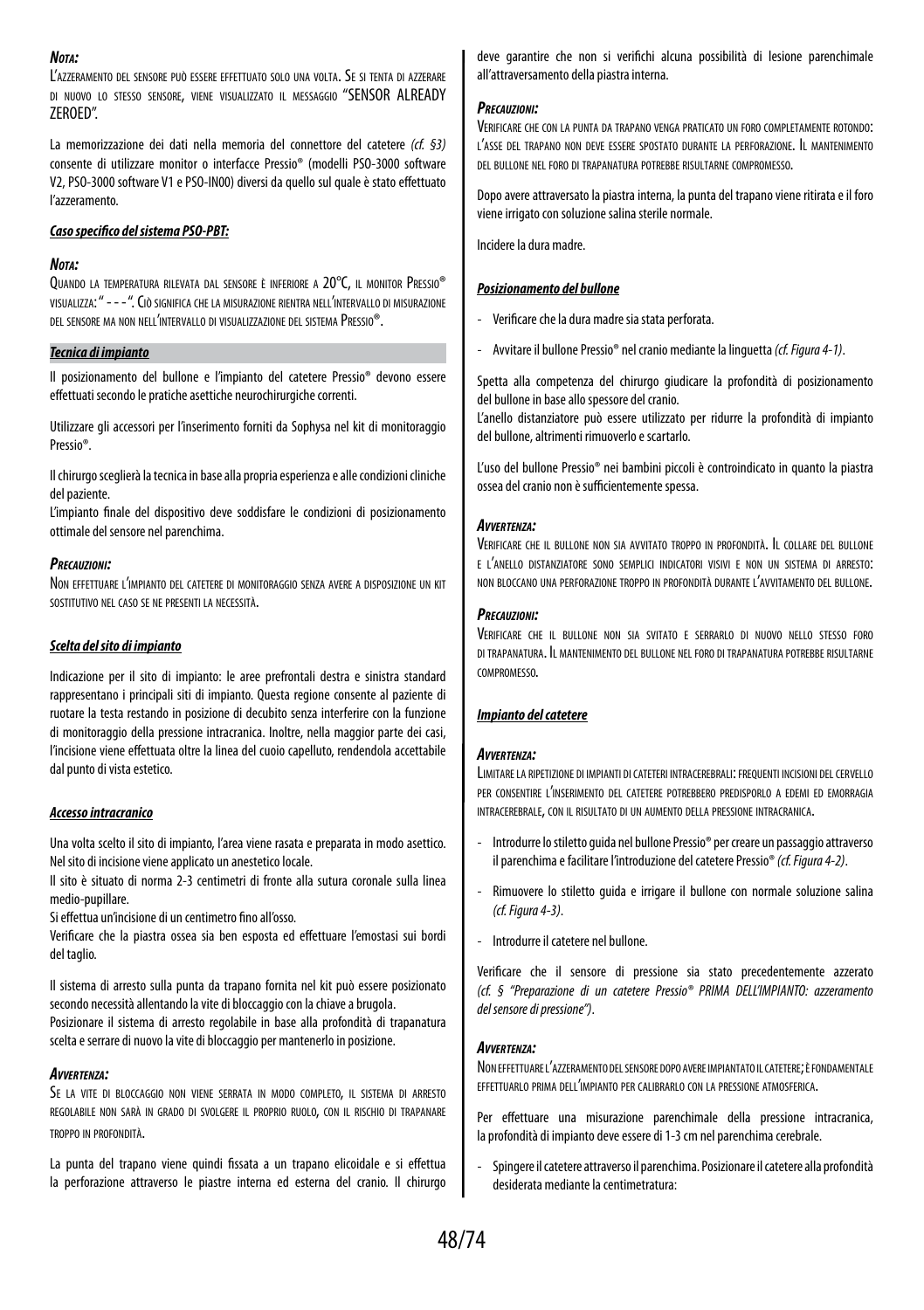Un indicatore più spesso situato a 4 cm dall'estremità del catetere rappresenta la lunghezza del bullone.

Una volta introdotto il catetere nel bullone questo indicatore non è più visibile quando il sensore all'estremità del catetere emerge dal bullone. Il sensore è quindi nello spazio sub-aracnoide *(cf. Figure 3 e 4.4)*.



- Spingere il catetere per diversi centimetri attraverso il parenchima cerebrale (1-3 cm) in relazione all'indicatore di uscita del bullone *(cf. Figura 4-5)*.

#### *Fissaggio del catetere*

- Dopo avere raggiunto la profondità di introduzione, ruotare il dado di serraggio sul bullone Pressio® in senso orario per fissare il catetere *(cf. Figure 4-6)*.

#### *Nota:*

il dado di serraggio deve essere serrato completamente (fino all'arresto) per garantire il mantenimento ottimale del catetere nel bullone.

In questa fase il monitor Pressio® visualizza la pressione intracranica media in mmHg.

#### *Caso specifico del sistema PSO-PBT:*

In questa fase, il monitor Pressio® visualizza la pressione intracranica media in mmHg. Anche la temperatura è visualizzata e si stabilizzerà sul valore preciso entro 150 secondi massimo.

#### *Nota:*

La misurazione della temperatura può essere accurata solo se viene impiantato il sensore. Il sensore non <sup>è</sup> idoneo per la misurazione della temperatura nell'aria.

In entrambi i casi (PSO-PB and PSO-PBT), l'instabilità del valore della pressione, la comparsa di codici di errore, "E001", "E002", "E005" o il messaggio "CONNECT SENSOR" sul monitor Pressio® dopo avere collegato il catetere al cavo di prolunga potrebbero significare che il collegamento è stato effettuato in modo errato.

In tal caso, verificare che il connettore del catetere venga spinto fino all'arresto nel cavo di prolunga del catetere e che quest'ultimo sia correttamente connesso al monitor Pressio®.

La comparsa di codici di errore "- - -", "999", "E001", "E002", "E005" o il messaggio, "CONNECT SENSOR" sul monitor Pressio® dopo avere impiantato il catetere, anche se il catetere è collegato correttamente, potrebbero indicare un danneggiamento del sensore all'estremità del catetere.

In tal caso, provare a riposizionare il catetere e, se si ripresentano gli errori, provare con un nuovo catetere.

La durata massima raccomandata per l'impianto del catetere è di 5 giorni.

Dopo le prime 24 ore il monitor Pressio® visualizza la durata dell'impianto del catetere tramite il messaggio "Implantation: X days". Il messaggio è visualizzato per l'intera durata dell'impianto.

Il messaggio inizia a lampeggiare sul monitor Pressio® a partire dal 6° giorno di impianto a significare che il catetere ha oltrepassato la durata raccomandata per l'impianto.

Se si utilizza l'interfaccia Pressio®, il led che indica la durata dell'impianto del catetere inizierà a lampeggiare non appena il catetere oltrepassa la durata raccomandata per l'impianto.

Una volta impiantato, il catetere può essere scollegato e ricollegato alla stessa o a una diversa unità della gamma Pressio® (PSO-3000 software V2, PSO-3000 software V1, PSO-IN00) senza la necessità di ricalibrare alla pressione atmosferica. Infatti, il catetere di monitoraggio conserva in memoria tutti i dati relativi all'azzeramento.

#### *Fasi consigliate per l'espianto del catetere*

- Spegnere il monitor Pressio®.
- Scollegare il catetere dal cavo di prolunga.
- Procedere con l'espianto del catetere.
- Verificare l'integrità del catetere espiantato.
- Rimuovere il bullone svitandolo con attenzione.

#### *Precauzioni:*

DOPO AVERE RIMOSSO IL BULLONE VERIFICARE CHE SIA STATO RIMOSSO ANCHE L'ANELLO DISTANZIATORE.

## *8. Precauzioni per il monitoraggio, la cura e l'assistenza al paziente*

#### *Avvertenza:*

Non utilizzare il kit di monitoraggio Pressio® se non <sup>è</sup> disponibile personale qualificato in grado di fornire una sorveglianza continua.

#### *Precauzioni:*

Il paziente deve essere monitorato esclusivamente da un anestesista, da un neurochirurgo <sup>o</sup> da altra persona qualificata.

Si consiglia di utilizzare la clip sul cavo di prolunga del catetere per evitare che il catetere possa scollegarsi.

Durante il monitoraggio avere cura del sito di impianto del catetere attenendosi alle procedure ospedaliere standard.

#### *Precauzioni:*

Trattare il paziente con cura per evitare che il cavo possa scollegarsi <sup>o</sup> che il catetere impiantato possa spostarsi. Dopo qualsiasi spostamento del paziente verificare il collegamento del catetere al cavo di prolunga <sup>e</sup> al sistema di monitoraggio Pressio®.

I cateteri Pressio® non sono sensibili agli effetti che possono prodursi durante un esame di risonanza magnetica, ma potrebbero essere fonte di artefatti.

Non utilizzare il sistema di monitoraggio Pressio® e il catetere impiantato Pressio® insieme con uno strumento elettrochirurgico ad alta frequenza o a un defibrillatore.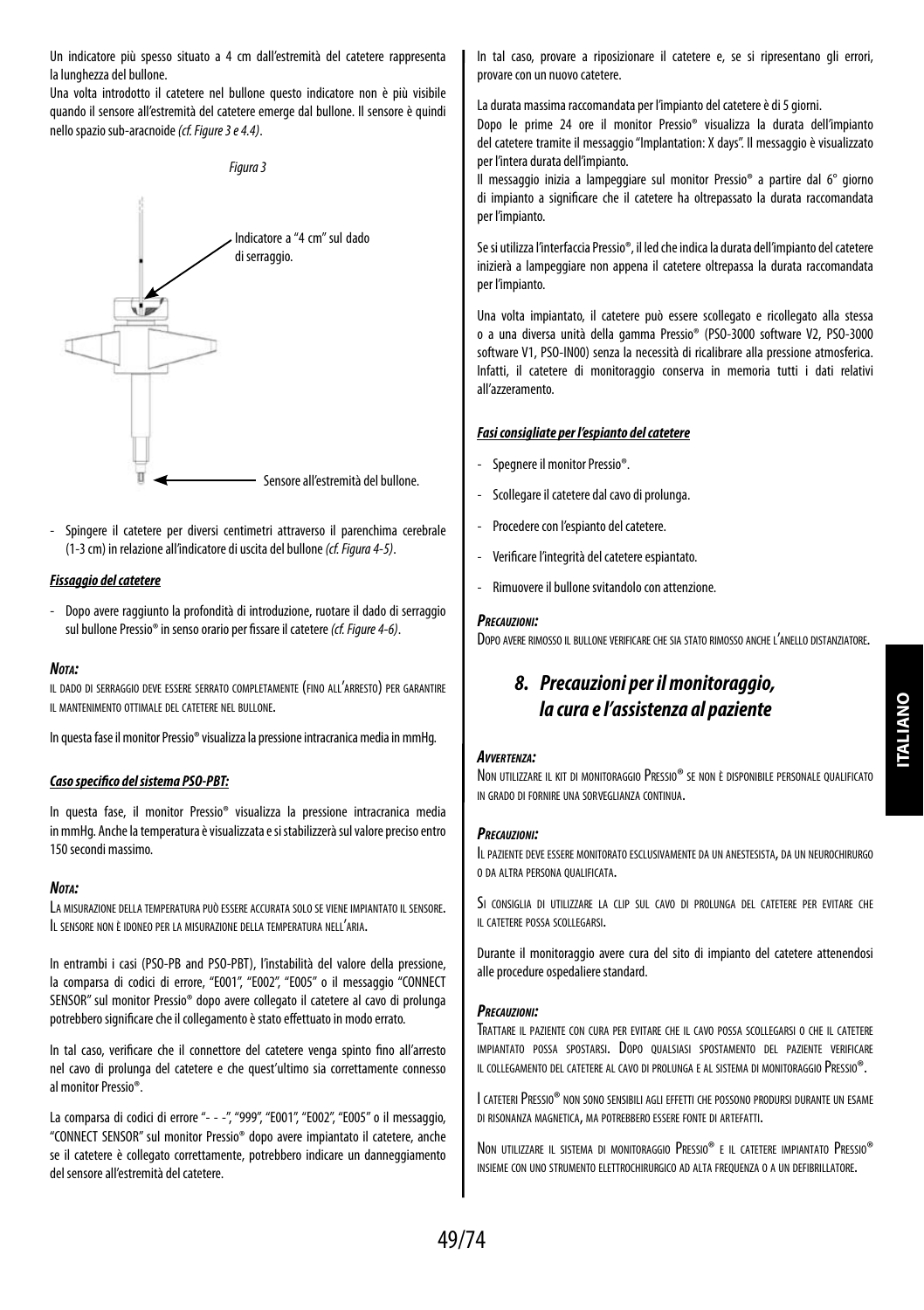Il catetere e/o il sistema di monitoraggio potrebbero risultarne danneggiati e il funzionamento disturbato.

## *9. Complicazioni/effetti collaterali*

Le complicazioni che possono risultare dall'impianto di un sistema di monitoraggio Pressio® comprendono i rischi inerenti l'uso di farmaci, qualsiasi intervento chirurgico e l'inserimento di un corpo estraneo.

#### *Infezione*

La complicazione principale associata a questo tipo di monitoraggio è l'infezione.

I rischi di infezione possono essere ridotti attenendosi a tecniche asettiche per la gestione e l'impianto del catetere e attenendosi inoltre alla durata massima di impianto del catetere (5 giorni). Se occorre continuare il monitoraggio dopo questo intervallo di tempo, si consiglia di impiantare un nuovo sistema in un altro sito.

**Se è presente un'infezione, è indicata la rimozione dello shunt in combinazione con l'avvio di un trattamento specifico per via generale o intratecale.**

#### *Emorragia cerebrale*

Durante questo tipo di monitoraggio si può anche osservare emorragia cerebrale. La probabilità di questa complicazione può essere ridotta limitando il numero di incisioni cerebrali durante la procedura di introduzione e verificando che la procedura sia eseguita esclusivamente da professionisti preparati e competenti.

Queste complicazioni richiedono un rapido intervento medico.

## *10. Garanzia*

Le prestazioni del kit di monitoraggio Pressio® sono garantite esclusivamente con la gamma di sistemi di monitoraggio Pressio® e gli accessori progettati, testati e prodotti da Sophysa.

Sophysa garantisce che il dispositivo medico è privo di difetti del materiale o di fabbricazione. Oltre a questa garanzia, Sophysa non concede alcuna altra garanzia, espressa o implicita, inclusa la commercializzazione o l'adattamento per un uso specifico. Sophysa non può essere ritenuta responsabile di alcun incidente, complicazione, danno o pregiudizio risultante direttamente o indirettamente dall'uso del dispositivo. Sophysa non autorizza nessuno ad assumersi responsabilità per proprio conto e per i propri prodotti.

## *11. Gestione dei prodotti dopo l'uso*

#### *Distruzione dopo l'uso*

Qualsiasi kit di monitoraggio Pressio® privo della confezione, usato o espiantato deve essere distrutto in conformità con le procedure vigenti nell'istituto ospedaliero.

#### *Reso dei prodotti*

Se un kit di monitoraggio Pressio® espiantato deve essere reso a Sophysa per essere sottoposto a analisi, esso deve essere reso immerso in acqua, indicando se necessario l'eventuale pulizia effettuata.

Per valutare correttamente il prodotto reso, esso deve essere accompagnato dal relativo modulo di Autorizzazione al reso al produttore.

#### *Note:*

Per un'analisi più efficace si consiglia di non pulire il dispositivo.

Nel caso di un kit parenchimalePressio® con bullone, rimuovere il catetere dal bullone con cautela.

*12. Simboli*

| REF            | Codice di riferimento sul catalogo                                                                                                                                          |  |
|----------------|-----------------------------------------------------------------------------------------------------------------------------------------------------------------------------|--|
|                | Produttore                                                                                                                                                                  |  |
| STERILE<br>EO. | Metodo di sterilizzazione mediante ossido<br>di etilene                                                                                                                     |  |
|                | Non riutilizzare                                                                                                                                                            |  |
|                | Non risterilizzare                                                                                                                                                          |  |
|                | Usare preferibilmente entro                                                                                                                                                 |  |
| LOT            | Codice del lotto                                                                                                                                                            |  |
| SΝ             | Numero di serie                                                                                                                                                             |  |
| CE             | Marchio di conformità CE                                                                                                                                                    |  |
|                | Consultare le Istruzioni per l'uso                                                                                                                                          |  |
|                | TIPO DI DISPOSITIVO BF: in grado di procurare<br>un livello adequato di protezione dalla<br>folgorazione elettrica, con sezione applicata<br>isolata di tipo F (flottante). |  |
|                | Condizioni di temperatura per la conservazione<br>e il trasporto                                                                                                            |  |
|                | Conservare in un luogo asciutto                                                                                                                                             |  |
|                | Fragile, maneggiare con cura                                                                                                                                                |  |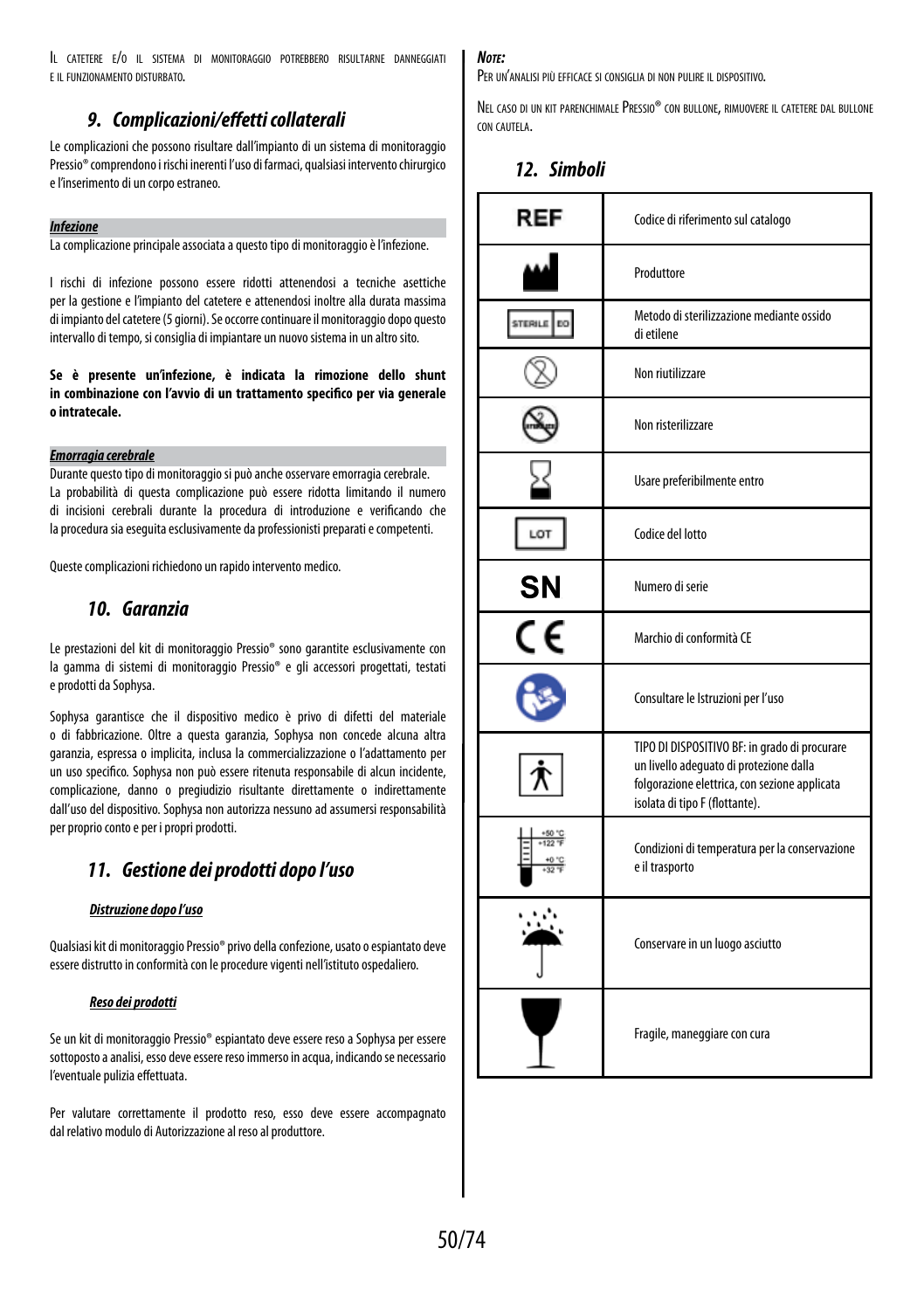## *Specifiche tecniche*

| Diametro della capsula                                                                                                      | $1,2$ mm                                                                                              |
|-----------------------------------------------------------------------------------------------------------------------------|-------------------------------------------------------------------------------------------------------|
| Diametro del catetere                                                                                                       | 2,1 Fr (0,7 mm)                                                                                       |
| Lunghezza del catetere                                                                                                      | 1000 mm                                                                                               |
| Catetere con ogni centimetro contrassegnato a partire dall'estremità prossimale                                             |                                                                                                       |
| Pressione                                                                                                                   |                                                                                                       |
| Tipo di sensore                                                                                                             | Piezoresistivo                                                                                        |
| Pressione di riferimento                                                                                                    | Pressione atmosferica                                                                                 |
| Intervallo di visualizzazione (sistema completo)                                                                            | da -40 a +100 mm Hq                                                                                   |
| Precisione di misurazione della pressione<br>(Linearità e isteresi) (sistema completo)                                      | $\pm$ 2% nell'intervallo da 0 a +100 mmHq                                                             |
| Larghezza di banda                                                                                                          | $>100$ Hz                                                                                             |
| Intervallo funzionale di sovrapressione senza danno                                                                         | da -700 mmHg a + 1250 mmHg                                                                            |
| Coefficiente di temperatura                                                                                                 | 0,1 mmHq/°C max.                                                                                      |
| Resistenza in entrata                                                                                                       | $667$ $\Omega$                                                                                        |
| Resistenza in uscita                                                                                                        | 810 Q                                                                                                 |
| Tensione di eccitazione                                                                                                     | da 1 a 8 V CA o CC                                                                                    |
| Deriva dello zero                                                                                                           | Inferiore a 1 mmHq durante le prime 24 ore, a 37°C<br>Inferiore a 2 mmHg nella prima settimana a 37°C |
| Temperatura                                                                                                                 |                                                                                                       |
| Tipo di sensore                                                                                                             | Termistore                                                                                            |
| Intervallo di visualizzazione (sistema completo)                                                                            | da +20 $^{\circ}$ C a +45 $^{\circ}$ C<br>$da + 68^{\circ}F a + 113^{\circ}F$                         |
| Massimo errore tollerato (precisione) alle condizioni di riferimento<br>(sistema completo)                                  | $\pm$ 0,2°C max da 25°C a 45°C<br>$\pm$ 0,4°C max da 20°C a 25°C                                      |
|                                                                                                                             | $\pm$ 0.4°F max da 77°F a 113°F<br>$\pm$ 0.7°F max da 68°F a 77°F                                     |
| Risoluzione (sistema completo)                                                                                              | $0,1^{\circ}$ C / $0,1^{\circ}$ F                                                                     |
| Corrente di perdita                                                                                                         | $<$ 10 µA a 120 VAC                                                                                   |
| Condizioni ambientali durante l'uso (sistema completo)<br>Temperatura ambiente<br>Pressione atmosferica<br>Umidità relativa | Da 10°C a 40°C (da 50°F a 104°F)<br>da 500 hPa a 1060 hPa<br>dal 30% al 75%                           |
| Condizioni per la conservazione e il trasporto<br>Temperatura<br>Pressione atmosferica<br>Umidità relativa                  | da 0°C a 50°C (da 32°F a 122°F)<br>da 500 hPa a 1060 hPa<br>dal 20% al 95%                            |
| Peso                                                                                                                        | 11 <sub>q</sub>                                                                                       |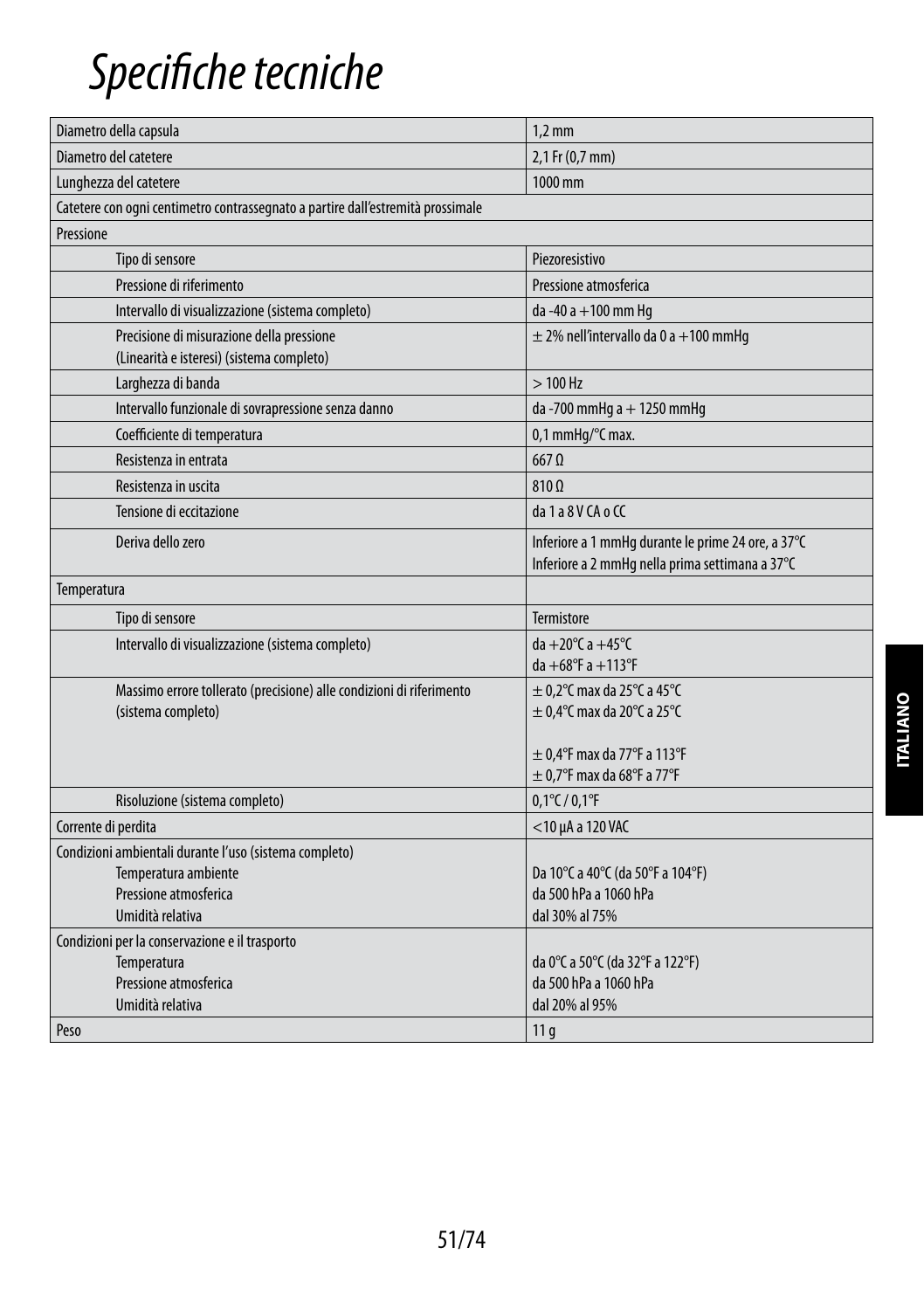## *Codici di riferimento*

**Nome/Descrizione Codice di riferimento**

| SISTEMI DI MONITORAGGIO PRESSIO®                              |          |
|---------------------------------------------------------------|----------|
| <b>Monitor ICP</b>                                            | PS0-3000 |
| Cavo di alimentazione e cavo di prolunga del catetere inclusi |          |
| Unità di controllo interfaccia ICP                            | PSO-IN00 |

| <b>ACCESSORI PRESSIO®</b>                                                                                                                                                                                                                                                                     |                 |
|-----------------------------------------------------------------------------------------------------------------------------------------------------------------------------------------------------------------------------------------------------------------------------------------------|-----------------|
| Cavo di prolunga del catetere                                                                                                                                                                                                                                                                 | <b>PSO-EC20</b> |
| Cavo del monitor paziente                                                                                                                                                                                                                                                                     | PSO-MCxx        |
| Utilizzare esclusivamente con un sistema di monitoraggio Pressio <sup>®</sup> .                                                                                                                                                                                                               |                 |
| PHILIPS (AGILENT) 12 PIN                                                                                                                                                                                                                                                                      | $-MCO1$         |
| SIEMENS (SIRECUST) 10 PIN                                                                                                                                                                                                                                                                     | $-MCO2$         |
| SPACELABS & MINDRAY 6 PIN                                                                                                                                                                                                                                                                     | $-MCO3$         |
| GE DATEX-Ohmeda 10 PIN                                                                                                                                                                                                                                                                        | $-MCO4$         |
| GE Solar (MARQUETTE) 11 PIN                                                                                                                                                                                                                                                                   | $-MCO5$         |
| <b>HELLIGE 10 PIN</b>                                                                                                                                                                                                                                                                         | $-MCO6$         |
| <b>SIEMENS 7 PIN</b>                                                                                                                                                                                                                                                                          | $-MCOZ$         |
| NIHON KOHDEN 5 PIN                                                                                                                                                                                                                                                                            | $-MCO8$         |
| DATASCOPE 6 PIN                                                                                                                                                                                                                                                                               | $-MC10$         |
| Modulo di temperatura intracranica<br>Consente di visualizzare il valore della temperatura sul monitor paziente<br>Utilizzare esclusivamente con un sistema di monitoraggio Pressio <sup>®</sup> PSO-3000.<br>Da utilizzare con adequati cavi per monitor paziente (pressione e temperatura). | PSO-MT00        |
| Cavo del monitor paziente - temperatura<br>Utilizzare esclusivamente con il modulo di temperatura intracranica Pressio <sup>®</sup> .                                                                                                                                                         | PSO-MCT-y       |
| PHILIPS (AGILENT) - 2 PIN                                                                                                                                                                                                                                                                     | $-MCT-A$        |
| SIEMENS - 7 PIN                                                                                                                                                                                                                                                                               | $-MCT-B$        |
| SPACELABS - 10 PIN                                                                                                                                                                                                                                                                            | $-MCT-C$        |
| GE Solar (MARQUETTE), GE DATEX-Ohmeda - 11 PIN                                                                                                                                                                                                                                                | $-MCT-E$        |
| HELLIGE, DATEX-Ohmeda, NIHON KOHDEN, MINDRAY & DATASCOPE - JACK 6,35 mm                                                                                                                                                                                                                       | $-MCT-F$        |
| Trapano manuale monouso                                                                                                                                                                                                                                                                       | <b>PSO-DR</b>   |
| <b>Trasmettirore seriale</b>                                                                                                                                                                                                                                                                  | PSO-TX00        |

Le specifiche tecniche e l'elenco dei codici di riferimento dei prodotti possono essere modificati senza preavviso. La disponibilità può variare a seconda del paese.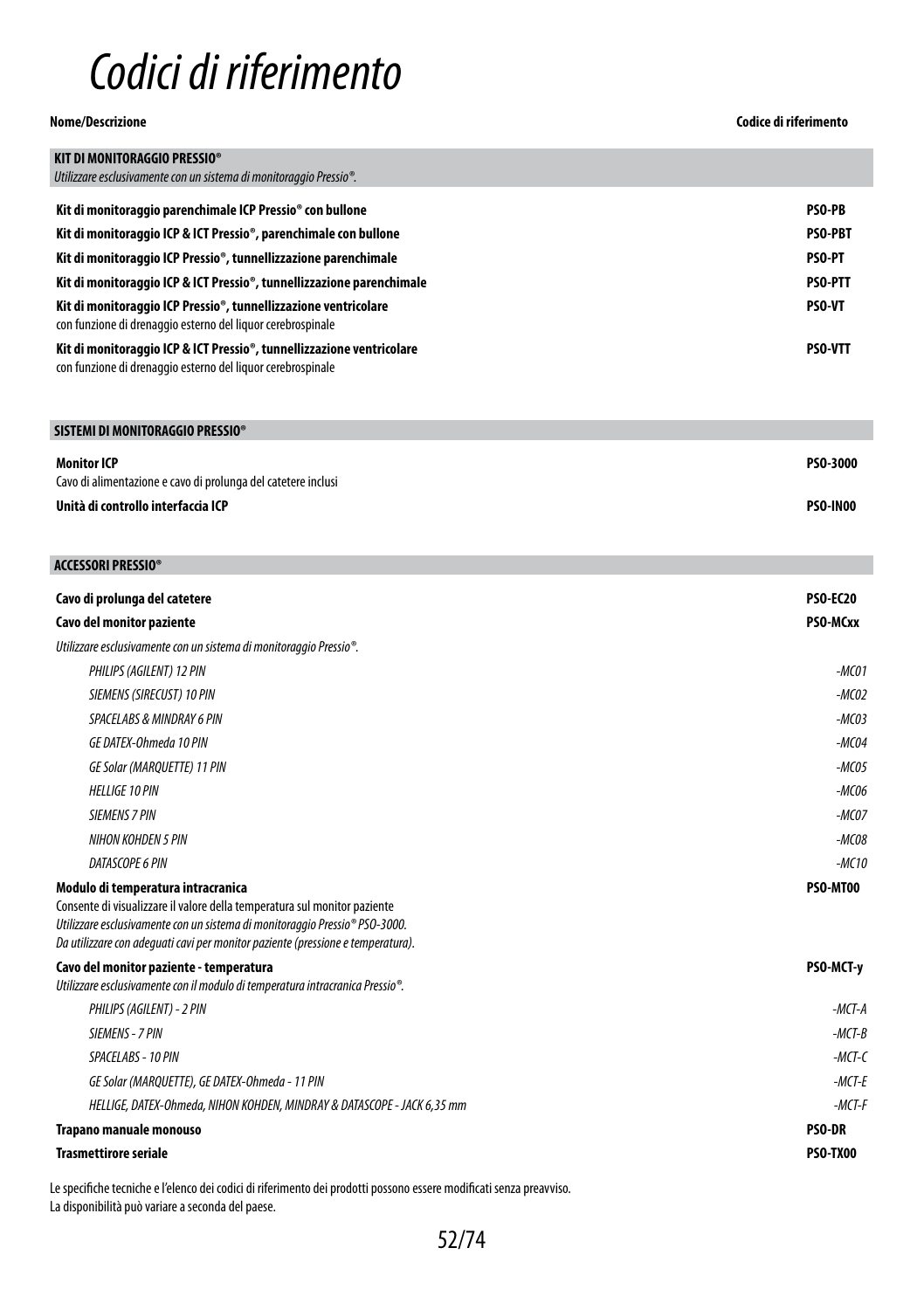## Gebrauchsanweisung

| 8. Vorsichtsmaßnahmen für die Überwachung, Pflege und Betreuung von Patienten  59 |  |
|-----------------------------------------------------------------------------------|--|
|                                                                                   |  |
|                                                                                   |  |
|                                                                                   |  |
|                                                                                   |  |
|                                                                                   |  |
|                                                                                   |  |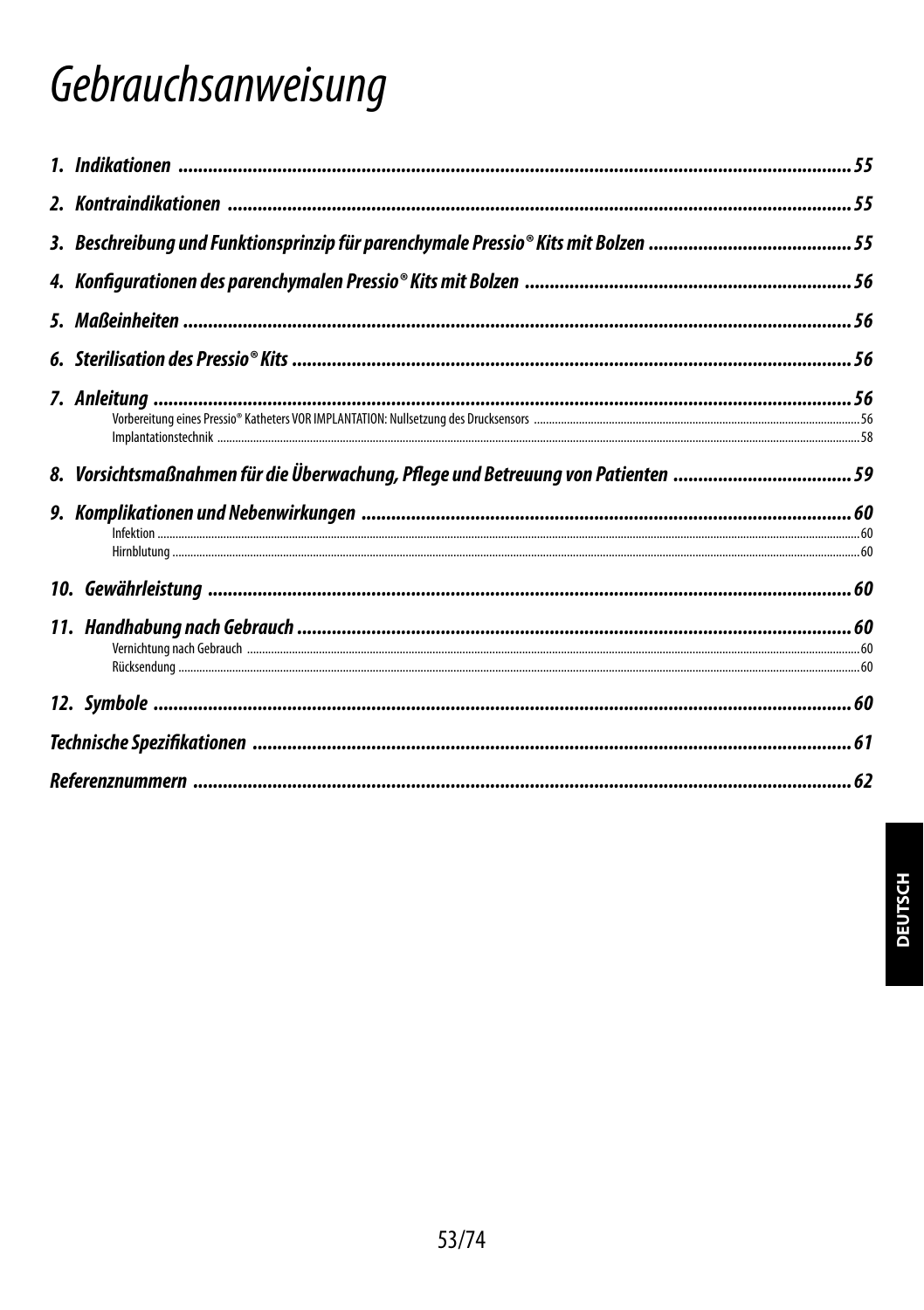*Abbildung 1: Parenchymales Pressio® ICP Überwachungs-Kit mit Bolzen (Modell PSO-PB).*



*Abbildung 2: Parenchymales Pressio® ICP & ICT Überwachungs-Kit mit Bolzen (Modell PSO-PBT).*

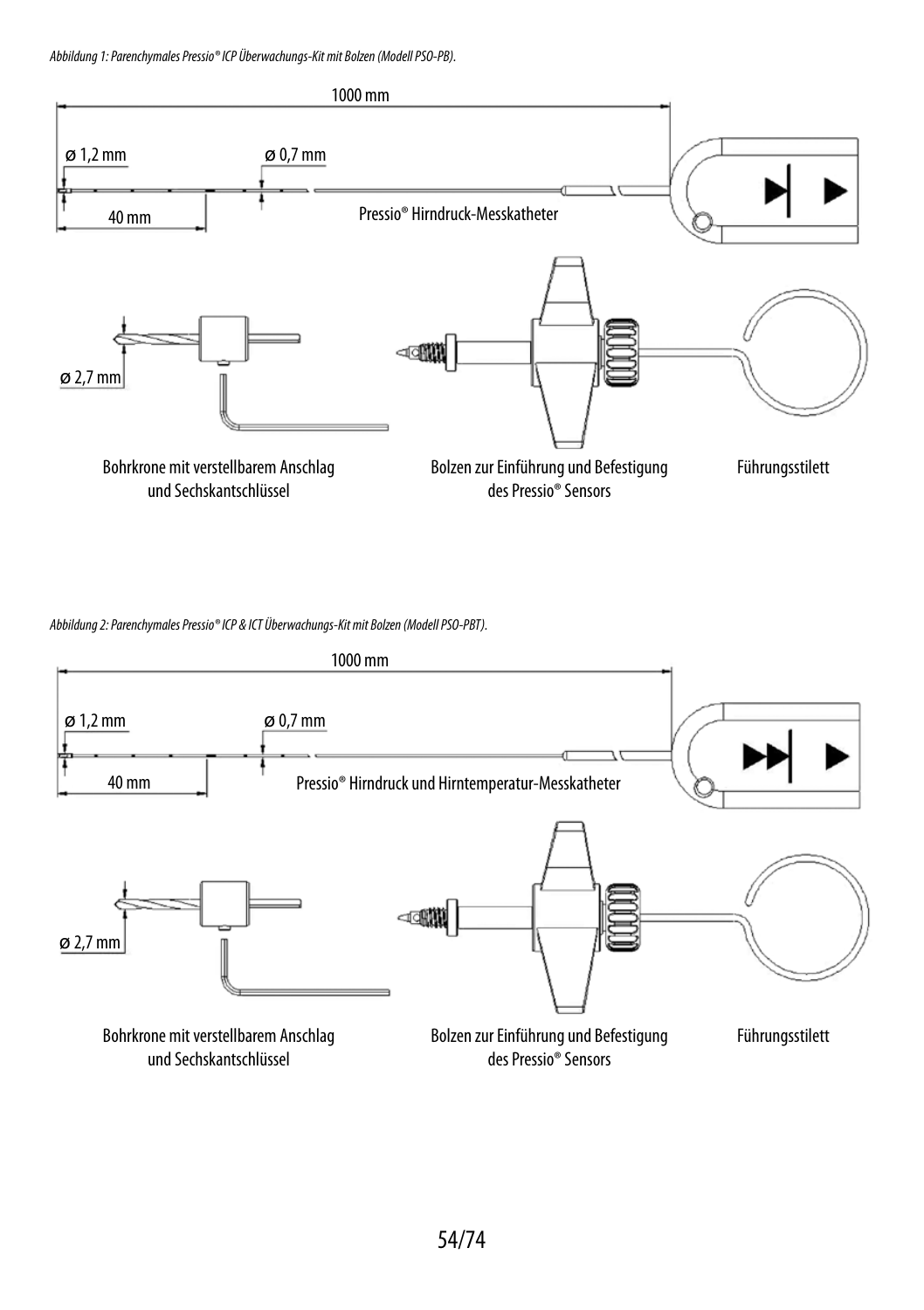Vor der Implantation der Vorrichtung diese Gebrauchsanweisung sorgfältig durchlesen.

### *1. Indikationen*

Der Einsatz eines Pressio® Überwachungs-Kits ist angezeigt bei Patienten, deren Hirndruck kontinuierlich überwacht werden muss.

Darüber hinaus erlaubt Modell PSO-PBT das Ablesen der Hirntemperatur.

#### *Hinweis:*

Die in Pressio® Überwachungssystemen angegebenen Temperatur- und Druckwerte beeinträchtigen nicht die Gesundheit desPatienten.

## *2. Kontraindikationen*

Für den Einsatz eines Pressio® Kits gelten die folgenden Kontraindikationen:

- Manifeste Infektionen oder Infektionsverdacht von Gewebebereichen, die in direktem Kontakt mit den Komponenten des Überwachungssystems stehen (Meningitis, Ventrikulitis, Peritonitis, Sepsis oder Bakteriämie) sowie Infektionen aller anderen Körperregionen.
- Patienten, die Koagulationshemmer einnehmen oder Patienten mit Blutungsneigung.

Darüber hinaus ist bei Kleinkindern die Befestigung mit Hilfe eines Bolzens kontraindiziert, da die Knochenplatte ihres Schädels noch nicht die ausreichende Dicke aufweist.

#### *Warnhinweis:*

Das Pressio® Überwachungs-Kit nicht verwenden, wenn kein geschultes Personal für eine kontinuierliche Überwachung zur Verfügung steht.

## *3. Beschreibung und Funktionsprinzip für parenchymale Pressio® Kits mit Bolzen*

Die Pressio® Überwachungskatheter sind zum Einmalgebauch vorgesehene implantierbare Vorrichtungen.

Die Pressio® Überwachungskatheter sind vom Typ \_\_ Typ \_\_ BF".

Nur mit einem Pressio® Überwachungssystem verwenden.

#### *Achtung:*

Pressio® Katheter nur an kalibrierter Pressio® Ausrüstung anschliessen.

## *Parenchymales Pressio® ICP Überwachungs-Kit mit Bolzen PSO-PB (Abbildung 1)*:

Das Kit PSO-PB erlaubt eine kontinuierliche Überwachung des Hirndrucks. Es besteht aus einem 1m langen Katheter mit einem Durchmesser von 2,1 Fr. An seinem Ende ist eine Kapsel mit einem Durchmesser von 1,2 mm angebracht, die einen piezoresistiven Drucksensor mit Silikon- Dehnungsmessstreifen enthält. Sie ist zur Unterbringung im Hirnparenchym vorgesehen.

#### *Parenchymales Pressio® ICP & ICT Überwachungs-Kit mit Bolzen PSO-PBT (Abbildung 2)*:

Das Kit PSO-PBT erlaubt eine kontinuierliche Überwachung des interkraniellen Drucks und der Hirntemperatur.

Es besteht aus einem 1m langen Katheter mit einem Durchmesser von 2,1 Fr und besitzt an seinem Ende eine 1,2 mm große Kapsel, die einen piezoresistiven Drucksensor mit Silikon-Dehnungsmessstreifen und einen Thermistor-Temperatursensor enthält, welche zur Unterbringung im Hirnparenchym vorgesehen sind.

Die zwei Kits können optisch anhand ihrer jeweiligen Katheter-Konnektor-Kennzeichnung voneinander unterschieden werden.

In beiden Fällen besitzen die Katheter ausgehend von ihrem proximalen Ende eine Zentimetereinteilung über eine Länge von 10 cm sowie eine Kennzeichnung bei 15 cm. Das der Kapsel gegenüberliegende Ende des Katheters ist mit einem Anschluss versehen, der es ermöglicht, den Katheter mit Hilfe eines Katheter-Verlängerungskabels (PSO-EC20) an ein Pressio® Überwachungssystem (PSO-3000 oder PSO-IN00) anzuschließen.

Das Katheter-Verlängerungskabel übermittelt die Messsignale in Form eines analogen Signals vom/von den Sensor(en) an das Pressio® Überwachungssystem.

Der Katheter tauscht auch Daten aus, die digitale Signale enthalten, wie z.B. Sensorkalibrierung, den Wert und das Datum, an dem der Drucksensor mit dem Pressio® Überwachungssystem auf Null gesetzt wurde.

Diese Daten werden im Katheter-Konnektor gespeichert und sind somit unabhängig vom eingesetzten Pressio® Überwachungssystem.

#### *Achtung:*

Der Konnektor darf nicht mit Flüssigkeiten in Berührung kommen.

Die den Sensor/die Sensoren enthaltende Kapsel besteht aus Titan und die Katheterhülle aus Polyamid.

Der Katheter ist über seine gesamte Länge röntgendicht.

Die parenchymalen Pressio® Überwachungs-Kits mit Bolzen sind latex- und phthalatfrei.

Die PSO-PB und PSO-PBT Pressio® Überwachungs-Kits erlauben die Befestigung des parenchymalen Katheters mit Hilfe eines Bolzens [4].

Mit Hilfe der Bohrkrone [1] verschafft man sich den notwendigen interkraniellen Zugang.

Der Durchmesser (2,7mm) der Bohrkrone ist mit dem des Bolzengewindes [5] kompatibel.

Ein verstellbarer Anschlag [2] stellt sicher, dass die gewählte Bohrtiefe nicht überschritten wird. Mit Hilfe des Sechskantschlüssels [3] kann die entsprechende Anschlagposition an der Bohrkrone eingestellt werden.



Die Bolzen [4] ermöglichen die Einführung und Befestigung des Katheters im Parenchym.

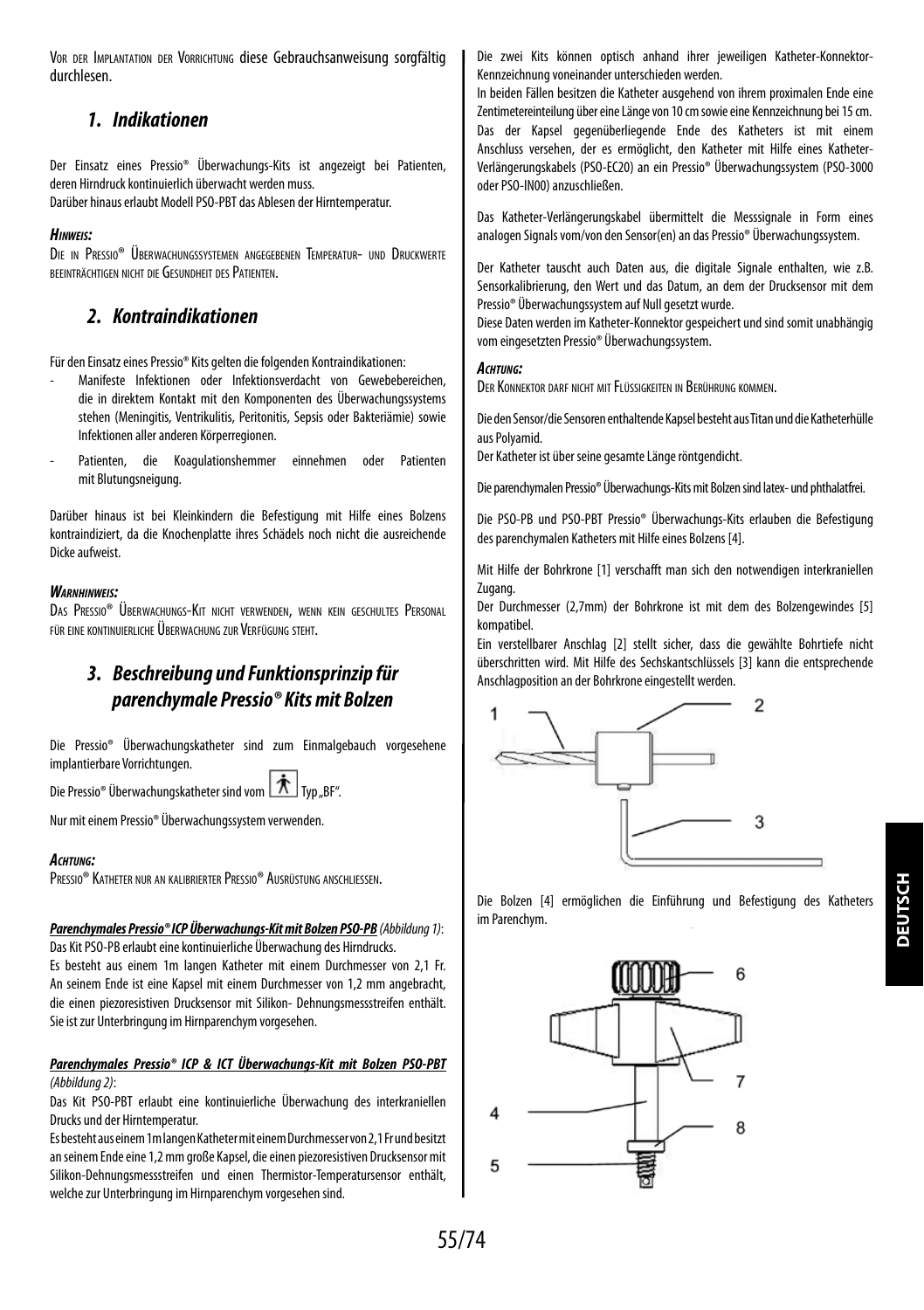Der Fixierhahn [7] erlaubt die Verschraubung des Bolzens im Schädelknochen.

Mit Hilfe der Spannmutter [6] kann der Katheter in der gewünschten Tiefe im Parenchym befestigt werden. Die Mutter muss daher vor Einführung des Katheters in bzw. durch den Bolzen abgeschraubt werden.

Ein am Bolzen befestigter Distanzring [8] ermöglicht es, die Sitztiefe des Bolzens entsprechend der Schädelknochendicke des Patienten einzustellen.



Das Führungsstilett [9] wird in den Bolzen [4] (Mutter [6] aufgeschraubt) eingeführt. Mit dem Führungsstilett kann eine Passage durch das Parenchym gebahnt werden. Hierdurch wird die Einführung des Pressio® Katheters erleichtert. Das Führungsstilett wird in den Bolzen eingeführt geliefert.

## *4. Konfigurationen des parenchymalen Pressio® Kits mit Bolzen*

Die parenchymalen Pressio® Kits mit Bolzen sind in zwei unterschiedlichen Ausführungen erhältlich: Modell PSO-PB und PSO-PBT *(vgl. §3: "Beschreibung und Funktionsprinzip für parenchymale Pressio® Kits mit Bolzen").*

In beiden Fällen ist das spezielle Zubehör für die Einführung des Katheters in das Parenchym und zur Befestigung mit Hilfe eines Bolzens im einsatzbereiten Kit enthalten.

Sophysa bietet auch einen sterilen Einweg-Handbohrer (PSO-DR) an, mit dem der Schädel mit Hilfe der in jedem Kit enthaltenen Bohrkrone trepaniert werden kann.

Pressio® Katheter müssen in Kombination mit einem Pressio® Überwachungssystem und mit geeignetem Zubehör *(vgl. PSO-3000, PSO-IN00 und PSO-MT00 Gebrauchsanleitungen) eingesetzt werden.*

#### *Spezialfall für Modell PSO-PBT:*

Um den interkraniellen Temperatur- und Druckkatheter optimal zu nutzen, ist der Einsatz eines Pressio® Monitors, Modell PSO-3000 Software Version V2, erforderlich.

#### *Hinweise:*

*Die Software Version V2 wird während des Selbsttests des Monitors erkannt: bei Inbetriebnahme werden das Sophysa Logo und die Software-Version angezeigt.*

*Wenn kein Pressio® Software Version V2 Monitor zur Verfügung steht, kann der Katheter mit Hilfe eines der anderen Pressio® Überwachungssysteme benutzt werden, und zwar mit der Pressio® PSO-3000 Monitor-Software V1 oder über die Pressio® PSO-IN00 Schnittstelle.*

*In diesem Fall wird nur der Druck angezeigt. Die Temperatur wird nicht angezeigt, jedoch ist die Leistung des Drucksensors identisch.*

### *5. Maßeinheiten*

#### **Katheterdurchmesser (D)**

 $D(mm) = Fr / 3$  $Fr = D(mm) \times 3$ 

#### **Hirndruck**

Maßeinheit der Arbeitsdrücke ist mmHg. 1 mmHg entspricht 13,60 mmH $_{2}$ O und 133 Pa.

#### **Hirntemperatur**

Die Hirntemperatur kann angezeigt werden in Grad Celsius (°C) oder Grad Fahrenheit  $(^{\circ}F)$ 

 ${}^{\circ}$ F =  ${}^{\circ}$ C x (9/5) + 32  $^{\circ}$ C= ( $^{\circ}$ F - 32) x (5/9) Entsprechender Wert in Kelvin (K):  $K = {}^{o}C + 273.15$  $K = {}^{o}F x (5/9) + 255.37$ 

Zur Auswahl der gewünschten Temperatureinheit bitte die Pressio® Monitor Gebrauchsanweisung konsultieren.

## *6. Sterilisation des Pressio® Kits*

Die Pressio® Überwachungs-Kits werden steril in doppelter pyrogenfreier Aufreißverpackung geliefert. Sie sind mit Ethylenoxid sterilisiert.

#### *Warnhinweise:*

Das Pressio® Überwachungs-Kit bei überschrittenem Verfallsdatum oder geöffneter oder beschädigter Verpackung nicht verwenden.

Pressio® Überwachungs-Kits sind Einmalartikel. Ausgepackte und/oder explantierte Produkte nicht erneut sterilisieren oder wiederverwenden.

DIE LEISTUNG DER KITS (DRIFT, ELEKTRISCHE SICHERHEIT USW.) KANN DURCH DIE DEKONTAMINATION beeinträchtigt werden, was zu einem signifikanten Infektionsrisiko führen kann.

#### *Hinweis:*

Sophysa übernimmt keine Verantwortung für die Leistung von erneut sterilisierten und/oder wiederverwendeten Produkten oder Komplikationen, die aus der Resterilisation undWiederverwendung resultieren.

## *7. Anleitung*

**Vor jeder Implantation ist die Gebrauchsanweisung des verwendeten Pressio® Überwachungssystems für Montage und Einrichtung (Pressio® Monitor oder Schnittstelle) zu konsultieren.**

#### *Vorbereitung eines Pressio® Katheters VOR IMPLANTATION: Nullsetzung des Drucksensors*

Vor der Implantation des Pressio® Katheters muss der Drucksensor auf Null gesetzt werden (Kalibrierung in Bezug auf den Atmosphärendruck).

Der Sensor zur Messung der Hirntemperatur ist werkseitig kalibriert. Daher ist eine vorherige Nullsetzung der Temperatureinstellung nicht notwendig.

Es ist sicherzustellen, dass die Asepsis des Pressio® Überwachungs-Kits während des gesamten Verfahrensschritts eingehalten wird.

#### **1) Das Überwachungssystem einschalten**

Das Katheter-Verlängerungskabel (PSO-EC20) an das Pressio® Überwachungssystem anschließen.

Vor Öffnung der Verpackung, die die Sterilität des Pressio® Überwachungs- Kits garantiert, das Pressio® Überwachungssystem (PSO-3000 oder PSO-IN00) einschalten.

Die Gebrauchsanweisung des Pressio® Monitors oder der Schnittstelle konsultieren.

#### **2) Den Katheter an das Überwachungssystem anschließen**

Die Verbindung zwischen Katheter und Verlängerungskabel (PSO-EC20) unter Zuhilfenahme der Führungsstifte herstellen.

Den blauen Pfeil auf dem Katheter-Konnektor und den blauen Pfeil auf dem Kabelstecker ausrichten: der Katheter-Konnektor wird sicher in die Kabelstecker geführt.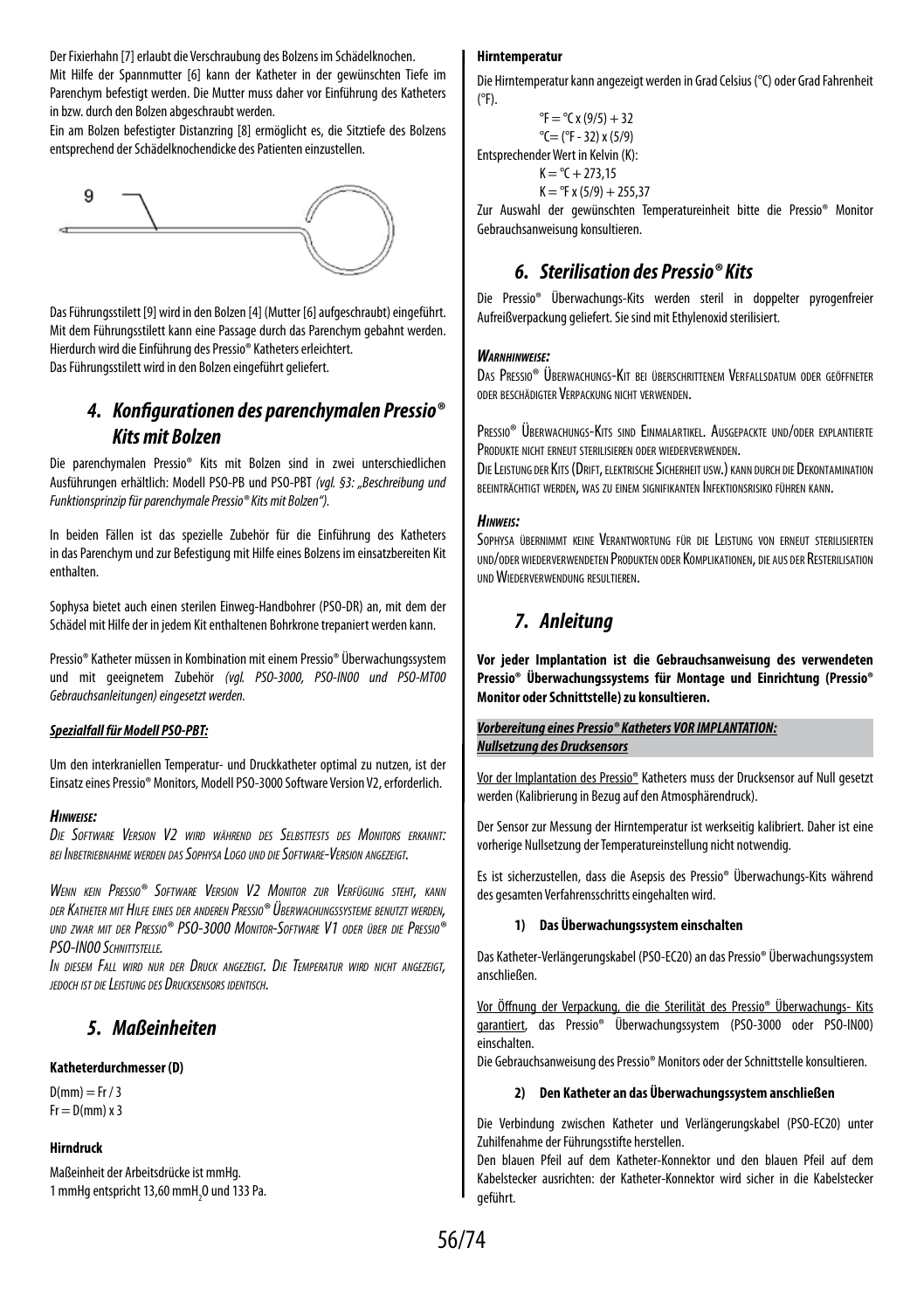Bis zum Anschlag durchdrücken, um sicherzustellen, die Verbindung vollständig hergestellt wurde.



Dann wird auf dem Pressio® Monitor (PSO-3000) die Meldung "SENSOR NULL" eingeblendet.

Wenn nach Verbinden von Katheter und Verlängerungskabel die Fehlercodes "E001", "E002", "E005" oder die Meldung "SENSOR VERBINDEN" auf dem Pressio® Monitor angezeigt werden, kann dies auf eine fehlerhafte Verbindung hindeuten.

In diesem Fall ist sicherzustellen, dass der Katheter-Konnektor bis zum Anschlag in das Katheter-Verlängerungskabel eingesteckt wurde und dass das Verlängerungskabel korrekt am Pressio® Monitor angeschlossen ist.

#### **3) Vorbereitung des sterilen Wasserbechers**

Eine sterile Kochsalzlösung herstellen (oder auch Sterilwasser benutzen) und einen Becher in steriler Umgebung bereitstellen.

Die sterile Kochsalzlösung (oder das Sterilwasser) in den Becher gießen.



#### *Achtung:*

Die Nullsetzung des Drucksensors erfolgt im flach mit Flüssigkeit (~5°mm) befüllten Behälter. Der Einsatz eines tiefer befüllten Gefässes kann zu einem hydrostatischen Druck führen, der grösser ist als Null (Atmosphärendruck), was in der Folge zu einer fehlerhaften Null-Referenzierung führen würde.

#### **4) Nullsetzung des Katheters**

Den Sensor (Metallteil) vollständig in die Flüssigkeit eintauchen.



Darauf achten, dass der Sensor dabei den Becher nicht berührt.

Wenn der Sensor bereit ist, die Nullsetzungstaste betätigen.



#### *Hinweis:*

Während der Nullsetzung den Sensor absolut still im Becher eingetaucht halten.

#### *Achtung:*

Darauf achten, dass es während der Nullsetzung des Sensors zu keinem Kontakt mit dem Katheterende kommt. Die Kalibrierung in Bezug auf den Atmosphärendruck könnte dadurch verfälscht werden.

Sicherstellen, dass das Katheterende während der Nullsetzung in das Sterilwasser oder die sterile Kochsalzlösung eingetaucht ist. Eine Nullsetzung des Sensors unter anderen als den empfohlenen Bedingungen kann zur Angabe ungenauer Druckwerte führen.

Anhand des Fortschrittsbalkens kann die korrekte Durchführung der Nullsetzung mitverfolgt werden.

Dieses Vorgang ist innerhalb von ca. 3 Sekunden abgeschlossen.



#### **5) Sicherstellen, dass der Nullsetzungsvorgang korrekt durchgeführt wurde.**

Wenn das Ende des Fortschrittsbalkens erreicht ist, zeigt die Meldung "NULL-SENSOR OK – SENSOR EINFÜHREN" an, dass der Vorgang korrekt durchgeführt wurde.

Prüfen, dass auf dem Bildschirm des Pressio® Monitors (oder auf dem Bildschirm des Patienten-Monitors, wenn die Pressio® Schnittstelle benutzt wird) der Wert "0 mmHg" angezeigt wird.

Wenn der Sensor während der Nullsetzung Schwankungen des Parasitendrucks unterworfen oder beschädigt ist, wird auf dem Bildschirm die Meldung "NULL-SENSOR DEFEKT – SENSOR ERSETZEN" angezeigt.

In diesem Fall den Katheterkontakt unterbrechen, wieder aktivieren und die Nullsetzungssequenz von neuem starten.

Wenn erneut eine Fehlermeldung angezeigt wird, den Katheter auswechseln.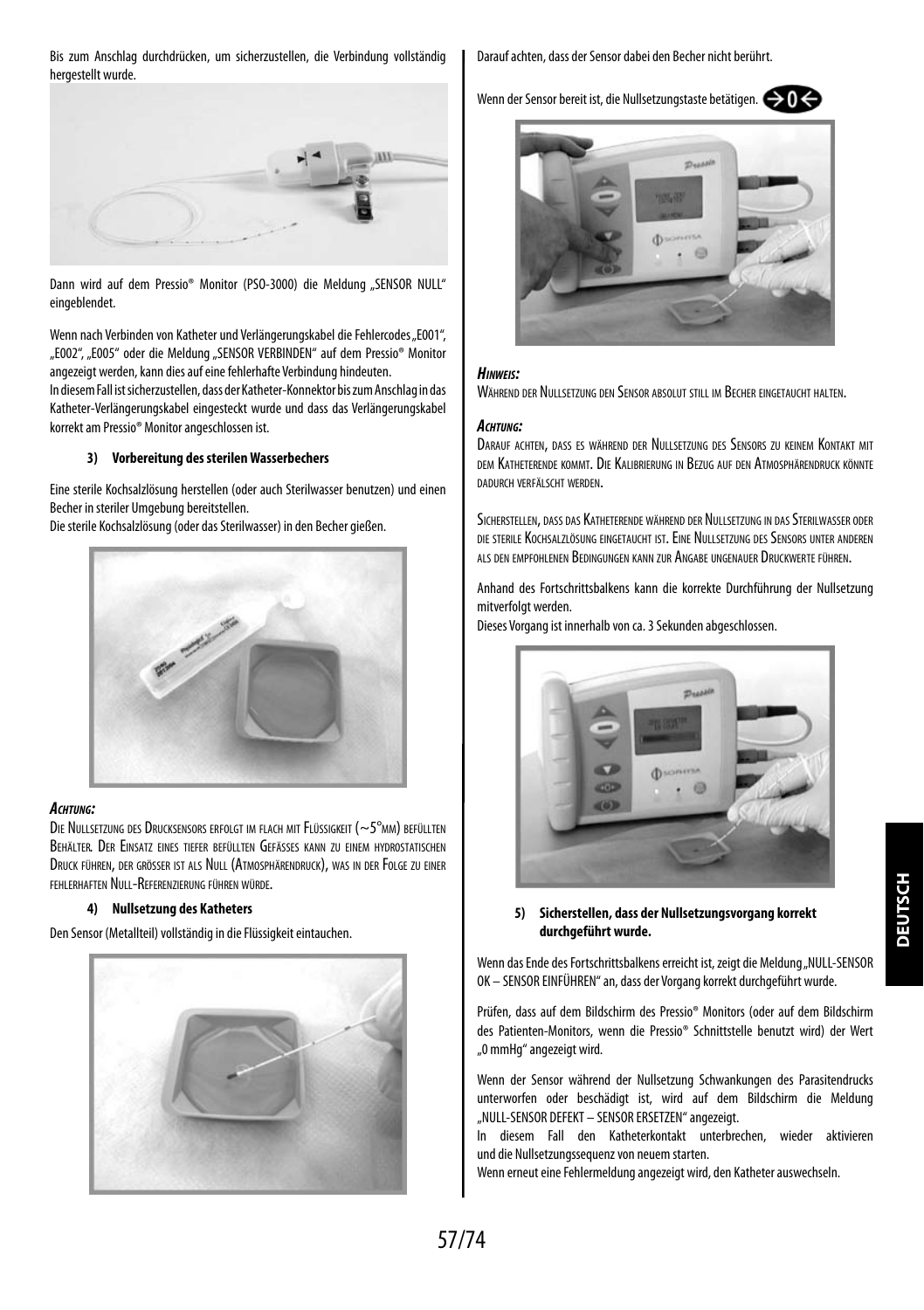Auch die Gebrauchsanweisung des betreffenden Pressio® Überwachungssystems (PSO-3000 oder PSO-IN00, § "Geräteauffälligkeiten: Symptome / empfohlene Maßnahmen") konsultieren.

#### *Hinweis:*

Die Nullsetzung des Sensors kann nur einmalig erfolgen. Wenn ein neuer Nullsetzungsversuch desselben Sensors gestartet wird, wird die Meldung "NULLSETZUNG DES SENSORS SCHON ERFOLGT" ANGEZEIGT.

Die Speicherung der Daten im Katheter-Konvektor-Speicher *(vgl. §3)* ermöglicht es, sowohl den Pressio® Monitor oder Schnittstellen (PSO-3000 Modelle Software V2, PSO-3000 Software V1 und PSO-IN00) zu nutzen, die von den Modellen abweichen, mit Hilfe derer die Nullsetzung erfolgte.

#### *Spezialfall für Modell PSO-PBT:*

#### *Hinweis:*

Wenn die mit dem Sensor abgelesene Temperatur weniger als 20°C beträgt, zeigt der Pressio® Monitor an: " - - - ". Das bedeutet, dass der Messwert innerhalb des Sensormessbereichs, aber ausserhalb des Anzeigebereichs desPressio® Systems liegt.

#### *Implantationstechnik*

Bei der Positionierung des Bolzens und der Implantation des Pressio® Katheters müssen die geltenden aseptischen neurochirurgischen Praktiken berücksichtigt werden.

Es ist das von Sophysa im Pressio® Überwachungs-Kit mitgelieferte Implantationszubehör zu benutzen.

Der Chirurg entscheidet sich für eine seiner Erfahrung und Präferenz und dem klinischen Zustand des Patienten entsprechende Operationstechnik.

Letztendlich muss die Implantation der Vorrichtung die Bedingungen einer optimalen Positionierung des Sensors im Parenchym erfüllen.

#### *Achtung:*

Bei Implantation eines Überwachungskatheters stets darauf achten, dass für alle Fälle ein Ersatz-Kitt bereitliegt.

#### *Implantationssitus auswählen*

Hinweis zum Implantationssitus: Hauptimplantationsbereiche sind die rechten und linken präfrontalen Standardareale. Diese Region erlaubt es dem Patienten, in der Dekubitusposition seinen Kopf zu drehen, ohne dass dies Einfluss auf die Hirndruck-Überwachungsfunktion hat. Zudem wird der Schnitt in den meisten Fällen unterhalb des Haaransatzes gemacht, was auch unter ästhetischen Gesichtspunkten Vorteile hat.

#### *Intrakranieller Zugang*

Nachdem die Entscheidung hinsichtlich des Implantationssitus gefallen ist, wird der betreffende Bereich rasiert und aseptisch vorbereitet. Im Schnittbereich wird ein lokales Anästhetikum verabreicht.

Der Schnitt wird normalerweise 2 bis 3 Zentimeter vor der Koronarnaht auf der Pupillenmittellinie gesetzt.

Ein Schnitt von ca. einem Zentimeter Länge wird bis auf den Knochen gesetzt.

Sicherstellen, dass die Knochenplatte gut exponiert ist. An den Wundrändern die Blutstillung vornehmen.

Der im Kit mitgelieferte verstellbare Anschlag an der Bohrkrone kann durch Lockern der Feststellschraube mit Hilfe des Sechskantschlüssels wie gewünscht eingestellt werden. Den verstellbaren Anschlag entsprechend der gewählten Bohrtiefe einstellen, danach die Feststellschraube wieder anziehen, damit die eingestellte Anschlagposition beibehalten wird.

#### *Warnhinweis:*

Ein nicht ausreichendes Anziehen der Feststellschraube verhindert dies und es besteht das Risiko, dass zu tief gebohrt wird.

Die Bohrkrone wird dann an einem Spiralbohrer befestigt. Die Trepanation wird durch die innere und äußere Schädelbasis vorgenommen. Der Chirurg muss sicherstellen, dass jegliche Gefahr einer Verletzung des Parenchyms bei Durchstoßen der internen Platte vermieden wird.

#### *Achtung:*

Mit Hilfe der Bohrkrone eine kreisrunde Öffnung herstellen: der Schaft des Bohrers darf sich während der Trepanation nicht bewegen. Das Verbleiben des Bolzens im Bohrloch könnte hierdurch beeinträchtigt werden.

Nach Durchdringung der inneren Schädelbasis die Bohrkrone zurückziehen und die Öffnung mit steriler physiologischer Kochsalzlösung benetzen.

Die Dura mater inzidieren.

#### *Den Bolzen platzieren.*

- Sicherstellen, dass die Dura mater perforiert wurde.
- Den Pressio® Bolzen mit Hilfe des Fixierhahns im Schädelknochen festschrauben *(vgl. Abbildung 4-1)*.

Es liegt in der Zuständigkeit des Chirurgen, über die notwendige Sitztiefe des Bolzens in Abhängigkeit von der jeweiligen Schädeldicke zu entscheiden. Der Distanzring kann eingesetzt werden, um die Implantationstiefe des Bolzens zu verringern, anderenfalls kann er entfernt und beseitigt werden.

Der Einsatz des Pressio® Bolzens ist bei Kleinkindern kontraindiziert, da die Knochenplatte ihres Schädels noch keine ausreichende Dicke aufweist.

#### *Warnhinweis:*

Sicherstellen, dass der Bolzen nicht zu tief eingeschraubt wird. Bolzenschulter und Distanzring dienen nur als optische Markierung, nicht als Stopper: sie verhindern nicht, dass der Bolzen während des Einschraubvorgangs noch tiefer eindringt.

#### *Achtung:*

Sicherstellen, dass der Bolzen nicht unverschraubt bleibt und dann im gleichen Bohrloch erneut nachgezogen wird. Das Verbleiben des Bolzens im Bohrloch könnte hierdurch beeinträchtigt werden.

#### *Katheterimplantation*

#### *Warnhinweis:*

Die Implantation von Hirnkathetern sollte nur begrenzt wiederholt werden: häufige interzerebrale Katheterimplantationen können die Entwicklung von Ödemen und Hirnblutungen begünstigen und zu einem Anstieg des Hirndrucks führen.

- Das Führungsstilett in den Pressio® Bolzen einführen, um eine Passage durch das Parenchym zu bahnen und um die Einführung des Pressio® Katheter *(vgl. Abbildung 4-2)* zu erleichtern.
- Das Führungsstilett entfernen und den Bolzen mit physiologischer Kochsalzlösung *(vgl. Abbildung 4-3)* benetzen.
- Den Katheter in den Bolzen einführen.

Sicherstellen, dass der Drucksensor vorher auf Null gesetzt worden ist *(vgl. § "Vorbereitung eines Pressio® Katheters VOR IMPLANTATION: Nullsetzung des Drucksensors")*.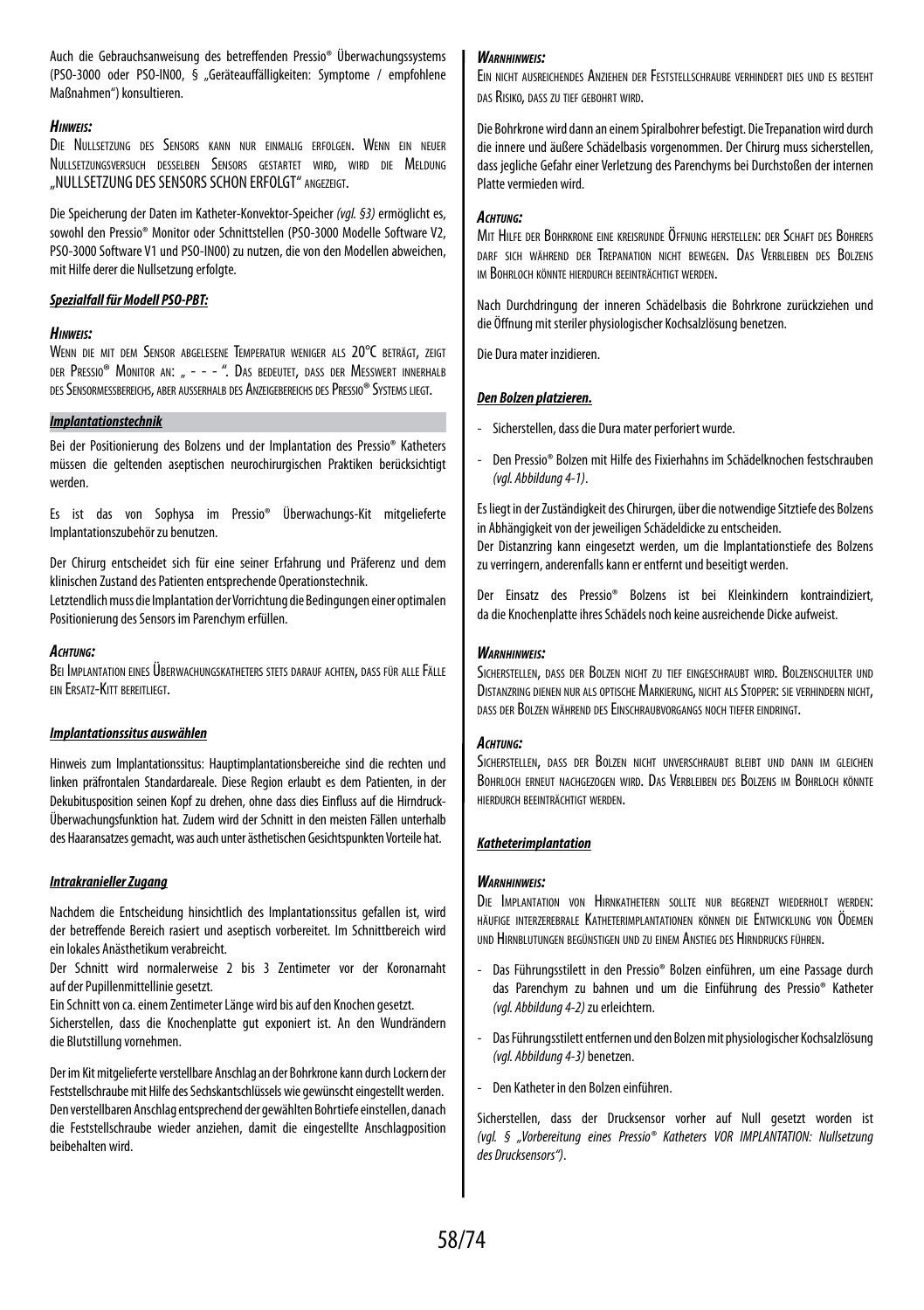#### *Warnhinweis:*

DEN "SENSOR NULL"-VORGANG NICHT ERST DURCHFÜHREN, WENN DER KATHETER SCHON implantiert worden ist; es ist von grundlegender Wichtigkeit, dass der "SENSOR NULL"-Vorgang abgeschlossen wurde, bevor der Katheter implantiert wird, um ihn mit Atmosphärendruck zu kalibrieren.

Zur Durchführung einer parenchymalen Messung des Hirndrucks muss die Implantationstiefe im Zerebralparenchym 1-3 cm betragen.

- Den Katheter durch das Parenchym hindurchschieben. Den Katheter unter Zuhilfenahme der Zentimetermarkierung in der gewünschten Tiefe platzieren:

Eine dickere Markierung, die 4 cm vom Katheterende entfernt angebracht ist, repräsentiert die Länge des Bolzens.

Nach Einführung des Katheters in den Bolzen ist die Markierung nicht mehr sichtbar, wenn der Sensor am Katheterende gerade eben aus dem Bolzen hervorschaut. Der Sensor ist dann im Subarachnoidalraum *(vgl. Abbildungen 3 und 4.4)*.

*Abbildung 3*



- Den Katheter im Verhältnis zur Bolzen-Austrittsmarkierung *(vgl. Abbildung 4-5)* noch einige Zentimeter weiter in das Zerebralparenchym (1-3 cm) vorschieben.

#### *Katheterbefestigung*

- Wenn die gewünschte Einführungstiefe erreicht ist, die Spannmutter am Pressio® Bolzen im Uhrzeigersinn drehen, um den Katheter an Ort und Stelle *(vgl. Abbildung 4-6)* zu fixieren.

#### *Hinweis:*

Die Spannmutter vollständig anziehen (bis zum Anschlag), um ein optimale Fixierung des Katheters im Bolzen sicherzustellen.

In dieser Phase zeigt der Pressio® Monitor den durchschnittlichen Hirndruck in mmHg an.

#### *Spezialfall für Modell PSO-PBT:*

In dieser Phase zeigt der Pressio® Monitor den durchschnittlichen Hirndruck in mmHg an. Die Temperatur wird ebenfalls eingeblendet und zeigt nach maximal 150 Sekunden einen stabilen, präzisen Wert an.

#### *Hinweis:*

Eine präzise Temperaturmessung kann nur erfolgen, wenn der Sensor implantiert ist. Für Temperaturmessungen in der Luft ist der Sensor nicht geeignet.

Nach Herstellung der Verbindung zwischen Katheter und Verlängerungskabel kann bei beiden Modellen (PSO-PB und PSO-PBT) die Instabilität des Druckwerts, das Auftreten der Fehlercodes "E001", "E002", "E005" oder die Meldung "SENSOR ANSCHLIESSEN" auf dem Pressio® Monitor auf eine fehlerhafte Verbindung hindeuten.

In diesem Fall ist sicherzustellen, dass der Katheter-Konnektor bis zum Anschlag in das Katheter-Verlängerungskabel eingesteckt wurde und dass das Verlängerungskabel korrekt am Pressio® Monitor angeschlossen ist.

Das Auftreten der Fehlercodes ..- - -", ..999", ..E001", ..E002", ..E005" oder die Meldung "SENSOR ANSCHLIESSEN" auf dem Pressio® Monitor nach Implantation des Katheters kann bei korrektem Anschluss des Katheters darauf hindeuten, dass der am Katheterende untergebrachte Sensor defekt ist.

In diesem Fall ist eine erneute Positionierung des Katheters erforderlich und wenn diese nicht erfolgreich verläuft, ist der Versuch mit einem neuen Katheter zu wiederholen.

Die maximal empfohlene Implantationsdauer des Katheters beträgt 5 Tage.

Nach den ersten 24 Stunden zeigt der Pressio® Monitor die Implantationsdauer des Katheters in Form der Meldung "Implantation: X Tage" an. Diese Meldung wird dann während der gesamten Implantationsphase angezeigt.

Ab dem 6. Implantationstag leuchtet diese Meldung auf dem Pressio® Monitor auf, was bedeutet, dass der Katheter die empfohlene Implantationszeit überschritten hat.

Bei Verwendung der Pressio® Schnittstelle leuchtet die Diode, die die Implantationszeit für den Katheter anzeigt, auf, sobald der Katheter die empfohlene Implantationszeit überschritten hat.

Nach Implantation des Katheters kann die Katheterverbindung unterbrochen und mit derselben oder einer anderen Einheit der Pressio® Reihe (PSO-3000 Software V2, PSO-3000 Software V1, PSO-IN00) wieder aktiviert werden, ohne dass eine Rekalibrierung in Bezug auf den Atmosphärendruck notwendig wird. Der Überwachungskatheter hat alle Nullsetzungsdaten im Datenspeicher memoriert.

#### *Empfohlene Phasen für die Explantation des Katheters*

- Den Pressio® Monitor anhalten.
- Den Katheter vom Verlängerungskabel abschließen.
- Explantation des Katheters.
- Den explantierten Katheter auf Unversehrtheit prüfen.
- Den Bolzen durch sehr vorsichtiges Herausschrauben entfernen.

#### *Achtung:*

Nach der Entfernung des Bolzens sicherstellen, dass auch der Distanzring entfernt worden ist.

## *8. Vorsichtsmaßnahmen für die Überwachung, Pflege und Betreuung von Patienten*

#### *Warnhinweis:*

Das Pressio® Überwachungs-Kit nicht einsetzen, wenn kein geschultes Personal für eine kontinuierliche Überwachung zur Verfügung steht.

#### *Achtung:*

DER PATIENT SOLLTE NUR VON EINEM ANÄSTHESISTEN, EINEM NEUROCHIRURGEN ODER ENTSPRECHEND qualifiziertem Personal überwacht werden.

Es wird empfohlen, die Klemme am Katheter-Verlängerungskabel zu verwenden, um zu verhindern, dass die Verbindung zum Katheter unterbrochen wird.

Bei der Überwachung darauf achten, dass der Implantationssitus des Katheters gemäß der Standard-Krankenhausroutine überwacht wird.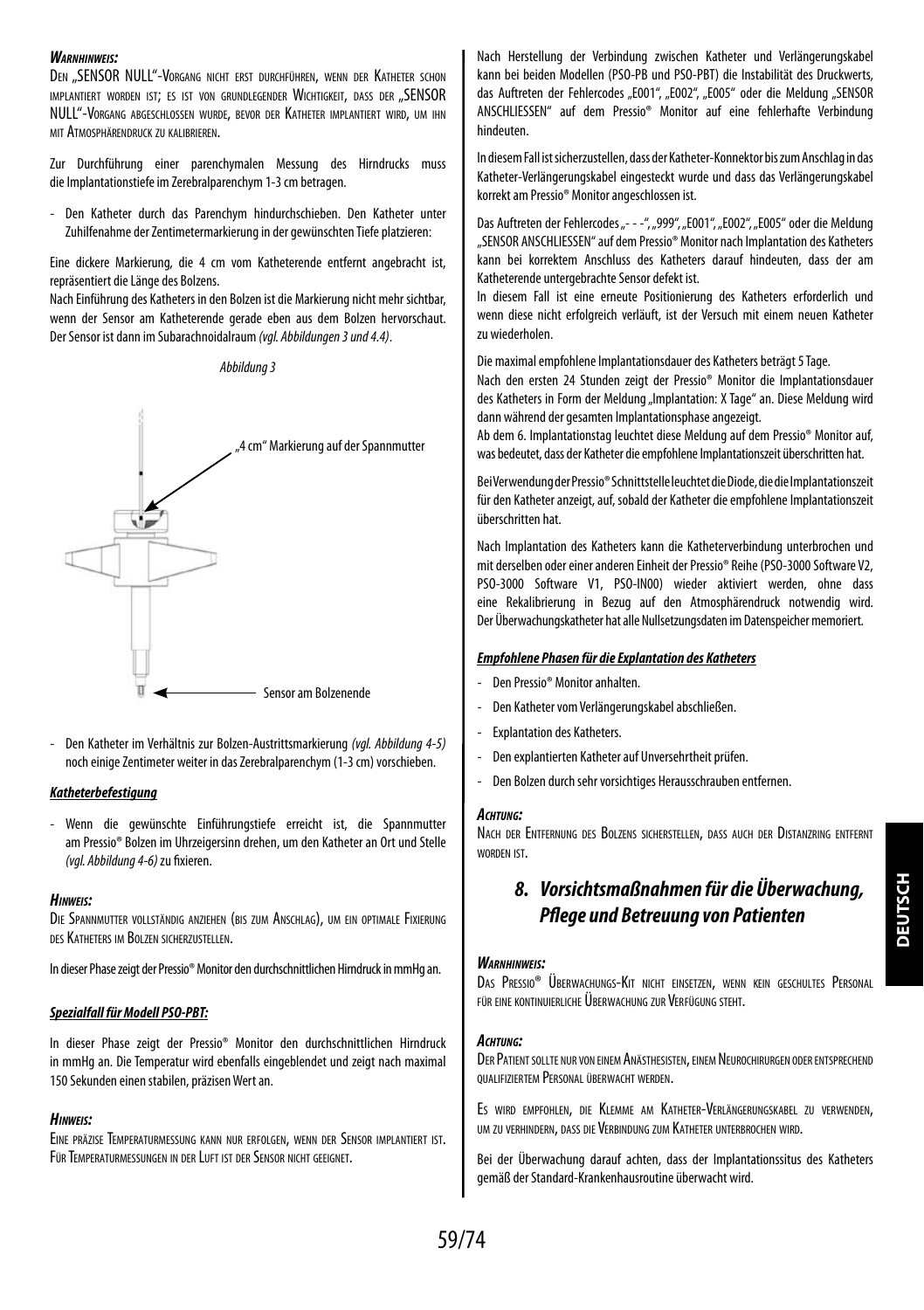#### *Achtung:*

Den Patienten vorsichtig behandeln, um eine Unterbrechung der Kabelverbindung oder Bewegungen des implantierten Katheters zu vermeiden. Nach der Betreuung des Patienten die Verbindung des Katheters mit dem Verlängerungskabel und mit dem Pressio® Überwachungssystem überprüfen.

Die Pressio® Katheter reagieren nicht empfindlich auf Auswirkungen einer MRT-Untersuchung, aber die Untersuchung könnte eine Artefaktquelle darstellen.

Ein Pressio® Überwachungssystem und den implantierten Pressio® Katheter nicht gleichzeitigmiteinem Hochfrequenz-Elektrochirurgieinstrument oder einem Defibrillator benutzen. Der Katheter und/oder das Überwachungssystem könnten beschädigt oder die Geräte in ihrer Funktionstüchtigkeit beeinträchtigt werden.

### *9. Komplikationen und Nebenwirkungen*

Zu den Komplikationen, die nach Implantation eines Pressio® Überwachungssystem auftreten können, gehören die typischen Risiken, die mit der Gabe von Arzneimitteln, chirurgischen Eingriffen und der Implantation von Fremdkörpern einhergehen.

#### *Infektion*

Die wichtigste Komplikation, die mit diesem Überwachungstyp einhergeht, ist die Infektion.

Die Infektionsrisiken können durch die Einhaltung der für die Handhabung und Implantation des Katheters geltenden aseptischen Techniken und die maximale Implantationsdauer für Katheter (5 Tage) minimiert werden. Sollte die Überwachung nach dieser Zeit fortgeführt werden müssen, ist es ratsam, ein neues System an einem anderen Implantationssitus zu implantieren.

#### **Im Falle einer Infektion ist die Entfernung des Systems parallel zum Beginn einer gezielten Therapie auf allgemeinem oder intrathekalem Wege indiziert.**

#### *Hirnblutungen*

Hirnblutungen können auch während der Überwachung dieses Typs beobachtet werden.

Die Wahrscheinlichkeit dieser Komplikation kann durch die Anzahl der zerebralen Schnitte während der Einbringungsphase reduziert werden und dadurch, dass sichergestellt wird, dass dieses Verfahren nur durch erfahrene und kompetente Fachleute durchgeführt wird.

Diese Art der Komplikation erfordert ein rasches Eingreifen eines Arztes.

### *10. Gewährleistung*

Die Leistung des Pressio® Überwachungs-Kits kann nur bei Einsatz von Pressio® Überwachungssystemen und dem entsprechenden Zubehör garantiert werden, das von Sophysa entwickelt, getestet und hergestellt wurde.

Sophysa garantiert, dass dieses medizinische Produkt bei Auslieferung frei von Material- und Herstellungsmängeln ist. Darüber hinaus bietet Sophysa weder explizite noch implizite weitere Garantien, einschließlich im Hinblick auf die Vermarktung oder Adaption für spezifische Verwendungen. Sophysa übernimmt keinerlei Verantwortung für Störungen oder Ereignisse, Komplikationen, Schäden oder Beeinträchtigungen, welche eine direkte oder indirekte Folge der Verwendung dieses Produkts sind. Sophysa bevollmächtigt keine Dritten in ihrem Namen die Verantwortung zu übernehmen.

### *11. Handhabung nach Gebrauch*

#### *Vernichtung nach Gebrauch*

Unverpackte, benutzte oder explantierte Pressio® Überwachungs-Kits sind in Übereinstimmung mit den klinikinternen Richtlinien und Bestimmungen zu vernichten.

#### *Rücksendung*

Wird ein Pressio® Überwachungs-Kit zu Analysezwecken an Sophysa zurückgeschickt werden muss, falls erforderlich angeben, ob eine Reinigung erfolgt ist.

Für die ordnungsgemäße Bearbeitung einer Rücksendung ist ein RMA-Formular anzufordern und ausgefüllt beizulegen.

#### *Hinweise:*

Für eine effektivere Analyse wird empfohlen, die Vorrichtung nicht zu reinigen.

Im Falle eines parenchymalen Pressio® Kits mit Bolzen ist der Katheter vorsichtig aus dem Bolzen zu entfernen.

| 12. | Symbole |  |
|-----|---------|--|
|-----|---------|--|

| REF            | Katalogreferenz                                                                                                                                  |
|----------------|--------------------------------------------------------------------------------------------------------------------------------------------------|
|                | Hersteller                                                                                                                                       |
| EO.<br>STERILE | Ethylenoxid-Sterilisation                                                                                                                        |
|                | Nicht wiederverwenden                                                                                                                            |
|                | Nicht erneut sterilisieren                                                                                                                       |
|                | <b>Benutzung bis</b>                                                                                                                             |
| LOT            | Chargennummer                                                                                                                                    |
| SΝ             | Seriennummer                                                                                                                                     |
|                | CE-Kennzeichnung                                                                                                                                 |
|                | Bitte Gebrauchsanweisung konsultieren                                                                                                            |
|                | AUSRÜSTUNG VOM TYP "BF": Ein angemessener<br>Schutzgrad gegen elektrische Schläge mit einem<br>gemäß Typ F isolierten Abschnitt (potentialfrei). |
|                | Temperaturbedingungen für Lagerung und Transport                                                                                                 |
|                | <b>Trocken lagern</b>                                                                                                                            |
|                | Zerbrechlich, vorsichtig handhaben                                                                                                               |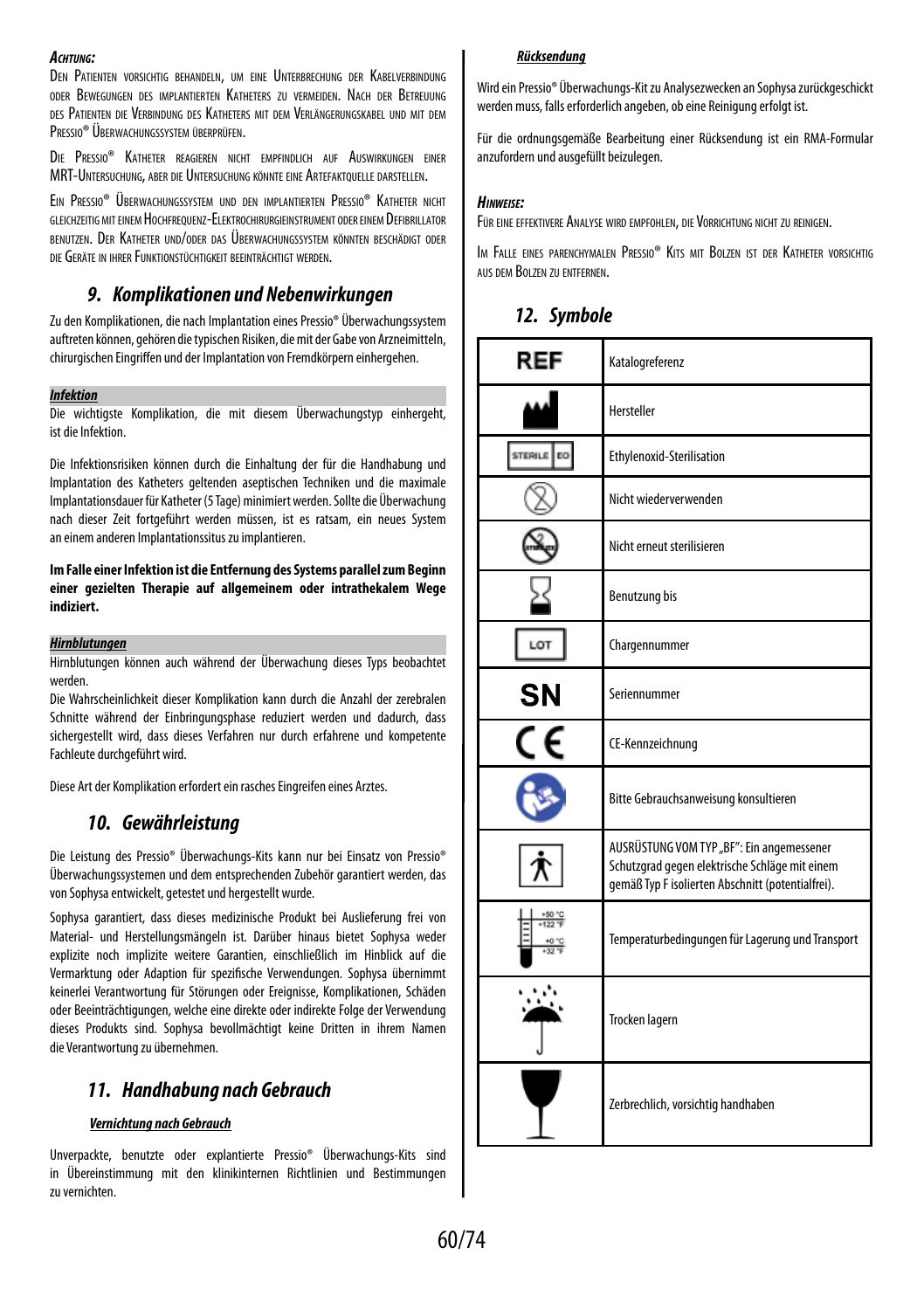## *Technische Spezifikationen*

| Kapseldurchmesser                                                                                                                         | $1,2$ mm                                                                                                |
|-------------------------------------------------------------------------------------------------------------------------------------------|---------------------------------------------------------------------------------------------------------|
| Katheterdurchmesser                                                                                                                       | 2,1 Fr (0,7 mm)                                                                                         |
| Katheterlänge                                                                                                                             | 1000 mm                                                                                                 |
| Katheter-Zentimetermarkierung, ausgehend vom proximalen Ende des Katheters                                                                |                                                                                                         |
| <b>Druck</b>                                                                                                                              |                                                                                                         |
| Sensortyp                                                                                                                                 | Piezoresistiv                                                                                           |
| Referenzdruck                                                                                                                             | Atmosphärendruck                                                                                        |
| Anzeigebereich (komplettes System)                                                                                                        | $-40$ to $+100$ mm Hq                                                                                   |
| Genauigkeit der Druckmessung<br>(Linearität und Hysterese) (komplettes System)                                                            | $\pm$ 2% des Wertes im Bereich 0 bis + 100 mmHg                                                         |
| <b>Bandbreite</b>                                                                                                                         | $>100$ Hz                                                                                               |
| Funktionsumfang Druckentlastung ohne Defekt                                                                                               | -700 mmHg bis $+$ 1250 mmHg                                                                             |
| Temperaturkoeffizient                                                                                                                     | 0,1 mmHg/°C max.                                                                                        |
| Eingangswiderstand                                                                                                                        | $667$ $\Omega$                                                                                          |
| Ausgangswiderstand                                                                                                                        | 810 Q                                                                                                   |
| Erregerspannung                                                                                                                           | 1 bis 8 V AC oder DC                                                                                    |
| Drift von Null                                                                                                                            | Weniger als 1 mmHg in den ersten 24 Stunden bei 37°C<br>Weniger als 2 mmHg in der ersten Woche bei 37°C |
| Temperatur                                                                                                                                |                                                                                                         |
| Sensortyp                                                                                                                                 | Thermistor                                                                                              |
| Anzeigebereich (komplettes System)                                                                                                        | $+20^{\circ}$ C bis $+45^{\circ}$ C<br>$+68^{\circ}$ F bis $+113^{\circ}$ F                             |
| Maximale Fehlertoleranz (Genauigkeit) unter Referenzbedingungen<br>(komplettes System)                                                    | $\pm$ 0,2°C max. von 25°C bis 45°C<br>$\pm$ 0,4°C max. von 20°C bis 25°C                                |
|                                                                                                                                           | $\pm$ 0.4°F max. von 77°F bis 113°F<br>$\pm$ 0,7°F max. von 68°F bis 77°F                               |
| Auflösung (komplettes System)                                                                                                             | $0,1^{\circ}$ C / $0,1^{\circ}$ F                                                                       |
| Ableitstrom                                                                                                                               | $<$ 10 µA bis 120 VAC                                                                                   |
| Umgebungsbedingungen während des Einsatzes (komplettes System)<br>Umgebungstemperatur<br>Atmosphärendruck<br><b>Relative Feuchtigkeit</b> | 10°C bis 40°C (50°F bis 104°F)<br>500 hPa bis 1060 hPa<br>30% bis 75%                                   |
| Bedingungen für Lagerung und Transport<br>Temperatur<br>Atmosphärendruck<br><b>Relative Feuchtigkeit</b>                                  | 0°C bis 50°C (32°F bis 122°F)<br>500 hPa bis 1060 hPa<br>20% bis 95%                                    |
| Gewicht                                                                                                                                   | 11 <sub>g</sub>                                                                                         |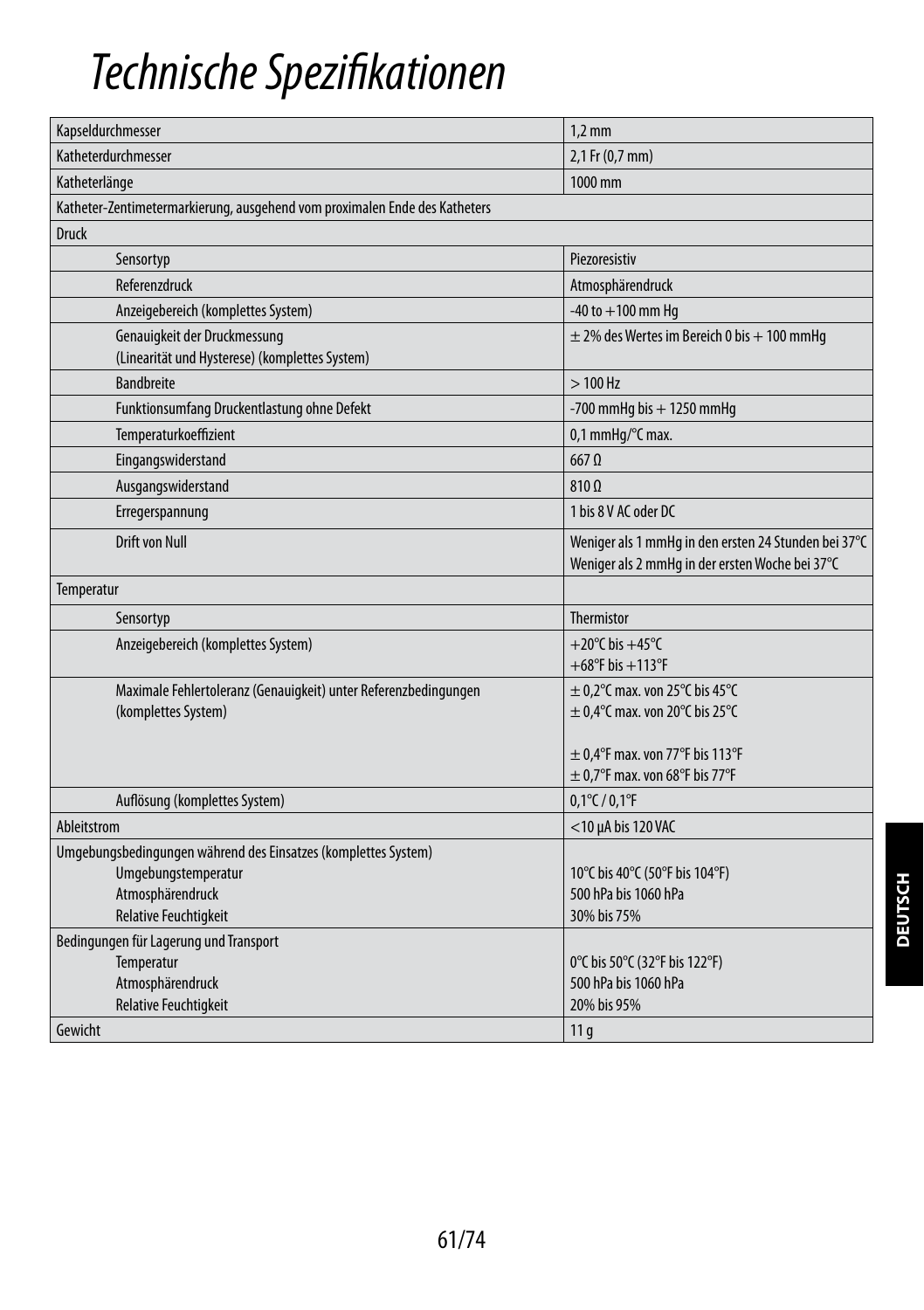## *Referenznummern*

#### **Name/Bezeichnung Referenznummer**

| <b>PRESSIO® ÜBERWACHUNGS-KITS</b><br>Nur mit einem Pressio® Überwachungssystem einsetzen.       |                |
|-------------------------------------------------------------------------------------------------|----------------|
| Parenchymales Pressio® ICP Überwachungs-Kit mit Bolzen                                          | <b>PSO-PB</b>  |
| Parenchymales Pressio® ICP & ICT Überwachungs-Kit mit Bolzen                                    | <b>PSO-PBT</b> |
| Pressio® ICP Überwachungs-Kit, parenchymales Tunneln                                            | <b>PSO-PT</b>  |
| Pressio® ICP & ICT Überwachungs-Kit, parenchymales Tunneln                                      | <b>PSO-PTT</b> |
| Pressio® ICP Überwachungs-Kit, ventrikuläres Tunneln<br>mit externer CSF-Drainagefunktion       | <b>PSO-VT</b>  |
| Pressio® ICP & ICT Überwachungs-Kit, ventrikuläres Tunneln<br>mit externer CSF-Drainagefunktion | <b>PSO-VTT</b> |

#### **PRESSIO® ÜBERWACHUNGSSYSTEME ICP-Monitor** Stromversorgungskabel und Katheter-Verlängerungskabel sind enthalten **PSO-3000 ICP-Schnittstellen-Kontrolleinheit PSO-IN00**

| <b>PRESSIO® ZUBEHÖR</b>                                                                                                                                                                                                        |                 |
|--------------------------------------------------------------------------------------------------------------------------------------------------------------------------------------------------------------------------------|-----------------|
| Katheter-Verlängerungskabel                                                                                                                                                                                                    | <b>PSO-EC20</b> |
| Patienten-Monitorkabel                                                                                                                                                                                                         | PSO-MCxx        |
| Nur mit einem Pressio® Überwachungssystem verwenden.                                                                                                                                                                           |                 |
| PHILIPS (AGILENT) 12 STIFTE                                                                                                                                                                                                    | $-MCO1$         |
| SIEMENS (SIRECUST) 10 STIFTE                                                                                                                                                                                                   | $-MCO2$         |
| SPACELABS & MINDRAY 6 STIFTE                                                                                                                                                                                                   | $-MCO3$         |
| <b>GE DATEX-Ohmeda 10 STIFTE</b>                                                                                                                                                                                               | $-MCO4$         |
| <b>GE Solar (MARQUETTE) 11 STIFTE</b>                                                                                                                                                                                          | $-MCO5$         |
| <b>HELLIGE 10 STIFTE</b>                                                                                                                                                                                                       | $-MCO6$         |
| <b>SIEMENS 7 STIFTE</b>                                                                                                                                                                                                        | $-MCOZ$         |
| NIHON KOHDEN 5 STIFTE                                                                                                                                                                                                          | $-MCO8$         |
| DATASCOPE 6 STIFTE                                                                                                                                                                                                             | $-MC10$         |
| Hirntemperatur-Modul<br>Ermöglicht die Temperaturanzeige auf dem Patientenmonitor<br>Nur mit einem Pressio® PSO-3000 Überwachungssystem einsetzen.<br>Benutzung mit geeigneten Patienten-Monitorkabeln (Druck und Temperatur). | PSO-MT00        |
| Patienten-Monitorkabel - Temperatur<br>Nur mit Pressio® Hirntemperatur-Modul einsetzen.                                                                                                                                        | PSO-MCT-y       |
| PHILIPS (AGILENT) - 2 STIFTE                                                                                                                                                                                                   | $-MCT-A$        |
| SIEMENS - 7 STIFTE                                                                                                                                                                                                             | $-MCT-B$        |
| <b>SPACELABS - 10 STIFTE</b>                                                                                                                                                                                                   | $-MCT-C$        |
| GE Solar (MARQUETTE), GE DATEX-Ohmeda - 11 STIFTE                                                                                                                                                                              | $-MCT-F$        |
| HELLIGE, DATEX-Ohmeda, NIHON KOHDEN, MINDRAY & DATASCOPE - JACK 6,35 mm                                                                                                                                                        | $-MCT-F$        |
| <b>Einweghandbohrer</b>                                                                                                                                                                                                        | <b>PSO-DR</b>   |
| Serielle Schnittstelle                                                                                                                                                                                                         | <b>PSO-TX00</b> |
|                                                                                                                                                                                                                                |                 |

Änderungen der technischen Daten und Referenznummern vorbehalten. Die Produktverfügbarkeit kann von Land zu Land variieren.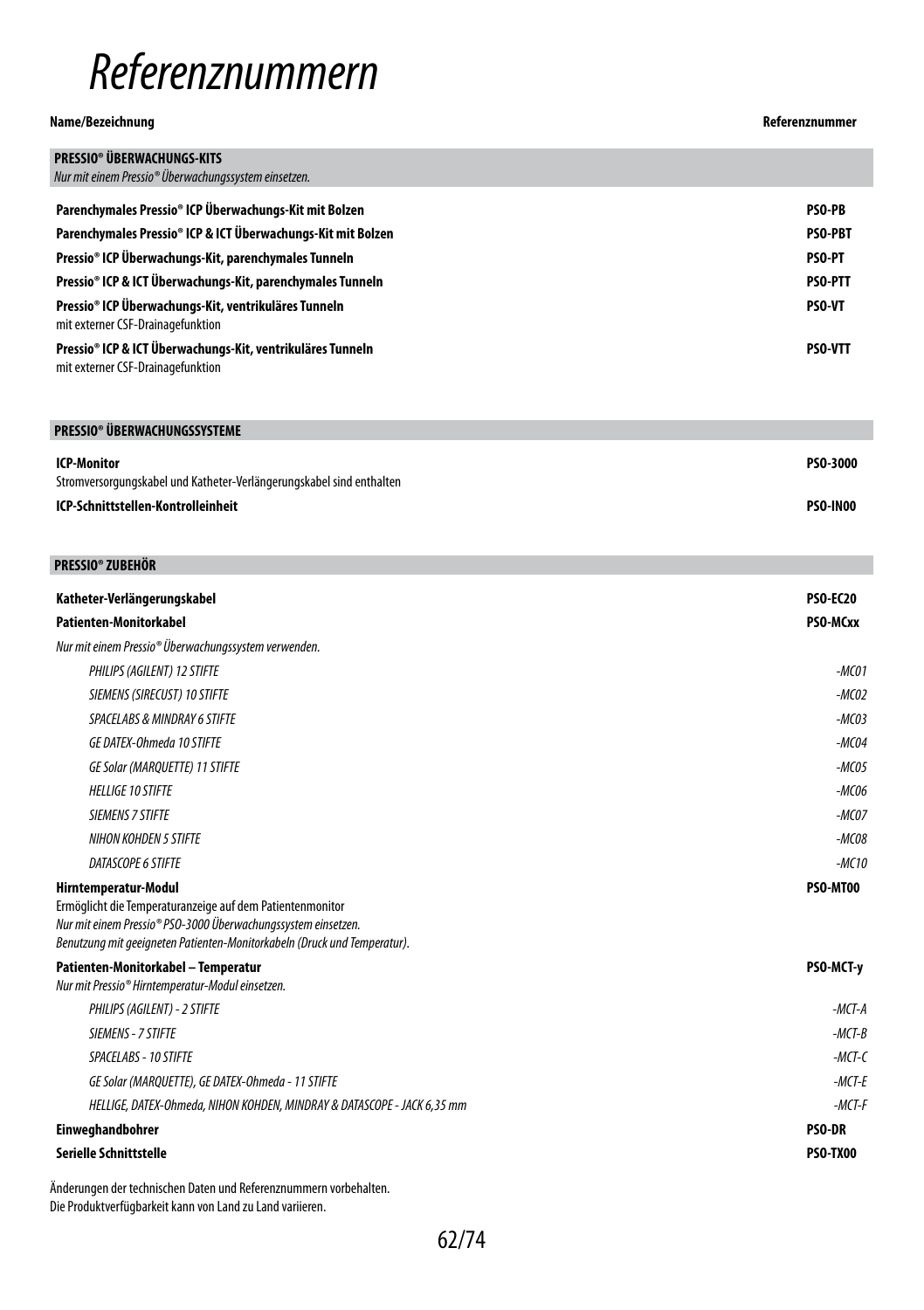# Οδηγίες χρήσης

| 8. Προφυλάξεις για την παρακολούθηση, τη φροντίδα και την περίθαλψη του ασθενούς  70 |  |
|--------------------------------------------------------------------------------------|--|
|                                                                                      |  |
|                                                                                      |  |
|                                                                                      |  |
|                                                                                      |  |
|                                                                                      |  |
|                                                                                      |  |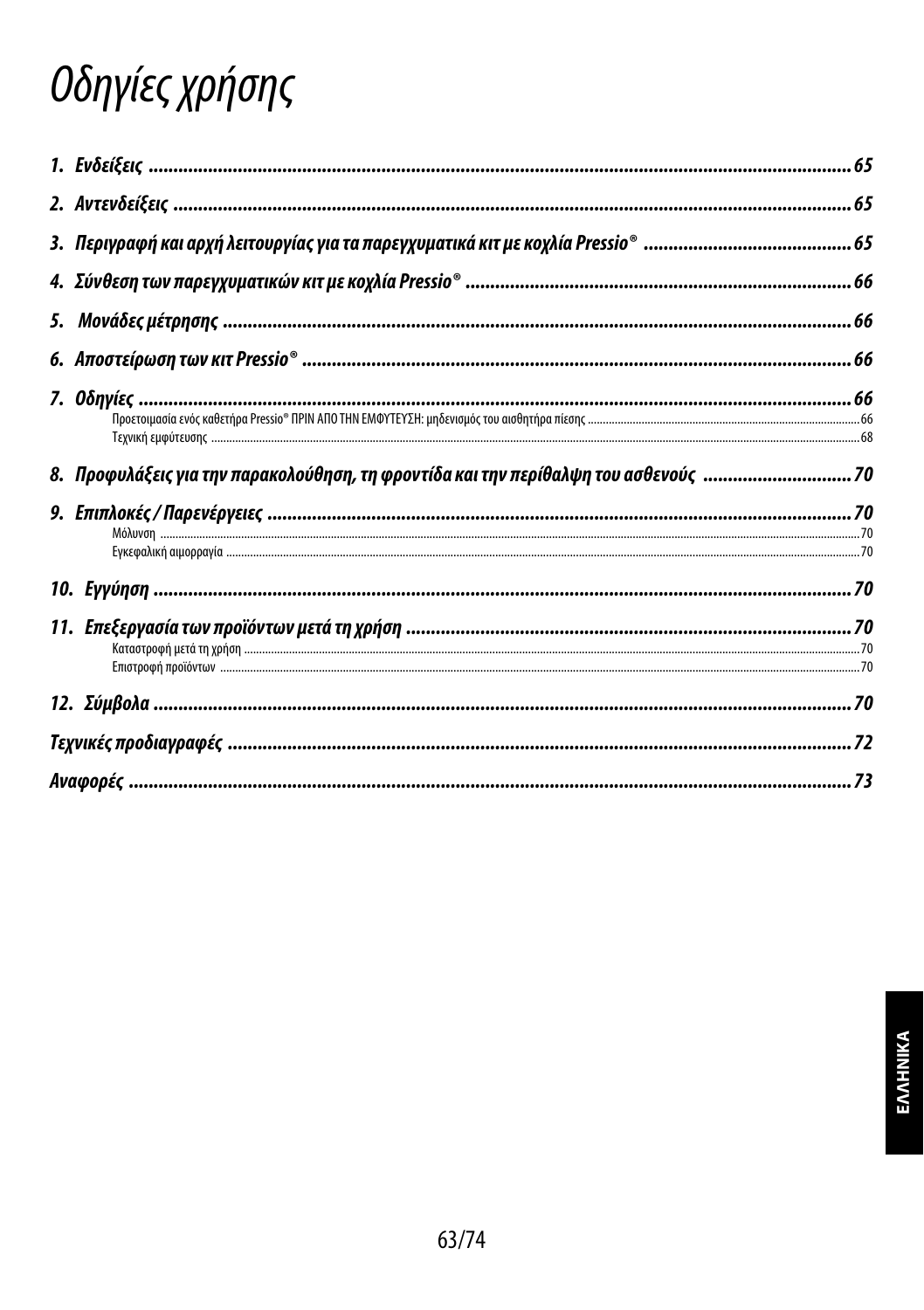*Εικόνα 1: Κιτ παρακολούθησης ενδοκρανιακής πίεσης, παρεγχυματικό με κοχλία Pressio® (Μοντέλο PSO-PB).*



*Εικόνα 2: Κιτ παρακολούθησης ενδοκρανιακής πίεσης και ενδοκρανιακής θερμοκρασίας, παρεγχυματικό με κοχλία Pressio® (Μοντέλο PSO-PBT).*

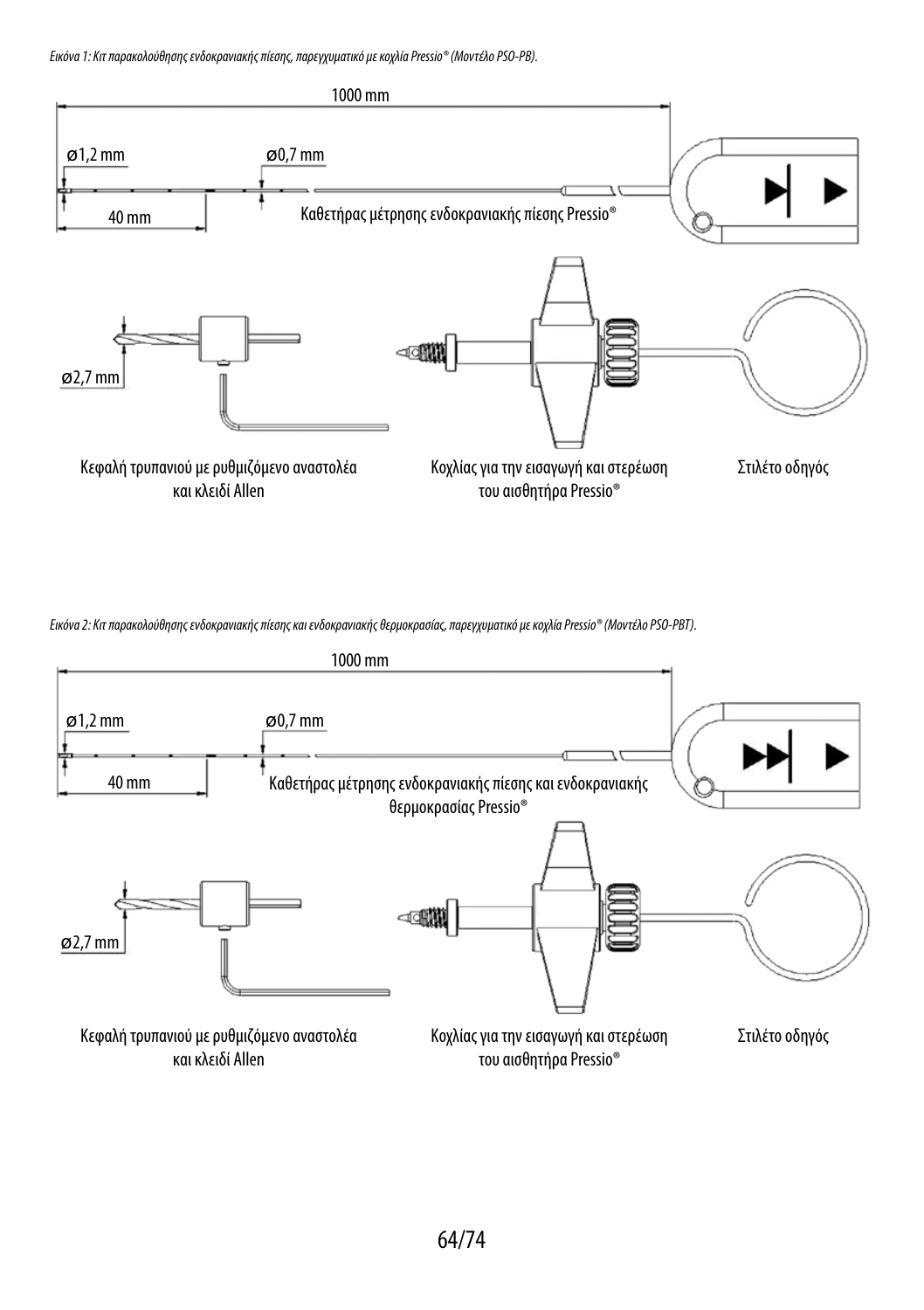Διαραστε προσεκτικα τις οληΓιες χρησης πριν την εμφύτενση της Διαταξής.

## *1. Ενδείξεις*

Η χρήση ενός κιτ παρακολούθησης Pressio® ενδείκνυται στους ασθενείς όπου απαιτείται συνεχής παρακολούθηση της ενδοκρανιακής πίεσης.

Επιπλέον, με το μοντέλο PSO-PBT είναι δυνατή η μέτρηση της ενδοκρανιακής θερμοκρασίας.

#### *ΣημείωΣη:*

Οι τιμες θερμοκρασίας και πιεσης πον αναΓραφονται στα σχοτηματα παρακολογθησης PRESSIO<sup>®</sup> ΔΕΝ ΠΡΟΛΙΚΑΖΟΎΝ ΤΗΝ ΚΑΤΑΣΤΑΣΗ ΤΗΣ ΥΓΕΙΑΣ ΤΟΥ ΑΣΘΕΝΟΎΣ.

## *2. Αντενδείξεις*

Οι αντενδείξεις στη χρήση ενός κιτ Pressio® είναι οι εξής:

- οι διαπιστωμένες ή πιθανές μολύνσεις στους ιστούς σε άμεση επαφή με εξαρτήματα του συστήματος παρακολούθησης (μηνιγγίτιδα, κοιλιΐτιδα, σηψαιμία ή βακτηριαιμία) ή άλλη μόλυνση που υπάρχει σε οποιοδήποτε τμήμα του σώματος
- ασθενείς σε αντιθρομβωτική θεραπεία ή με αιμορραγική διάθεση

Επιπλέον, στα μικρά παιδιά η στερέωση με κοχλία αντενδείκνυται καθώς η οστέινη πλάκα του κρανίου δεν είναι αρκετά παχιά.

#### *ΠροείδοΠοίηΣη:*

ΜΗ ΧΡΗΣΙΜΟΠΟΙΕΙΤΕ ΤΟ ΚΙΤ ΠΑΡΑΚΟΛΟΥΘΗΣΗΣ PRESSIO® ΑΝ ΔΕΝ ΥΠΑΡΧΕΙ ΔΙΑΘΕΣΙΜΟ ΕΚΠΑΙΔΕΥΜΕΝΟ προσωπικο για να παρεχει σύνεχη παρακολούθηση.

## *3. Περιγραφή και αρχή λειτουργίας για τα παρεγχυματικά κιτ με κοχλία Pressio®*

Οι καθετήρες παρακολούθησης Pressio® είναι εμφυτεύσιμες διατάξεις μίας χρήσης.

Οι καθετήρες παρακολούθησης Pressio® είναι τύπου « BF » .

Να χρησιμοποιούνται μόνο με σύστημα παρακολούθησης Pressio®.

#### *Προφύλαξη:*

ΣΥΝΔΕΕΤΕ ΑΠΟΚΛΕΙΣΤΙΚΑ ΚΑΘΕΤΗΡΕΣ PRESSIO® ΣΕ ΒΑΘΜΟΝΟΜΗΜΕΝΟ ΕΞΟΠΑΙΣΜΟ PRESSIO®.

#### *Κιτ παρακολούθησης ενδοκρανιακής πίεσης, παρεγχυματικό με κοχλία Pressio® Μοντέλο PSO-PB (Εικόνα 1)*:

Το κιτ PSO-PB καθιστά εφικτή τη διαρκή παρακολούθηση της ενδοκρανιακής πίεσης. Διαθέτει καθετήρα μήκους 1m με διάμετρο 2,1Fr. Στο άκρο του βρίσκεται μια κάψουλα διαμέτρου 1,2mm που περικλείει έναν αισθητήρα πίεσης πιεζοαντίστασης, τύπου μηκυνσιόμετρου σιλικόνης, που έχει σχεδιαστεί για τοποθέτηση στο εγκεφαλικό παρέγχυμα.

#### *Κιτ παρακολούθησης ενδοκρανιακής πίεσης και ενδοκρανιακής θερμοκρασίας, παρεγχυματικό με κοχλία Pressio® PSO-PBT(Εικόνα 2)*:

Το κιτ PSO-PBT καθιστά εφικτή τη διαρκή παρακολούθηση της ενδοκρανιακής πίεσης και της ενδοκρανιακής θερμοκρασίας.

Διαθέτει έναν καθετήρα μήκους 1m με διάμετρο 2,1Fr στο άκρο του οποίου βρίσκεται μια κάψουλα διαμέτρου 1,2mm που περικλείει έναν αισθητήρα πίεσης πιεζοαντίστασης, τύπου μηκυνσιόμετρου σιλικόνης, και έναν αισθητήρα θερμοκρασίας θερμικής αντίστασης, που έχει σχεδιαστεί για τοποθέτηση στο εγκεφαλικό παρέγχυμα.

Τα δύο κιτ ξεχωρίζουν οπτικά από τις αντίστοιχες σημάνσεις στο σύνδεσμο του καθετήρα.

Και στις δύο περιπτώσεις, ο καθετήρας έχει εκατοστομετρική διαβάθμιση πάνω από 10cm από το εγγύς άκρο, καθώς και ένα σημάδι στα 15cm.

Το άλλο άκρο του καθετήρα αντίθετα από την κάψουλα διαθέτει ένα σύνδεσμο που καθιστά εφικτή τη σύνδεση του καθετήρα με ένα σύστημα παρακολούθησης Pressio® (PSO-3000 ή PSO-IN00) μέσω ενός καλωδίου επέκτασης καθετήρα (PSO-EC20).

Το καλώδιο επέκτασης καθετήρα μεταδίδει τα σήματα μέτρησης με τη μορφή αναλογικών σημάτων από τον αισθητήρα στο σύστημα παρακολούθησης Pressio®.

Ο καθετήρας ανταλλάσσει επίσης ένα ψηφιακό σήμα που περιλαμβάνει δεδομένα, όπως βαθμονόμηση αισθητήρα, τιμή και ημερομηνία κατά την οποία μηδενίστηκε ο αισθητήρας πίεσης, με το σύστημα παρακολούθησης Pressio®.

Τα δεδομένα αυτά αποθηκεύονται στο σύνδεσμο καθετήρα και είναι επομένως ανεξάρτητα από το σύστημα παρακολούθησης Pressio® που χρησιμοποιείται.

#### *Προφύλαξη:*

ΜΗΝ ΑΦΗΝΕΤΕ ΤΟΝ ΣΥΝΛΕΣΜΟ ΝΑ ΕΡΘΕΙ ΣΕ ΕΠΑΦΗ ΜΕ ΥΓΡΟ.

Η κάψουλα που περικλείει τον αισθητήρα είναι κατασκευασμένη από τιτάνιο και το περίβλημα του καθετήρα είναι κατασκευασμένο από πολυαμίδιο. Ολόκληρο το μήκος του καθετήρα είναι ακτινοσκιερό.

Τα παρεγχυματικά κιτ παρακολούθησης με κοχλία Pressio® είναι προϊόντα χωρίς λάτεξ και χωρίς φθαλικές ενώσεις.

Με τα κιτ παρακολούθησης Pressio® PSO-PB και PSO-PBT είναι εφικτή η στερέωση του καθετήρα παρεγχύματος χρησιμοποιώντας έναν κοχλία [4].

Η κεφαλή τρυπανιού [1] παρέχει ενδοκρανιακή πρόσβαση.

Έχει διάμετρο (2,7mm) που είναι προσαρμοσμένη στο σπείρωμα [5] του κοχλία. Χάρη στο ρυθμιζόμενο αναστολέα [2] δεν γίνεται υπέρβαση του επιλεγμένου βάθους διάτρησης. Με το κλειδί Allen [3] ρυθμίζεται η θέση του αναστολέα πάνω στην κεφαλή τρυπανιού.



Με τον κοχλία [4] γίνεται η εισαγωγή και στερέωση του καθετήρα στο παρέγχυμα.

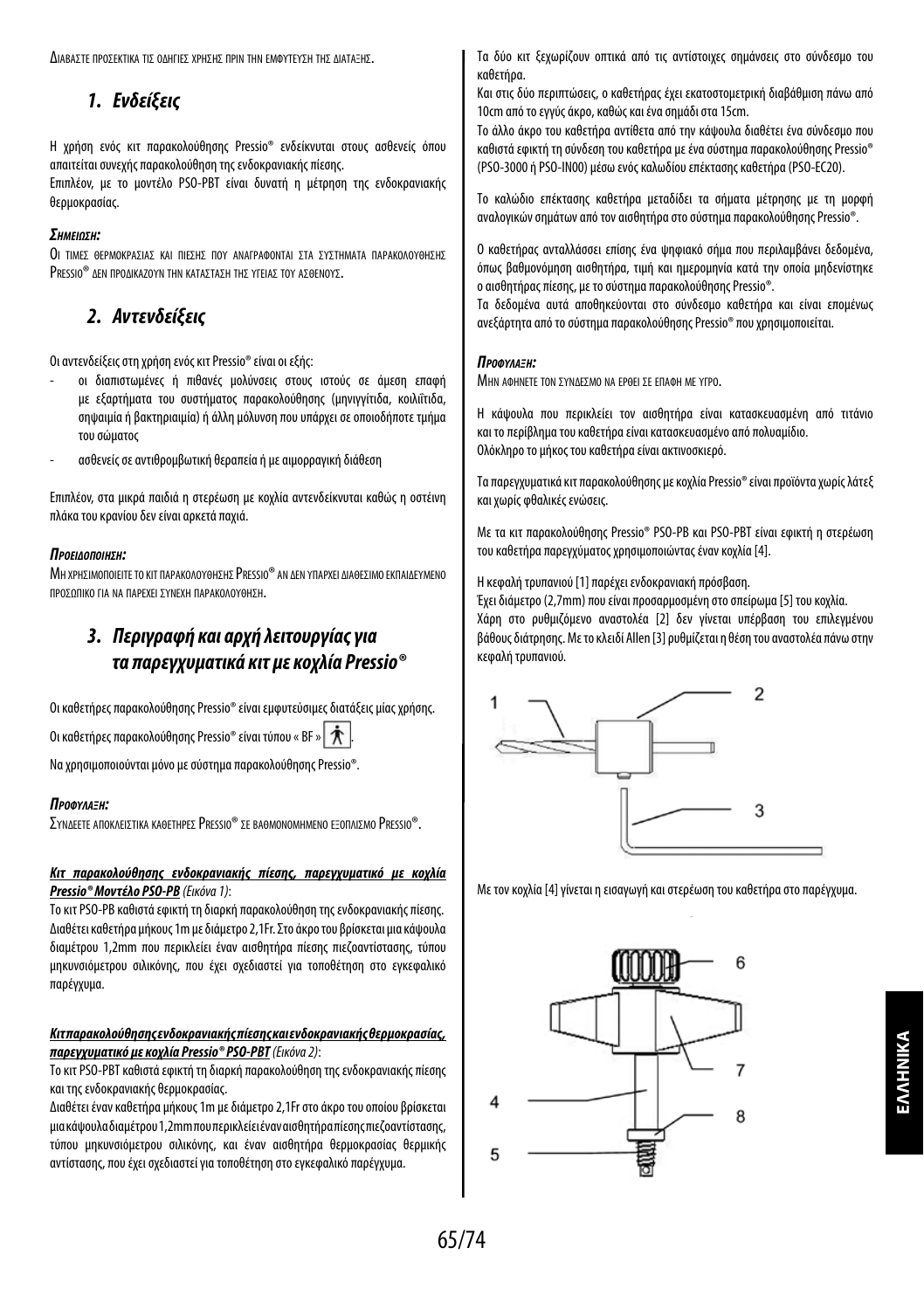Με την προεξοχή [7] βιδώνεται ο κοχλίας πάνω στο οστό του κρανίου.

Με το περικόχλιο σύσφιξης [6] στερεώνεται ο καθετήρας στο επιθυμητό βάθος στο παρέγχυμα. Επομένως, το περικόχλιο πρέπει να ξεβιδωθεί προηγουμένως για να εισαχθεί ο καθετήρας μέσα από τον κοχλία.

Με το δακτύλιο απόστασης [8] που βρίσκεται πάνω στον κοχλία είναι εφικτή η ρύθμιση του βάθους τοποθέτησης του κοχλία ανάλογα με το πάχος του οστού του κρανίου του ασθενούς.



Το στιλέτο οδηγός [9] εισάγεται στον κοχλία [4] (το περικόχλιο [6] είναι ξεβιδωμένο). Επιτρέπει τη δημιουργία διόδου μέσα από το παρέγχυμα για τη διευκόλυνση της εισαγωγής του καθετήρα Pressio®.

Παρέχεται τοποθετημένο μέσα στον κοχλία.

## *4. Σύνθεση των παρεγχυματικών κιτ με κοχλία Pressio®*

Τα παρεγχυματικά κιτ με κοχλία Pressio® κυκλοφορούν σε δύο διαφορετικά μοντέλα: PSO-PB και PSO-PBT *(βλ. §3: « Περιγραφή και αρχή λειτουργίας των παρεγχυματικών κιτ με κοχλία Pressio® »).*

Και στα δύο μοντέλα, τα ειδικά εξαρτήματα για την εισαγωγή του καθετήρα στο παρέγχυμα και τη στερέωσή του με κοχλία περιλαμβάνονται στο κιτ και είναι έτοιμα προς χρήση.

Η Sophysa προσφέρει επίσης ένα αποστειρωμένο χειροκίνητο τρυπάνι μίας χρήσης (PSO-DR), για τη διάτρηση του κρανίου σε συνδυασμό με την κεφαλή τρυπανιού που παρέχεται με κάθε κιτ.

Οι καθετήρες Pressio® χρησιμοποιούνται με ένα από τα συστήματα παρακολούθησης Pressio® και τα κατάλληλα εξαρτήματα *(βλ. τις οδηγίες χρήσης για τα PSO-3000, PSO-IN00 και PSO-MT00).*

#### *Ειδική περίπτωση για το μοντέλο PSO-PBT:*

Για την καλύτερη δυνατή χρήση ενός καθετήρα ενδοκρανιακής θερμοκρασίας και ενδοκρανιακής πίεσης, πρέπει να χρησιμοποιείται διάταξη παρακολούθησης Pressio®, μοντέλο PSO-3000 με έκδοση λογισμικού V2.

#### *ΣημείωΣείΣ:*

*Η έκδοσΗ V2 του λογισμικου μπορέι να προσδιοριστέι κατα τον αυτοέλέγχο τΗσ διαταξΗσ παρακολουθΗσΗσ: κατα τΗν έκκινΗσΗ έμφανιζέται το λογοτυπο τΗσ Sophysa και Η έκδοσΗ του λογισμικου.*

*Αν δέν έχέτέ διαταξΗ παρακολουθΗσΗσ Pressio® μέ έκδοσΗ λογισμικου V2, μπορέιτέ να χρΗσιμοποιΗσέτέ τον καθέτΗρα σέ ένα αλλο συστΗμα παρακολουθΗσΗσ Pressio®, οπωσ Η διαταξΗ παρακολουθΗσΗσ Pressio® PSO-3000 μέ έκδοσΗ λογισμικου V1 Η Η διασυνδέσΗ Pressio® PSO-IN00.*

*Σέ αυτΗ τΗν πέριπτωσΗ έμφανιζέται μονο <sup>Η</sup> πιέσΗ. Η θέρμοκρασια δέν έμφανιζέται αλλα <sup>Η</sup> αποδοσΗ του αισθΗτΗρα πιέσΗσ θα έιναι ιδια.*

## *5. Μονάδες μέτρησης*

#### **Διάμετροι καθετήρα (D)**

 $D(mm) = Fr / 3$  $Fr = D(mm) \times 3$ 

#### **Ενδοκρανιακή πίεση**

Οι πιέσεις λειτουργίας αναφέρονται σε mmHg. 1 mmHg αντιστοιχεί σε 13,60 mmH<sub>2</sub>0 και 133 Pa.

#### **Ενδοκρανιακή θερμοκρασία**

Η ενδοκρανιακή θερμοκρασία μπορεί να εμφανιστεί σε βαθμούς Κελσίου (°C) ή σε βαθμούς Φαρενάιτ (°F).

```
{}^{\circ}F = {}^{\circ}C x (9/5) + 32
                °C = (°F - 32) y (5/9)
Ισοδυναμία σε Kelvin (K):
                 K = {}^{o}C + 273.15
```
 $K = {}^{o}F$  x (5/9) + 255.37

Ανατρέξτε στις οδηγίες χρήσης της διάταξης παρακολούθησης Pressio® για να επιλέξετε τη μονάδα θερμοκρασίας που θα προβάλλεται.

## *6. Αποστείρωση των κιτ Pressio®*

Τα κιτ παρακολούθησης Pressio® συσκευάζονται ξεχωριστά σε διπλή αυτοκόλλητη, αποστειρωμένη, μη πυρογενή συσκευασία. Αποστειρώνονται με αιθυλενοξείδιο.

#### *ΠροείδοΠοίηΣείΣ:*

ΜΗ χρησιμοποιησετε το κιτ παρακολογοήσης Pressio® fan η αποστειροΜέΝΗ σγρκεγάσια εχει ανοιχθει η ύποστει ζημια η εαν εχει περασει η ημερομηνια ληξησ.

TA KIT ΠΑΡΑΚΟΛΟΥΘΗΣΗΣ PRESSIO® ΕΙΝΑΙ ΛΙΑΤΑΞΕΙΣ ΜΙΑΣ ΧΡΗΣΗΣ. ΜΗΝ ΤΙΣ ΑΠΟΣΤΕΙΡΟΣΕΤΕ ΚΑΙ μην τισ χρησιμοποιησετε ξανα μετα την αφαιρεση απο τη σύσκεύασια η/και την εκφύτεύση. ΕΝΔΕΧΕΤΑΙ ΝΑ ΕΠΗΡΕΑΣΤΕΙ Η ΑΠΟΛΟΣΗ ΤΟΥΣ (ΑΠΟΚΛΙΣΗ, ΗΛΕΚΤΡΙΚΗ ΑΣΦΑΛΕΙΑ Κ.ΛΠ.) ΚΑΤΑ ΤΗΝ ΑΠΟΛΥΜΑΝΣΗ ΚΑΙ ΥΠΑΡΧΕΙ ΣΟΒΑΡΟΣ ΚΙΝΔΥΝΟΣ ΜΟΛΥΝΣΗΣ.

#### *ΣημείωΣη:*

Η Sophysa ΔΕΝ ΦΕΡΕΙ ΕΥΘΥΝΗ ΓΙΑ ΤΗΝ ΑΠΟΛΟΣΗ ΟΠΟΙΟΥΛΗΠΟΤΕ ΠΡΟΪΟΝΤΟΣ ΠΟΥ ΕΧΕΙ ΑΠΟΣΤΕΙΡΟΘΕΙ Η/ΚΑΙ ΧΡΗΣΙΜΟΠΟΙΗΘΕΙ ΞΑΝΑ, ΟΥΤΕ ΓΙΑ ΕΠΙΠΛΟΚΕΣ ΟΙ ΟΠΟΙΕΣ ΜΠΟΡΕΙ ΝΑ ΠΡΟΚΛΗΘΟΎΝ ΑΠΟ ΑΥΤΕΣ τισ ενεργειεσ.

## *7. Οδηγίες*

**Πριν από την εμφύτευση, συνιστάται να ανατρέξετε στις οδηγίες χρήσης του συστήματος παρακολούθησης Pressio® που χρησιμοποιείται, για την εγκατάσταση και τη ρύθμισή του (σύστημα παρακολούθησης ή διασύνδεση Pressio®).**

*Προετοιμασία ενός καθετήρα Pressio® ΠΡΙΝ ΑΠΟ ΤΗΝ ΕΜΦΥΤΕΥΣΗ: μηδενισμός του αισθητήρα πίεσης*

Πριν από την εμφύτευση του καθετήρα Pressio®, πρέπει να μηδενιστεί ο αισθητήρας πίεσης (βαθμονόμηση σε σχέση με την ατμοσφαιρική πίεση).

Ο αισθητήρας ενδοκρανιακής θερμοκρασίας έχει βαθμονομηθεί από τον κατασκευαστή. Συνεπώς δεν χρειάζεται να μηδενίσετε από πριν τη ρύθμιση της θερμοκρασίας.

Βεβαιωθείτε ότι διατηρείται η ασηψία του κιτ παρακολούθησης Pressio® σε όλη τη διάρκεια αυτού του βήματος της διαδικασίας.

#### **1) Ενεργοποίηση του συστήματος παρακολούθησης**

Συνδέστε το καλώδιο επέκτασης καθετήρα (PSO-EC20) στο σύστημα παρακολούθησης Pressio®.

Πριν ανοίξετε τη συσκευασία που εγγυάται την κατάσταση αποστείρωσης του κιτ παρακολούθησης Pressio®, ενεργοποιήστε το σύστημα παρακολούθησης Pressio® (PSO-3000 ή PSO-IN00).

Ανατρέξτε στις οδηγίες χρήσης της διάταξης παρακολούθησης ή διασύνδεσης Pressio®.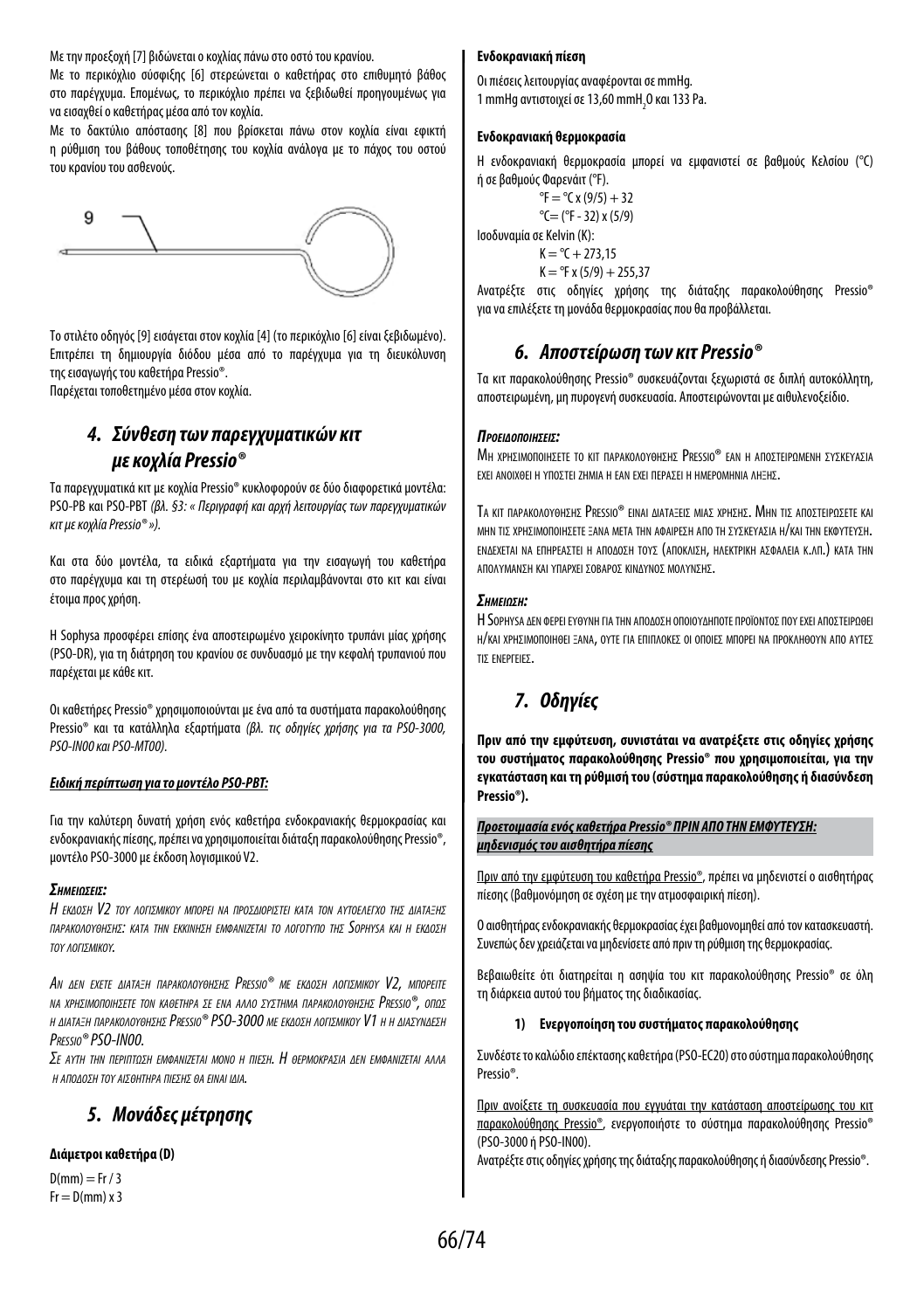#### **2) Σύνδεση του καθετήρα στο σύστημα παρακολούθησης**

Πραγματοποιήστε τη σύνδεση μεταξύ του καθετήρα και του καλωδίου επέκτασης (PSO-EC20) σύμφωνα με την ακίδα οδηγό.

Ευθυγραμμίστε το μπλε βέλος στο σύνδεσμο του καθετήρα με το μπλε βέλος στο σύνδεσμο του καλωδίου: ο σύνδεσμος του καθετήρα θα καθοδηγηθεί με ασφάλεια μέσα στο σύνδεσμο του καλωδίου.

Ωθήστε μέχρι το τέρμα για να βεβαιωθείτε ότι έχει ολοκληρωθεί η σύνδεση.



Το μήνυμα « ZERO SENSOR » (Μηδενισμός αισθητήρα) εμφανίζεται στη διάταξη παρακολούθησης Pressio® (PSO-3000).

Αν εμφανιστούν οι κωδικοί σφάλματος, « E001 », « E002 », « E005 » ή το μήνυμα « CONNECT SENSOR » (Σύνδεση αισθητήρα) στη διάταξη παρακολούθησης Pressio® μετά από τη σύνδεση του καθετήρα στο καλώδιο επέκτασης, ενδέχεται η σύνδεση να μην έγινε σωστά.

Σε αυτήν την περίπτωση, βεβαιωθείτε ότι έχετε ωθήσει τον σύνδεσμο του καθετήρα μέχρι το τέρμα στο καλώδιο επέκτασης του καθετήρα και ότι το καλώδιο είναι σωστά συνδεδεμένο με τη διάταξη παρακολούθησης Pressio®.

#### **3) Προετοιμασία του δοχείου αποστειρωμένου νερού**

Προετοιμάστε έναν αποστειρωμένο φυσιολογικό ορό (ή ακόμη και αποστειρωμένο νερό) και ένα δοχείο σε ένα αποστειρωμένο περιβάλλον.

Εκχύστε τον αποστειρωμένο φυσιολογικό ορό (ή αποστειρωμένο νερό) στο δοχείο.



#### *Προφύλαξη:*

Ο ΜΗΛΕΝΙΣΜΟΣ ΤΟΥ ΑΙΣΘΗΤΗΡΑ ΠΙΕΣΗΣ ΠΡΕΠΕΙ ΝΑ ΠΡΑΓΜΑΤΟΠΟΙΗΘΕΙ ΣΕ ΡΗΧΟ ΥΓΡΟ (~5MM). Η ΧΡΗΣΗ ΕΝΟΣ ΒΑΘΙΟΥ ΔΟΧΕΙΟΥ ΜΠΟΡΕΙ ΝΑ ΟΔΗΓΗΣΕΙ ΣΕ ΥΔΡΟΣΤΑΤΙΚΗ ΠΙΕΣΗ ΜΕΓΑΛΥΤΕΡΗ ΑΠΟ το ΜΗΔΕΝ ΤΗΣ ΑΤΜΟΣΦΑΙΡΙΚΗΣ ΠΙΕΣΗΣ, ΠΡΟΚΑΛΩΝΤΑΣ ΕΝΑ ΕΣΦΑΛΜΕΝΟ ΜΗΔΕΝ ΑΝΑΦΟΡΑΣ.

#### **4) Μηδενισμός του καθετήρα**

Βυθίστε πλήρως τον αισθητήρα (μεταλλικό τμήμα) στο υγρό.



Προσέξτε να μην ακουμπήσετε το δοχείο με τον αισθητήρα.

Όταν ο αισθητήρας είναι έτοιμος, πιέστε το πλήκτρο μηδενισμού.



#### *ΣημείωΣη:*

Κατα τη Διαρκεια τον ΜΗΔΕΝΙΣΜΟΥ ΔΙΑΤΗΡΕΙΤΕ ΤΟΝ ΑΙΣΘΗΤΗΡΑ ΕΜΒΑΠΤΙΣΜΕΝΟ ΚΑΙ ΜΗΝ ΜΕΤΑΚΙΝΕΙΤΕ το Δοχειο.

#### *ΠροφύλαξείΣ:*

ΑποφΥΓΕΤΕ ΟΠΟΙΑΔΗΠΟΤΕ ΕΠΑΦΗ ΜΕ ΤΟ ΑΚΡΟ ΤΟΥ ΚΑΘΕΤΗΡΑ ΚΑΤΑ ΤΟ ΜΗΔΕΝΙΣΜΟ ΤΟΥ ΑΙΣΘΗΤΗΡΑ. Η ΒΑΘΜΟΝΟΜΗΣΗ ΣΕ ΣΧΕΣΗ ΜΕ ΤΗΝ ΑΤΜΟΣΦΑΙΡΙΚΗ ΠΙΕΣΗ ΜΠΟΡΕΙ ΝΑ ΠΑΡΑΠΟΙΗΘΕΙ.

ΒεβαιΩΘΕΙΤΕ ΟΤΙ ΤΟ ΑΚΡΟ ΤΟΥ ΚΑΘΕΤΗΡΑ ΕΙΝΑΙ ΕΜΒΑΠΤΙΣΜΕΝΟ ΣΤΟ ΑΠΟΣΤΕΙΡΩΜΕΝΟ ΝΕΡΟ Η ΤΟΝ ΑΠΟΣΤΕΙΡΟΜΕΝΟ ΦΥΣΙΟΛΟΓΙΚΟ ΟΡΟ ΚΑΤΑ ΤΟ ΜΗΛΕΝΙΣΜΟ. Ο ΜΗΛΕΝΙΣΜΟΣ ΤΟΥ ΑΙΣΘΗΤΗΡΑ ΣΕ ΣΥΝΘΗΚΕΣ ΔΙΑΦΟΡΕΤΙΚΕΣ ΑΠΟ ΑΥΤΕΣ ΠΟΥ ΣΥΝΙΣΤΟΝΤΑΙ ΜΠΟΡΕΙ ΝΑ ΠΡΟΚΑΛΕΣΕΙ ΑΝΑΚΡΙΒΕΙΣ ΕΝΛΕΙΞΕΙΣ ΠΙΕΣΗΣ.

Η κίνηση μιας γραμμής προόδου εργασίας επιτρέπει την παρακολούθηση της σωστής εκτέλεσης του μηδενισμού.

Η διαδικασία διαρκεί περίπου 3 δευτερόλεπτα.

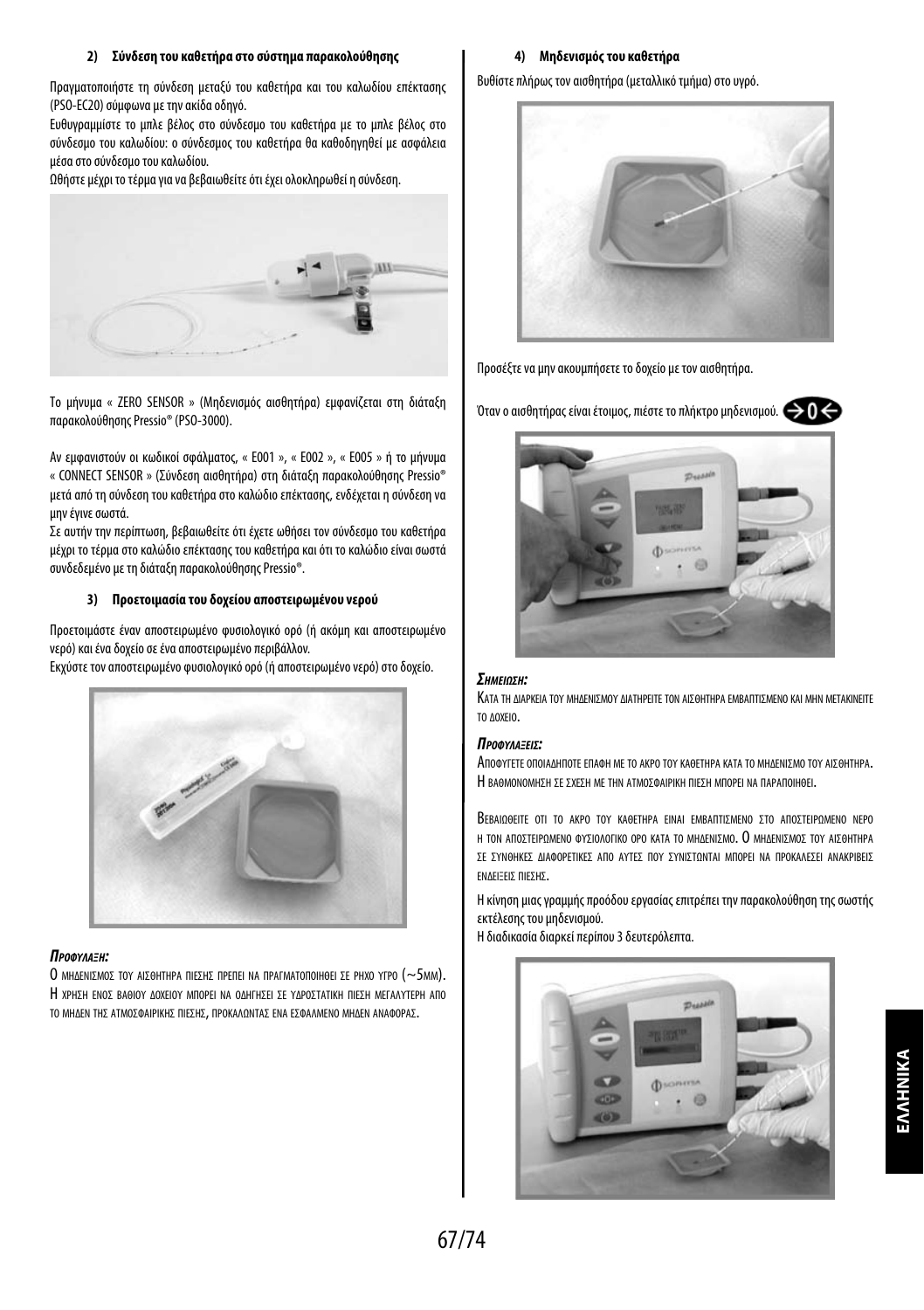#### **5) Επιβεβαίωση της σωστής ολοκλήρωσης της διαδικασίας μηδενισμού**

Όταν η γραμμή προόδου φτάσει στο τέλος, το μήνυμα « ZERO SENSOR OK – INSERT SENSOR » (Ο μηδενισμός αισθητήρα ολοκληρώθηκε - τοποθετήστε τον αισθητήρα) υποδηλώνει ότι η διαδικασία εκτελέστηκε σωστά.

Ελέγξτε ότι η οθόνη της διάταξης παρακολούθησης Pressio® εμφανίζει την τιμή « 0 mmHg » (ή η οθόνη της διάταξης παρακολούθησης ασθενούς αν χρησιμοποιείται η διασύνδεση Pressio®).

Αν κατά το μηδενισμό ο αισθητήρας υποστεί παρασιτικές διακυμάνσεις πίεσης ή υποστεί βλάβη, στην οθόνη θα εμφανιστεί το μήνυμα « ZERO SENSOR FAILURE – REPLACE SENSOR » (Βλάβη μηδενισμού αισθητήρα - αντικαταστήστε τον αισθητήρα). Σε αυτήν την περίπτωση, αποσυνδέστε και συνδέστε πάλι τον καθετήρα και δοκιμάστε πάλι τα βήματα μηδενισμού.

Αν αποτύχει πάλι, αλλάξτε τον καθετήρα.

Ανατρέξτε επίσης στις οδηγίες χρήσης του συστήματος παρακολούθησης Pressio® που χρησιμοποιείτε (PSO-3000 ή PSO-IN00, § « Ανωμαλία στη λειτουργία: συμπτώματα / προτεινόμενα μέτρα »).

#### *ΣημείωΣη:*

Ο ΜΗΛΕΝΙΣΜΟΣ ΤΟΥ ΑΙΣΘΗΤΗΡΑ ΜΠΟΡΕΙ ΝΑ ΓΙΝΕΙ ΜΟΝΟ ΜΙΑ ΦΟΡΑ. ΑΝ ΓΙΝΕΙ ΝΕΑ ΠΡΟΣΠΑΘΕΙΑ MHAENIΣΜΟΥ ΤΟΥ ΙΛΙΟΥ ΑΙΣΘΗΤΗΡΑ, ΕΜΦΑΝΙΖΕΤΑΙ ΤΟ ΜΗΝΎΜΑ « SENSOR ALREADY ZEROED » (Ο ΑΙΣΘΗΤΗΡΑΣ ΕΧΕΙ ΗΔΗ ΜΗΔΕΝΙΣΤΕΙ).

Με την αποθήκευση δεδομένων στη μνήμη του συνδέσμου καθετήρα *(βλ. §3)* μπορείτε να χρησιμοποιήσετε διαφορετικές διατάξεις παρακολούθησης ή διασυνδέσεις Pressio® (μοντέλα PSO-3000 με έκδοση λογισμικού V2, PSO-3000 με έκδοση λογισμικού V1 και PSO-IN00) από το μοντέλο στο οποίο πραγματοποιήθηκε ο μηδενισμός.

#### *Ειδική περίπτωση για το μοντέλο PSO-PBT:*

#### *ΣημείωΣη:*

Οταν Η ΜΕΤΡΗΣΗ ΤΗΣ ΘΕΡΜΟΚΡΑΣΙΑΣ ΑΠΟ ΤΟΝ ΑΙΣΘΗΤΗΡΑ ΕΙΝΑΙ ΚΑΤΩ ΑΠΟ 20°C, Η ΔΙΑΤΑΞΗ παρακολογθησης Pressio® emoanizei thn enaei=h: « - - - ». Αγτο σημαινει οτι η τιmh ΕΙΝΑΙ ΕΝΤΟΣ ΤΗΣ ΚΛΙΜΑΚΑΣ ΜΕΤΡΗΣΗΣ ΤΟΥ ΑΙΣΘΗΤΗΡΑ ΑΛΛΑ ΕΚΤΟΣ ΤΗΣ ΚΛΙΜΑΚΑΣ ΕΜΦΑΝΙΣΗΣ τον συστηματοσ Pressio®.

#### *Τεχνική εμφύτευσης*

Η τοποθέτηση του κοχλία και η εμφύτευση του καθετήρα Pressio® θα πρέπει να λαμβάνει υπόψη τις τρέχουσες ασηπτικές νευροχειρουργικές πρακτικές.

Χρησιμοποιήστε τα εξαρτήματα εισαγωγής που παρέχονται από τη Sophysa στο κιτ παρακολούθησης Pressio®.

Ο χειρούργος θα επιλέξει την τεχνική ανάλογα με την εμπειρία του και την κλινική κατάσταση του ασθενούς.

Η τελική εμφύτευση της διάταξης πρέπει να πληροί τις συνθήκες για βέλτιστη τοποθέτηση του αισθητήρα στο παρέγχυμα.

#### *Προφύλαξη:*

ΜΗΝ ΠΡΑΓΜΑΤΟΠΟΙΗΣΕΤΕ ΤΗΝ ΕΜΦΥΤΕΥΣΗ ΕΝΟΣ ΚΑΘΕΤΗΡΑ ΠΑΡΑΚΟΛΟΥΘΗΣΗΣ ΧΩΡΙΣ ΝΑ ΕΧΕΤΕ ΔΙΑΘΕΣΙΜΟ ΕΝΑ ΕΦΕΔΡΙΚΟ ΚΙΤ, ΓΙΑ ΤΗΝ ΠΕΡΙΠΤΩΣΗ ΠΟΥ ΘΑ ΧΡΕΙΑΣΤΕΙ.

#### *Επιλογή περιοχής εμφύτευσης*

Ένδειξη της περιοχής εμφύτευσης: οι τυπικές προμετωπιαίες περιοχές δεξιά και αριστερά αποτελούν τις κύριες περιοχές εμφύτευσης. Αυτή η περιοχή επιτρέπει στους ασθενείς να στρέφουν το κεφάλι τους παραμένοντας σε θέση κατάκλισης χωρίς να επηρεάζεται η λειτουργία παρακολούθησης της ενδοκρανιακής πίεσης. Επιπλέον, στις περισσότερες περιπτώσεις, η τομή γίνεται πίσω από το όριο του τριχωτού του μετώπου, για αισθητικούς λόγους.

#### *Ενδοκρανιακή πρόσβαση*

Αφού επιλεγεί η θέση εμφύτευσης, η περιοχή πρέπει να ξυριστεί και να αποστειρωθεί. Στην περιοχή της τομής εφαρμόζεται τοπικό αναισθητικό.

Αυτό γίνεται γενικά 2 έως 3 εκατοστά μπροστά από τη στεφανιαία ραφή στη μέση κοριαία γραμμή.

Γίνεται μια τομή μήκους περίπου ενός εκατοστού έως το οστό.

Βεβαιωθείτε ότι η πλάκα του οστού έχει αποκαλυφθεί καλά και φροντίστε την αιμόσταση στις άκρες του τραύματος.

Ο ρυθμιζόμενος αναστολέας στην κεφαλή τρυπανιού που παρέχεται στο κιτ μπορεί να τοποθετηθεί στη θέση που απαιτείται ξεβιδώνοντας τη βίδα ασφάλισης με το κλειδί Allen.

Τοποθετήστε τον ρυθμιζόμενο αναστολέα ανάλογα με το επιλεγμένο βάθος διάτρησης και βιδώστε πάλι τη βίδα ασφάλισης για να διατηρηθεί η θέση αυτή.

#### *ΠροείδοΠοίηΣη:*

Το ΑΝΕΠΑΡΚΕΣ ΣΦΙΞΙΜΟ ΤΗΣ ΒΙΔΑΣ ΑΣΦΑΛΙΣΗΣ ΘΑ ΕΜΠΟΔΙΣΕΙ ΤΗ ΣΩΣΤΗ ΛΕΙΤΟΥΡΓΙΑ τού ρύθμιζομενού αναστολεα, με κινΔύνο η Διατρηση να προχωρησει πολύ βαθια.

Στη συνέχεια η κεφαλή τρυπανιού τοποθετείται σε ένα ελικοειδές τρυπάνι και πραγματοποιείται η διάτρηση στην εσωτερική και εξωτερική πλάκα του κρανίου. Ο χειρούργος πρέπει να εξασφαλίσει ότι αποφεύγεται κάθε πιθανότητα τραυματισμού του παρεγχύματος καθώς διαπερνά την εσωτερική πλάκα.

#### *Προφύλαξη:*

Φροντιστε να είνει μια τελεια στροειγγή οπη με την κεφαλή τργπάνιον: ο αξονασ τον τρύπανιού Δεν πρεπει να μετακινηθει καθολού κατα τη Διατρηση. Η Διατηρηση τού κοχλια στην οπη τού τρύπανιού μπορει να επηρεαστει απο αύτο.

Αφού περάσει την εσωτερική πλάκα, η κεφαλή τρυπανιού αποσύρεται και η οπή πλένεται με αποστειρωμένο φυσιολογικό ορό.

Κάντε τομή στη σκληρή μήνιγγα.

#### *Τοποθέτηση του κοχλία*

- Βεβαιωθείτε ότι έχει διατρυπηθεί η σκληρή μήνιγγα.
- Βιδώστε τον κοχλία Pressio® στο κρανίο χρησιμοποιώντας τις προεξοχές *(βλ. Εικόνα 4-1)*.

Είναι θέμα εμπειρίας του χειρούργου να κρίνει το βάθος τοποθέτησης του κοχλία ανάλογα με το πάχος του κρανίου.

Ο δακτύλιος απόστασης μπορεί να χρησιμοποιηθεί για να μειωθεί το βάθος εμφύτευσης του κοχλία, διαφορετικά αφαιρέστε και απορρίψτε το.

Η χρήση του κοχλία Pressio® αντενδείκνυται στα μικρά παιδιά καθώς η οστέινη πλάκα του κρανίου δεν είναι αρκετά παχιά.

#### *ΠροείδοΠοίηΣη:*

ΒΕΒΑΙΟΘΕΙΤΕ ΟΤΙ Ο ΚΟΧΛΙΑΣ ΔΕΝ ΕΧΕΙ ΒΙΛΟΘΕΙ ΠΟΛΎ ΒΑΘΙΑ. Η ΚΕΦΑΛΗ ΤΟΥ ΚΟΧΛΙΑ ΚΑΙ Ο Δακτύλιοσ αποστασησ αποτελούν ενα απλο οπτικο σημαΔι και οχι αναστολεα: Δεν προκειται ΝΑ ΣΤΑΜΑΤΗΣΟΥΝ ΤΗ ΒΑΘΥΤΕΡΗ ΔΙΑΤΡΗΣΗ ΚΑΤΑ ΤΟ ΒΙΔΩΜΑ ΤΟΥ ΚΟΧΛΙΑ.

#### *Προφύλαξη:*

ΒεβαιΩΘΕΙΤΕ ΟΤΙ Ο ΚΟΧΛΙΑΣ ΔΕΝ ΞΕΒΙΔΩΝΕΤΑΙ ΚΑΙ ΒΙΔΩΝΕΤΑΙ ΠΑΛΙ ΣΤΗΝ ΙΔΙΑ ΟΠΗ ΤΡΥΠΑΝΙΟΥ. Η ΔΙΑΤΗΡΗΣΗ ΤΟΥ ΚΟΧΛΙΑ ΣΤΗΝ ΟΠΗ ΤΟΥ ΤΡΥΠΑΝΙΟΥ ΜΠΟΡΕΙ ΝΑ ΕΠΗΡΕΑΣΤΕΙ ΑΠΟ ΑΥΤΟ.

#### *Εμφύτευση καθετήρα*

#### *ΠροείδοΠοίηΣη:*

ΠεριοριΣΤΕ ΤΗΝ ΕΠΑΝΑΛΗΨΗ ΤΩΝ ΕΝΔΟΚΡΑΝΙΑΚΩΝ ΕΜΦΥΤΕΥΣΕΩΝ ΚΑΘΕΤΗΡΑ: ΟΙ ΣΥΧΝΕΣ ΤΟΜΕΣ στον εγκεφαλο με σκοπο την εισαγωγη καθετηρα μπορούν να προκαλεσούν οιΔημα και ΕΝΔΟΚΡΑΝΙΑΚΗ ΑΙΜΟΡΡΑΓΙΑ ΚΑΙ ΝΑ ΕΧΟΥΝ ΣΑΝ ΑΠΟΤΕΛΕΣΜΑ ΤΗΝ ΑΝΟΛΟ ΤΗΣ ΕΝΛΟΚΡΑΝΙΑΚΗΣ πιεσησ.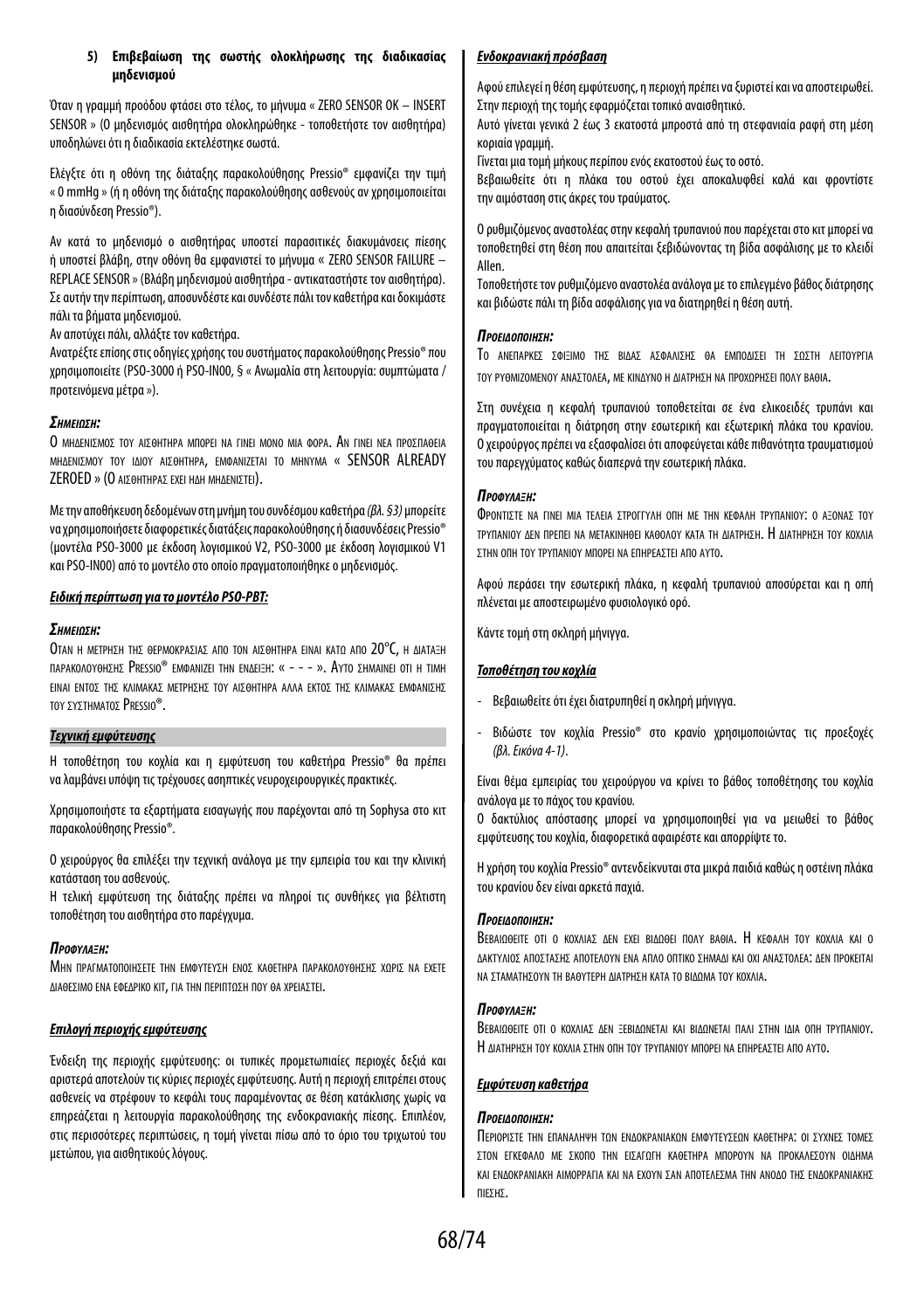- Εισαγάγετε το στιλέτο οδηγό στον κοχλία Pressio® για τη δημιουργία διόδου μέσα από το παρέγχυμα για τη διευκόλυνση της εισαγωγής του καθετήρα Pressio® *(βλ. Εικόνα 4-2)*.
- Αφαιρέστε το στιλέτο οδηγό και πλύνετε τον κοχλία με φυσιολογικό ορό *(βλ. Εικόνα 4-3)*.
- Εισάγετε τον καθετήρα στον κοχλία.

Βεβαιωθείτε ότι προηγουμένως έχει μηδενιστεί ο αισθητήρας πίεσης *(βλ. § « Προετοιμασία ενός καθετήρα Pressio® ΠΡΙΝ ΑΠΟ ΤΗΝ ΕΜΦΥΤΕΥΣΗ: μηδενισμός του αισθητήρα »)*.

#### *ΠροείδοΠοίηΣη:*

ΜΗΝ ΕΚΤΕΛΕΙΤΕ ΤΗ ΛΕΙΤΟΥΡΓΙΑ « SENSOR ZERO » (ΜΗΔΕΝΙΣΜΟΣ ΑΙΣΘΗΤΗΡΑ) ΜΕΤΑ ΑΠΟ τhn εmφyteyΣh τον καθετhpa. Ειναι Σhmantiko na ekteaeite th aeitoypгia « SENSOR ZERO » (ΜΗΔΕΝΙΣΜΟΣ ΑΙΣΘΗΤΗΡΑ) ΠΡΙΝ ΑΠΟ ΤΗΝ ΕΜΦΥΤΕΎΣΗ ΓΙΑ ΝΑ ΓΙΝΕΤΑΙ Η ΒΑΘΜΟΝΟΜΗΣΗ με ατμοσφαιρικη πιεση.

Για να εκτελέσετε μια παρεγχυματική μέτρηση της ενδοκρανιακής πίεσης, το βάθος της εμφύτευσης πρέπει να είναι 1-3cm στο εγκεφαλικό παρέγχυμα.

- Σπρώξτε τον καθετήρα μέσα από το παρέγχυμα. Τοποθετήστε τον καθετήρα στο βάθος που θέλετε χρησιμοποιώντας τα εκατοστομετρικά σημάδια:

Ένα πιο παχύ σημάδι 4cm από το άκρο του καθετήρα υποδηλώνει το μήκος του κοχλία.

Αφού εισαχθεί ο καθετήρας στον κοχλία, το σημάδι αυτό δεν είναι πλέον ορατό όταν ο αισθητήρας στο άκρο του καθετήρα μόλις αναδύεται από τον κοχλία. Ο αισθητήρας βρίσκεται τότε στον υπαραχνοειδή χώρο *(βλ. Εικόνες 3 και 4.4)*.

*Εικόνα 3*



- Σπρώξτε τον καθετήρα αρκετά εκατοστά μέσα στο εγκεφαλικό παρέγχυμα (1-3cm) σε σχέση με το σημάδι εξόδου του κοχλία *(βλ. Εικόνα 4-5)*.

#### *Στερέωση του καθετήρα*

- Μόλις επιτευχθεί το επιλεγμένο βάθος εισαγωγής, στρέψτε το περικόχλιο σύσφιξης στον κοχλία Pressio® προς τα δεξιά για να στερεώσετε τον καθετήρα στη θέση του *(βλ. Εικόνα 4-6)*.

#### *ΣημείωΣη:*

Το περικοχλιο σύσφισμα πρεπει να βιλοθει πληροσ (εοσ τον ΑΝΑΣΤΟΛΕΑ) ΓΙΑ ΝΑ ΕΞΑΣΦΑΛΙΣΤΕΙ Η ΒΕΛΤΙΣΤΗ ΔΙΑΤΗΡΗΣΗ ΤΟΥ ΚΑΘΕΤΗΡΑ ΣΤΟΝ ΚΟΧΛΙΑ.

Σε αυτό το στάδιο, η διάταξη παρακολούθησης Pressio® εμφανίζει τη μέση ενδοκρανιακή πίεση σε mmHg.

#### *Ειδική περίπτωση για το μοντέλο PSO-PBT:*

Σε αυτό το στάδιο, η διάταξη παρακολούθησης Pressio® εμφανίζει τη μέση ενδοκρανιακή πίεση σε mmHg. Εμφανίζεται επίσης η θερμοκρασία, η οποία σταθεροποιείται στην ακριβή τιμή της εντός 150 δευτερολέπτων.

#### *ΣημείωΣη:*

Η ΜΕΤΡΗΣΗ ΤΗΣ ΘΕΡΜΟΚΡΑΣΙΑΣ ΜΠΟΡΕΙ ΝΑ ΕΙΝΑΙ ΑΚΡΙΒΗΣ ΜΟΝΟ ΜΕ ΤΗΝ ΕΜΦΥΤΕΎΣΗ ΤΟΥ ΑΙΣΘΗΤΗΡΑ. Ο ΔΙΣΘΗΤΗΡΑΣ ΔΕΝ ΕΙΝΑΙ ΚΑΤΑΛΛΗΛΟΣ ΓΙΑ ΜΕΤΡΗΣΗ ΤΗΣ ΘΕΡΜΟΚΡΑΣΙΑΣ ΣΤΗΝ ΑΤΜΟΣΦΑΙΡΑ.

Και στις δύο περιπτώσεις (PSO-PB και PSO-PBT), η αστάθεια στην τιμή πίεσης, η εμφάνιση κωδικών σφάλματος « E001 », « E002 », « E005 » ή του μηνύματος « CONNECT SENSOR » (Σύνδεση αισθητήρα) στη διάταξη παρακολούθησης Pressio® μετά από τη σύνδεση του καθετήρα στο καλώδιο επέκτασης, ενδέχεται να αποτελεί ένδειξη ότι σύνδεση δεν έγινε σωστά.

Σε αυτήν την περίπτωση, βεβαιωθείτε ότι έχετε ωθήσει τον σύνδεσμο του καθετήρα μέχρι το τέρμα στο καλώδιο επέκτασης του καθετήρα και ότι το καλώδιο είναι σωστά συνδεδεμένο με τη διάταξη παρακολούθησης Pressio®.

Αν εμφανιστούν οι κωδικοί σφάλματος « - - - », « 999 », « E001 », « E002 », « E005 » ή το μήνυμα « CONNECT SENSOR » (Σύνδεση αισθητήρα) στη διάταξη παρακολούθησης Pressio® μετά από την εμφύτευση του καθετήρα, παρόλο που ο καθετήρας έχει συνδεθεί σωστά, μπορεί να αποτελεί ένδειξη ότι ο αισθητήρας στο άκρο του καθετήρα έχει υποστεί βλάβη.

Σε αυτήν την περίπτωση, δοκιμάστε να επανατοποθετήσετε τον καθετήρα, και αν δεν έχει αποτέλεσμα, δοκιμάστε με έναν νέο καθετήρα.

Η μέγιστη συνιστώμενη διάρκεια εμφύτευσης του καθετήρα είναι 5 ημέρες.

Μετά από τις πρώτες 24 ώρες, η διάταξη παρακολούθησης Pressio® εμφανίζει τη διάρκεια εμφύτευσης του καθετήρα με τη μορφή μηνύματος « Implantation: X days » (Εμφύτευση: Χ ημέρες). Αυτό εμφανίζεται σε όλη τη διάρκεια της περιόδου εμφύτευσης.

Το μήνυμα αυτό αρχίζει να αναβοσβήνει στη διάταξη παρακολούθησης Pressio® από την 6η ημέρα της εμφύτευσης, δηλώνοντας ότι έχει γίνει υπέρβαση της συνιστώμενης διάρκειας εμφύτευσης του καθετήρα.

Αν χρησιμοποιείται η διασύνδεση Pressio®, η ενδεικτική λυχνία που δείχνει τη διάρκεια εμφύτευσης του καθετήρα θα αναβοσβήσει μόλις γίνει υπέρβαση της συνιστώμενης διάρκειας εμφύτευσης του καθετήρα.

Μόλις εμφυτευθεί ο καθετήρας, μπορεί να αποσυνδεθεί και να συνδεθεί πάλι στην ίδια ή διαφορετική μονάδα της σειράς Pressio® (PSO-3000 με έκδοση λογισμικού V2, PSO-3000 με έκδοση λογισμικού V1, PSO-IN00) χωρίς την ανάγκη επαναληπτικής βαθμονόμησης στην ατμοσφαιρική πίεση. Μάλιστα, ο καθετήρας παρακολούθησης διατηρεί όλα τα δεδομένα μηδενισμού στη μνήμη.

#### *Συνιστώμενα στάδια για την εκφύτευση του καθετήρα*

- Σταματήστε τη λειτουργία της διάταξης παρακολούθησης Pressio®.
- Αποσυνδέστε τον καθετήρα από το καλώδιο επέκτασης.
- Προχωρήστε στην εκφύτευση του καθετήρα.
- Ελέγξτε την ακεραιότητα του εκφυτευμένου καθετήρα.
- Αφαιρέστε τον κοχλία, ξεβιδώνοντάς τον προσεκτικά.

#### *Προφύλαξη:*

Οταν αφαιρεθει ο κοχλιας, φροντιζτε να αφαιρεχετε και το Δακτγλιο αποχταχΗΣ.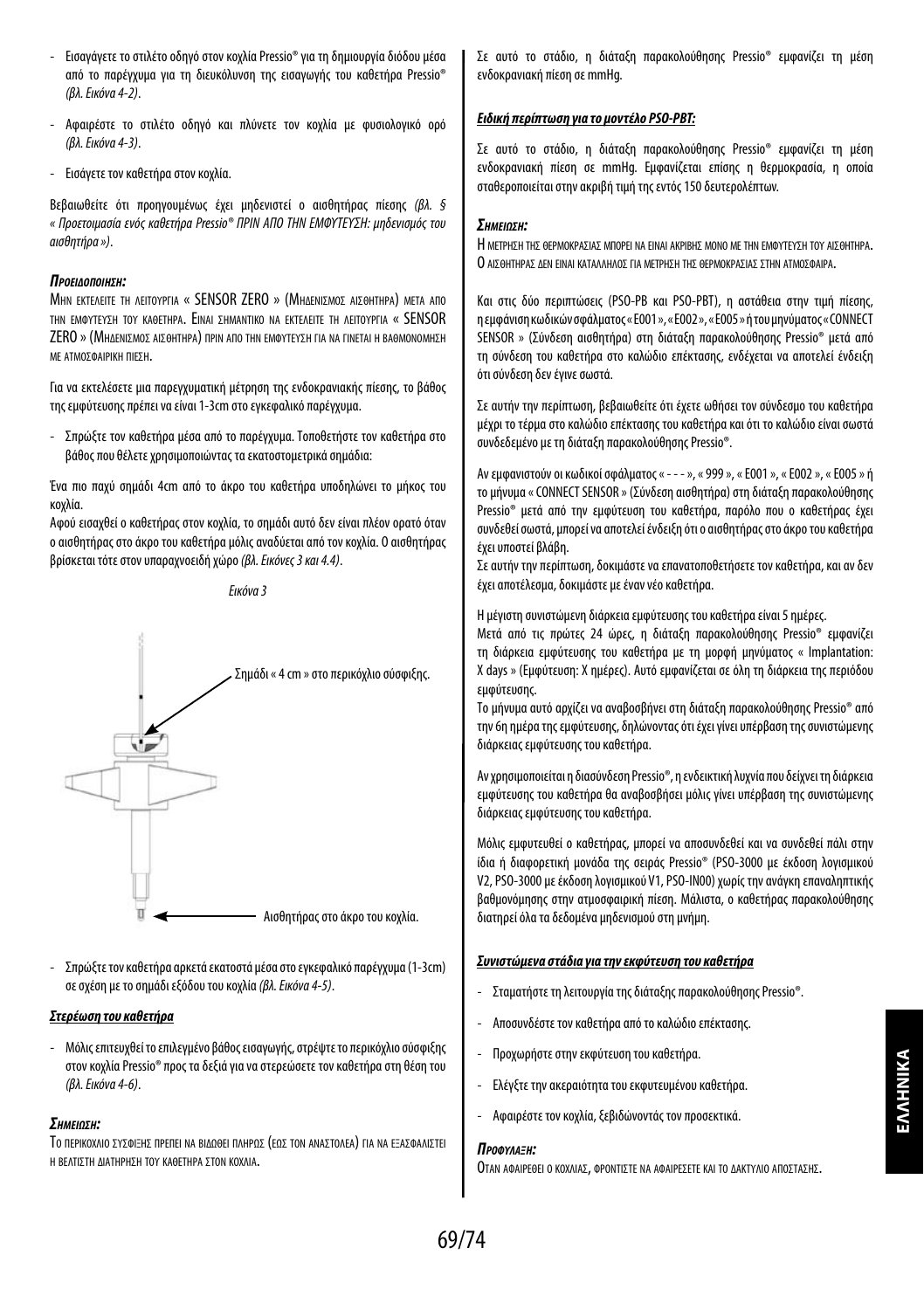## *8. Προφυλάξεις για την παρακολούθηση, τη φροντίδα και την περίθαλψη του ασθενούς*

#### *ΠροείδοΠοίηΣη:*

ΜΗ ΧΡΗΣΙΜΟΠΟΙΕΙΤΕ ΤΟ ΚΙΤ ΠΑΡΑΚΟΛΟΥΘΗΣΗΣ PRESSIO® ΑΝ ΔΕΝ ΥΠΑΡΧΕΙ ΔΙΑΘΕΣΙΜΟ ΕΚΠΑΙΔΕΎΜΕΝΟ προσοπικο Για να παρεχει σχνιεχη παρακολογθηση.

#### *ΠροφύλαξείΣ:*

Ο ΑΣΘΕΝΗΣ ΠΡΕΠΕΙ ΝΑ ΠΑΡΑΚΟΛΟΥΘΕΙΤΑΙ ΜΟΝΟ ΑΠΟ ΑΝΑΙΣΘΗΣΙΟΛΟΓΟ, ΝΕΥΡΟΧΕΙΡΟΥΡΓΟ Η ΑΛΛΟ εξειΔικεγΜΕΝΟ ΑΤΟΜΟ.

ΣΥΝΙΣΤΑΤΑΙ ΝΑ ΧΡΗΣΙΜΟΠΟΙΕΙΤΑΙ ΤΟ ΚΛΙΠ ΣΤΟ ΚΑΛΩΔΙΟ ΕΠΕΚΤΑΣΗΣ ΚΑΘΕΤΗΡΑ ΓΙΑ ΤΗΝ ΑΠΟΦΥΓΗ τύχαιασ αποσύνΔεσησ τού καθετηρα.

Κατά την παρακολούθηση, φροντίστε τη θέση εμφύτευσης του καθετήρα σύμφωνα με τις τυπικές διαδικασίες του νοσοκομείου.

#### *ΠροφύλαξείΣ:*

Φροντιστε τον ασθενη Με προσοχη Για την αποφύτη τύχον αποσύνασε τον καλολιού Η ΤΥΧΟΝ ΜΕΤΑΚΙΝΗΣΗΣ ΤΟΥ ΕΜΦΥΤΕΥΜΕΝΟΥ ΚΑΘΕΤΗΡΑ. ΕΛΕΓΞΤΕ ΤΗ ΣΥΝΛΕΣΗ ΤΟΥ ΚΑΘΕΤΗΡΑ ΜΕ ΤΟ ΚΑΛΟΛΙΟ ΕΠΕΚΤΑΣΗΣ ΚΑΙ ΤΟ ΣΥΣΤΗΜΑ ΠΑΡΑΚΟΛΟΥΘΗΣΗΣ PRESSIO® ΑΦΟΥ ΦΡΟΝΤΙΣΕΤΕ ΤΟΝ ασθενη.

Οι καθετήρες Pressio® Δεν είναι εγάισθητοι στιχ επιΔραχείχ πον Μπορεί να προκγψογή κατα τη Διαρκεια ΜΙΑΣ ΕΞΕΤΑΣΗΣ MRI ΑΛΛΑ ΜΠΟΡΟΥΝ ΝΑ ΑΠΟΤΕΛΟΥΝ ΠΗΓΗ ΠΑΡΑΜΟΡΦΟΣΕΟΝ.

ΜΗ ΧΡΗΣΙΜΟΠΟΙΕΙΤΕ ΤΟ ΚΙΤ ΠΑΡΑΚΟΛΟΥΘΗΣΗΣ PRESSIO® ΚΑΙ ΤΟΝ ΕΜΦΥΤΕΥΜΕΝΟ ΚΑΘΕΤΗΡΑ PRESSIO® ΤΑΥΤΟΧΡΟΝΑ ΜΕ ΗΛΕΚΤΡΟΧΕΙΡΟΥΡΓΙΚΟ ΟΡΓΑΝΟ ΥΨΗΛΗΣ ΣΥΧΝΟΤΗΤΑΣ Η ΑΠΙΝΙΔΩΤΗ. Ο καθετηρασ Η/και το σχετημα παρακολογθησης εναρκεται να χποστοχν Βλαβη Η ΝΑ ΛΙΑΤΑΡΑΧΤΕΙ Η ΛΕΙΤΟΥΡΓΙΑ ΤΟΥΣ.

## *9. Επιπλοκές / Παρενέργειες*

Οι επιπλοκές οι οποίες μπορεί να προκύψουν από την εμφύτευση ενός συστήματος παρακολούθησης Pressio® περιλαμβάνουν τους εγγενείς κινδύνους από τυχόν χειρουργική επέμβαση και την εισαγωγή ενός ξένου σώματος.

#### *Μόλυνση*

Η κύρια επιπλοκή που σχετίζεται με αυτόν τον τύπο παρακολούθησης είναι η μόλυνση.

Οι κίνδυνοι μόλυνσης μπορεί να μειωθούν αν τηρηθούν οι τεχνικές ασηψίας για το χειρισμό και την εμφύτευση του καθετήρα καθώς επίσης και αν τηρηθεί η μέγιστη διάρκεια εμφύτευσης του καθετήρα (5 ημέρες). Αν η παρακολούθηση πρέπει να συνεχιστεί μετά από αυτό το διάστημα, συνιστάται η τοποθέτηση ενός νέου συστήματος σε άλλη θέση.

#### **Αν υπάρχει μόλυνση, ενδείκνυται η αφαίρεση του συστήματος ταυτόχρονα με την έναρξη ειδικής αγωγής μέσω γενικής ή υπαραχνοειδής οδού.**

#### *Εγκεφαλική αιμορραγία*

Μπορεί να παρατηρηθεί επίσης εγκεφαλική αιμορραγία κατά τη διάρκεια παρακολούθησης αυτού του τύπου.

Η πιθανότητα αυτής της επιπλοκής μπορεί να μειωθεί περιορίζοντας τον αριθμό των εγκεφαλικών τομών κατά τη διάρκεια της επέμβασης εισαγωγής και εξασφαλίζοντας ότι η επέμβαση πραγματοποιείται από εκπαιδευμένους, καταρτισμένους επαγγελματίες.

Οι επιπλοκές αυτές απαιτούν την ταχεία παρέμβαση του ιατρού.

## *10. Εγγύηση*

Η απόδοση του κιτ παρακολούθησης Pressio® είναι εγγυημένη μόνο εντός της σειράς των συστημάτων παρακολούθησης Pressio® και των εξαρτημάτων που έχουν σχεδιαστεί, ελεγχθεί και κατασκευαστεί από την Sophysa.

Η Sophysa εγγυάται ότι αυτή η ιατρική συσκευή δεν φέρει ελαττώματα ως προς τα υλικά ή την κατασκευή. Εκτός από αυτήν την εγγύηση, η Sophysa δεν παρέχει καμία άλλη εγγύηση, ρητή ή σιωπηρή, συμπεριλαμβανομένου του μάρκετινγκ ή της προσαρμογής για συγκεκριμένη χρήση. Η Sophysa δεν φέρει καμία ευθύνη για τυχόν συμβάν, επιπλοκή, ζημιά ή βλάβη οποιασδήποτε φύσης που προκύπτει άμεσα ή έμμεσα από τη χρήση αυτής της συσκευής. Η Sophysa δεν εξουσιοδοτεί κανέναν να αναλάβει ευθύνες εκ μέρους της για τα προϊόντα της.

## *11. Επεξεργασία των προϊόντων μετά τη χρήση*

#### *Καταστροφή μετά τη χρήση*

Τα κιτ παρακολούθησης Pressio® τα οποία έχουν βγει από τη συσκευασία, έχουν χρησιμοποιηθεί ή εκφυτευθεί, θα πρέπει να καταστρέφονται σύμφωνα με τις διαδικασίες που ισχύουν στην ιατρική.

#### *Επιστροφή προϊόντων*

Εάν ένα εκφυτευμένο κιτ παρακολούθησης Pressio® πρέπει να επιστραφεί στη Sophysa για ανάλυση, θα πρέπει να επιστραφεί δηλώνοντας, εάν χρειάζεται, εάν έχει καθαριστεί.

Για τη σωστή αξιολόγηση του επιστραφέντος προϊόντος, θα πρέπει να συνοδεύεται από μια επεξηγηματική φόρμα Εξουσιοδότησης επιστροφής στον κατασκευαστή.

#### *ΣημείωΣείΣ:*

Για πιο αποτελεσματική αναλγόμ, σγνισταται να μήνι εινεται καθαρισμοσ της Διαταθήσ.

Στην περιπτοχή παρετχγmatikoy kit me koxaia Pressio®, aφaipexte προχεκτικα τοn kaθethpa απο τον κοχλια.

## *12. Σύμβολα*

| REF       | Αναφορά καταλόγου                                           |
|-----------|-------------------------------------------------------------|
|           | Κατασκευαστής                                               |
|           | Μέθοδος αποστείρωσης με τη χρήση οξειδίου<br>του αιθυλενίου |
|           | Μιας χρήσης                                                 |
|           | Να μην αποστειρώνεται ξανά                                  |
|           | Χρήση έως                                                   |
|           | Κωδικός παρτίδας                                            |
| <b>SN</b> | Αριθμός σειράς                                              |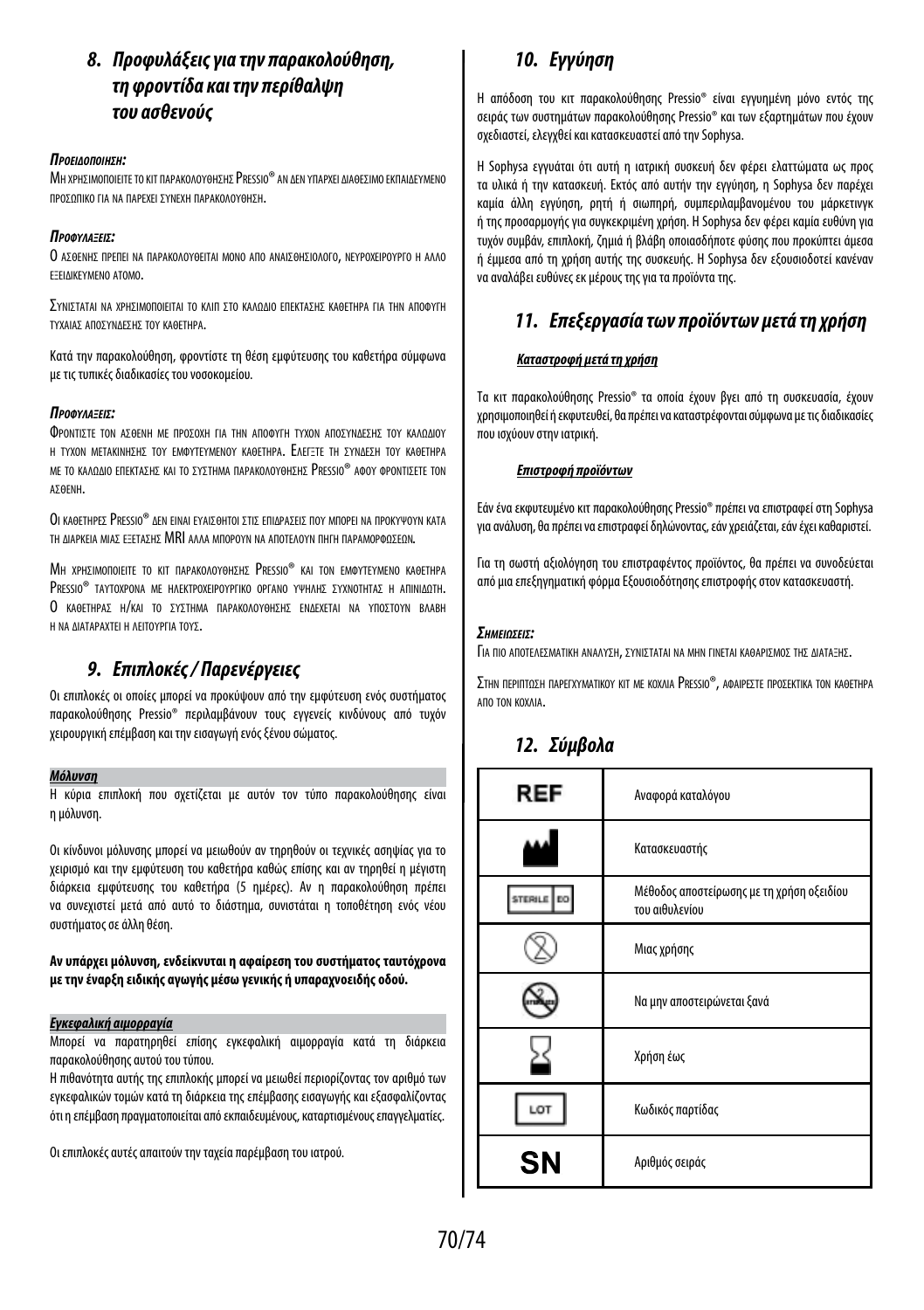| Σήμανση συμμόρφωσης CE                                                                                                                                       |
|--------------------------------------------------------------------------------------------------------------------------------------------------------------|
| Ανατρέξτε στις οδηγίες χρήσης                                                                                                                                |
| ΕΞΟΠΛΙΣΜΟΣ ΤΥΠΟΥ ΒΕ: Παρέχει τον κατάλληλο<br>βαθμό προστασίας έναντι του κινδύνου<br>ηλεκτροπληξίας, καθώς διαθέτει μονωμένο<br>τμήμα Τύπου F (προστασίας). |
| Συνθήκες θερμοκρασίας για αποθήκευση και<br>μεταφορά                                                                                                         |
| Φυλάσσετε σε ξηρό μέρος                                                                                                                                      |
| Προσοχή, εύθραυστο                                                                                                                                           |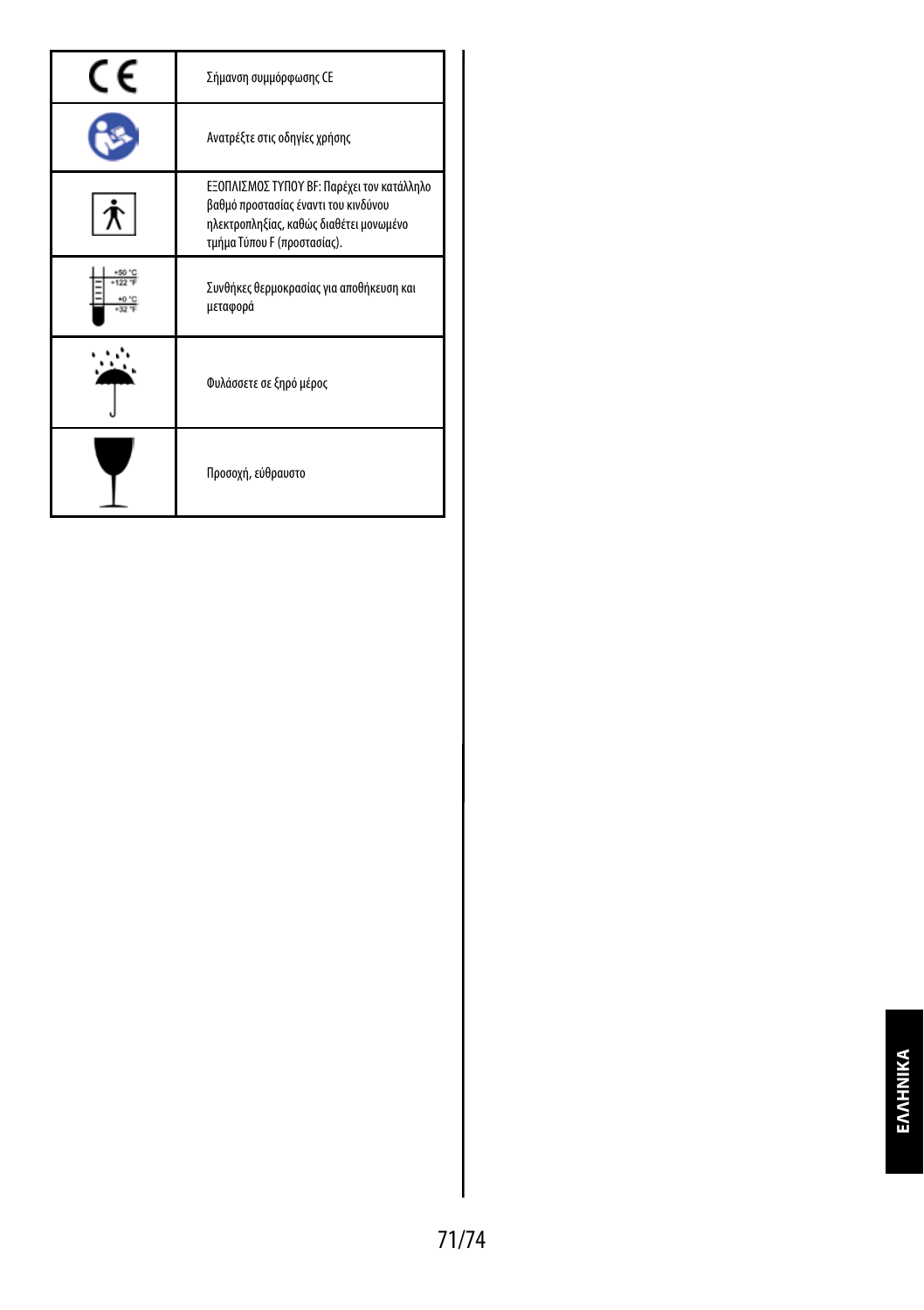## *Τεχνικές προδιαγραφές*

| Διάμετρος κάψουλας                                                                                         | 1,2mm                                                                                                    |
|------------------------------------------------------------------------------------------------------------|----------------------------------------------------------------------------------------------------------|
| Διάμετρος καθετήρα                                                                                         | 2,1 Fr (0,7mm)                                                                                           |
| Μήκος καθετήρα                                                                                             | 1000mm                                                                                                   |
| Ο καθετήρας έχει σημάδι σε κάθε cm από το εγγύς άκρο                                                       |                                                                                                          |
| Πίεση                                                                                                      |                                                                                                          |
| Τύπος αισθητήρα                                                                                            | Πιεζοαντίστασης                                                                                          |
| Πίεση αναφοράς                                                                                             | Ατμοσφαιρική πίεση                                                                                       |
| Εύρος εμφάνισης (πλήρες σύστημα)                                                                           | $-40$ έως $+100$ mm Hq                                                                                   |
| Ακρίβεια της μέτρησης πίεσης<br>(Γραμμικότητα και υστέρηση) (πλήρες σύστημα)                               | ± 2% ένδειξη στο εύρος 0 έως +100 mmHg                                                                   |
| Εύρος συχνοτήτων                                                                                           | $>100$ Hz                                                                                                |
| Λειτουργικό εύρος υπερπίεσης χωρίς βλάβη                                                                   | $-700$ mmHg έως + 1250 mmHg                                                                              |
| Συντελεστής θερμοκρασίας                                                                                   | 0,1 mmHg/°C μέγ.                                                                                         |
| Αντίσταση εισόδου                                                                                          | $667$ $\Omega$                                                                                           |
| Αντίσταση εξόδου                                                                                           | $810\Omega$                                                                                              |
| Διέγερση τάσης                                                                                             | 1 έως 8 V AC ή DC                                                                                        |
| Απόκλιση από το μηδέν                                                                                      | Λιγότερο από 1 mmHg τις πρώτες 24 ώρες, στους 37°C<br>Λιγότερο από 2 mmHg την πρώτη εβδομάδα, στους 37°C |
| θερμοκρασία                                                                                                |                                                                                                          |
| Τύπος αισθητήρα                                                                                            | θερμική αντίσταση                                                                                        |
| Εύρος εμφάνισης (πλήρες σύστημα)                                                                           | $+20^{\circ}$ C έως $+45^{\circ}$ C<br>$+68^{\circ}$ F έως $+113^{\circ}$ F                              |
| Μέγιστο επιτρεπόμενο σφάλμα (ακρίβεια) στις συνθήκες αναφοράς<br>(πλήρες σύστημα)                          | $\pm$ 0,2° (μέγ. από 25° (έως 45° (<br>± 0,4° Cμέγ. από 20° Cέως 25° C                                   |
|                                                                                                            | ± 0,4°F μέγ. από 77°F έως 113°F<br>$\pm$ 0,7°F μέγ. από 68°F έως 77°F                                    |
| Ανάλυση (πλήρες σύστημα)                                                                                   | $0,1^{\circ}$ C / $0,1^{\circ}$ F                                                                        |
| Ρεύμα διαρροής                                                                                             | <10 μΑ έως 120 VAC                                                                                       |
| Περιβαλλοντικές συνθήκες κατά τη χρήση (πλήρες σύστημα)<br>Θερμοκρασία περιβάλλοντος<br>Ατμοσφαιρική πίεση | 10°C έως 40°C (50°F έως 104°F)<br>500 hPa έως 1060 hPa                                                   |
| Σχετική υγρασία                                                                                            | 30% έως 75%                                                                                              |
| Συνθήκες αποθήκευσης / μεταφοράς                                                                           |                                                                                                          |
| Θερμοκρασία                                                                                                | 0°C έως 50°C (32°F έως 122°F)                                                                            |
| Ατμοσφαιρική πίεση                                                                                         | 500 hPa έως 1060 hPa                                                                                     |
| Σχετική υγρασία                                                                                            | 20% έως 95%                                                                                              |
| Βάρος                                                                                                      | 11q                                                                                                      |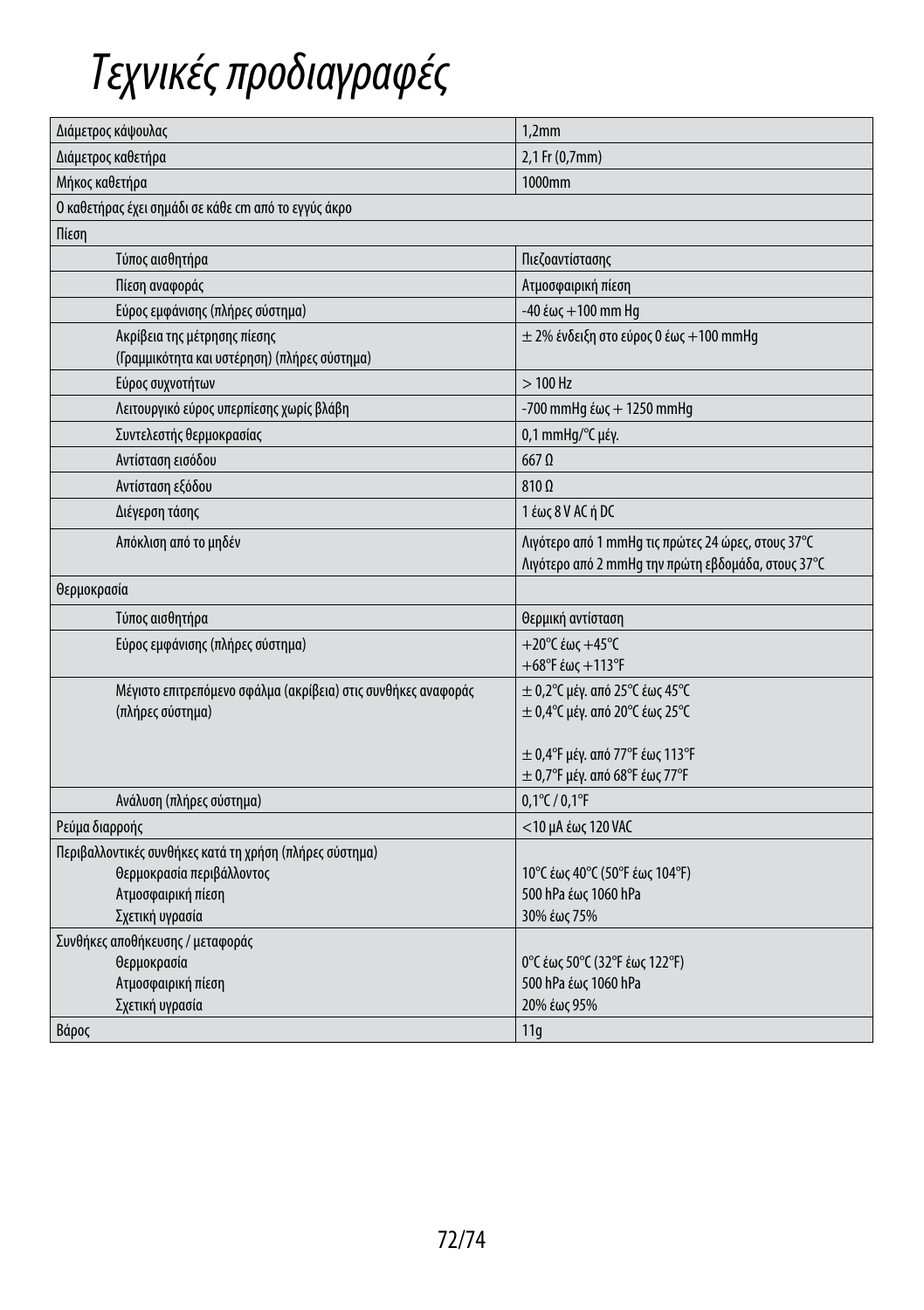

## **Όνομα/Περιγραφή Κωδικός αναφοράς**

| ΚΙΤ ΠΑΡΑΚΟΛΟΥΘΗΣΗΣ PRESSIO®                                                                                                                                 |                |
|-------------------------------------------------------------------------------------------------------------------------------------------------------------|----------------|
| Να χρησιμοποιούνται μόνο με σύστημα παρακολούθησης Pressio®.                                                                                                |                |
| Κιτ παρακολούθησης ενδοκρανιακής πίεσης, παρεγχυματικό με κοχλία Pressio®                                                                                   | <b>PSO-PB</b>  |
| «Κιτ παρακολούθησης ενδοκρανιακής πίεσης και ενδοκρανιακής θερμοκρασίας, παρεγχυματικό με κοχλία Pressio                                                    | <b>PSO-PBT</b> |
| Κιτ παρακολούθησης ενδοκρανιακής πίεσης, παρεγχυματικής διείσδυσης σήραγγας Pressio®                                                                        | <b>PSO-PT</b>  |
| Κιτ παρακολούθησης ενδοκρανιακής πίεσης και ενδοκρανιακής θερμοκρασίας, παρεγχυματικής διείσδυσης σήραγγας Pressio®                                         | <b>PSO-PTT</b> |
| Κιτ παρακολούθησης ενδοκρανιακής πίεσης Pressio®, κοιλιακής διείσδυσης σήραγγας<br>με λειτουργία εξωτερικής παροχέτευσης ΕΝΥ                                | <b>PSO-VT</b>  |
| Κιτ παρακολούθησης ενδοκρανιακής πίεσης και ενδοκρανιακής θερμοκρασίας, κοιλιακής διείσδυσης σήραγγας Pressio®<br>με λειτουργία εξωτερικής παροχέτευσης ΕΝΥ | <b>PSO-VTT</b> |

| ΣΥΣΤΗΜΑΤΑ ΠΑΡΑΚΟΛΟΥΘΗΣΗΣ PRESSIO®                                                                                     |                 |
|-----------------------------------------------------------------------------------------------------------------------|-----------------|
| Διάταξη παρακολούθησης ενδοκρανιακής πίεσης<br>Περιλαμβάνεται καλώδιο παροχής ρεύματος και καλώδιο επέκτασης καθετήρα | <b>PSO-3000</b> |
| Μονάδα ελέγχου διασύνδεσης ενδοκρανιακής πίεσης                                                                       | <b>PSO-IN00</b> |

| <b>EEAPTHMATA PRESSIO<sup>®</sup></b>                                                                                                                                                                                                                                                                               |                 |
|---------------------------------------------------------------------------------------------------------------------------------------------------------------------------------------------------------------------------------------------------------------------------------------------------------------------|-----------------|
| Καλώδιο επέκτασης καθετήρα                                                                                                                                                                                                                                                                                          | <b>PSO-EC20</b> |
| Καλώδιο διάταξης παρακολούθησης ασθενούς                                                                                                                                                                                                                                                                            | PSO-MCxx        |
| Na χρησιμοποιούνται μόνο με σύστημα παρακολούθησης Pressio®.                                                                                                                                                                                                                                                        |                 |
| PHILIPS (AGILENT) 12 ΑΚΙΔΕΣ                                                                                                                                                                                                                                                                                         | $-MCO1$         |
| SIEMENS (SIRECUST) 10 ΑΚΙΔΕΣ                                                                                                                                                                                                                                                                                        | $-MCO2$         |
| SPACELABS & MINDRAY 6 AKIAES                                                                                                                                                                                                                                                                                        | $-MCO3$         |
| GE DATEX-Ohmeda 10 ΑΚΙΔΕΣ                                                                                                                                                                                                                                                                                           | $-MCO4$         |
| GE Solar (MARQUETTE) 11 ΑΚΙΔΕΣ                                                                                                                                                                                                                                                                                      | $-MCO5$         |
| <b>HELLIGE 10 ΑΚΙΔΕΣ</b>                                                                                                                                                                                                                                                                                            | $-MCO6$         |
| SIEMENS 7 AKIAES                                                                                                                                                                                                                                                                                                    | $-MCOZ$         |
| ΝΙΗΟΝ ΚΟΗDΕΝ 5 ΑΚΙΔΕΣ                                                                                                                                                                                                                                                                                               | $-MCO8$         |
| <b>DATASCOPE 6 ΑΚΙΛΕΣ</b>                                                                                                                                                                                                                                                                                           | $-MC10$         |
| Μονάδα ενδοκρανιακής θερμοκρασίας<br>Επιτρέπει την προβολή της τιμής της θερμοκρασίας στη διάταξη παρακολούθησης ασθενούς<br>Na χρησιμοποιείται μόνο με σύστημα παρακολούθησης Pressio® PSO-3000.<br>Να χρησιμοποιείται μόνο με κατάλληλα καλώδια (πίεσης και θερμοκρασίας) για τη διάταξη παρακολούθησης ασθενούς. | PSO-MT00        |
| Καλώδιο διάταξης παρακολούθησης ασθενούς - θερμοκρασία<br>Na χρησιμοποιείται μόνο με τη μονάδα ενδοκρανιακής θερμοκρασίας Pressio®                                                                                                                                                                                  | PSO-MCT-y       |
| PHILIPS (AGILENT) - 2 ΑΚΙΔΕΣ                                                                                                                                                                                                                                                                                        | $-MCT-A$        |
| SIEMENS - 7 ΑΚΙΛΕΣ                                                                                                                                                                                                                                                                                                  | $-MCT-B$        |
| SPACELABS - 10 ΑΚΙΔΕΣ                                                                                                                                                                                                                                                                                               | $-MCT-C$        |
| GE Solar (MAROUETTE), GE DATEX-Ohmeda - 11 ΑΚΙΔΕΣ                                                                                                                                                                                                                                                                   | $-MCT-E$        |
| HELLIGE, DATEX-Ohmeda, NIHON KOHDEN, MINDRAY & DATASCOPE - ΒΥΣΜΑ 6,35mm                                                                                                                                                                                                                                             | $-MCT-F$        |
| Χειροκίνητο τρυπάνι μίας χρήσης                                                                                                                                                                                                                                                                                     | <b>PSO-DR</b>   |
| Σειριακός πομπός                                                                                                                                                                                                                                                                                                    | <b>PSO-TX00</b> |

Οι τεχνικές προδιαγραφές και η λίστα κωδικών αναφορών προϊόντων μπορεί να τροποποιηθούν χωρίς ειδοποίηση. Η διαθεσιμότητα μπορεί να διαφέρει ανάλογα με τη χώρα.